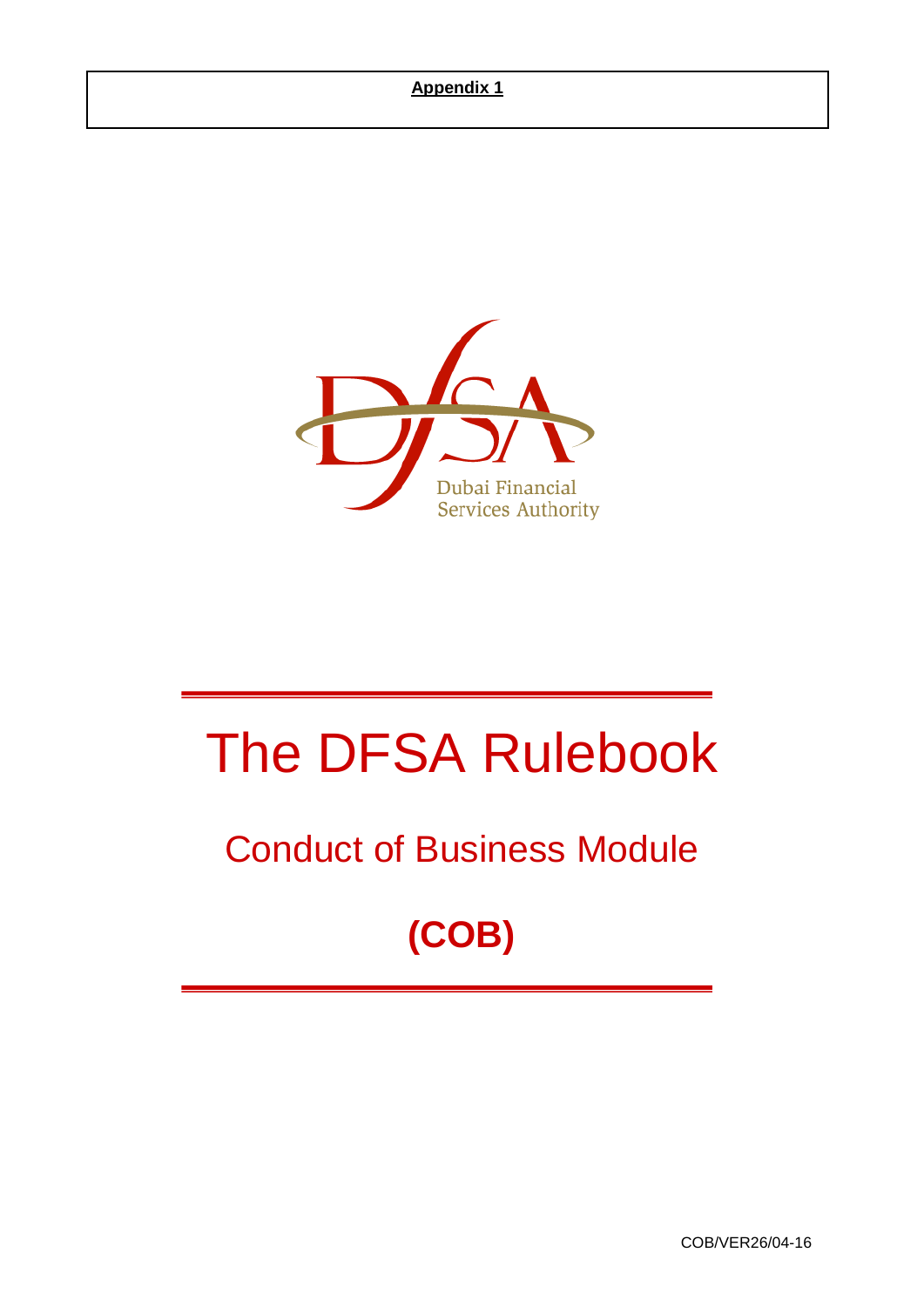

## **Contents**

The contents of this module are divided into the following chapters, sections and<br>appendices:

| 1                                                                           |                                                                                                                 |
|-----------------------------------------------------------------------------|-----------------------------------------------------------------------------------------------------------------|
| 1.1                                                                         |                                                                                                                 |
| $\overline{2}$                                                              |                                                                                                                 |
| 2.1<br>2.2<br>2.3<br>2.4<br>2.5<br>2.6                                      |                                                                                                                 |
| 3                                                                           | <b>CORE RULES - INVESTMENT BUSINESS, ACCEPTING DEPOSITS,</b><br>PROVIDING CREDIT AND PROVIDING TRUST SERVICES22 |
| 3.1<br>3.2<br>3.3<br>3.4<br>3.5<br>3.6                                      |                                                                                                                 |
|                                                                             |                                                                                                                 |
| 4                                                                           | <b>ADDITIONAL RULES - ACCEPTING DEPOSITS AND PROVIDING</b>                                                      |
| 4.1<br>4.2<br>4.3<br>4.4                                                    |                                                                                                                 |
| 5                                                                           | <b>ADDITIONAL RULES - PROVIDING TRUST SERVICES34</b>                                                            |
| 5.1<br>5.2<br>5.3<br>5.4<br>5.5<br>5.6<br>5.7<br>5.8<br>5.9<br>5.10<br>5.11 |                                                                                                                 |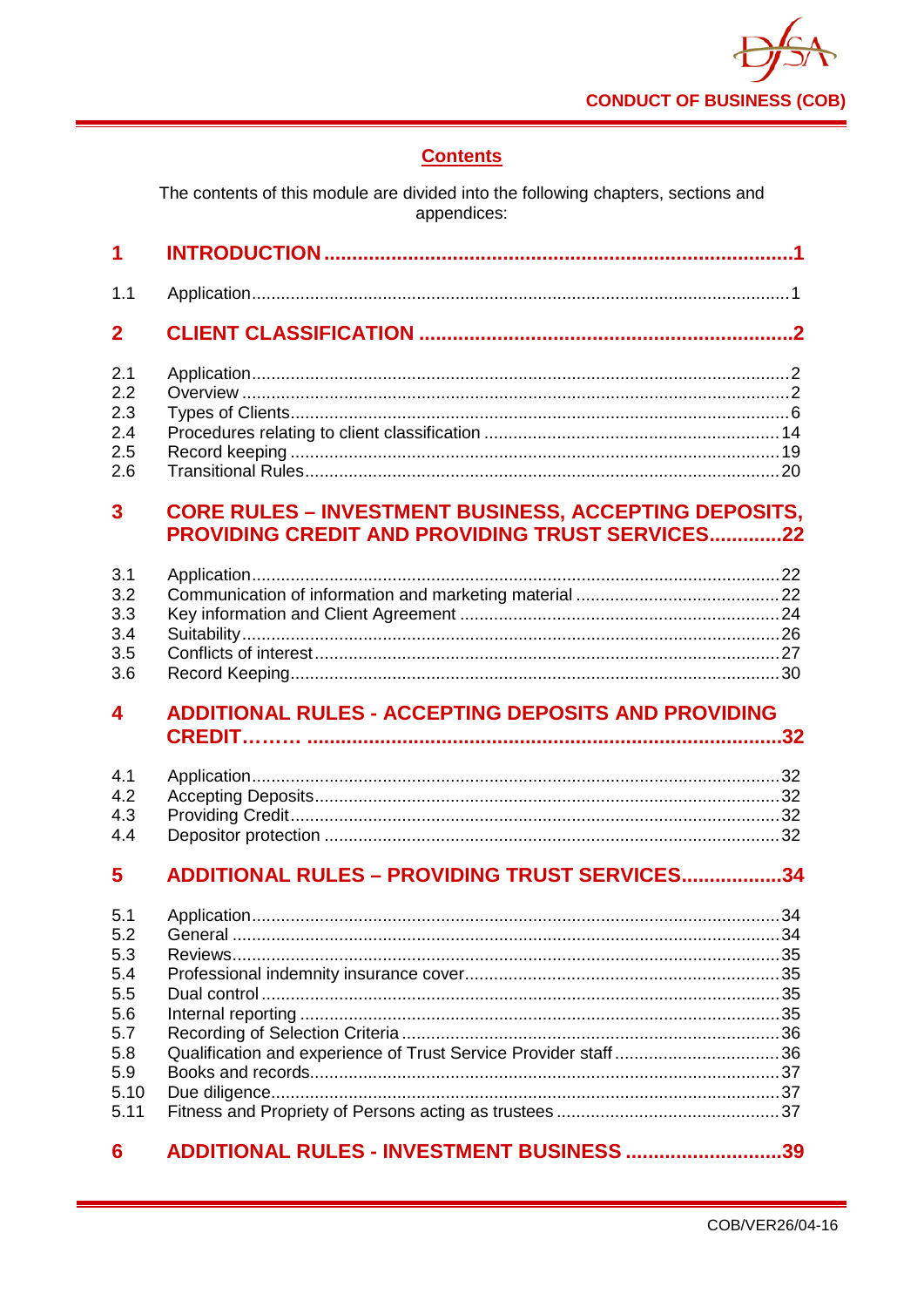

| 6.1  |     |
|------|-----|
| 6.2  |     |
| 6.3  |     |
| 6.4  |     |
| 6.5  |     |
| 6.6  |     |
| 6.7  |     |
| 6.8  |     |
| 6.9  |     |
| 6.10 |     |
| 6.11 |     |
| 6.12 |     |
| 6.13 | .54 |
| 6.14 |     |

#### $\overline{7}$

#### **SPECIFIC RULES - OPERATING A CREDIT RATING AGENCY.....68** 8

| 8.1  |  |
|------|--|
| 8.2  |  |
| 8.3  |  |
| 8.4  |  |
| 8.5  |  |
| 8.6  |  |
| 8.7  |  |
| 8.8  |  |
| 8.9  |  |
| 8.10 |  |

#### ADDITIONAL RULES: OPERATING AN ALTERNATIVE TRADING 9

| 9.2 |  |
|-----|--|
| 9.3 |  |
| 9.4 |  |
| 9.5 |  |
| 9.6 |  |
| 9.7 |  |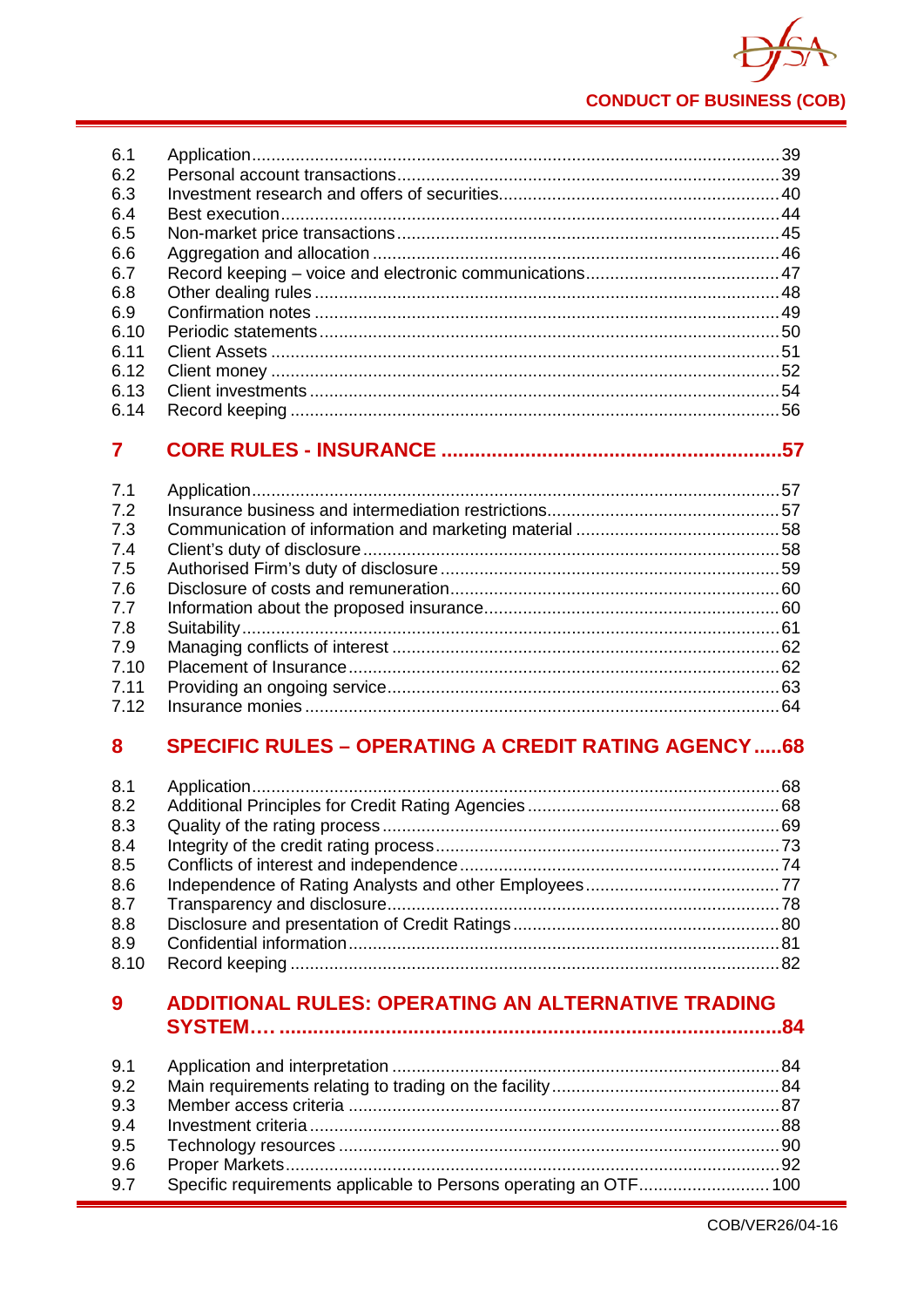

| 10                                                                            | <b>CUSTODY PROVIDERS ACTING AS A CENTRAL SECURITIES</b> |  |
|-------------------------------------------------------------------------------|---------------------------------------------------------|--|
| 10.1<br>10.2                                                                  |                                                         |  |
|                                                                               | APP1 RECORDS OF ORDERS AND TRANSACTIONS103              |  |
| A1.1                                                                          |                                                         |  |
|                                                                               | APP2KEY INFORMATION AND CLIENT AGREEMENT104             |  |
| A2.1                                                                          |                                                         |  |
|                                                                               |                                                         |  |
| A3.1                                                                          |                                                         |  |
|                                                                               |                                                         |  |
| A4.1                                                                          |                                                         |  |
|                                                                               |                                                         |  |
| A5.1<br>A5.2<br>A5.3<br>A5.4<br>A5.5<br>A5.6<br>A5.7<br>A5.8<br>A5.9<br>A5.10 |                                                         |  |
|                                                                               |                                                         |  |
| A6.1<br>A6.2<br>A6.3<br>A6.4<br>A6.5<br>A6.6<br>A6.7<br>A6.8<br>A6.9<br>A6.10 |                                                         |  |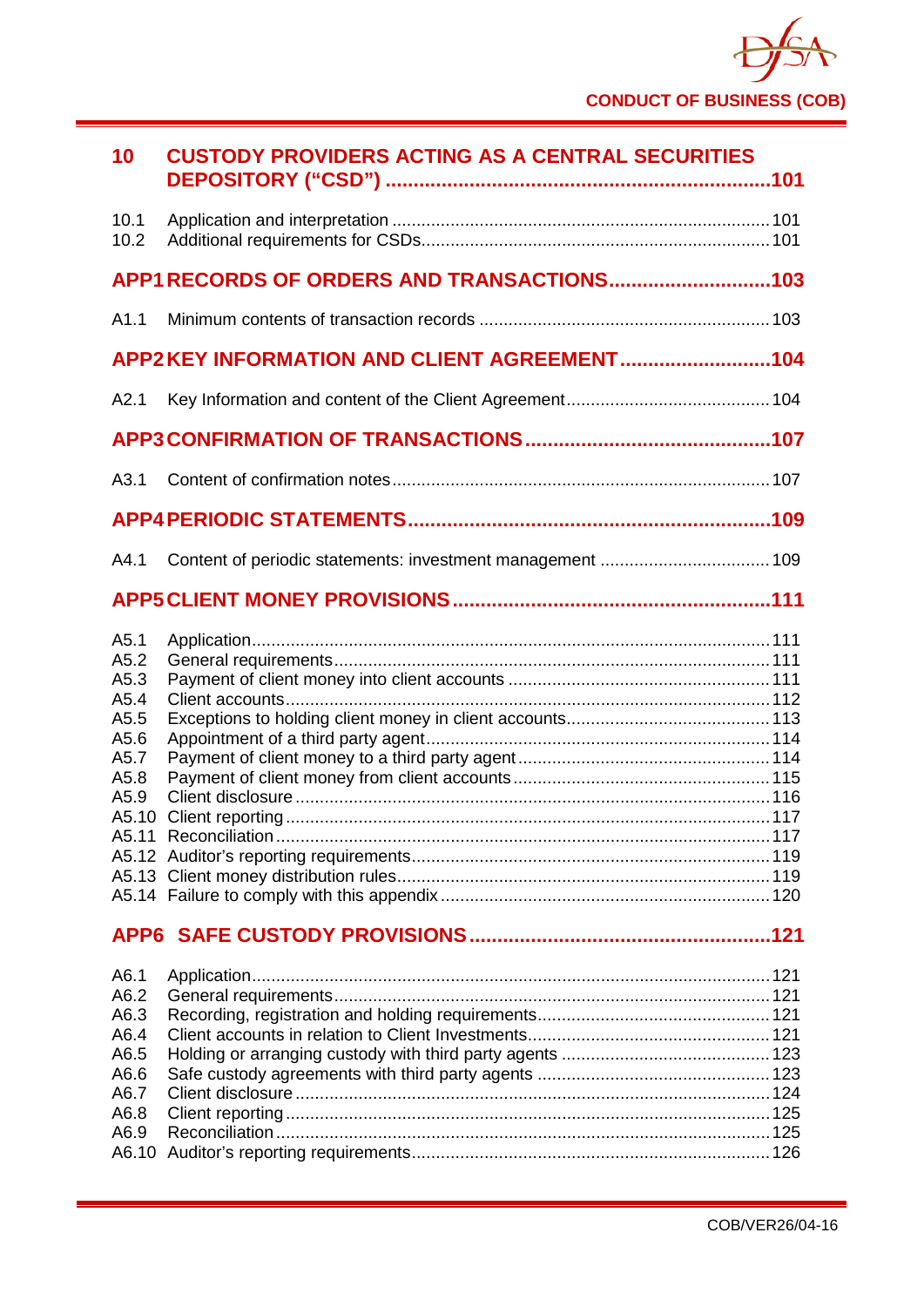

## <span id="page-4-0"></span>**1 INTRODUCTION**

## <span id="page-4-1"></span>**1.1 Application**

- **1.1.1** This module (COB) applies to every Authorised Firm with respect to the carrying on, in or from the DIFC, of any:
	- (a) Financial Service; or
	- (b) activity which is carried on, or held out as being carried on, in connection with or for the purposes of such a Financial Service;

except to the extent that a provision of COB provides for a narrower application.

**1.1.2** COB does not apply to a Representative Office.

#### **Guidance**

- 1. An Authorised Firm may be able to rely on the Transitional Rules in chapter 10 of GEN for the purposes of complying with some of the provisions in this module. The Rules enable Authorised Firms to make a smooth transition to the new regime that came into force 1 July 2008 under rule-making instrument No. 56, following the DFSA's "Key Policy Review" outlined in Consultation Paper 52.
- 2. An Authorised Firm may be able to rely on the Transitional Rules in section 2.6 for the purposes of meeting the client classification requirements in chapter 2.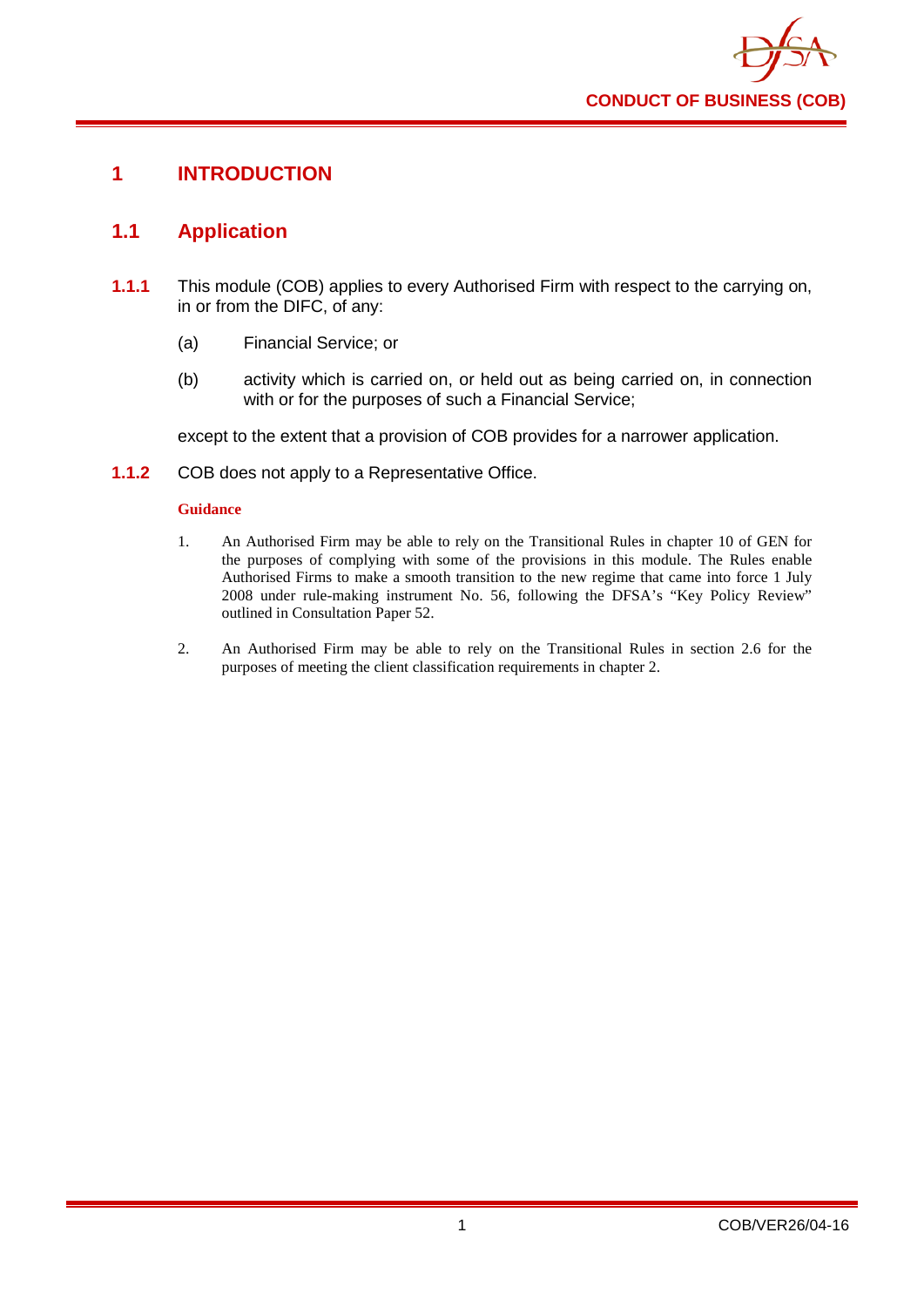

## <span id="page-5-0"></span>**2 CLIENT CLASSIFICATION**

## <span id="page-5-1"></span>**2.1 Application**

- **2.1.1** (1) This chapter applies, subject to Rule 2.1.2, to an Authorised Firm, which carries on, or intends to carry on, any Financial Service with or for a Person.
	- (2) For the purposes of this chapter, a Person includes a Fund, pension fund or trust, even if it does not have a separate legal personality.

#### **Exclusions**

- **2.1.2** (1) This chapter does not apply to a Credit Rating Agency in so far as it carries on, or intends to carry on, the Financial Service of Operating a Credit Rating Agency.
	- (2) This chapter does not apply to an Authorised Firm in so far as it carries on the activity described in GEN Rule 2.26.1, provided that no other Financial Service is carried on.
	- (3) This chapter does not apply to an Authorised ISPV.

#### **Guidance**

- 1. The activity described in GEN Rule 2.26.1 is marketing of financial services and financial products which are offered in a jurisdiction outside the DIFC. Such marketing activities can be conducted by an Authorised Firm, which holds a Representative Office Licence, provided the financial services or financial products marketed by it are those offered by its head office or a member of its Group.
- 2. As a Representative Office conducting marketing activities of the kind described in GEN Rule 2.26.1 does not have a client relationship with a Person to whom it markets a financial service or financial product, the client classification requirements in this chapter do not apply to the firm with regard to that Person.
- 3. Other Authorised Firms can also conduct marketing activities, of the kind described in GEN Rule 2.26.1, under the exclusion in GEN Rule 2.26.2.

## <span id="page-5-2"></span>**2.2 Overview**

#### **Guidance**

1. This chapter sets out the manner in which an Authorised Firm is required to classify its Clients, as well as good practice it may follow. The scope of application of the Rulebook modules will vary depending on whether the Person with or for whom an Authorised Firm is carrying on Financial Services is classified as a Retail Client, Professional Client or Market Counterparty.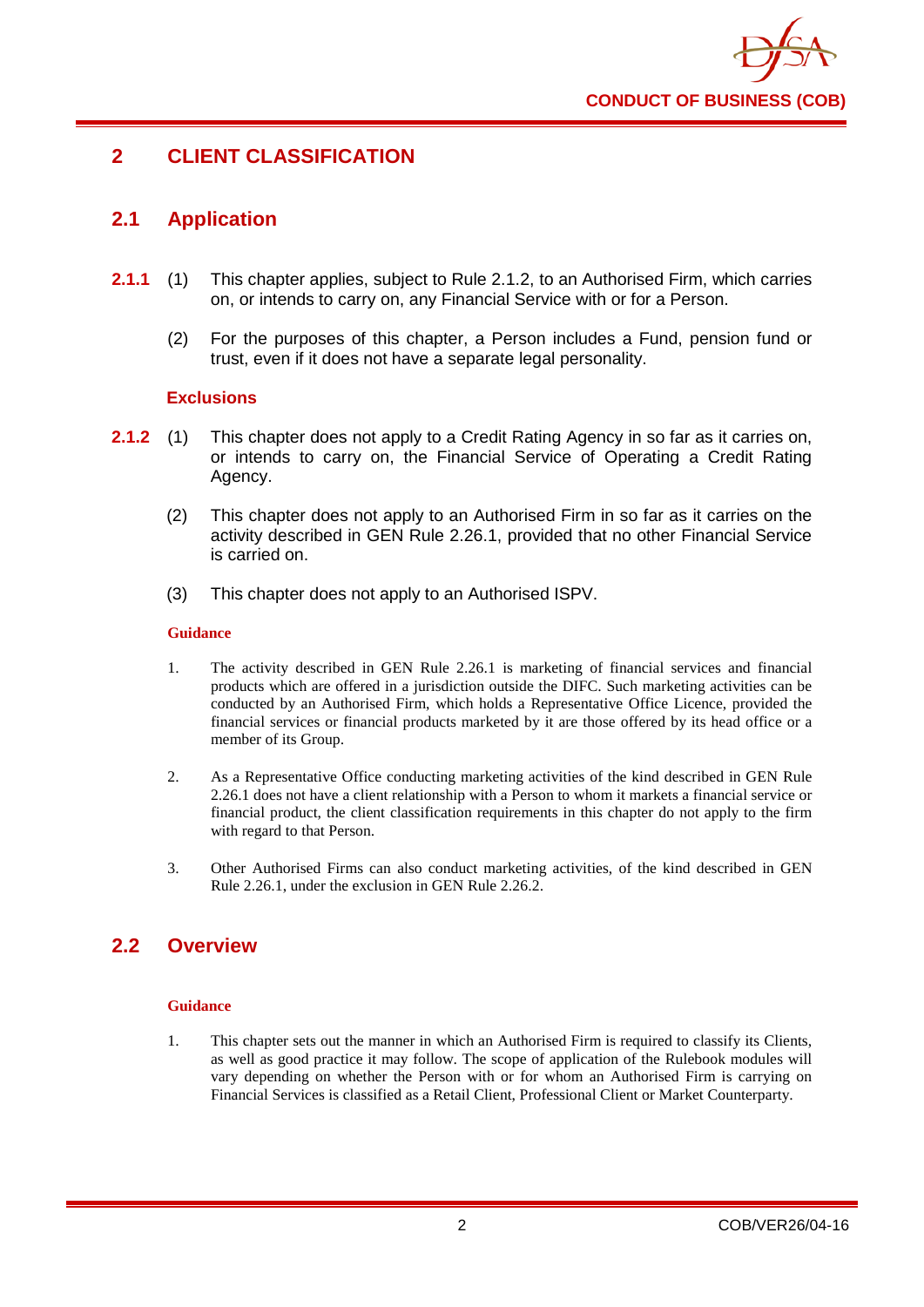#### **Risk based approach**

- 2. The Rules in this chapter reflect the DFSA's risk based approach to regulation. Therefore, to achieve the underlying objective of client classification, which is to ensure that firms provide to their clients an appropriate level of regulatory protection, the Rules, for example:
	- a. take into account the higher degree of knowledge and experience ('expertise') and resources available to certain institutional and wholesale clients (see Rule 2.3.4);
	- b. take into account who primarily bears the risk associated with a particular type of a Financial Service (see Rule 2.3.5);
	- c. take into account the type of Persons to whom a Financial Service is usually provided (see Rules 2.3.6, 2.3.7 and 2.3.8);
	- d. provide flexibility for an Authorised Firm to rely on a client classification made by its head office or a Group member, provided risks associated with such reliance are effectively addressed (see Rules 2.4.4 and 3.3.4);
	- e. provide flexibility for group-based Financial Services to be provided where risks associated with such services are effectively addressed (see Rule 2.4.5); and
	- f. provide flexibility for look-through arrangements where reliance can be placed on expertise and resources available to a Client, such as at its Holding Company or controller level (see Rule 2.3.8(2)).

#### **Types of clients**

- 3. There are three types of Clients:
	- a. a Retail Client;
	- b. a Professional Client; or
	- c. a Market Counterparty.

However, a Person may be classified as a Professional Client in relation to one Financial Service or financial product, but a Retail Client in relation to another. Similarly, a Person classified as a Professional Client may be classified as a Market Counterparty in relation to some Financial Services or financial products but not others (see paragraphs 8 and 9 below).

#### **Retail Clients**

4. A Person who cannot be classified as a Professional Client or Market Counterparty in accordance with the Rules is required to be classified as a Retail Client (see Rule 2.3.2). If an Authorised Firm chooses to provide Financial Services to a Person as a Retail Client, it may do so by simply classifying that Person as a Retail Client without having to follow any further procedures as required for classifying Persons as Professional Clients or Market Counterparties.

#### **Professional Clients**

- 5. There are three routes through which a Person may be classified as a Professional Client:
	- a. 'deemed' Professional Clients under Rule 2.3.4. As these Persons have significant assets under their control, and, therefore, either possess, or have the resources to obtain, the necessary expertise to manage such assets, they can be classified as 'deemed' Professional Clients without having to meet any additional net asset and expertise criteria;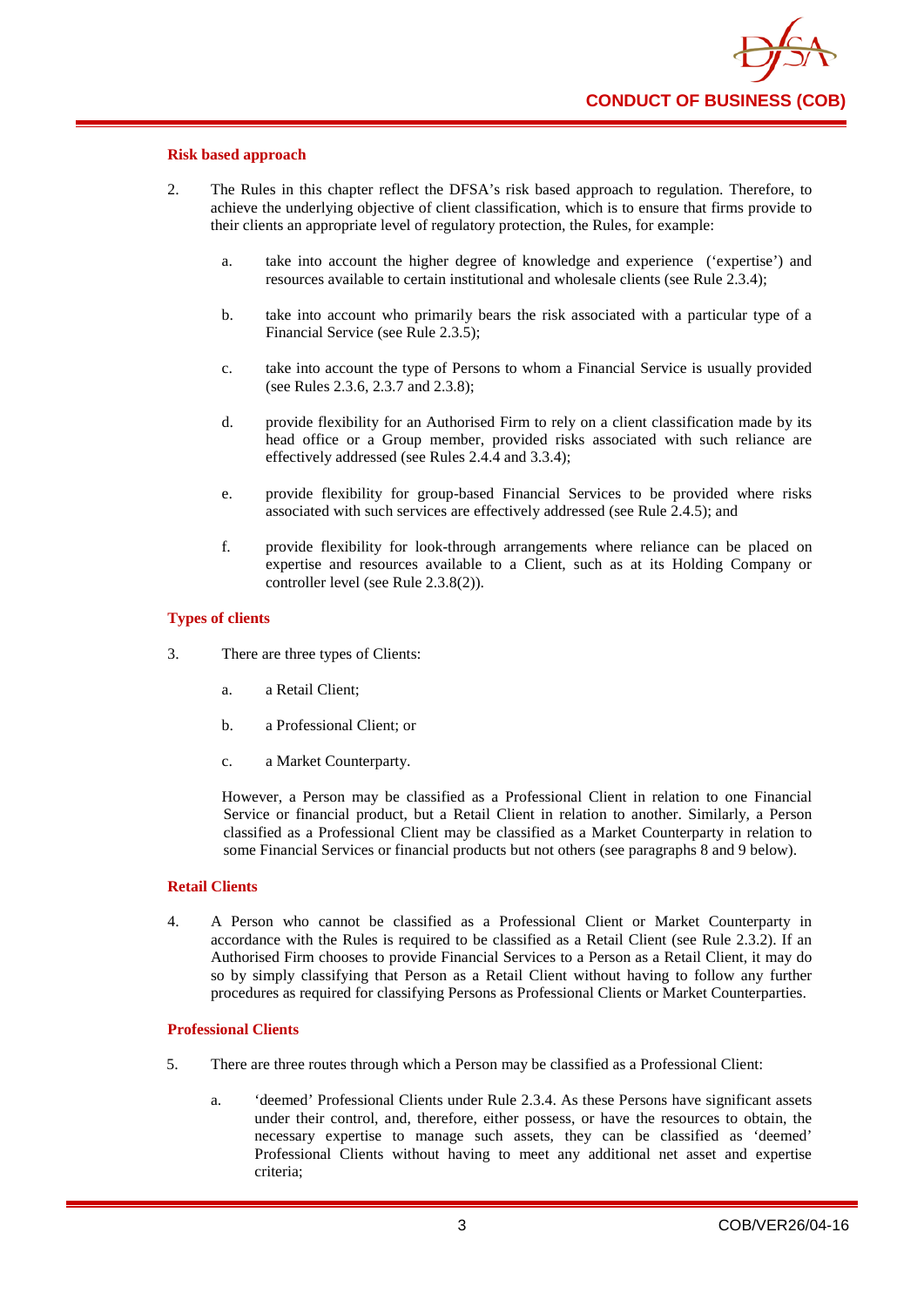

- b. 'service-based' Professional Clients under Rule 2.3.5 or Rule 2.3.6. Due to their inherent nature, certain Financial Services activities such as credit provided to an Undertaking for business purposes ('commercial credit') and advisory and arranging activities relating to corporate structuring and financing are generally provided to Persons with sufficient expertise to obtain such services or are of relatively low risk to the Client. Therefore, a Person to whom such a Financial Service is provided can be classified as a 'servicebased' Professional Client; and
- c. 'assessed' Professional Clients under Rules 2.3.7 and 2.3.8. These Persons are either individuals or Undertakings which can be classified as a Professional Client only if they meet the specified net assets and expertise requirements set out in Rules 2.4.2 and 2.4.3.

Investment vehicles and family member joint account holders of individuals who are themselves Professional Clients can also be classified as Professional Clients where certain conditions are met – see Rule 2.3.7(2) and (3).

#### **Market Counterparties**

- 6. A 'deemed' Professional Client under Rule 2.3.4 may be classified as a Market Counterparty provided the Authorised Firm has complied with the procedures set out in Rule 2.3.9(2). When an Authorised Firm carries on Financial Services with a Market Counterparty, only a limited number of requirements in the Rulebook modules apply to such firms. This is because an Authorised Firm transacts with a Market Counterparty on an equal footing and, therefore, most of the client protection provisions in the Rulebook modules are not needed to protect such a party.
- 7. When an Authorised Firm carries on Financial Services with another Authorised Firm or a Regulated Financial Institution, such services would generally qualify as Financial Services that can be carried on with a Market Counterparty (provided the procedures in Rule 2.3.9(2) are met). Examples of such services include:
	- a. providing reinsurance or insurance management services to an insurer; and
	- b. providing one or more Financial Services of custody, managing assets, or fund administration services to a fund manager, collective investment fund or a pension fund.

Such activities would not attract most of the client protection provisions contained in the Rulebook modules for the reasons set out under item 6 above.

#### **Multiple classifications**

- 8. In some circumstances, an Authorised Firm may provide a Financial Service to a Person who qualifies under more than one category of Professional Client. For example, a Client to whom an Authorised Firm provides commercial credit or corporate structuring and financing advice or arranging credit, in the circumstances specified in Rule 2.3.5 or Rule 2.3.6, may also be a 'deemed' Professional Client under Rule 2.3.4. In such circumstances, an Authorised Firm can classify such a Person as a 'deemed' Professional Client, in which case the firm may also be able to classify that Client as a Market Counterparty following the procedures in Rule 2.3.9(2).
- 9. It is also possible that an Authorised Firm may provide a range of Financial Services to a single Client. If the Client can be classified as a Professional Client with regard to certain Financial Services (such as Providing Credit under the requirements in Rule 2.3.5, and similarly providing corporate structuring and financing advice or arranging credit under Rule 2.3.6), and not so with regard to other Financial Services, an Authorised Firm needs to take care that the Client is appropriately and correctly classified with respect to each Financial Service. This may mean that the same Client may receive both Professional Client treatment with regard to some Financial Services and Retail Client treatment with regard to other Financial Services. Where a Client cannot be classified as a Professional Client with regard to some Financial Services, the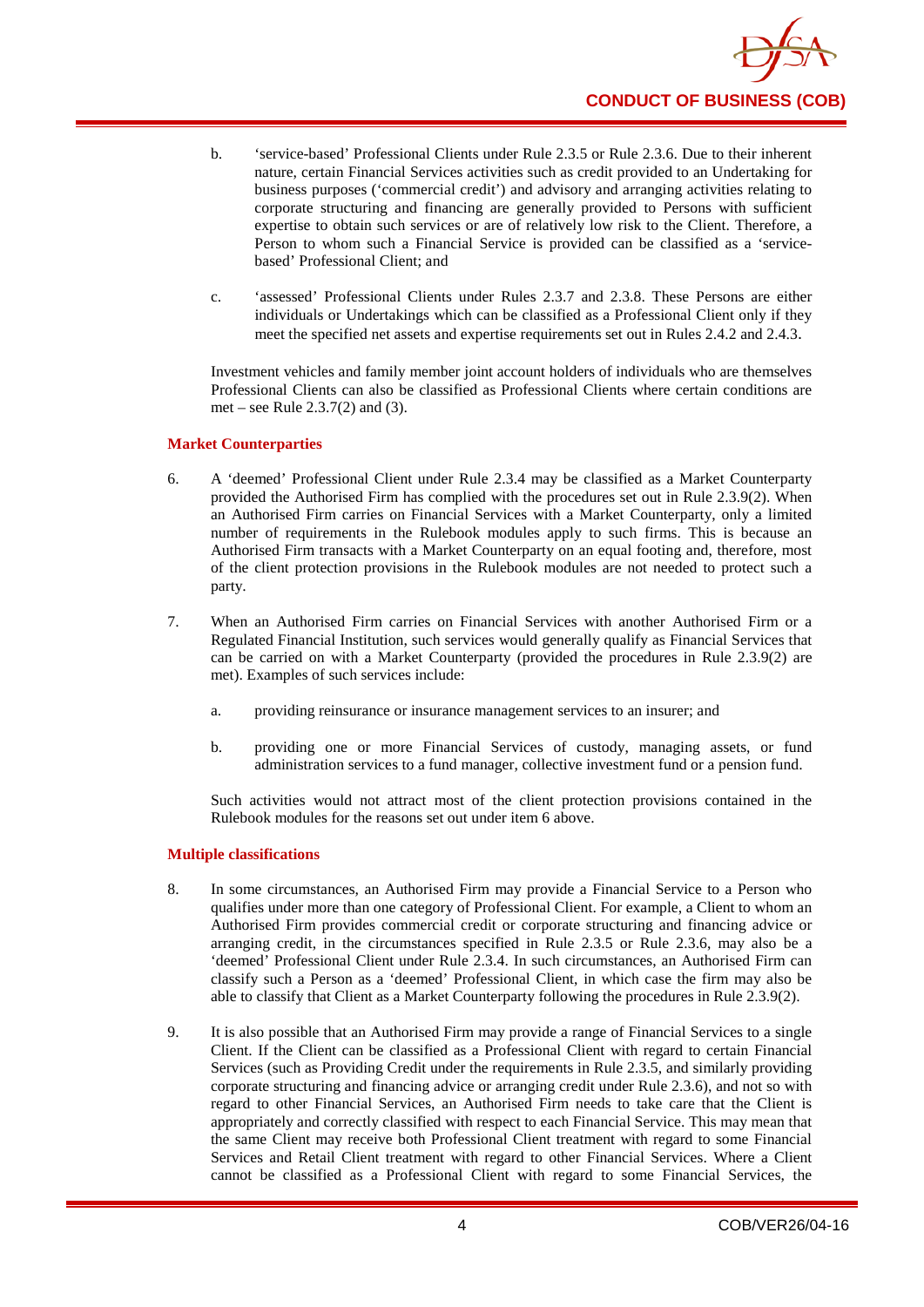

Authorised Firm can only provide such services to the Client if it has a Retail Endorsement on its Licence.

#### **Client classifications and Client Agreements**

- 10. Rule 2.4.4 provides a degree of flexibility for an Authorised Firm which is a Branch operation or member of a Group to rely on client classifications made by its head office or any other branch of the same legal entity, or by a member of its Group. Where such reliance is placed, the Authorised Firm should be able to demonstrate to the satisfaction of the DFSA that the reliance is reasonable because the applicable requirements are substantially similar and, where this is not the case, any identified differences (i.e. gaps) are suitably addressed to enable the firm to meet its obligations relating to client classification under this chapter.
- 11. It is also possible that an Authorised Firm which is a member of a Group may have some Clients to whom it provides Financial Services as a Retail Client, whilst other Group members may provide Financial Services to the same Client as a Professional Client. While an Authorised Firm may rely on the client classifications made by a Group member under Rule 2.4.4, it is the responsibility of the firm to ensure that the correct classification is adopted by it for the purposes of the Financial Services it provides to the Client (see Rule 2.4.4). See also Rule 3.3.4, which provides a degree of flexibility for an Authorised Firm which is a Branch to rely on a Client Agreement made by its head office or any other branch of the same legal entity, or by a member of the Group, provided the requirements in that Rule are met.

#### **Group clients**

12. Rule 2.4.5 is designed to provide a greater degree of flexibility to an Authorised Firm providing Financial Services to a Client in a Group context, where more than one member of the Group may be providing Financial Services which form a bundle of services. Each Group may have different arrangements to provide a number of services to a Client. Depending on the nature of the arrangement the Group adopts, and the Financial Services involved, risks associated with such arrangements could also differ. Therefore, Rule 2.4.5 sets out the outcomes which need to be achieved by an Authorised Firm where it participates in a Group arrangement under which a bundle of Financial Services is provided to a Client by different members within its Group. See also Rule 3.3.4, which provides a degree of flexibility for an Authorised Firm participating in an arrangement under which a bundle of Financial Services is provided to a Client where reliance can be made on a Client Agreement executed by a Group member, provided the requirements in that Rule are met.

#### **Transitional Rules**

- 13. Section 2.6 contains provisions designed to enable Authorised Firms to make a smooth transition to the new client classification regime that came into force on 1 April 2015. These Rules, among other things:
	- a. keep in force the client classifications made under the old client classification regime for the Financial Services that were provided to those Clients under that regime;
	- b. provide for the increased asset threshold of \$1 million to come into effect on 1 April 2016; and
	- c. retain the asset threshold at \$500,000 until 1 April 2016.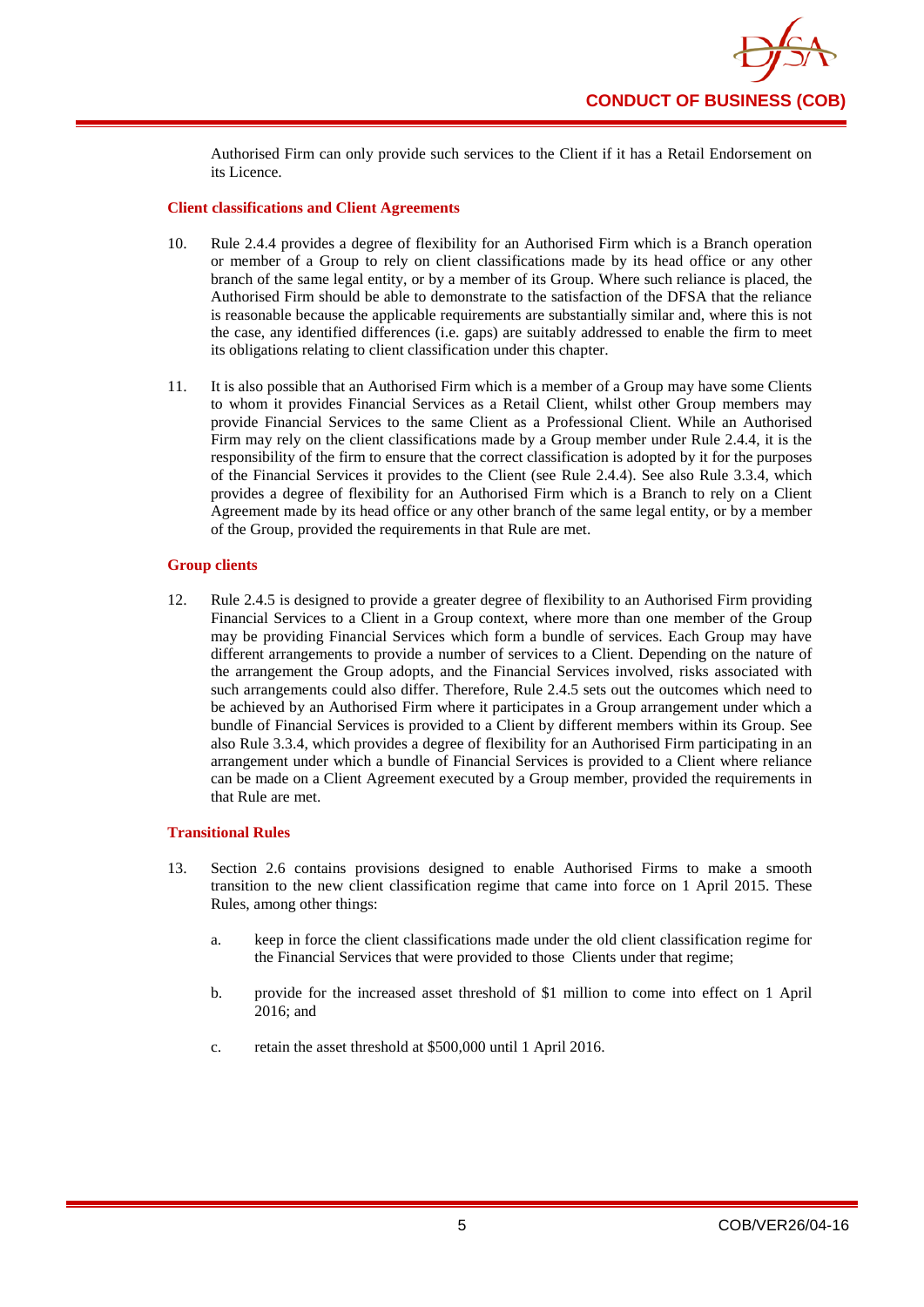

## <span id="page-9-0"></span>**2.3 Types of Clients**

- **2.3.1** (1) An Authorised Firm must, before carrying on a Financial Service with or for a Person, classify that Person as a:
	- (a) Retail Client;
	- (b) Professional Client; or
	- (c) Market Counterparty,

in accordance with the requirements in this chapter.

- (2) An Authorised Firm may classify a Person as a different type of a Client for different Financial Services or financial products that are to be provided to such a Client.
- (3) If an Authorised Firm is aware that a Person ('the agent'), with or for whom it is intending to carry on a Financial Service is acting as an agent for another Person ('the principal') in relation to the service then, unless the agent is another Authorised Firm or a Regulated Financial Institution, the Authorised Firm must treat the principal as its Client in relation to that service.
- (4) If an Authorised Firm intends to provide any Financial Service to a trust, it must, unless otherwise provided in the Rules, treat the trustee of the trust, and not the beneficiaries of the trust, as its Client.

#### **Guidance**

- 1. When a Person becomes a Client of an Authorised Firm is a question of fact that needs to be addressed by the firm in light of the nature of the relevant Financial Service (or financial product) involved, and the relations and interactions which the firm has with that Person. For instance, in certain types of Financial Services (such as corporate advisory services), a number of conversations (such as marketing and promotional activities) may occur between an Authorised Firm and a potential client before it may appear to the firm on a reasonable basis that the Person is likely to obtain a Financial Service from the firm, at which point a client classification is required.
- 2. Given the many different circumstances in which interactions between a potential client and an Authorised Firm take place, it is not possible to include a more specific requirement than the current provision which requires the client classification to occur "before" a firm provides a Financial Service to a Person – see Rule 2.3.1(1). This provides an Authorised Firm flexibility to determine when exactly it would be appropriate for the firm to undertake client classification.
- 3. The DFSA expects Authorised Firms to adopt practices which are consistent with the underlying intent of the client classification provisions, which is to provide Clients an appropriate level of regulatory protection in light of the resources and expertise available to such Clients. Therefore, as soon as it is reasonably apparent that a potential customer is likely to obtain a Financial Service from the firm, it would need to undertake the client classification process relating to that customer (unless such a customer is classified as a Retail Client for the purposes of the Rules – see Rule 2.3.2).
- 4. For example, an Authorised Firm is not expected to undertake advising or arranging activities relating to a Financial Service or financial product which is suited to Professional Clients (such as complex derivatives) with a potential customer without having a reasonable basis to consider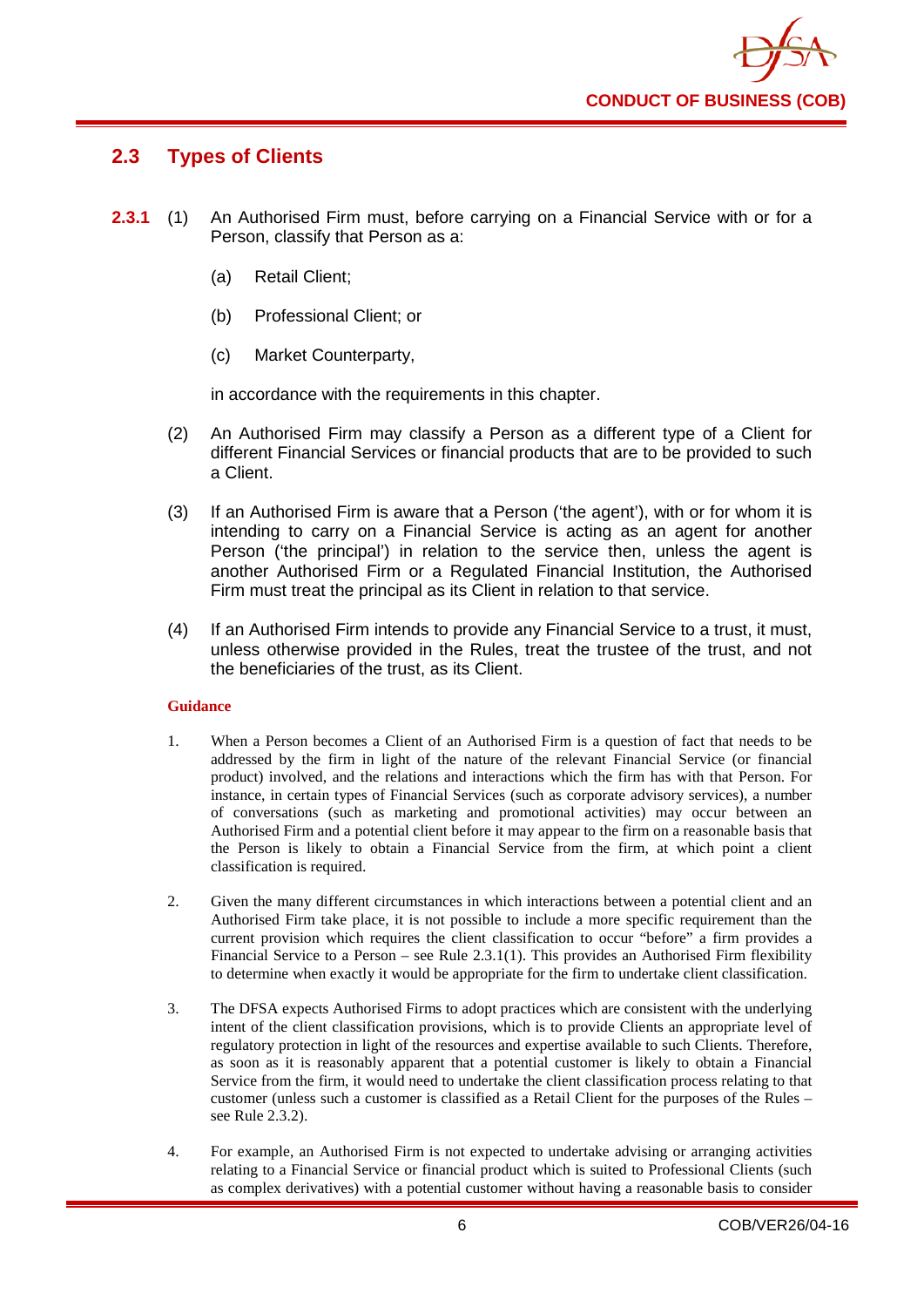that such a customer has sufficient knowledge and experience relating to the relevant service or product. While a formal client classification may not be needed at the early stages of interaction with a potential customer, a firm is expected to form a reasonable view about the professional status of a potential customer when exposing such a customer to Financial Services or financial products (such as investments in a Qualified Investor Fund) which are intended for Professional Clients.

5. Rule 2.3.1(2) allows an Authorised Firm to classify a Client as a Retail Client in respect of some Financial Services and a Professional Client in respect of other Financial Services. For example, a Client classified as a 'service-based' Professional Client under Rule 2.3.5 for the Financial Service of Providing Credit may not necessarily meet the criteria to be classified as an 'assessed' Professional Client under Rule 2.3.7 or Rule 2.3.8 in respect of any other Financial Service to be provided to that Client. Therefore, such a Client would need to be classified as a Retail Client with respect to Financial Services other than Providing Credit.

## **Retail Clients**

**2.3.2** An Authorised Person must classify as a Retail Client any Person who is not classified as a Professional Client or a Market Counterparty.

## **Professional Clients**

- **2.3.3** (1) An Authorised Firm may classify a Person as a Professional Client if that Person:
	- (a) meets the requirements to be:
		- (i) a "deemed" Professional Client pursuant to Rule 2.3.4;
		- (ii) a "service-based" Professional Client pursuant to either Rule 2.3.5 or Rule 2.3.6; or
		- (iii) an "assessed" Professional Client pursuant to either Rule 2.3.7 or Rule 2.3.8; and
	- (b) has not opted-in to be classified as a Retail Client in accordance with the requirements in Rule 2.4.1.
	- (2) If an Authorised Firm becomes aware that a Professional Client no longer fulfils the requirements to remain classified as a Professional Client, the Authorised Firm must, as soon as possible, inform the Client that this is the case and the measures that are available to the firm and the Client to address that situation.

#### **Guidance**

The measures referred to in Rule 2.3.3(2) may include classifying the Client as a Retail Client with respect to any future Financial Services to be provided to that Client or, if the firm does not have a Retail Endorsement, discontinuing the provision of Financial Services to that Client.

## **'Deemed' Professional Clients**

**2.3.4** (1) For the purposes of Rule 2.3.3(1)(a)(i), a Person is a 'deemed' Professional Client if that Person is: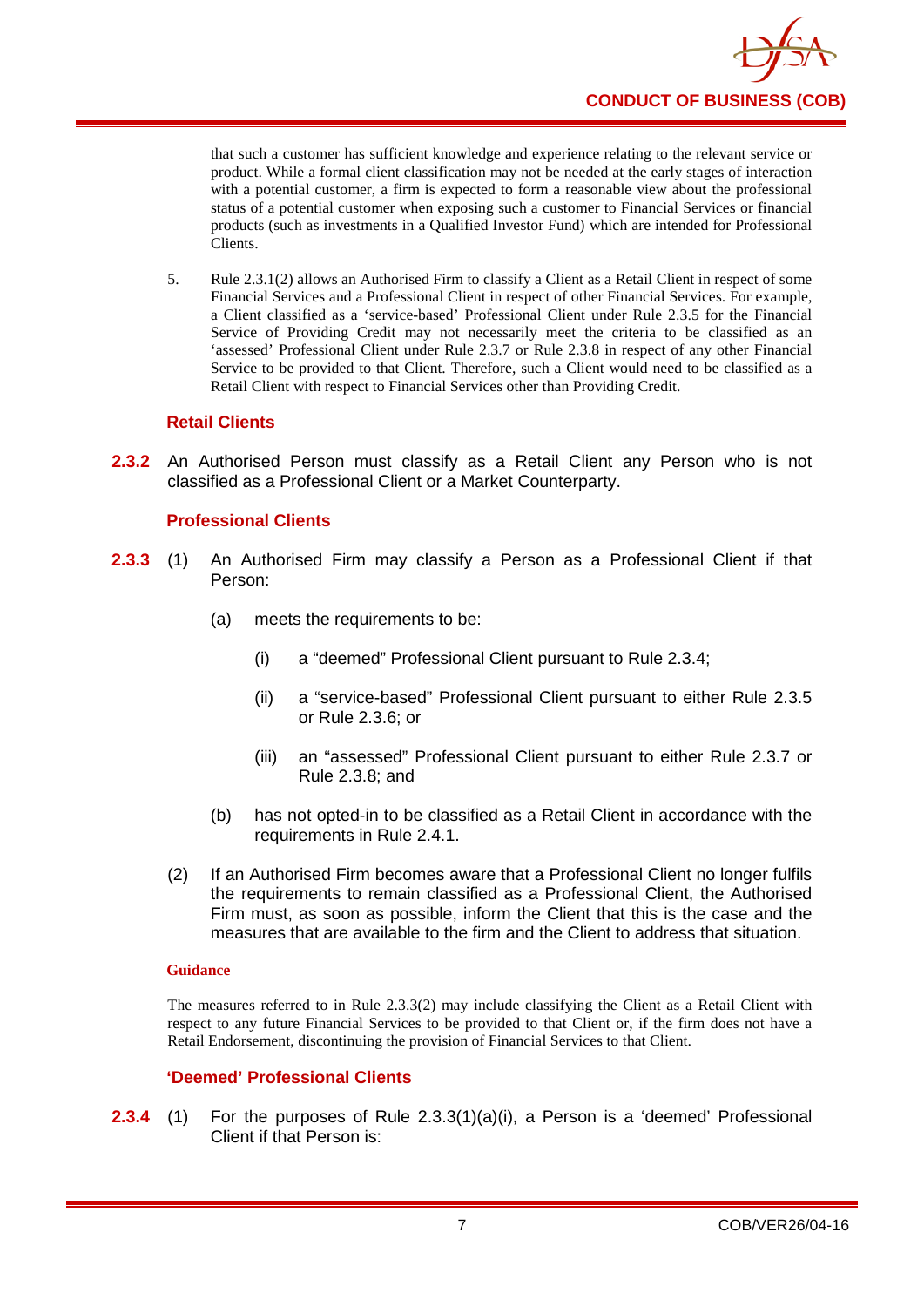- (a) a supranational organisation whose members are either countries, central banks or national monetary authorities;
- (b) a properly constituted government, government agency, central bank or other national monetary authority of any country or jurisdiction;
- (c) a public authority or state investment body;
- (d) an Authorised Market Institution, Regulated Exchange or regulated clearing house;
- (e) an Authorised Firm, a Regulated Financial Institution or the management company of a regulated pension fund;
- (f) a Collective Investment Fund or a regulated pension fund;
- (g) a Large Undertaking as specified in (2);
- (h) a Body Corporate whose shares are listed or admitted to trading on any exchange of an IOSCO member country;
- (i) any other institutional investor whose main activity is to invest in financial instruments, including an entity dedicated to the securitisation of assets or other financial transactions;
- (j) a trustee of a trust which has, or had during the previous 12 months, assets of at least \$10 million; or
- (k) a holder of a licence under the Single Family Office Regulations with respect to its activities carried on exclusively for the purposes of, and only in so far as it is, carrying out its duties as a Single Family Office.
- (2) A Person is a Large Undertaking if it met, as at the date of its most recent financial statements, at least two of the following requirements:
	- (a) it has a balance sheet total of at least \$20 million;
	- (b) it has a net annual turnover of at least \$40 million; or
	- (c) it has own funds or called up capital of at least \$2 million.
- $(3)$   $\ln (2)$ :
	- (a) a 'balance sheet total' means the aggregate of the amounts shown as assets in the balance sheet before deducting both current and long-term liabilities;
	- (b) 'own funds' mean cash and investments as shown in the balance sheet; and
	- (c) 'called up capital' means all the amounts paid-up on allotted shares, less any amounts owing on allotted shares.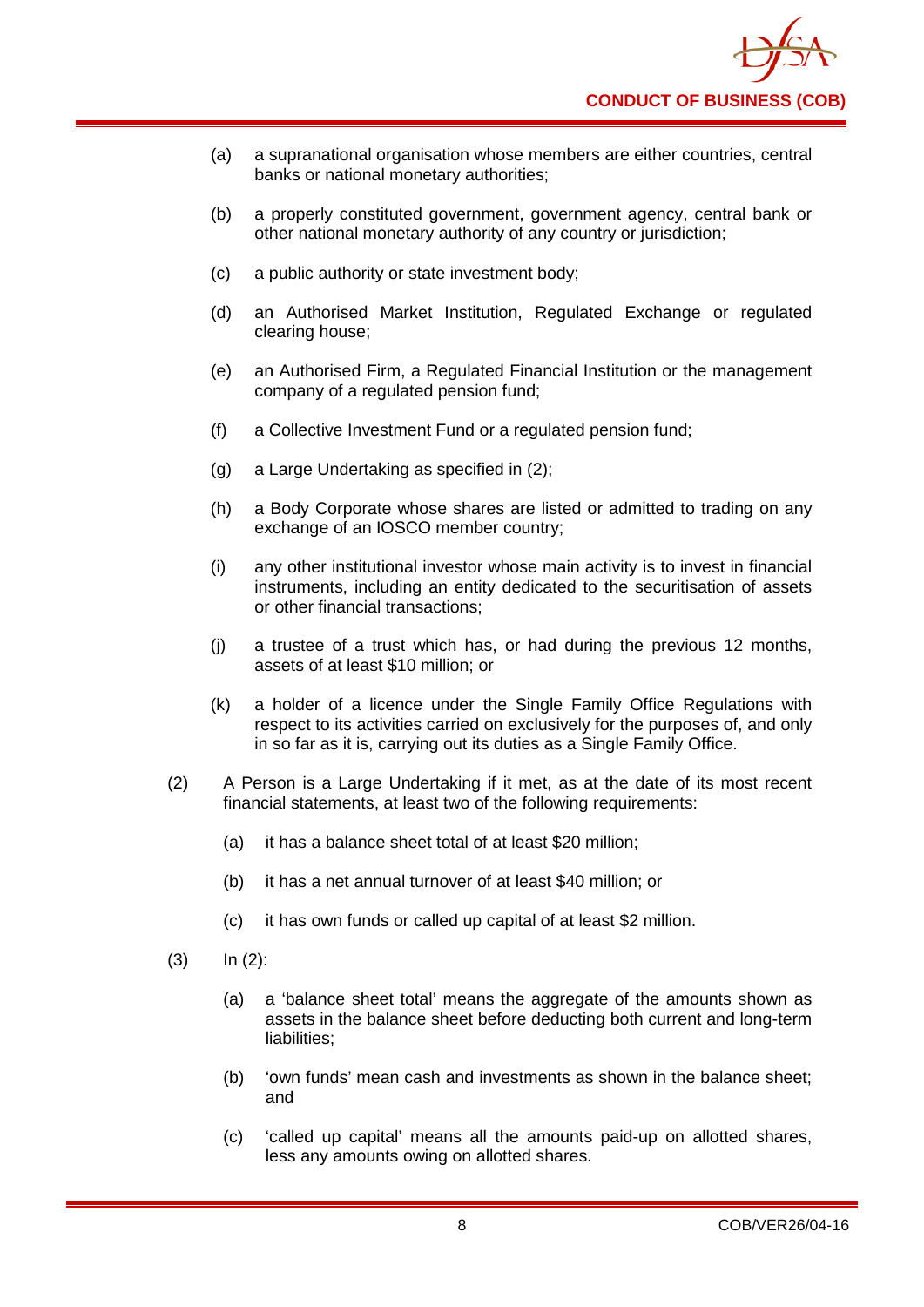

- 1. Although an Authorised Firm is not required to undertake a detailed assessment of a 'deemed' Professional Client's expertise or net assets (as is required in the case of an 'assessed' Professional Client), a firm still needs to have a reasonable basis for classifying a Person as falling within the list of 'deemed' Professional Clients in Rule 2.3.4(1) or (2). For example, in order to verify whether a trustee of a trust can be classified as a 'deemed' Professional Client under Rule  $2.3.4(1)(i)$ , an Authorised Firm should obtain a verified copy of the most recent balance sheet of the relevant trust.
- 2. An individual trustee on the board of a trust where the trust has at least \$10 million assets under its control can qualify as a 'deemed' Professional Client under Rule 2.3.4(1)(j) but only in relation to that particular trust.

#### **'Service-based' Professional Clients**

#### **Guidance**

Rule 2.3.5 and Rule 2.3.6 each set out different circumstances in which a Person can be classified as a 'service-based' Professional Client. The professional status allowed under these two 'service-based' Professional Client categories can only be used for those two Financial Services and not for any other Financial Service provided to the same Client. If such a Client also obtains other Financial Services from the same firm, unless the Client can qualify either as a 'deemed' or 'assessed' Professional Client, that Client will need to be classified as a Retail Client for those other Financial Services.

- **2.3.5** (1) For the purposes of Rule 2.3.3(1)(a)(ii), a Person is a 'service-based' Professional Client if:
	- (a) the Financial Service provided to that Person is Providing Credit;
	- (b) the Person is an Undertaking; and
	- (c) the Credit Facility in question is provided for use in the business activities of:
		- (i) the Person;
		- (ii) a controller of the Person;
		- (iii) any member of the Group to which the Person belongs; or
		- $(iv)$  a joint venture of a Person referred to in  $(i) (iii)$ .
	- $(2)$  In  $(1)(c)(ii)$ , a controller is an individual who:
		- (a) owns a majority of the shares of the Undertaking;
		- (b) is able to appoint or remove a majority of the board members of the Undertaking; or
		- (c) controls a majority of the voting rights of the Undertaking (or that of a Holding Company of the Undertaking).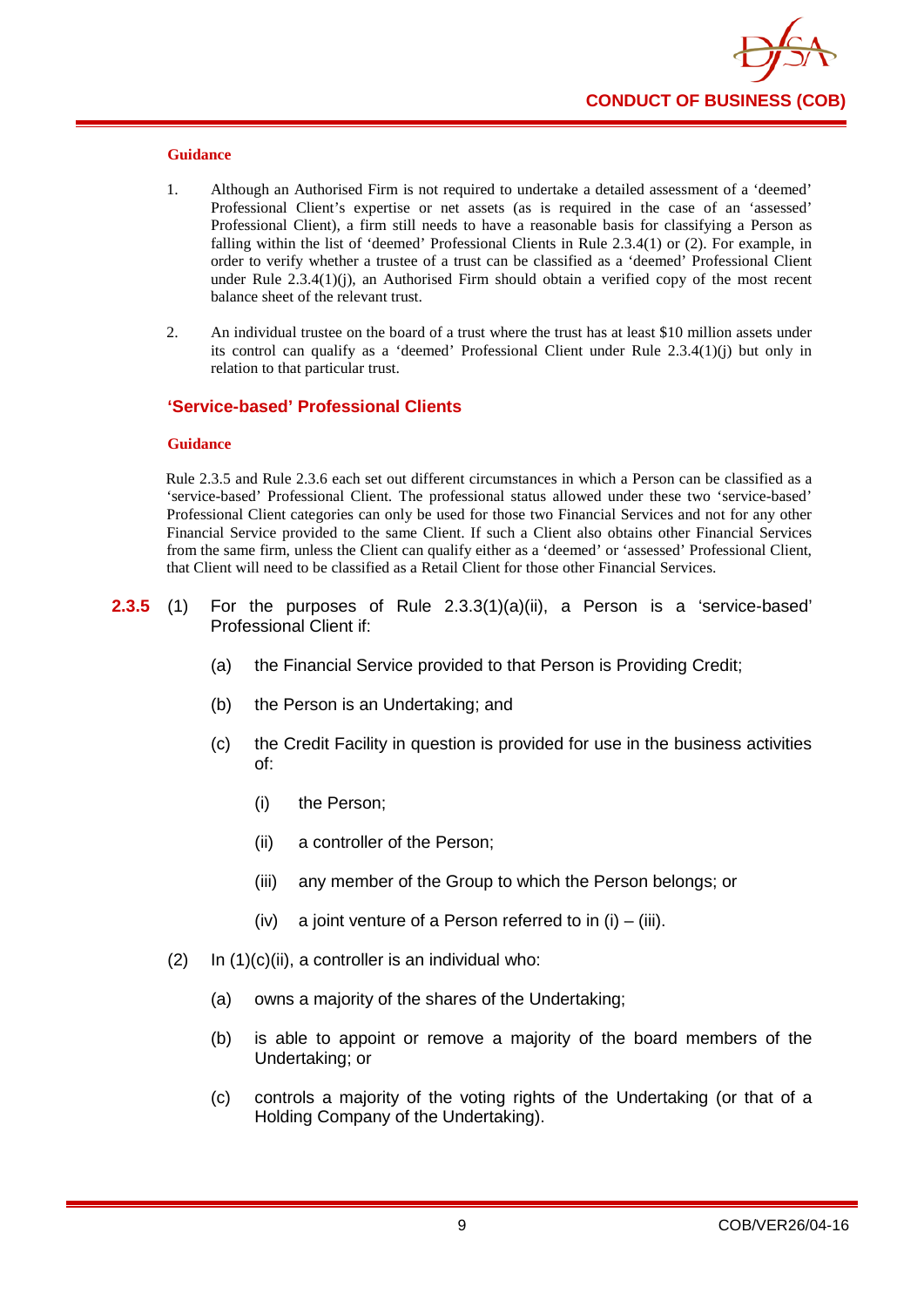

- 1. Rule 2.3.5(1)(c) enables an Authorised Firm to classify an Undertaking as a Professional Client for the purposes of Providing Credit for businesses purposes, not only for the Undertaking itself, but also for its related entities (such as a controller or member of its Group) as specified in that Rule, provided that the Undertaking has not opted-in to be classified as a Retail Client.
- 2. It is possible that an Undertaking obtaining credit may also fall within the category of a 'deemed' Professional Client under Rule 2.3.4 – see, for example, a Large Undertaking under Rule 2.3.4(2). An Authorised Firm may Provide Credit to such a Person without having to meet the requirements in Rule 2.3.5.
- 3. Joint ventures are generally contractual arrangements under which parties contribute their assets and/or expertise to develop or to undertake specified business activities. An Undertaking can be set up by a number of joint venture partners for obtaining credit for use in the ordinary course of their joint venture business. Although joint venture partners would themselves not have a controlling interest in the joint venture, as credit is obtained for use in the joint venture business, they have the benefit of the professional client status available to the Undertaking under Rule 2.3.5.
- 4. While an Authorised Firm is not required to undertake a detailed assessment of a 'service-based' Professional Client's expertise or net assets (as required in the case of an 'assessed' Professional Client), a firm still needs to have a reasonable basis for classifying a Person as falling within the circumstances specified in this Rule (or Rule 2.3.6). For example, to verify that an Undertaking is obtaining credit for use in the business of its Holding Company or another member of its Group, a firm would need some documentation to demonstrate the Group member relationship. Such documents may include a diagram of the Group structure and copies of certificates of incorporation and shareholdings of the relevant companies.
- **2.3.6** (1) For the purposes of Rule 2.3.3(1)(a)(ii), a Person is a 'service-based' Professional Client if:
	- (a) the Financial Service provided to that Person is "Advising on financial products or credit" or "Arranging credit or deals in Investments"; and
	- (b) the service in (a) is provided for the purposes of 'corporate structuring and financing'.
	- (2) In (1), 'corporate structuring and financing':
		- (a) includes:
			- (i) providing advice relating to an acquisition, disposal, structuring, restructuring, financing or refinancing of a corporation or other legal entity; or
			- (ii) arranging credit for a purpose referred to in (i); and
		- (b) excludes any advice on financial products or arranging of credit or deals in Investments given to an individual for the purposes of, or in connection with, the management of that individual's investments.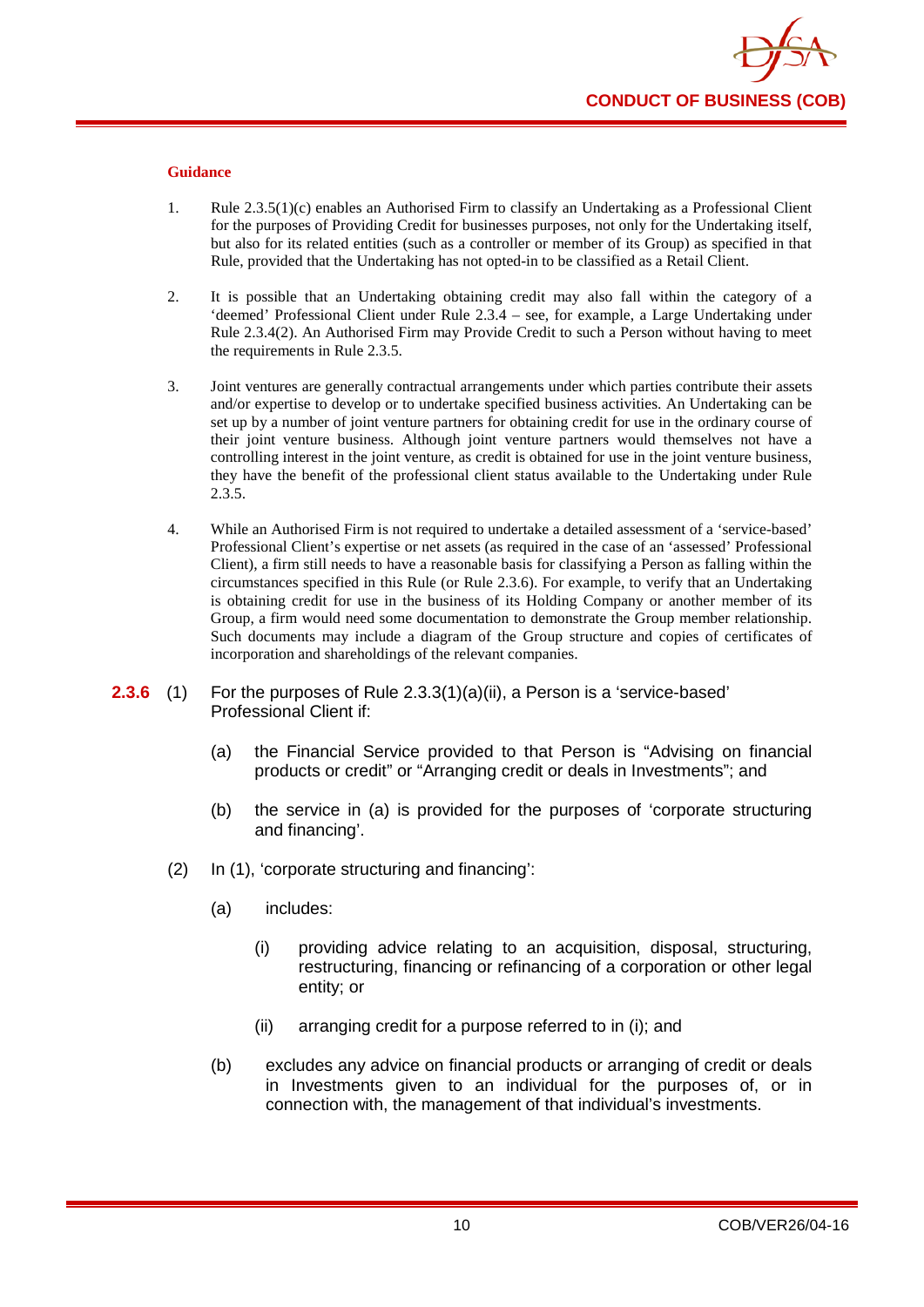

- 1. This Rule enables an Authorised Firm to classify a Person obtaining advice or arranging credit for the purposes of corporate structuring and financing as a Professional Client based on the nature of such activities, which are generally sought by Persons with greater expertise and resources than Retail Clients. Such advice and arranging occurs in the context of takeovers and merger activities and capital raising activities of companies, including any Initial Public Offerings or other offers of securities for capital raising purposes.
- 2. If a Client seeking corporate structuring and financing services is also a Person who falls within the category of a 'deemed' Professional Client under Rule 2.3.4, an Authorised Firm may provide to such a Person those services without having to meet the requirements in Rule 2.3.6.
- 3. Under Rule 2.3.6(2)(b), any advisory and arranging services given to an individual who is a wealth management Client for the purposes of their investment activities or portfolio management are excluded because such Clients are not necessarily Professional Clients. Therefore, for such a Client to qualify as a Professional Client, he would need to be an 'assessed' Professional Client, which requires an assessment of his net assets and expertise against the requirements in Rules 2.4.2 and 2.4.3.

#### **'Assessed' Professional Clients**

#### **Individuals**

- **2.3.7** (1) For the purposes of Rule 2.3.3(1)(a)(iii), an individual is an 'assessed' Professional Client if:
	- (a) the individual has net assets of at least \$1 million calculated in accordance with Rule 2.4.2; and
	- (b) either:
		- (i) the individual is, or has been, in the previous two years, an Employee in a relevant professional position of an Authorised Firm or a Regulated Financial Institution; or
		- (ii) the individual appears, on reasonable grounds, to have sufficient experience and understanding of relevant financial markets, products or transactions and any associated risks, following the analysis set out in Rule 2.4.3.
	- (2) An Authorised Firm may classify any legal structure or vehicle, such as an Undertaking, trust or foundation, which is set up solely for the purpose of facilitating the management of an investment portfolio of an individual assessed as meeting the requirements in (1) as a Professional Client.
	- (3) An Authorised Firm may also classify as a Professional Client another individual (the "joint account holder") who has a joint account with an individual assessed as meeting the requirements in (1) (the "primary account holder") if:
		- (a) the joint account holder is a family member of the primary account holder;
		- (b) the account is used for the purposes of managing investments for the primary account holder and the joint account holder; and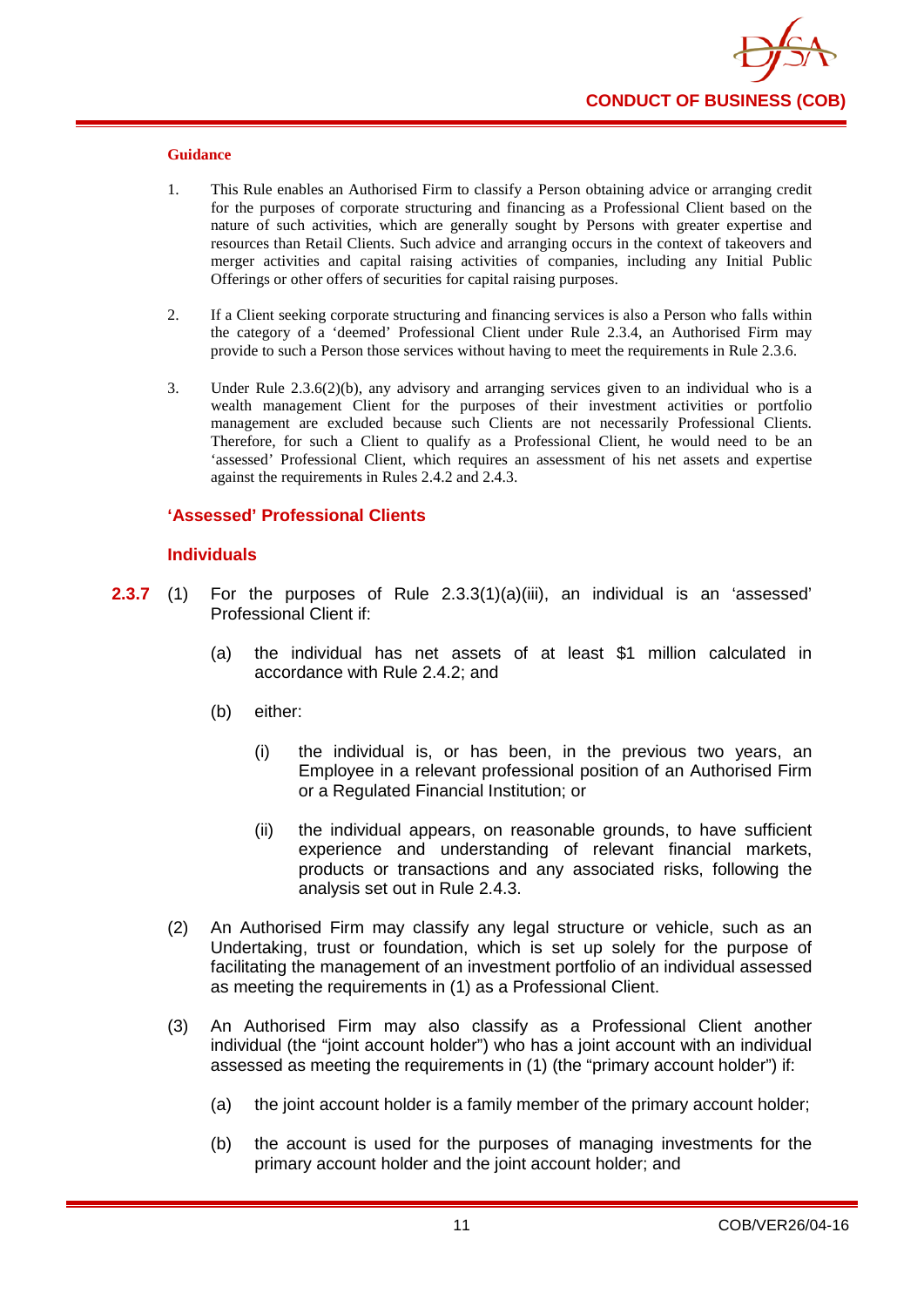- (c) the joint account holder has confirmed in writing that investment decisions relating to the joint account are generally made for, or on behalf of, him by the primary account holder.
- (4) In (3), a 'family member' of the primary account holder is:
	- (a) his spouse;
	- (b) his children and step-children, his parents and step-parents, his brothers and sisters and his step-brothers and step-sisters; and
	- (c) the spouse of any individual within (b).

- 1. Under Rule 2.6.3, the net asset test referred to in Rule 2.3.7(1)(a) remains \$500,000 until 1 April 2016.
- 2. An individual can generally only be classified as a Professional Client if he meets the requirements in Rule 2.3.7(1) or (3). This is because all the other criteria relevant to Professional Clients in this chapter apply to Undertakings and not to individuals, with the possible exception of a trustee of a trust under Rule 2.3.4(j).
- 3. An individual classified as a Professional Client may operate a joint account with more than one family member. Under the general principle of interpretation that the singular includes the plural, provided each such family member meets the requirements set out in Rule 2.3.7(3), they can all be classified as Professional Clients.
- 4. A legal structure or vehicle of a Professional Client, which is itself classified as a Professional Client under Rule 2.3.7(2), does not have a right to opt-in as a Retail Client, as that right belongs to the Professional Client for whose purposes the vehicle is set up.
- 5. A family member of a Professional Client classified as a Professional Client under Rule 2.3.7(3) also does not per se have a right to opt-in to be classified as a Retail Client with regard to the operation of the joint account. However, such an individual has the right to withdraw his confirmation given under Rule  $2.3.7(3)(c)$  to have decisions on behalf of him made by the Professional Client who is the primary account holder of the joint account. An Authorised Firm must ensure that once such a withdrawal is made, the withdrawing individual is no longer classified as a Professional Client. The joint account arrangements would also need to be reviewed as the primary account holder would no longer have the power to make decisions on behalf of the withdrawing individual.
- 6. In the case of a joint account operated by a primary account holder who is a parent or legal guardian of a minor, the procedures for obtaining the formal consent referred to in Rule 2.3.7(3)(c) would generally not be required, as such parent or guardian would have the authority to act for the minor where he is the joint account holder.

## **Undertakings**

- **2.3.8** (1) For the purposes of Rule 2.3.3(1)(a)(iii), an Undertaking is an 'assessed' Professional Client if the Undertaking:
	- (a) has own funds or called up capital of at least \$1 million; and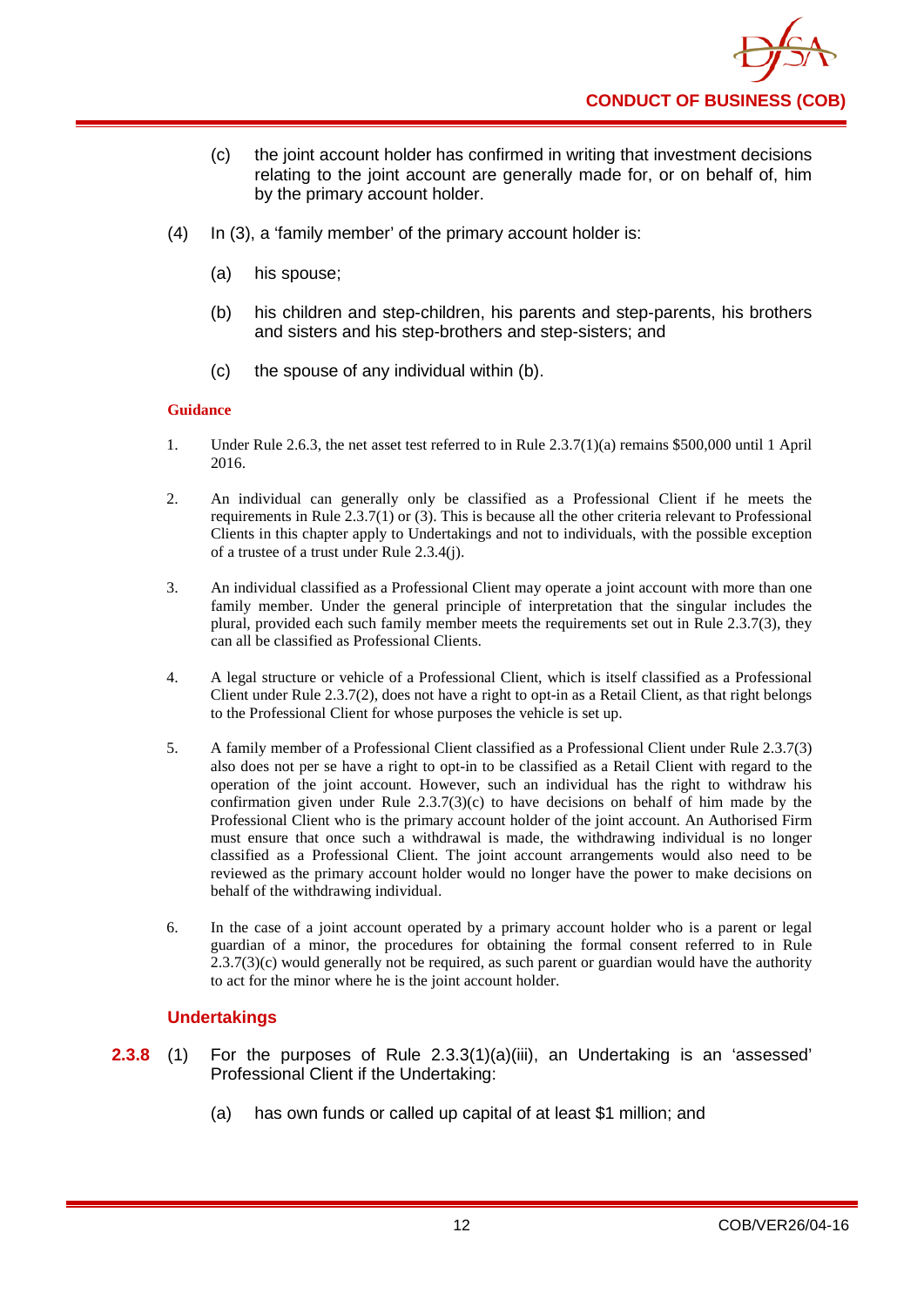

- (b) appears, on reasonable grounds, to have sufficient experience and understanding of relevant financial markets, products or transactions and any associated risks, following the analysis set out in Rule 2.4.3.
- (2) An Authorised Firm may also classify an Undertaking as a Professional Client if the Undertaking has:
	- (a) a controller;
	- (b) a Holding Company;
	- (c) a Subsidiary; or
	- (d) a joint venture partner,

who meets the requirements to be classified as an 'assessed' Professional Client pursuant to either Rule 2.3.7(1)(a) and (b)(ii) or Rule 2.3.8(1) as applicable, or a 'deemed' Professional Client pursuant to Rule 2.3.4(1).

- (3) In this Rule:
	- (a) the terms 'own funds' and 'called up capital' in (1)(a) have the meaning given under Rule 2.3.4(3)(b) or (c) as the case may be; and
	- (b) the term 'controller' in (2)(a) means an individual who meets the criteria in Rule 2.3.5(2).

#### **Guidance**

- 1. Under Rule 2.6.3, the asset test referred to in Rule 2.3.8(1)(a) remains \$500,000 until 1 April 2016.
- 2. Where an Authorised Firm proposes to classify an Undertaking as a Professional Client under (2), the firm must assess whether the Person on whom reliance is placed, i.e. a Person referred to in (2)(a) to (d) as is relevant, meets the Professional Client criteria, unless that Person falls within a category of 'deemed' Professional Client.
- 3. Where an Undertaking is set up by partners in a joint venture for the purposes of their joint venture, the Undertaking itself can be treated as a Professional Client provided a joint venture partner meets the Professional Client criteria (see Guidance paragraph 3 under Rule 2.3.5 for a description of a joint venture). To be able to rely on a joint venture partner's Professional Client status, such a partner should generally be a key decision maker with respect to the business activities of the joint venture, and not just a silent partner.

#### **Market Counterparties**

- **2.3.9** (1) An Authorised Firm may classify a Person as a Market Counterparty if:
	- (a) that Person is either:
		- (i) a 'deemed' Professional Client pursuant to Rule 2.3.4; or
		- (ii) an 'assessed' Professional Client pursuant to Rule 2.3.8(2)(b) which is wholly owned by a Holding Company that is a 'deemed' Professional Client pursuant to Rule 2.3.4(1)(g) or (h); and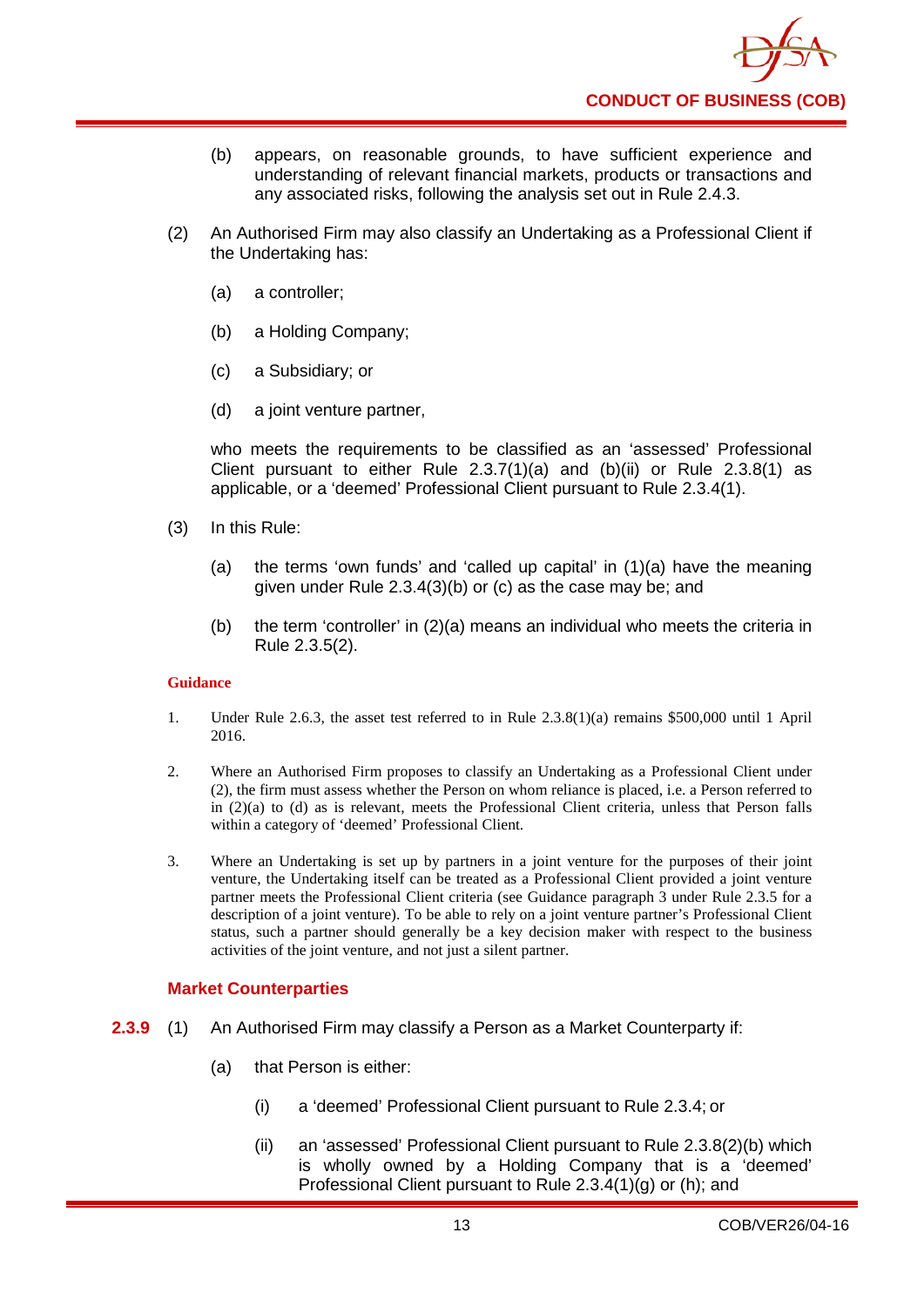

- (b) the requirements in (2) have been met.
- (2) For the purposes of (1)(b), an Authorised Firm must, before classifying a Person as a Market Counterparty, ensure that:
	- (a) the Person has been given a prior written notification of the classification as a Market Counterparty; and
	- (b) that Person has not requested to be classified otherwise within the period specified in the notice.
- (3) The notification in (2)(a) may be given in respect of particular Financial Services or Transactions or in respect of all Financial Services and Transactions.
- (4) The notification in (2)(a) need only be given:
	- (a) in the case of a Fund, either to the Fund or its Fund Manager; and
	- (b) in the case of a pension fund, either to such fund or its management company.

When an Authorised Firm carries on, or provides or obtains, Financial Services with or from another Authorised Firm or a Regulated Financial Institution, as those entities are 'deemed' Professional Clients under Rule 2.3.4(1), they could be classified as Market Counterparties, provided the procedures set out in Rule 2.3.9(2) are complied with. Examples of such services are:

- a. providing reinsurance or insurance management services to an insurer; and
- b. providing one or more Financial Services of custody, managing assets, or fund administration services to a Fund Manager of a Collective Investment Fund or a pension fund.

## <span id="page-17-0"></span>**2.4 Procedures relating to client classification**

#### **Option for a Professional Client to be classified as a Retail Client**

- **2.4.1** (1) For the purpose of Rule 2.3.3(1)(b), an Authorised Firm must, subject to (4), when first establishing a relationship with a Person as a Professional Client, inform that Person in writing of:
	- (a) that Person's right to be classified as a Retail Client;
	- (b) the higher level of protection available to Retail Clients; and
	- (c) the time within which the Person may elect to be classified as a Retail Client.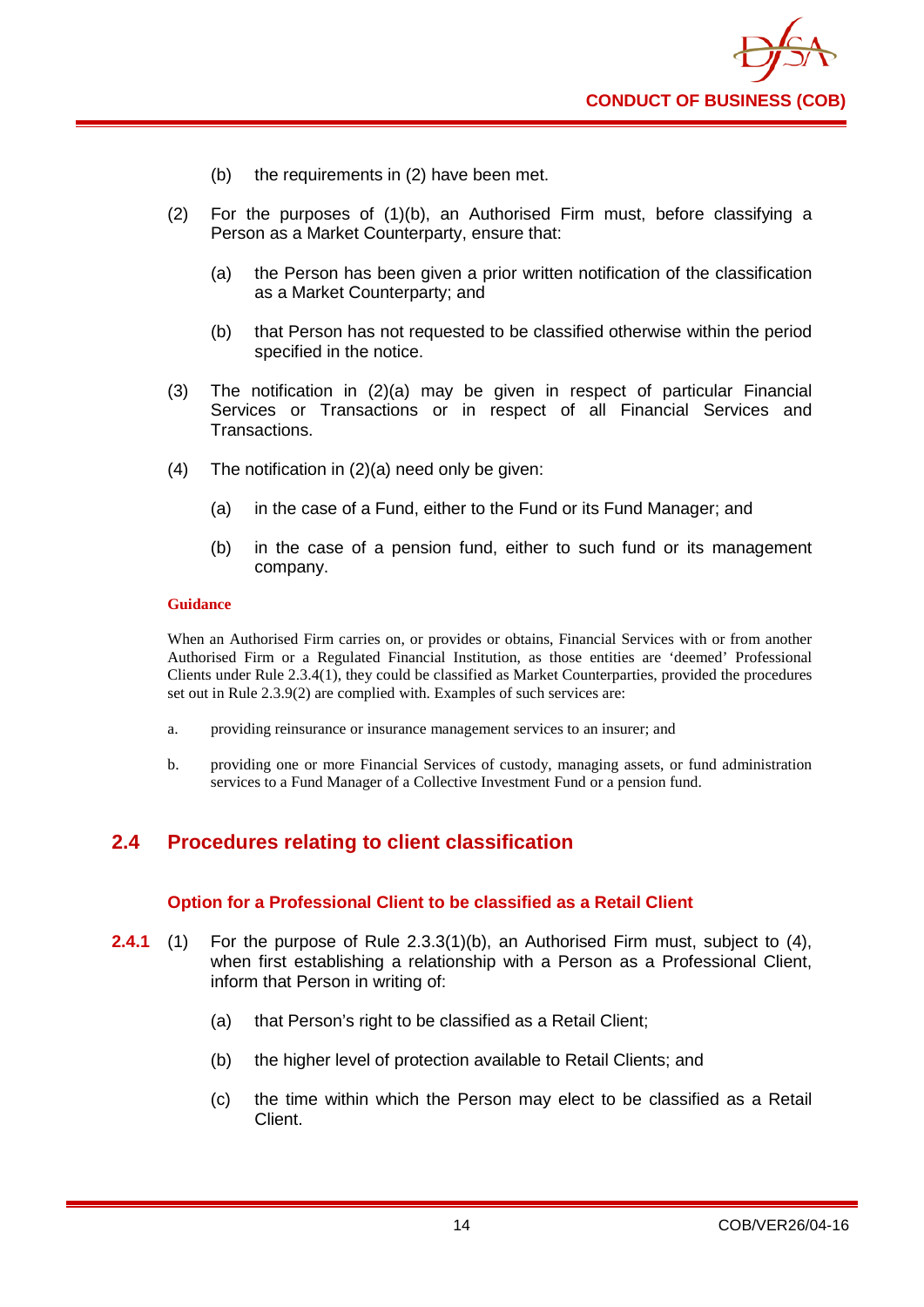

- (2) If the Person does not expressly elect to be classified as a Retail Client within the time specified by the Authorised Firm, the Authorised Firm may classify that Person as a Professional Client.
- (3) If a Person already classified as a Professional Client by an Authorised Firm expressly requests the Authorised Firm to be re-classified as a Retail Client, the Authorised Firm must, subject to (4), re-classify such a Person as a Retail Client.
- (4) If an Authorised Firm does not provide Financial Services to Retail Clients, it must inform the Person of this fact and any relevant consequences.

- 1. The obligation in Rule 2.4.1(1) applies to an Authorised Firm when it first provides, or intends to provide, a Financial Service to a Professional Client.
- 2. Once an Authorised Firm has first classified a Person as a Professional Client, under the procedures in Rule 2.3.3(1), that Professional Client has a right at any subsequent time to ask, under Rule 2.4.1(3), to be re-classified as a Retail Client to obtain a higher level of protection. Although the right to ask the firm to be re-classified as a Retail Client is available to the Professional Client, as a matter of good practice:
	- a. the firm should also periodically review whether the circumstances relating to the particular Client remain the same; and
	- b. if the firm becomes aware of any circumstances which would warrant a re-classification of the Client, initiate the process with the Client to give that Client a more appropriate classification.
- 3. Where an existing Professional Client is offered a new Financial Service or new financial product, a re-classification might be appropriate if:
	- a. the new Financial Service or financial product is substantially different to those previously offered to that Client; and
	- b. the Client's experience and understanding appears not to extend to the new Financial Service or financial product.
- 4. An Authorised Firm cannot provide Financial Services to a Retail Client unless it has a Retail Endorsement on its Licence. However, such a firm may refer to another appropriately licensed firm any Person who elects to opt-in as a Retail Client.

#### **Assessment of net assets**

- **2.4.2** An Authorised Firm, when calculating net assets of an individual for the purposes of the requirement under Rule 2.3.7(1)(a):
	- (a) must exclude the value of the primary residence of that Person; and
	- (b) may include any assets held directly or indirectly by that Person.

#### **Guidance**

1. The reference to "assets held directly or indirectly" is designed to include assets held by direct legal ownership, by beneficial ownership (for example, as a beneficiary in a trust), or by both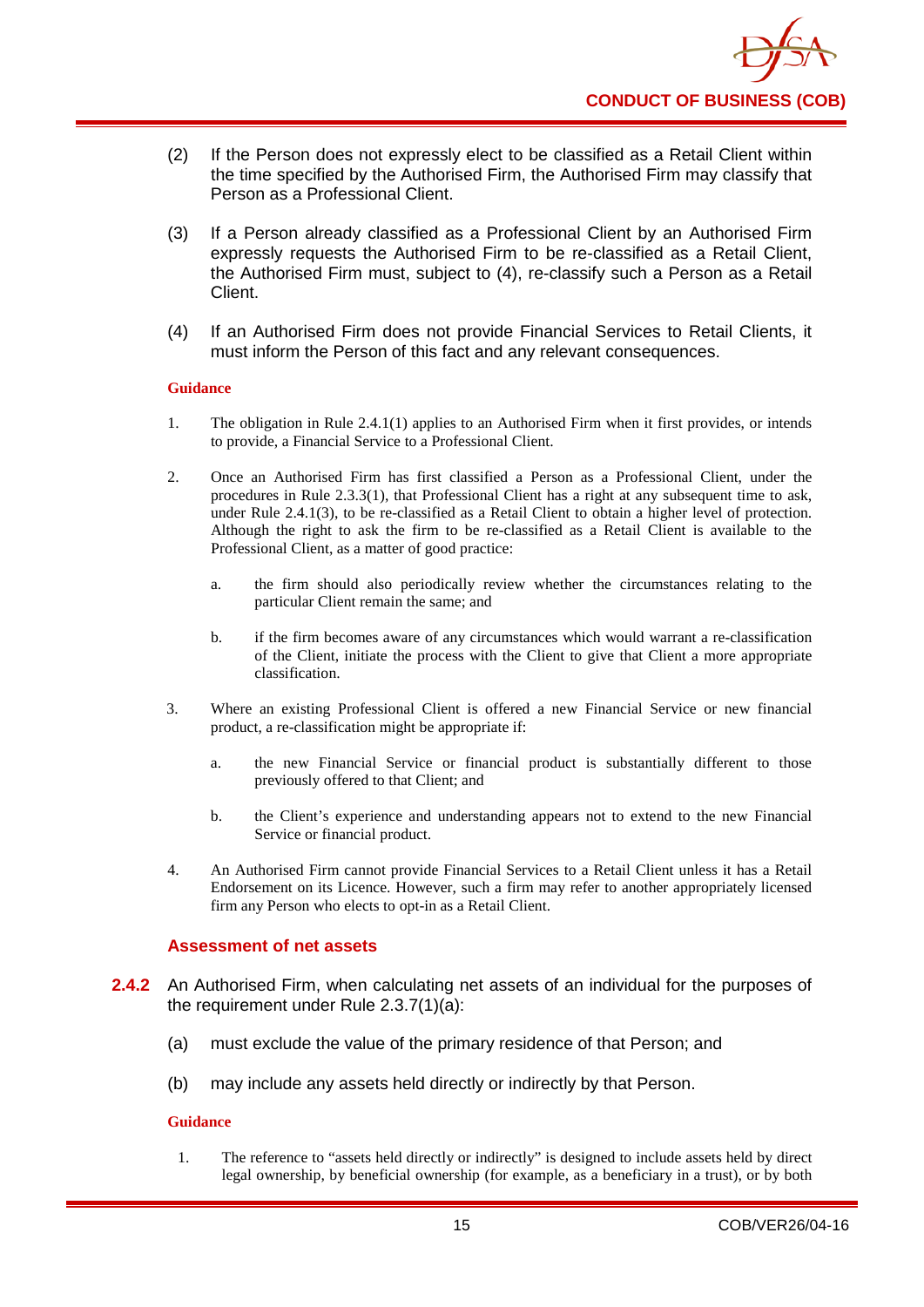

legal and beneficial ownership. Such assets may be held, for instance, through a special purpose or personal investment vehicle, a foundation, or the like. Similarly, any real property held subject to an Islamic mortgage, where the lender has the legal title to the property, may be counted as indirectly held property of a Client, less the amount owing on the mortgage, where it is not a primary residence.

- 2. As the test is to determine the net assets (not gross assets) of an individual, any mortgages or other charges held over the property to secure any indebtedness of the individual should be deducted from the value of the assets.
- 3. An individual's primary residence is excluded from the calculation of their net assets. If an individual who is an expatriate has a primary residence in his home country, such a residence should not generally be counted for the purposes of meeting the net asset test, particularly if the current residence in their host country is rented. However, if the current residence in the host country is owned by the individual, then that may be treated as their primary residence and the value of the residence in the home country of the individual may be counted for the purposes of meeting the net asset test, provided there is sufficient evidence of ownership and an objective valuation of the relevant premises.
- 4. An Authorised Firm should be able to demonstrate that it has objective evidence of the ownership and valuation of any assets taken into account for the purposes of meeting the net asset test.

#### **Assessment of knowledge and experience**

- **2.4.3** (1) For the purpose of the analysis required under Rules 2.3.7(1)(b)(ii) and 2.3.8(1)(b), an Authorised Firm must include, where applicable, consideration of the following matters:
	- (a) the Person's knowledge and understanding of the relevant financial markets, types of financial products or arrangements and the risks involved either generally or in relation to a proposed Transaction;
	- (b) the length of time the Person has participated in relevant financial markets, the frequency of dealings and the extent to which the Person has relied on professional financial advice;
	- (c) the size and nature of transactions that have been undertaken by, or on behalf of, the Person in relevant financial markets;
	- (d) the Person's relevant qualifications relating to financial markets;
	- (e) the composition and size of the Person's existing financial investment portfolio;
	- (f) in the case of credit or insurance transactions, relevant experience in relation to similar transactions to be able to understand the risks associated with such transactions; and
	- (g) any other matters which the Authorised Firm considers relevant.
	- (2) Where the analysis is being carried out in respect of an Undertaking, the analysis must be applied, as appropriate, to those individuals who are authorised to undertake transactions on behalf of the Undertaking.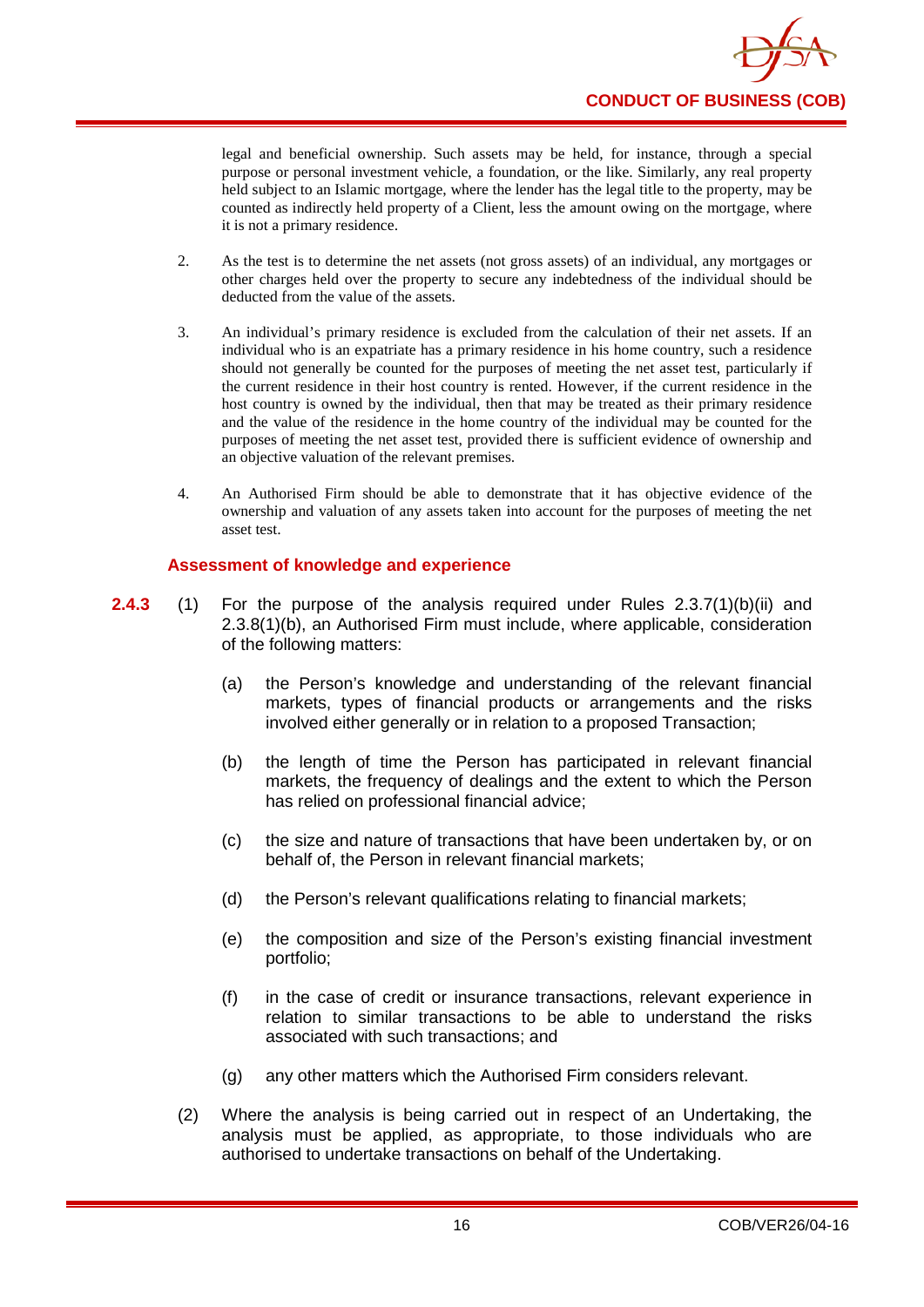Generally, an Authorised Firm may consider a Person to have relevant experience and understanding where such a Person:

- a. has been involved in similar transactions in a professional or personal capacity sufficiently frequently to give the Authorised Firm reasonable assurance that the Person is able to make decisions of the relevant kind, understanding the type of risks involved; or
- b. is found to be acting, in relation to the particular transaction involved, in reliance on a recommendation made by an Authorised Firm or Regulated Financial Institution.

#### **Reliance on a classification made elsewhere**

- **2.4.4** (1) This Rule applies to an Authorised Firm which is a Branch or is a member of a Group.
	- (2) An Authorised Firm may, subject to (3), rely on a client classification made, if it is a Branch, by its head office or any other branch of the same legal entity, or if it is a member of a Group, by any other member of its Group, if it has reasonable grounds to believe that such a client classification is substantially similar to the client classification required under this chapter.
	- (3) If any gaps are identified between the requirements applicable to the Authorised Firm under this chapter and the requirements under which the client classification is carried out by another entity referred to in (2), the Authorised Firm may only rely on such a client classification if it has effectively addressed the identified gaps.

#### **Guidance**

- 1. Generally, an Authorised Firm relying on this Rule should be able to demonstrate to the DFSA the due diligence process that it had undertaken to assess whether the client classification made by its head office or other branch of the same legal entity or a member of its Group substantially meets the client classification requirements in this chapter and, if any gaps are identified, how those gaps are effectively addressed. See Rule 2.5.3, which requires the provision of unrestricted access to records for demonstrating to the DFSA due compliance with this Rule.
- 2. If an Authorised Firm wishes to use any client classification undertaken by any third party other than its head office or another branch of the same legal entity, or a member of its Group, such an arrangement is generally treated as an outsourcing arrangement. Therefore, the Authorised Firm would need to meet the GEN requirements relating to outsourcing.

## **Group clients**

- **2.4.5** (1) This Rule applies to an Authorised Firm which:
	- (a) is a member of a Group; and
	- (b) provides to a Client one or more Financial Services where the services provided by the firm form part of a bundle of financial services provided to that Client by it and its Group members.
	- (2) An Authorised Firm referred to in (1) must ensure that: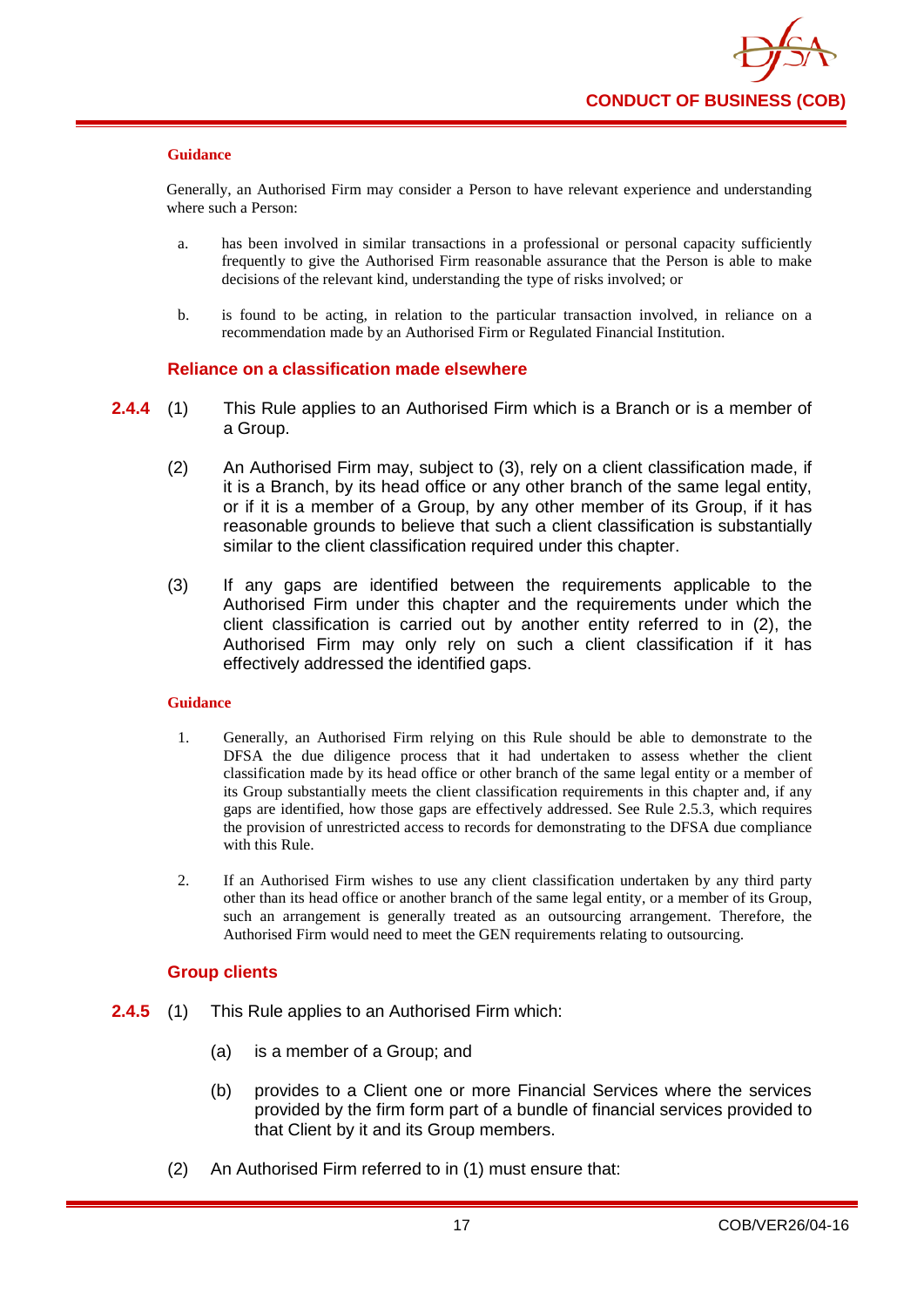- (a) the client classification it adopts for any Financial Service which it provides to the Client is both consistent with the requirements in this chapter and appropriate for the overall bundle of financial services provided to that Client;
- (b) the Client has a clear understanding of the arrangement under which Financial Services are provided to the Client by the Authorised Firm in conjunction with the other members of the Group; and
- (c) any risks arising from the arrangements referred to in (b) are identified and appropriately and effectively addressed.

- 1. The provision of a 'bundle' of financial services may involve different arrangements within different Groups. The DFSA considers that the provision of a 'bundle' of financial services occurs where:
	- a. several members of a Group provide discrete stand-alone financial services to a single Client but do so as part of providing a complete suite of related financial services to that Client. An example would be where one member of the Group gives investment advice to the Client, another member of the Group executes the transaction (based on the advice) relating to a financial product and yet another member of the Group is the issuer of that financial product;
	- b. several members of a Group provide different aspects of the same financial service to a single Client; or
	- c. the bundle comprises any combination of both (a) and (b).
- 2. A bundle of financial services referred to in 1 above can be project specific. An example is where a number of members within a Group providing discrete aspects of expertise that go to facilitate a merger and acquisition project of a Client. In such a situation, different members of the Group could prepare and provide:
	- a. advice relating to a proposed restructure;
	- b. advice relating to financing of the restructure; and
	- c. arranging credit for financing the restructure.
- 3. In order to provide flexibility for Authorised Firms which are members of a Group to provide such bundles of financial services to their Clients in a manner that suits the Client's needs and the nature of the service, Rule 2.4.5 sets out the overarching objectives that must be achieved (i.e. outcome based requirements), rather than any detailed requirements. This Rule goes beyond a simple reliance on a 'client classification' made by another member of a Group under Rule 2.4.4.
- 4. Depending on the nature of the arrangement under which Group members choose to provide to the same Client a bundle of Financial Services, and the nature of the Financial Services involved, the risks associated with such arrangements may vary. Some of the common risks that could arise, and therefore would need to be addressed, include:
	- a. conflicting legal requirements applicable to the provision of the relevant Financial Services, particularly if the members of the Group are located in different jurisdictions; and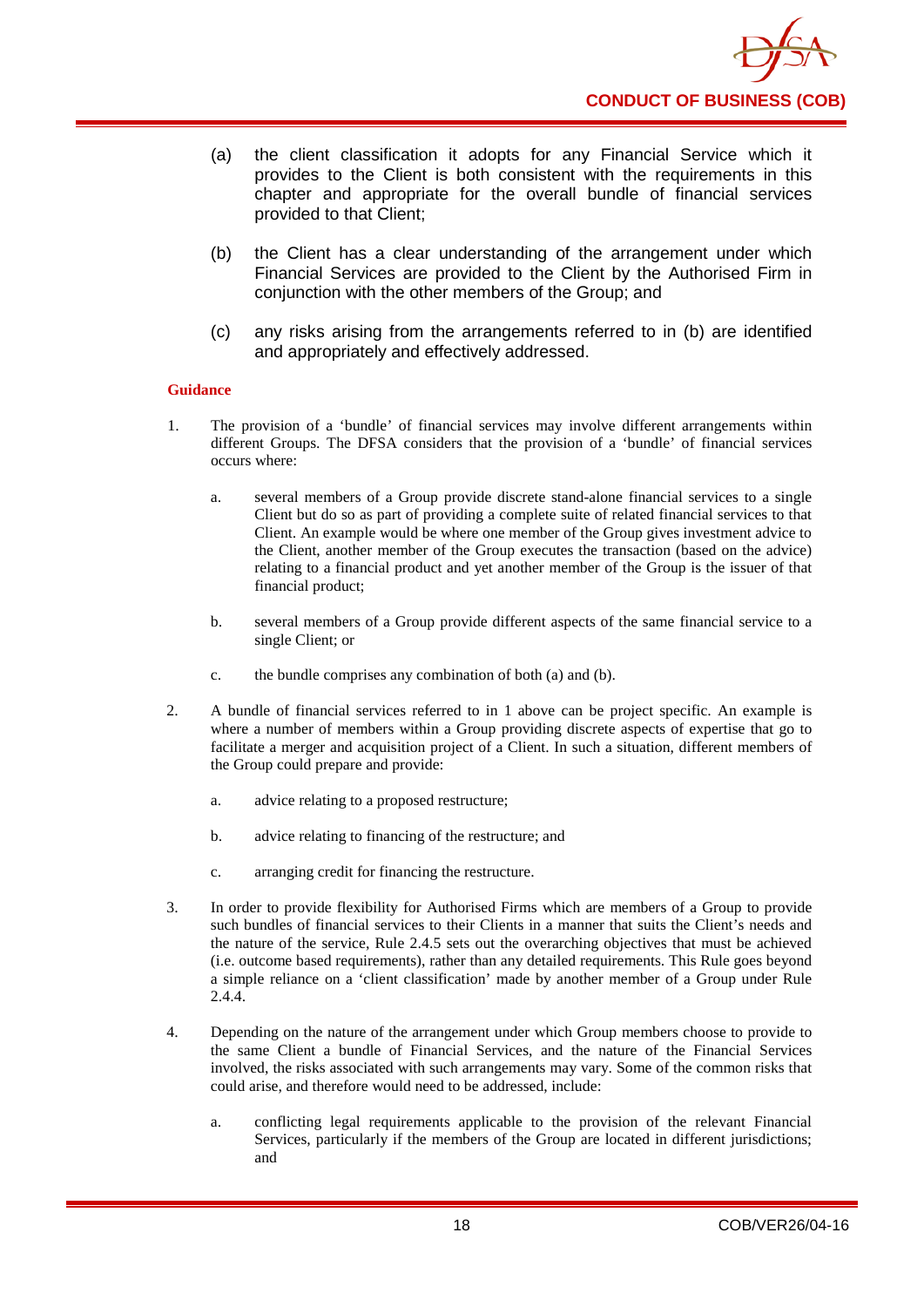- b. a Client not being able to identify clearly the actual service provider or providers and resulting legal exposure to the Client that may arise for all members of the Group. To address this risk, it is good practice for each member of the Group to set out in writing (e.g. in the client agreement) the services for which it is responsible. See also Rule 3.3.4(3)(b) for the firm's obligations.
- 5. GEN section 5.3 sets out the systems and controls requirements that apply to all Authorised Firms. In order to meet those GEN requirements, an Authorised Firm relying on Rule 2.4.5 should consider, at a minimum, having the following:
	- a. a clear description of the Group arrangement under which a bundle of financial services is provided – such as which member of the Group is responsible for which aspects of the bundle of Financial Service provided to the Client, or alternatively, that collective responsibility would be assumed by all or some members of the Group;
	- b. how the Client is classified for the purposes of the relevant Financial Service provided by the firm;
	- c. identification of where records relating to client classification and Financial Services provided to the Client are maintained;
	- d. which firm, if any, is responsible for the overall bundle of financial services and, if this is not the case, how the accountability for the financial services is apportioned among members within the Group;
	- e. a client agreement (whether entered into by the Authorised Firm or by a member of its Group under Rule 3.3.4) which adequately covers all the financial services provided to the Client, including those provided by the firm; and
	- f. what the identified risks are and how they are being addressed.
- 6. See Rule 2.5.3 which requires the provision of unrestricted access to records for demonstrating to the DFSA due compliance with this Rule.
- 7. Rule 2.4.5 is not expressly extended to a Branch as it is not a separate legal entity, and hence would generally have greater flexibility than Group members providing a bundle of services when providing Financial Services to a Client in conjunction with its head office or any other branch of the same legal entity. However, to the extent a Branch operates as a stand-alone entity, it may use the same outcome-based approach reflected in Rule 2.4.5 where it provides any Financial Services to a Client in conjunction with its head office or other branches of the same legal entity.

## <span id="page-22-0"></span>**2.5 Record keeping**

- **2.5.1** An Authorised Firm must keep records of:
	- (1) the procedures which it has followed under the Rules in this chapter, including any documents which evidence the Client's classification; and
	- (2) any notice sent to the Client under the Rules in this chapter and evidence of despatch.
- **2.5.2** (1) The records in Rule 2.5.1 must be kept by an Authorised Firm for at least six years from the date on which the business relationship with a Client has ended.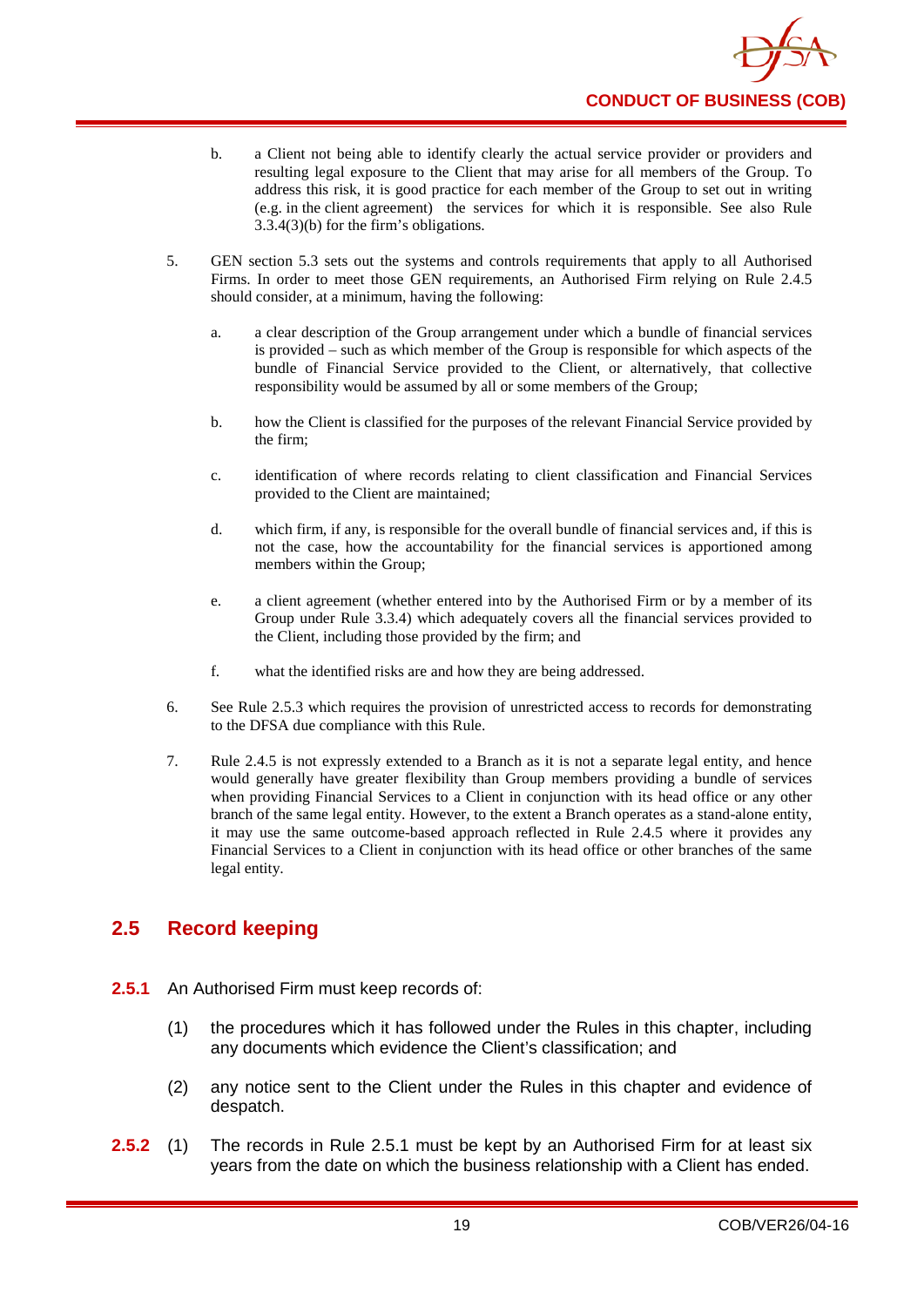

- (2) In complying with (1), an Authorised Firm may, if the date on which the business relationship with the Client ended is unclear, treat the date of the completion of the last Transaction with the Client as the date on which the business relationship ended.
- **2.5.3** (1) Without limiting the generality of the record keeping requirements applicable to an Authorised Firm, an Authorised Firm must, where it relies on Rule 2.4.4 and Rule 2.4.5, ensure that the DFSA has unrestricted access to all the records required for the firm to be able to demonstrate to the DFSA its compliance with the applicable requirements, including any records maintained by or at its head office or any other branch of the same legal entity, or a member of its Group.
	- (2) An Authorised Firm must notify the DFSA immediately if, for any reason, it is no longer able to provide unrestricted access to records as required under (1).

- 1. See GEN Rules 5.3.24 5.3.27 for the requirements relating to record keeping. These Rules require, among other things, that Authorised Firms be able to produce records, however kept, within a reasonable period not exceeding three business days.
- 2. If an Authorised Firm is aware of any restrictions that prevent it from being able to produce relevant records relating to a client classification referred to in Rule 2.5.3(1), that firm would need to undertake its own client classifications.

## <span id="page-23-0"></span>**2.6 Transitional Rules**

- 2.6.1 An Authorised Firm may continue to treat a Person as a Retail Client, Professional Client, or Market Counterparty, as the case may be, without having to re-classify the Person under section 2.3:
	- (a) where the Authorised Firm was treating that Person as such a Client (including under a waiver or modification in force) immediately prior to 1 April 2015; and
	- (b) with regard to the Financial Services carried on with or for that Client prior to that date.
- **2.6.2** Without limiting the generality of Rule 2.6.1, and for the avoidance of doubt, any client classification adopted, Transaction carried on with or for a Client, or Client Agreement entered into with a Client for the purposes of section 3.3, prior to 1 April 2015, remains in force on and after that date.

#### **Guidance**

- 1. The introduction of the new client classification regime does not trigger the need to re-classify existing Clients. However, with regard to an existing Client who has been grandfathered under Rule 2.6.1, the need for a re-classification may subsequently arise in a number of circumstances such as those set out in paragraphs 2, 3 and 4.
- 2. Where a Professional Client grandfathered under Rule 2.6.1 subsequently requests to opt-in as a Retail Client under Rule 2.4.1(3), the Authorised Firm will need to re-classify that Client in accordance with the requirements in that Rule.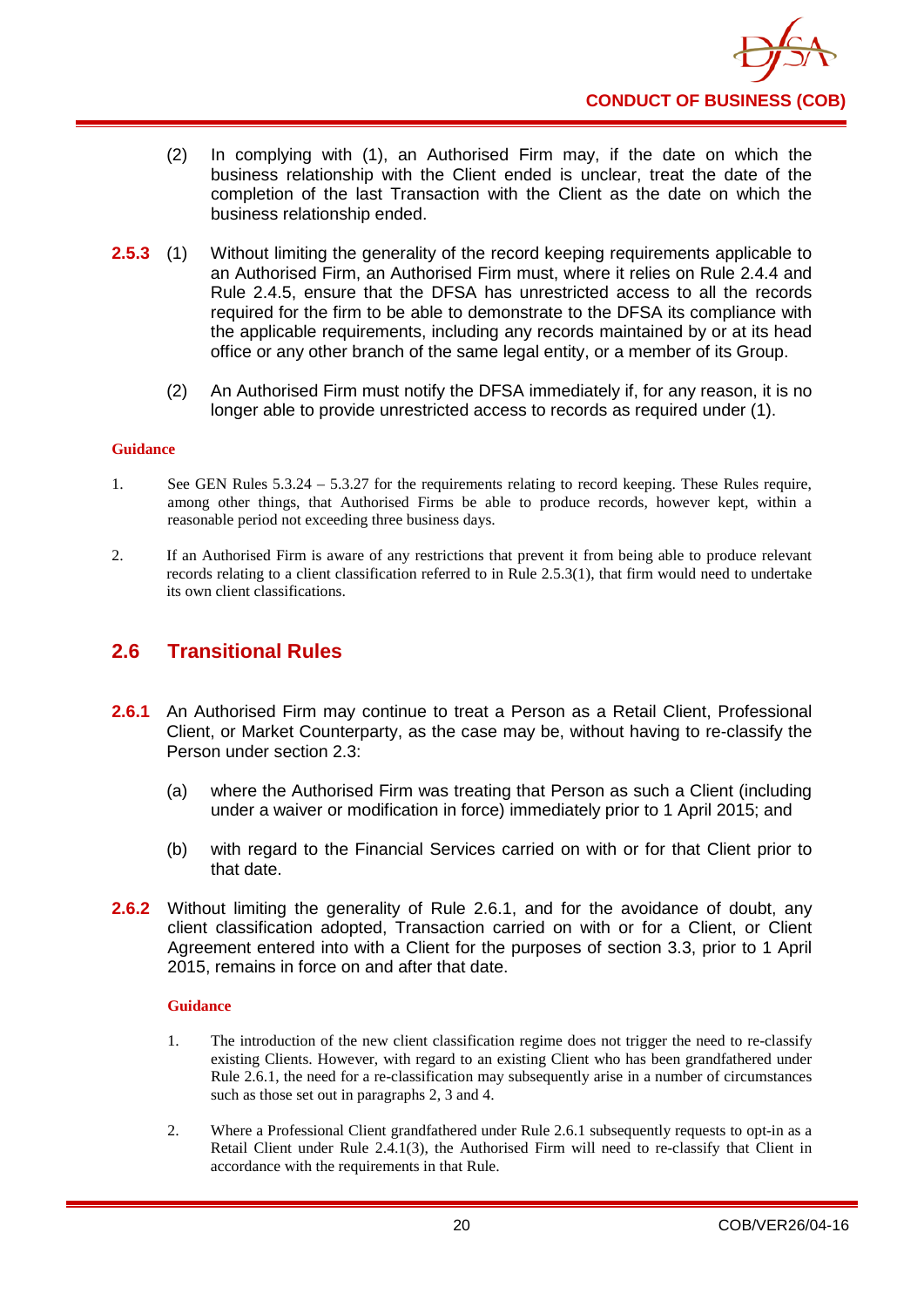- 3. Where a grandfathered Client wishes to obtain a new Financial Service after the new regime came into force, an Authorised Firm will not be able to rely on the existing client classification relating to that Client in respect of the new Financial Service. This is because Rule 2.6.1 only applies in respect of the Financial Services carried on with or for a Client before the new regime came into force. Therefore, the firm will need to make a new classification relating to such a Client in respect of the new Financial Service and do so under the new client classification regime.
- 4. If an Authorised Firm becomes aware that a grandfathered professional client no longer fulfils the requirements to remain classified as a Professional Client, it will need to comply with the requirements in Rule 2.3.3(2).
- **2.6.3** (1) For the purposes of classifying a Person as an 'assessed' Professional Client under either Rule 2.3.7 or Rule 2.3.8, the reference to \$1 million in each of Rules 2.3.7(1)(a) and 2.3.8(1)(a) is to be read as a reference to \$500,000 on and before 31 March 2016.
	- (2) An Authorised Firm may continue to treat a Person as an 'assessed' Professional Client in reliance on the lower asset threshold specified in (1) on and after 1 April 2016 provided:
		- (a) it is in respect of the Financial Services carried on with or for the Client prior to that date; and
		- (b) the firm continues to ensure that all the other applicable requirements in this chapter are met in respect of that Client.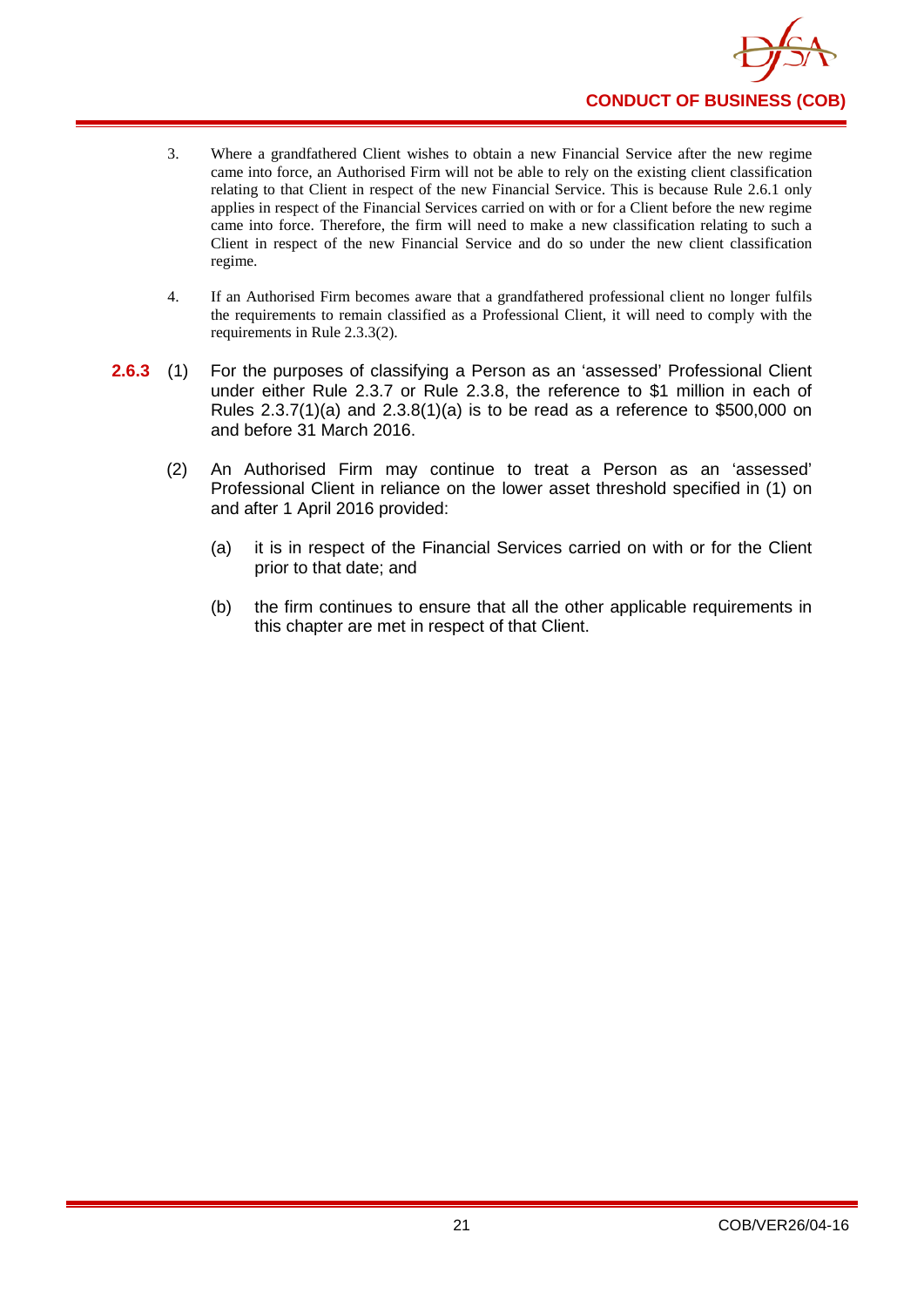

## <span id="page-25-0"></span>**3 CORE RULES – INVESTMENT BUSINESS, ACCEPTING DEPOSITS, PROVIDING CREDIT AND PROVIDING TRUST SERVICES**

#### **Guidance**

- 1. The Rules in this chapter give support to the Principles in GEN section 4.2 and in particular Principles 1, 2, 6 and 7.
- 2. There are additional Rules that apply to Authorised Firms in other chapters of this module, which are more specific to the nature of the Financial Service conducted by the Authorised Firm.

## <span id="page-25-1"></span>**3.1 Application**

- **3.1.1** This chapter applies to an Authorised Firm which carries on or intends to carry on:
	- (a) Investment Business;
	- (b) Accepting Deposits;
	- (c) Providing Credit; or
	- (d) Providing Trust Services,

except where it is expressly provided otherwise.

## <span id="page-25-2"></span>**3.2 Communication of information and marketing material**

#### **General**

- **3.2.1** When communicating information to a Person in relation to a financial product or financial service, an Authorised Firm must take reasonable steps to ensure that the communication is clear, fair and not misleading.
- **3.2.2** An Authorised Firm must not, in any form of communication with a Person, including an agreement, attempt to limit or avoid any duty or liability it may have to that Person or any other Person under legislation administered by the DFSA.
- **3.2.3** Where a Rule in COB requires information to be sent to a Client, the Authorised Firm must provide that information directly to the Client and not to another Person, unless it is on the written instructions of the Client.

#### **Guidance**

In Rule 3.2.2, a communication would include a financial promotion, a client agreement, terms of business, financial product terms and conditions, a mandate, power of attorney entered into for the purposes of a financial service or product and any other communication which relates in whole or in part to the provision of a financial service or product.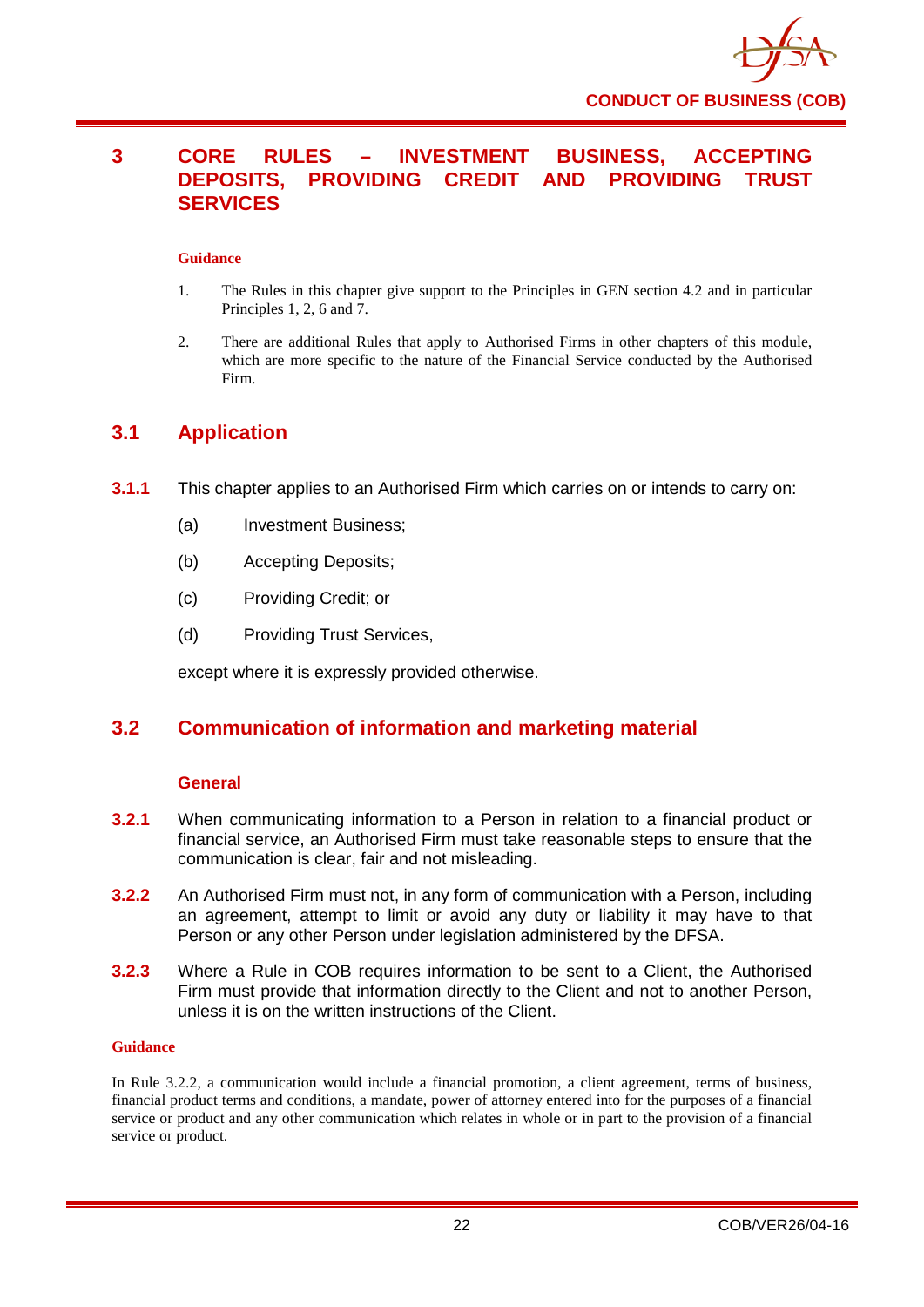

## **Marketing material**

- **3.2.4** (1) An Authorised Firm must ensure that any marketing material communicated to a Person contains the following information:
	- (a) the name of the Authorised Firm communicating the marketing material or, on whose behalf the marketing material is being communicated;
	- (b) the Authorised Firm's regulatory status as required under GEN section 6.4; and
	- (c) if the marketing material is intended only for Professional Clients, a clear statement to that effect and that no other Person should act upon it.
	- (2) In (1), marketing material includes any invitation or inducement to enter into an agreement:
		- (a) in relation to a financial product or to engage in a Financial Service with the Authorised Firm; or
		- (b) in relation to a financial product or financial service offered by a Person other than the Authorised Firm.
	- (3) An Authorised Firm which communicates marketing material in (2)(b) must:
		- (a) ensure that the marketing material complies with the applicable Rules and any legislation administered by the DFSA; and
		- (b) not distribute such marketing material if it becomes aware that the Person offering the financial product or financial service to which the material relates is in breach of the regulatory requirements that apply to that Person in relation to that product or service.
- **3.2.5** An Authorised Firm must take reasonable steps to ensure that:
	- (a) any marketing material intended for Professional Clients is not sent or directed to any Persons who are not Professional Clients; and
	- (b) no Person communicates or otherwise uses the marketing material on behalf of the Authorised Firm in a manner that amounts to a breach of the requirements in this section.

#### **Past performance and forecasts**

- **3.2.6** An Authorised Firm must ensure that any information or representation relating to past performance, or any future forecast based on past performance or other assumptions, which is provided to or targeted at Retail Clients:
	- (a) presents a fair and balanced view of the financial products or financial services to which the information or representation relates;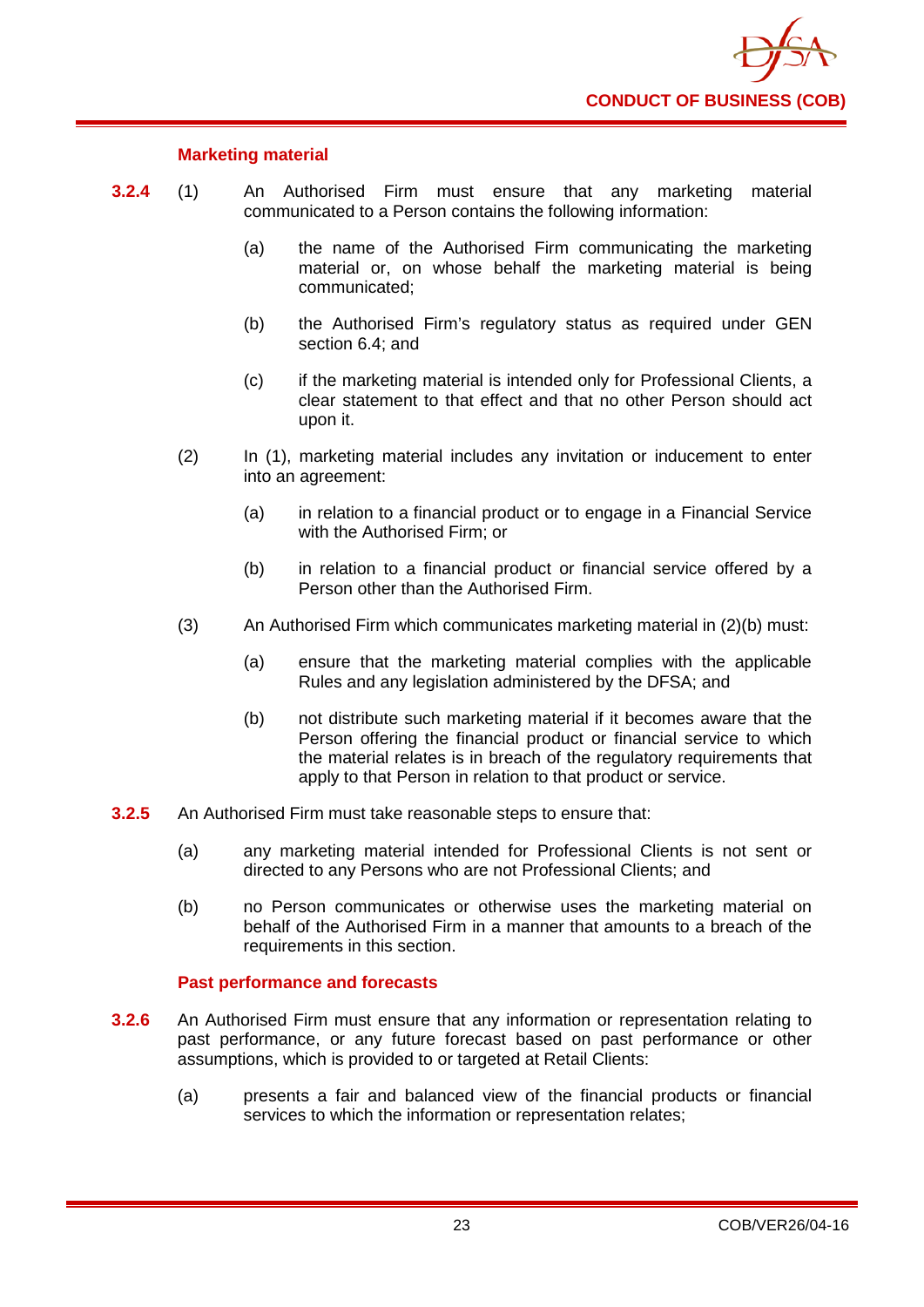

- (b) identifies, in an easy to understand manner, the source of information from which the past performance is derived and any key facts and assumptions used in that context are drawn; and
- (c) contains a prominent warning that past performance is not necessarily a reliable indicator of future results.

In presenting information relating to past performance of a financial product or financial service, the Authorised Firm should follow, to the extent relevant, the Global Investment Performance Standards (GIPS) issued by Institute of Chartered Financial Analysts of the USA or a reputable independent actuarial, financial or statistical reporting service provider.

## <span id="page-27-0"></span>**3.3 Key information and Client Agreement**

## **Application**

- **3.3.1** The Rules in this section do not apply to an Authorised Firm when it is:
	- (a) carrying on a Financial Service with or for a Market Counterparty;
	- (b) Accepting Deposits;
	- (c) Providing Credit;
	- (d) carrying on an activity of the kind described in GEN Rule 2.26.1 that constitutes marketing; or
	- (e) a Fund Manager of a Fund Offering the Units of a Fund it manages.
- **3.3.2** (1) Subject to (2), an Authorised Firm must not carry on a Financial Service with or for a Person unless:
	- (a) there is a Client Agreement containing the key information specified in App2 which is either entered into:
		- (i) between the Authorised Firm and that Person; or
		- (ii) in accordance with the requirements in Rule 3.3.4; and
	- (b) before entering into the Client Agreement with the Person, the Authorised Firm has provided to that Person the key information referred to in (a) in good time to enable him to make an informed decision relating to the relevant Financial Service.
	- (2) An Authorised Firm may provide a Financial Service to a Client without having to comply with the requirement in (1);
		- (a) subject to (3), where it is, on reasonable grounds, impracticable to comply; or
		- (b) where the Client has expressly agreed to dispense with the requirement in regard to a personal investment vehicle.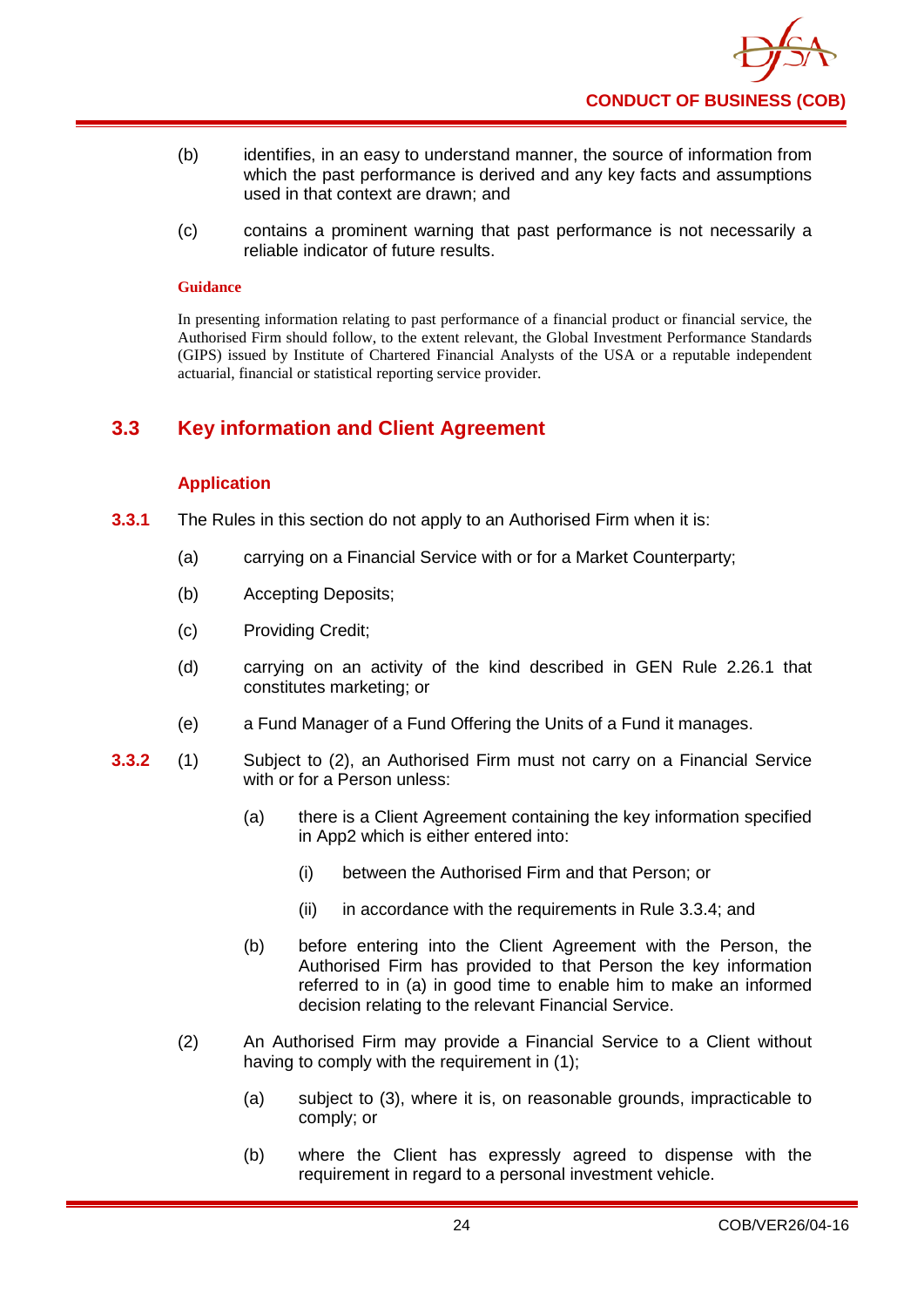- (3) When (2)(a) applies, an Authorised Firm providing the Financial Service must:
	- (a) first explain to the Person why it is impracticable to comply; and
	- (b) enter into a Client Agreement as soon as practicable thereafter.

- 1. App 2 sets out the core information that must be included in every Client Agreement and additional disclosure for certain types of activities to which this chapter applies. The information content for Client Agreements with Retail Clients is more detailed than for Professional Clients.
- 2. For the purposes of Rule 3.3.2(1)(b), an Authorised Firm may either provide a Person with a copy of the proposed Client Agreement, or give that information in a separate form. If there are any changes to the terms and conditions of the proposed agreement, the Authorised Firm should ensure that the Client Agreement to be signed with the Person accurately incorporates those changes.
- 3. For the purposes of Rule 3.3.2(2)(a), an Authorised Firm may consider it is reasonably impracticable to provide the key information to a Person if that Person requests the Authorised Firm to execute a Transaction on a time critical basis. Where an Authorised Firm has given the explanation referred to in Rule  $3.3.2(3)(a)$  verbally, it should maintain records to demonstrate to the DFSA that it has provided that information to the Client.

#### **Changes to the client agreement**

**3.3.3** If the Client Agreement provided to a Retail Client allows an Authorised Firm to amend the Client Agreement without the Client's prior written consent, the Authorised Firm must give at least 14 days notice to the Client before providing a Financial Service to that Client on any amended terms, unless it is impracticable to do so.

#### **Reliance on a Client Agreement made by another entity**

- **3.3.4** (1) An Authorised Firm may, for the purposes of Rule 3.3.2(1)(a)(ii), rely on a Client Agreement executed in accordance with the requirements in either (2) or (3).
	- (2) For the purposes of (1), an Authorised Firm which is a Branch may rely on a Client Agreement, executed by its head office or any other branch of the same legal entity, if:
		- (a) the Client Agreement adequately and clearly applies to the Financial Services provided by the Branch; and
		- (b) the Authorised Firm ensures that the Client Agreement is available to the DFSA on request.
	- (3) For the purposes of (1), an Authorised Firm may rely on a Client Agreement, executed by a member of its Group if:
		- (a) it is providing a Financial Service pursuant to Rule 2.4.5;
		- (b) the Client Agreement clearly sets out: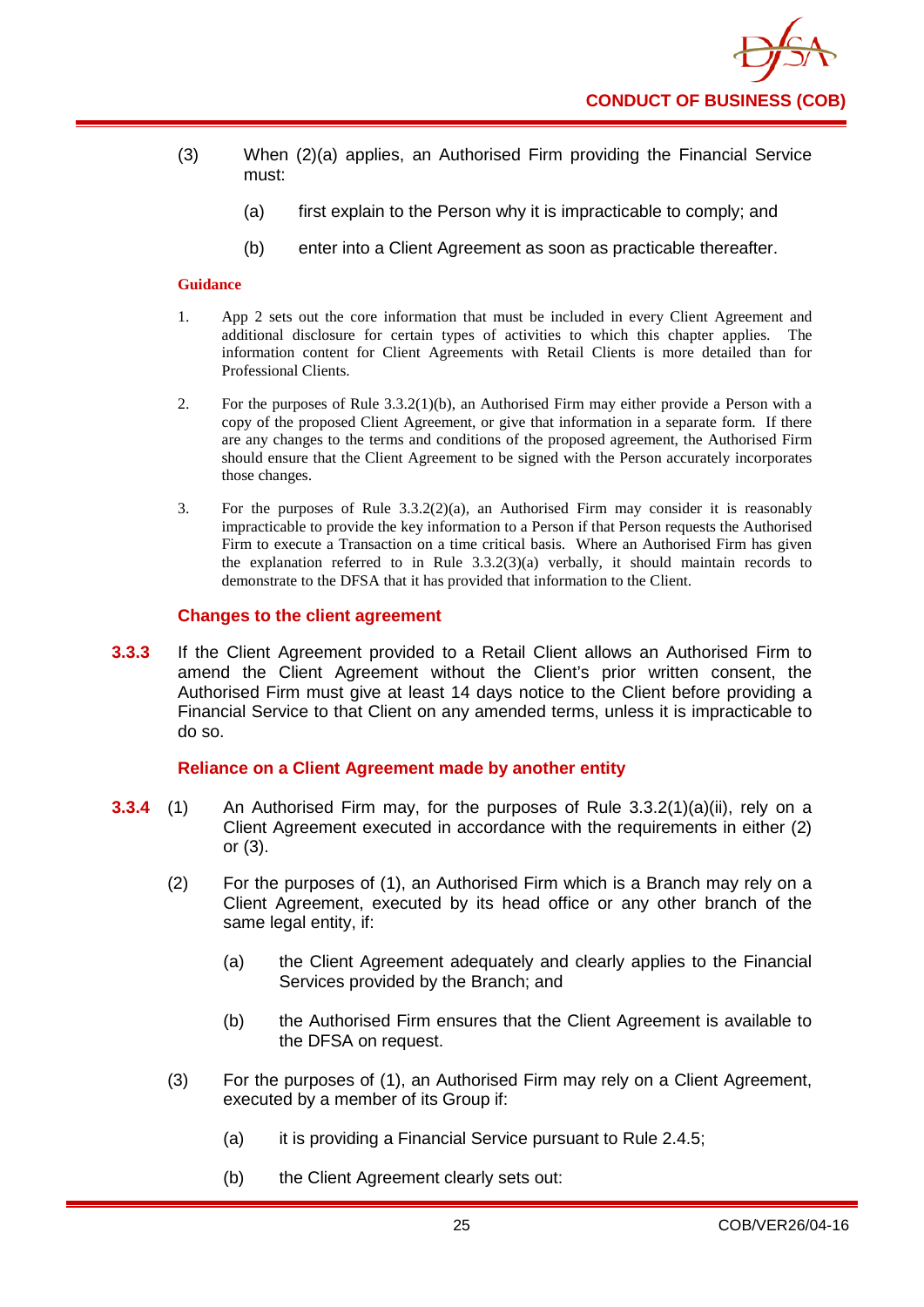- (i) the Financial Service provided by the Authorised Firm and;
- (ii) that the Client's rights in respect of (i) are enforceable against the Authorised Firm; and
- (c) the Authorised Firm ensures that the Client Agreement is available to the DFSA on request.
- (4) An Authorised Firm must notify the DFSA immediately if, for any reason, it is no longer able to provide unrestricted access to a Client Agreement as required under (2) or (3).

## <span id="page-29-0"></span>**3.4 Suitability**

## **Application**

- **3.4.1** The Rules in this section do not apply where the Authorised Firm:
	- (a) undertakes a Transaction with a Market Counterparty;
	- (b) undertakes an Execution-Only Transaction;
	- (c) undertakes the activities of Accepting Deposits or Providing Credit;
	- (d) carries on an activity of the kind described in GEN Rule 2.26.1 that constitutes marketing, or
	- (e) carries on the activity of operating an MTF.

## **Suitability assessment**

- **3.4.2** (1) Subject to (2), an Authorised Firm must not recommend to a Client a financial product or financial service, or execute a Transaction on a discretionary basis for a Client, unless the Authorised Firm has a reasonable basis for considering the recommendation or Transaction to be suitable for that particular Client. For this purpose, the Authorised Firm must:
	- (a) undertake an appropriate assessment of the particular Client's needs and objectives, and, financial situation, and also, to the extent relevant, risk tolerance, knowledge, experience and understanding of the risks involved; and
	- (b) take into account any other relevant requirements and circumstances of the Client of which the Authorised Firm is, or ought reasonably to be aware.
	- (2) An Authorised Firm may, subject to (3), limit the extent to which it will consider suitability when making a recommendation to, or undertaking a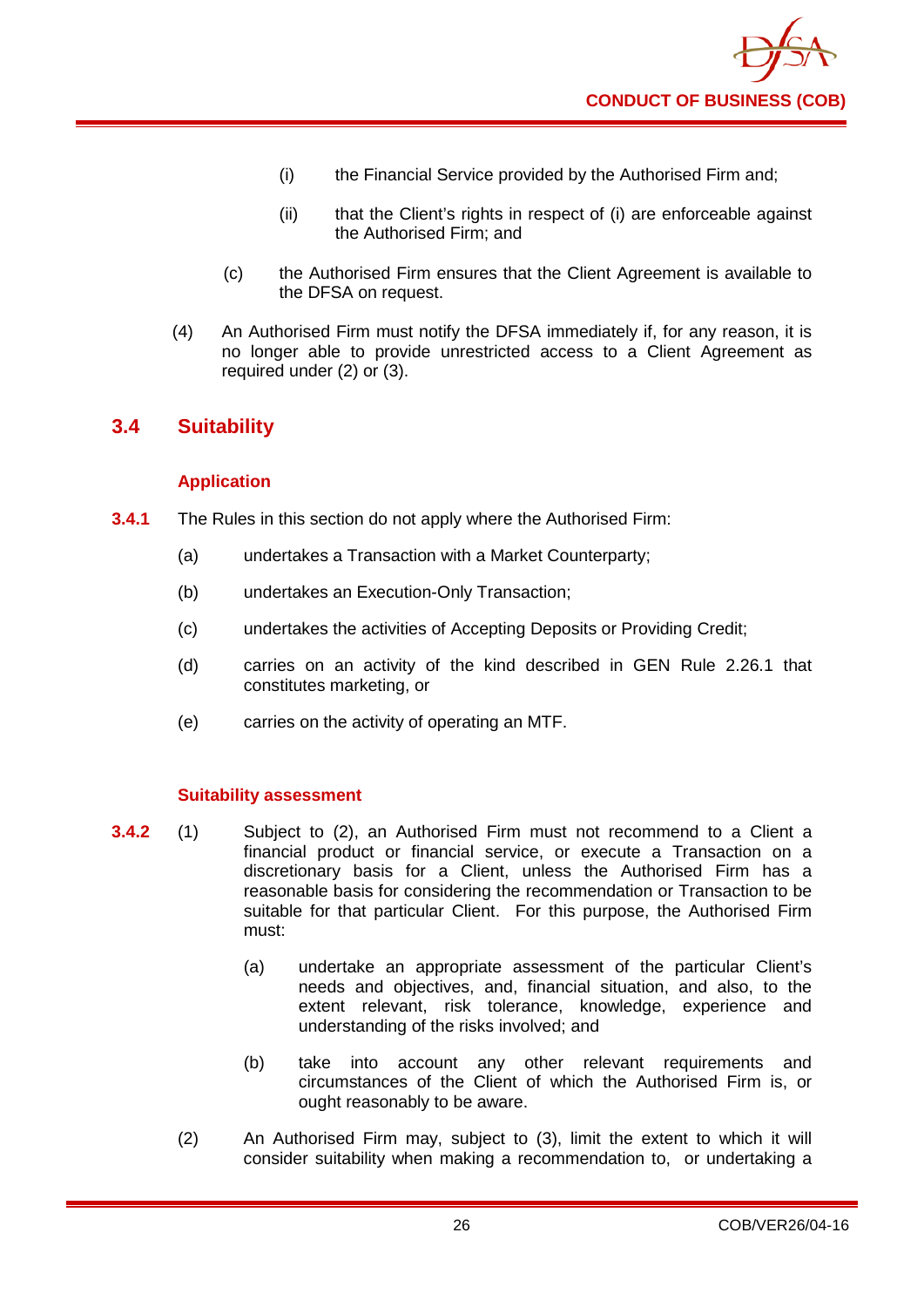Transaction on a discretionary basis for or on behalf of, a Professional Client if, prior to carrying on that activity, the Authorised Firm:

- (a) has given a written warning to the Professional Client in the form of a notice clearly stating either that the Authorised Firm will not consider suitability, or will consider suitability only to the extent specified in the notice; and
- (b) the Professional Client has given his express consent, after a proper opportunity to consider the warning, by signing that notice.
- (3) Where an Authorised Firm manages a Discretionary Portfolio Management Account for a Professional Client, it must ensure that the account remains suitable for the Professional Client, having regard to the matters specified in (1) (a) and (b).

#### **Guidance**

- 1. An Authorised Firm Providing Trust Services does not have to undertake an assessment of the factors such as risk tolerance, knowledge and experience of a Client when assessing the suitability of the service to a particular Client. This is because those considerations are not relevant to the activity of Providing Trust Services.
- 2. The extent to which an Authorised Firm needs to carry out a suitability assessment for a Professional Client depends on its agreement with such a Client. The agreement may limit the suitability assessment to a specified extent, or may dispense with the suitability assessment completely. To the extent a limited suitability assessment is agreed upon, the firm must carry out the suitability assessment as agreed. Limitations may, for example, relate to the objectives of the Client or the product range in respect of which the recommendations are to be made.
- **3.4.3** An Authorised Firm must take reasonable steps to ensure the information it holds about a Client is accurate, complete and up to date.

## <span id="page-30-0"></span>**3.5 Conflicts of interest**

#### **Fair treatment**

- **3.5.1** (1) An Authorised Firm must take reasonable steps to ensure that conflicts and potential conflicts of interest between itself and its Clients and between one Client and another are identified and then prevented or managed in such a way that the interests of a Client are not adversely affected and to ensure that all its Clients are fairly treated and not prejudiced by any such conflicts of interest.
	- (2) Where an Authorised Firm is aware of a conflict or potential conflict of interest, it must prevent or manage that conflict of interest by using one or more of the following arrangements as appropriate:
		- (a) establishing and maintaining effective Chinese Walls to restrict the communication of the relevant information;
		- (b) disclosing the conflict of interest to the Client in writing either generally or in relation to a specific Transaction; or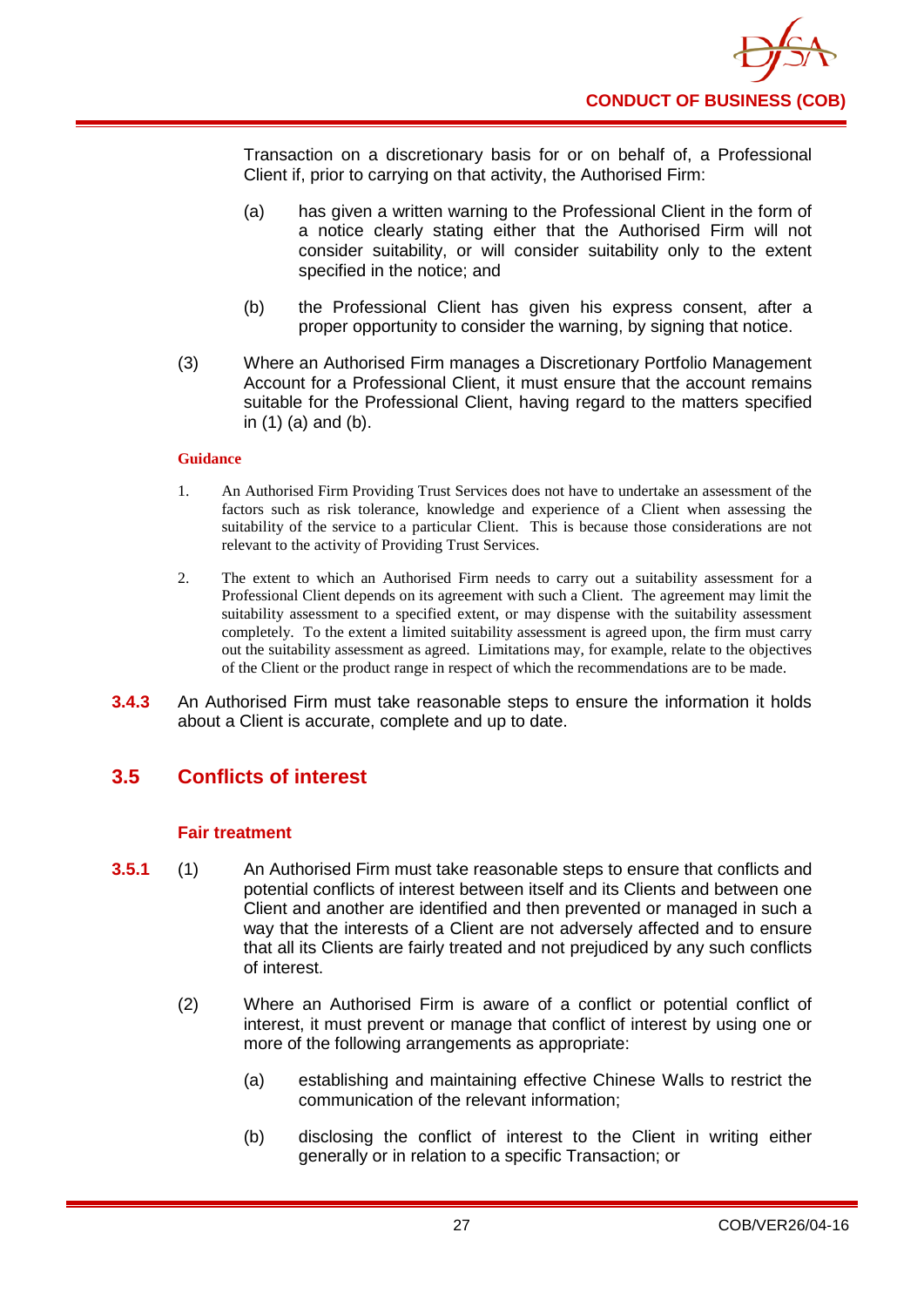- (c) relying on a written policy of independence, which requires an Employee to disregard any conflict of interest when advising a Client or exercising a discretion.
- (3) If an Authorised Firm is unable to prevent or manage a conflict or potential conflict of interest as provided in (2), it must decline to act for that Client.

## **Attribution of knowledge**

**3.5.2** When a COB Rule applies to an Authorised Firm that acts with knowledge, the Authorised Firm will not be taken to act with knowledge for the purposes of that Rule as long as none of the relevant individuals involved for on behalf of the Authorised Firm acts with that knowledge as a result of a Chinese Wall arrangement established under Rule 3.5.1(2)(a).

#### **Inducements**

- **3.5.3** (1) An Authorised Firm must have systems and controls including policies and procedures to ensure that neither it, nor an Employee or Associate of it, offers, gives, solicits or accepts inducements such as commissions or other direct or indirect benefits where such inducements are reasonably likely to conflict with any duty that it owes to its Clients.
	- (2) Subject to (3), an Authorised Firm must, before recommending a financial product as defined in GEN Rule 2.11.1(5) to, or Executing a Transaction for, a Retail Client, disclose to that Client any commission or other direct or indirect benefit which it, or any Associate or Employee of it, has received or may or will receive, in connection with or as a result of the firm making the recommendation or executing the Transaction.
	- (3) An Authorised Firm need not disclose to a Retail Client under (2) any details about inducements where it:
		- (a) believes on reasonable grounds that the Retail Client is already aware of the relevant inducements;
		- (b) is undertaking an Execution-Only Transaction for that Retail Client; or
		- (c) is executing a Transaction pursuant to the terms of a Discretionary Portfolio Management Agreement for that Retail Client.
	- (4) An Authorised Firm may provide the information required under (2) in summary form, provided it informs the Client that more detailed information will be provided to the Client upon request and complies with such a request.

#### **Guidance**

In relation to Rule 3.5.3 (1), in circumstances where an Authorised Firm believes on reasonable grounds that the Client's interests are better served by a Person to whom the referral is to be made, any commission or other benefit which the firm or any of its Employees or Associates receives in respect of such a referral would not be a prohibited inducement under that Rule.

**3.5.4** An Authorised Firm may only accept goods and services under a Soft Dollar Agreement if the goods and services are reasonably expected to: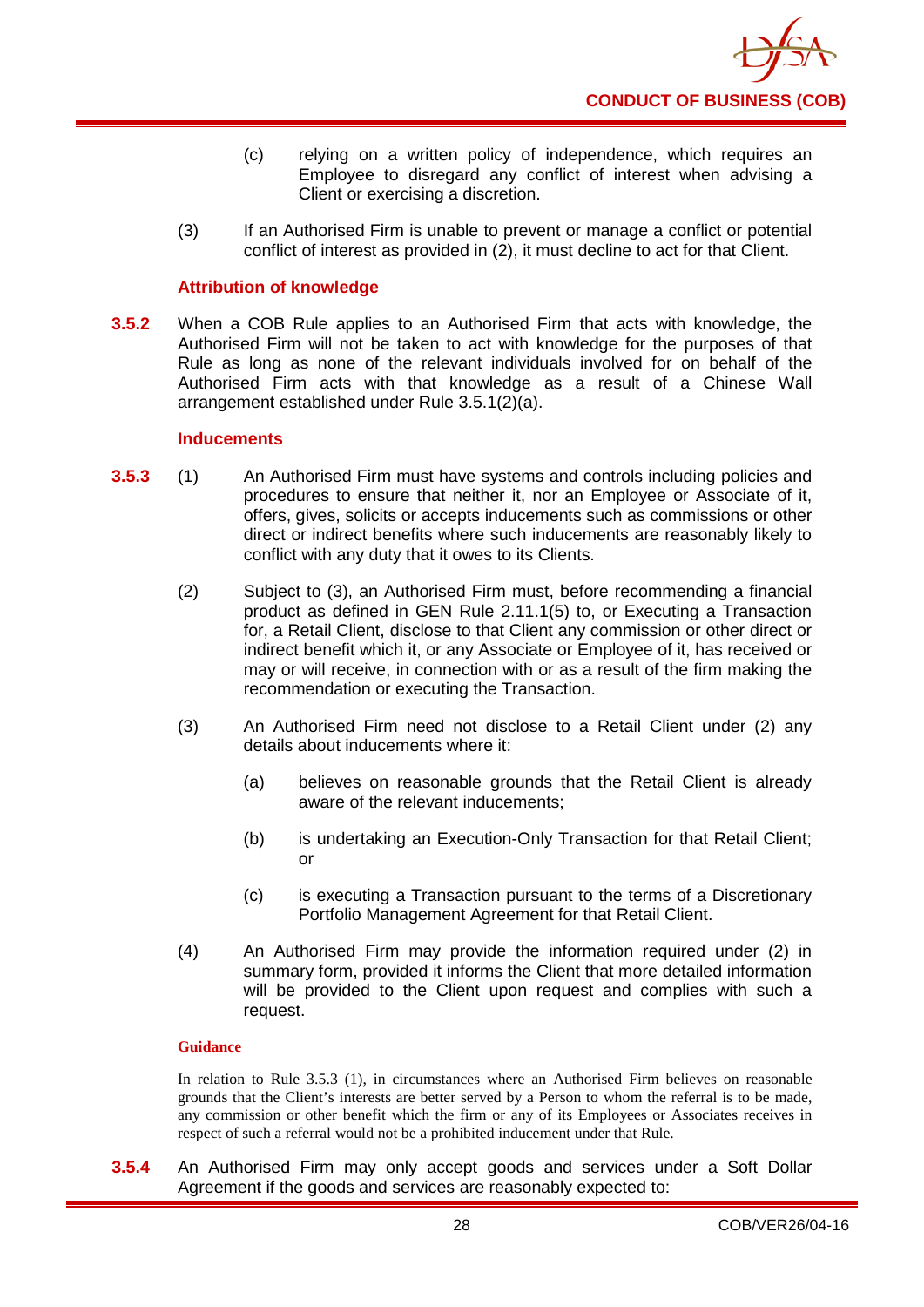- (a) assist in the provision of Investment Business services to the Authorised Firm's Clients by means of:
	- (i) specific advice on dealing in, or on the value of, any Investment;
	- (ii) research or analysis relevant to (i) or about Investments generally; or
	- (iii) use of computer or other information facilities to the extent that they are associated with specialist computer software or research services, or dedicated telephone lines;
- (b) provide custody services relating to Investments belonging to, or managed for, Clients;
- (c) provide services relating to portfolio valuation or performance measurement services; or
- (d) provide market price services.

An Authorised Firm should undertake a thorough assessment of the nature of the goods and services and the terms upon which they are to be provided under a Soft Dollar Agreement to ensure that the receipt of such goods and services provide commensurate value. This is particularly the case if any costs of such goods and services are to be passed through to Clients. Where the Client bears the cost of the goods and services, the disclosure obligation relating to costs and charges under Rule 3.3.2 (see App 2) will apply to such costs.

- **3.5.5** An Authorised Firm must not Deal in Investments as Agent for a Client, either directly or indirectly, through any broker under a Soft Dollar Agreement, unless:
	- (a) the agreement is a written agreement for the supply of goods or services described in Rule 3.5.4, which do not take the form of, or include, cash or any other direct financial benefit;
	- (b) Transaction execution by the broker is consistent with any best execution obligations owed to the Client;
	- (c) the Authorised Firm has taken reasonable steps to ensure that the services provided by the broker are competitive, with no comparative price disadvantage, and take into account the interests of the Client;
	- (d) for Transactions in which the broker acts as principal, the Authorised Firm has taken reasonable steps to ensure that Commission paid under the agreement will be sufficient to cover the value of the goods or services to be received and the costs of execution; and
	- (e) the Authorised Firm makes adequate disclosure in accordance with Rules 3.5.6 and 3.5.7.
- **3.5.6** Before an Authorised Firm enters into a Transaction for or on behalf of a Retail Client or Professional Client, either directly or indirectly, with or through the agency of another Person, in relation to which there is a Soft Dollar Agreement which the Authorised Firm has, or knows that another member of its Group has, with that other Person, it must disclose to its Client: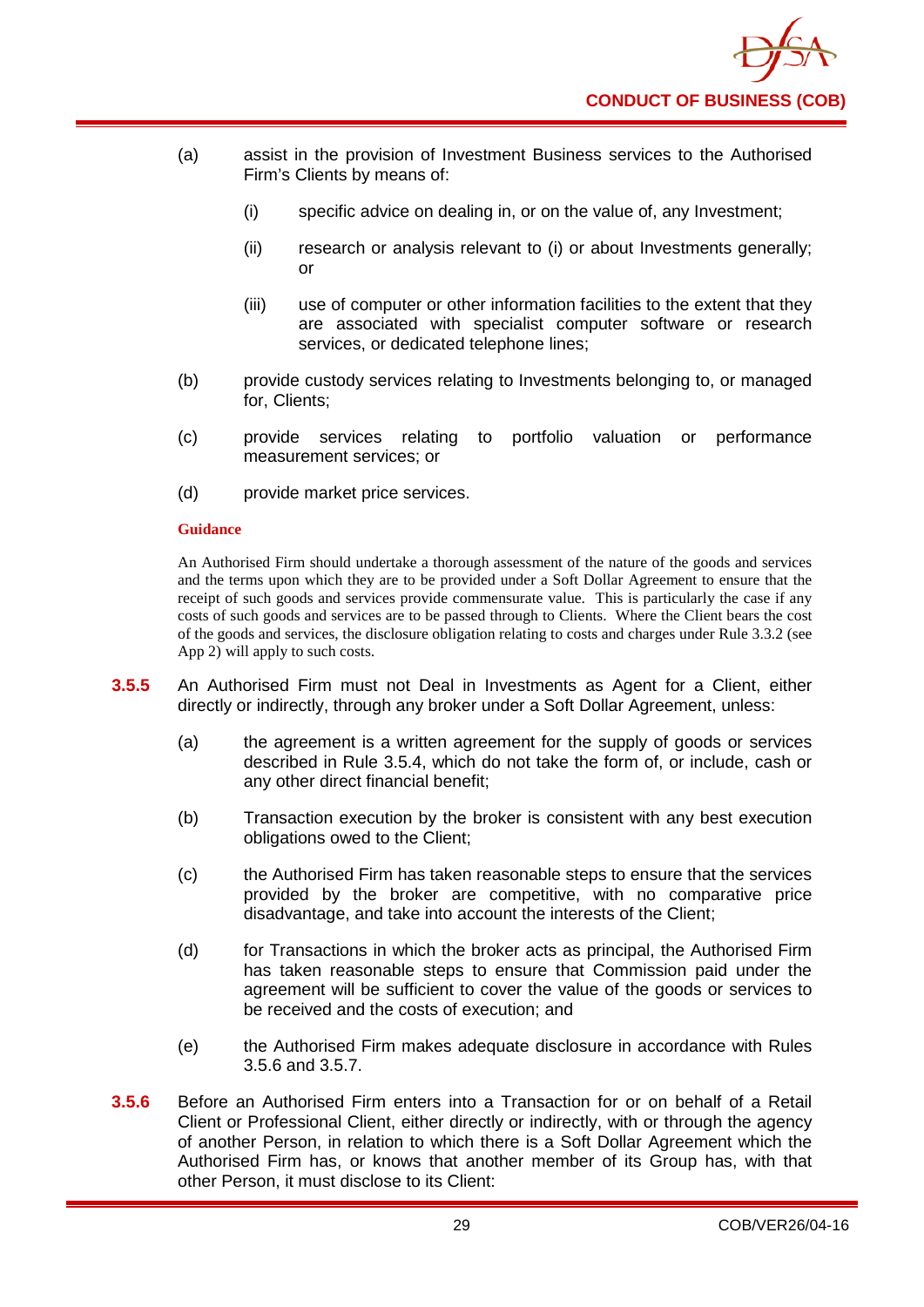- (a) the existence of a Soft Dollar Agreement; and
- (b) the Authorised Firm's or its Group's policy relating to Soft Dollar Agreements.
- **3.5.7** (1) If an Authorised Firm or member of its Group has a Soft Dollar Agreement under which either the Authorised Firm or member of its Group Deals for a Client, the Authorised Firm must provide that Client with the following information:
	- (a) the percentage paid under Soft Dollar Agreements of the total Commission paid by or at the direction of:
		- (i) the Authorised Firm; and
		- (ii) any other member of the Authorised Firm's Group which is a party to those agreements;
	- (b) the value, on a cost price basis, of the goods and services received by the Authorised Firm under Soft Dollar Agreements, expressed as a percentage of the total Commission paid by or at the direction of:
		- (i) the Authorised Firm; or
		- (ii) other members of the Authorised Firm's Group;
	- (c) a summary of the nature of the goods and services received by the Authorised Firm under the Soft Dollar Agreements; and
	- (d) the total Commission paid from the portfolio of that Client.
	- (2) The information in (1) must be provided to that Client at least once a year, covering the period since the Authorised Firm last reported to that Client.

## <span id="page-33-0"></span>**3.6 Record Keeping**

- **3.6.1** An Authorised Firm must, for a minimum of six years, maintain sufficient records in relation to each activity and function of the Authorised Firm. These must include, where applicable, the following:
	- (a) any marketing material issued by, or on behalf of, the Authorised Firm;
	- (b) any financial products or Financial Services provided to a Client and each advice or recommendation made to a Client,
	- (c) a record of each Client Agreement including any subsequent amendments to it as agreed with the Client;
	- (d) records relating to the suitability assessment undertaken by the Authorised Firm to demonstrate compliance with Rule 3.4.2;
	- (e) records to demonstrate compliance with the requirements relating to inducements under section 3.5, including any disclosure made to Clients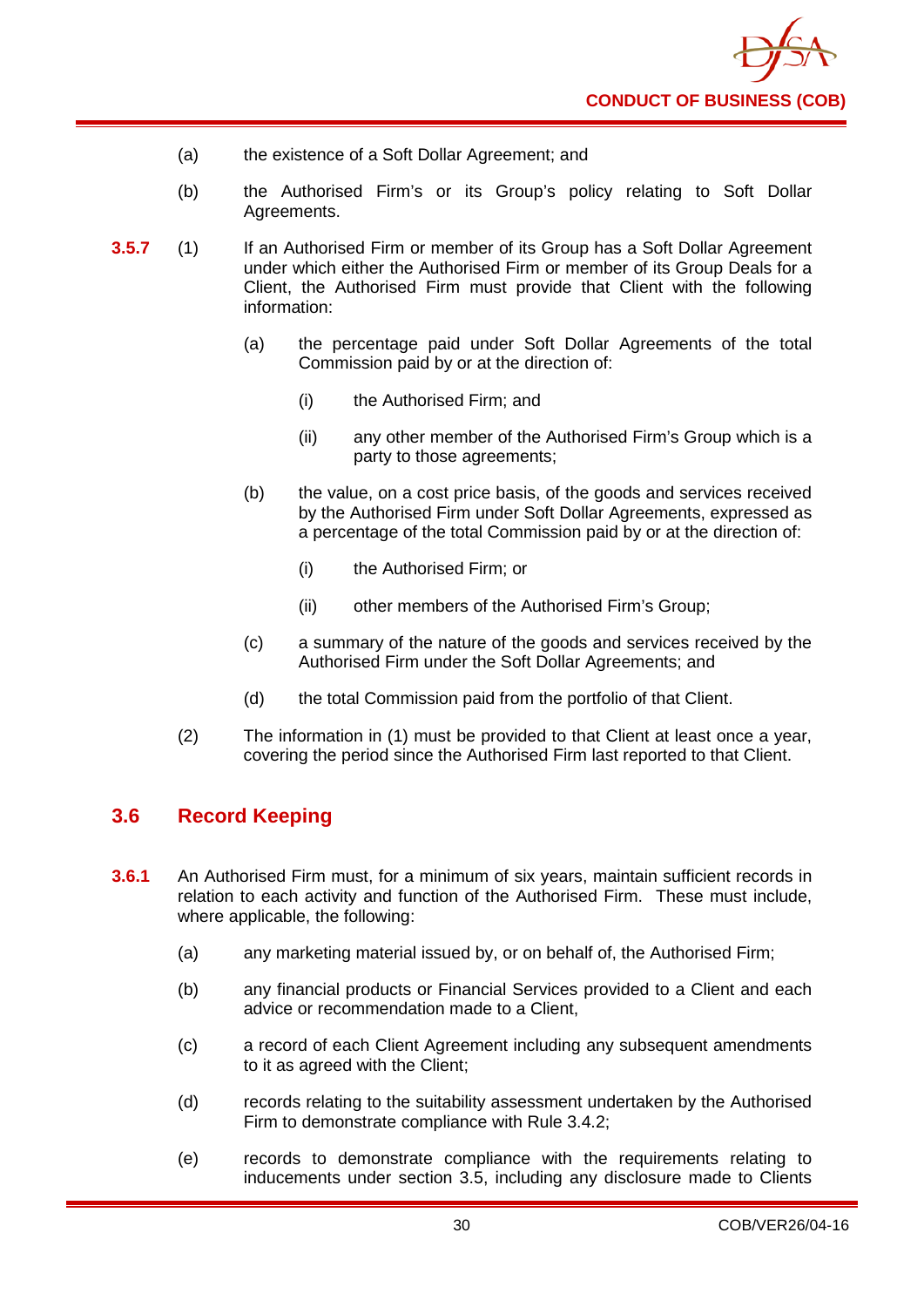

under that section and if any goods and services are received by the Authorised Firm under a Soft Dollar Agreement, the details relating to those agreements; and

- (f) any other disclosures made to Clients.
- **3.6.2** For the purposes of Rule 3.6.1, the six year period commences:
	- (a) in the case of the requirement in Rule  $3.6.1(a)$ , from the date on which the marketing material was last provided to a Person;
	- (b) in the case of the requirement in Rule  $3.6.1(b)$  to (d), from the date the Client ceases to be a Client of the Authorised Firm; and
	- (c) in the case of the requirement in Rule 3.6.1(e), from the date on which the relevant inducements were last received.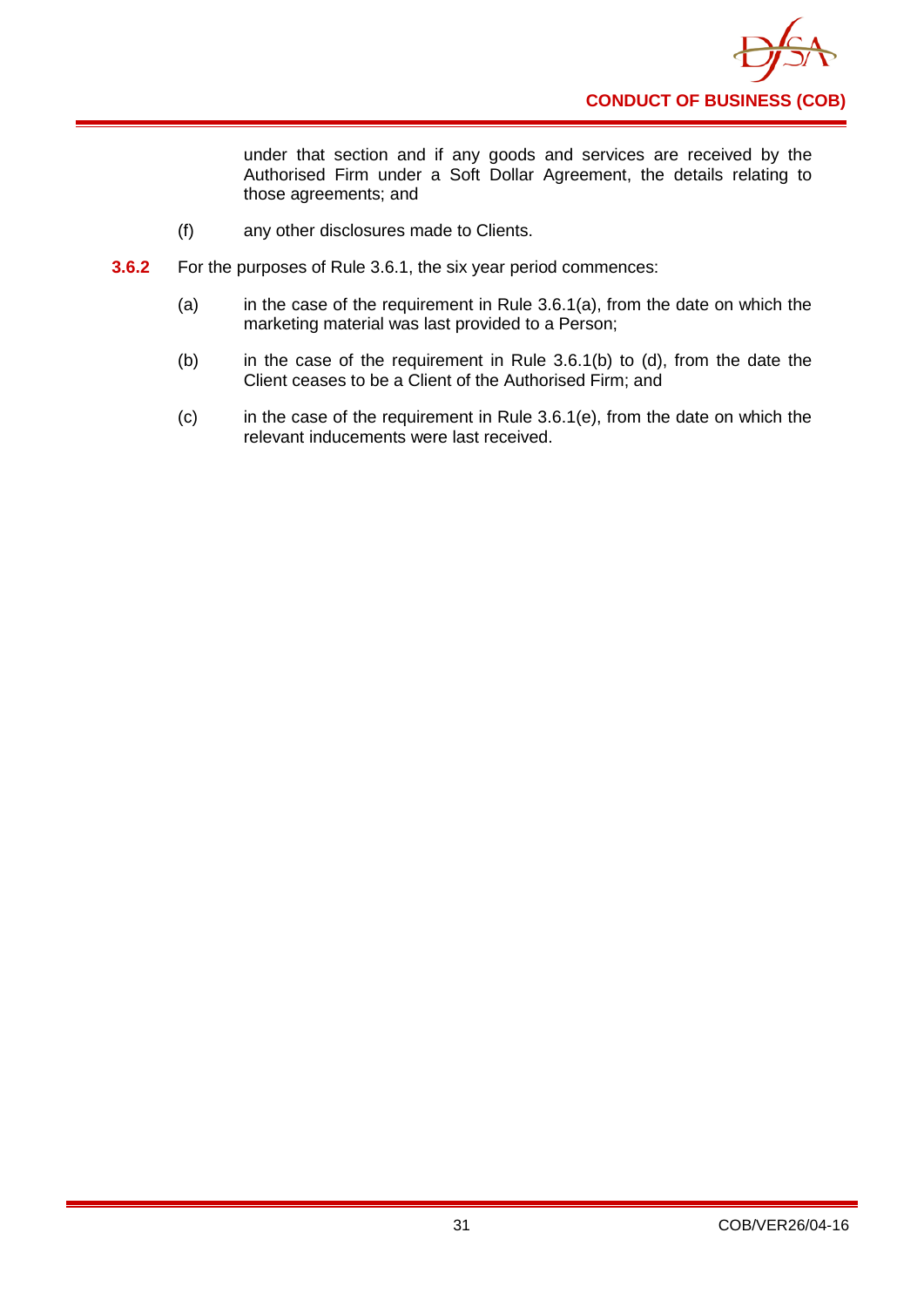

## <span id="page-35-0"></span>**4 ADDITIONAL RULES - ACCEPTING DEPOSITS AND PROVIDING CREDIT**

## <span id="page-35-1"></span>**4.1 Application**

**4.1.1** The Rules in this chapter apply to an Authorised Firm with respect to Accepting Deposits or Providing Credit through an establishment maintained by it in the DIFC.

## <span id="page-35-2"></span>**4.2 Accepting Deposits**

- **4.2.1** A Bank, in the course of Accepting Deposits, must not:
	- (a) Accept Deposits from the State's markets;
	- (b) Accept Deposits in the U.A.E. Dirham;
	- (c) undertake currency or foreign exchange transactions involving the U.A.E. Dirham; or
	- (d) Accept Deposits from Retail Clients.

## <span id="page-35-3"></span>**4.3 Providing Credit**

- **4.3.1** (1) An Authorised Firm may, subject to (2), Provide Credit to a:
	- (a) Professional Client; and
	- (b) Retail Client, but only where:
		- (i) the Retail Client is an Undertaking; and
		- (ii) the Credit Facility is provided to the Retail Client for a business purpose.
	- (2) An Authorised Firm, in the course of Providing Credit, must not:
		- (a) Provide Credit in the U.A.E. Dirham; or
		- (b) undertake currency or foreign exchange transactions involving the U.A.E. Dirham.

## <span id="page-35-4"></span>**4.4 Depositor protection**

**4.4.1** (1) Subject to (2), to the extent that the Rules in this section are inconsistent with the Insolvency Law 2009 and any regulations made for the purposes of that law the Rules in this section will prevail.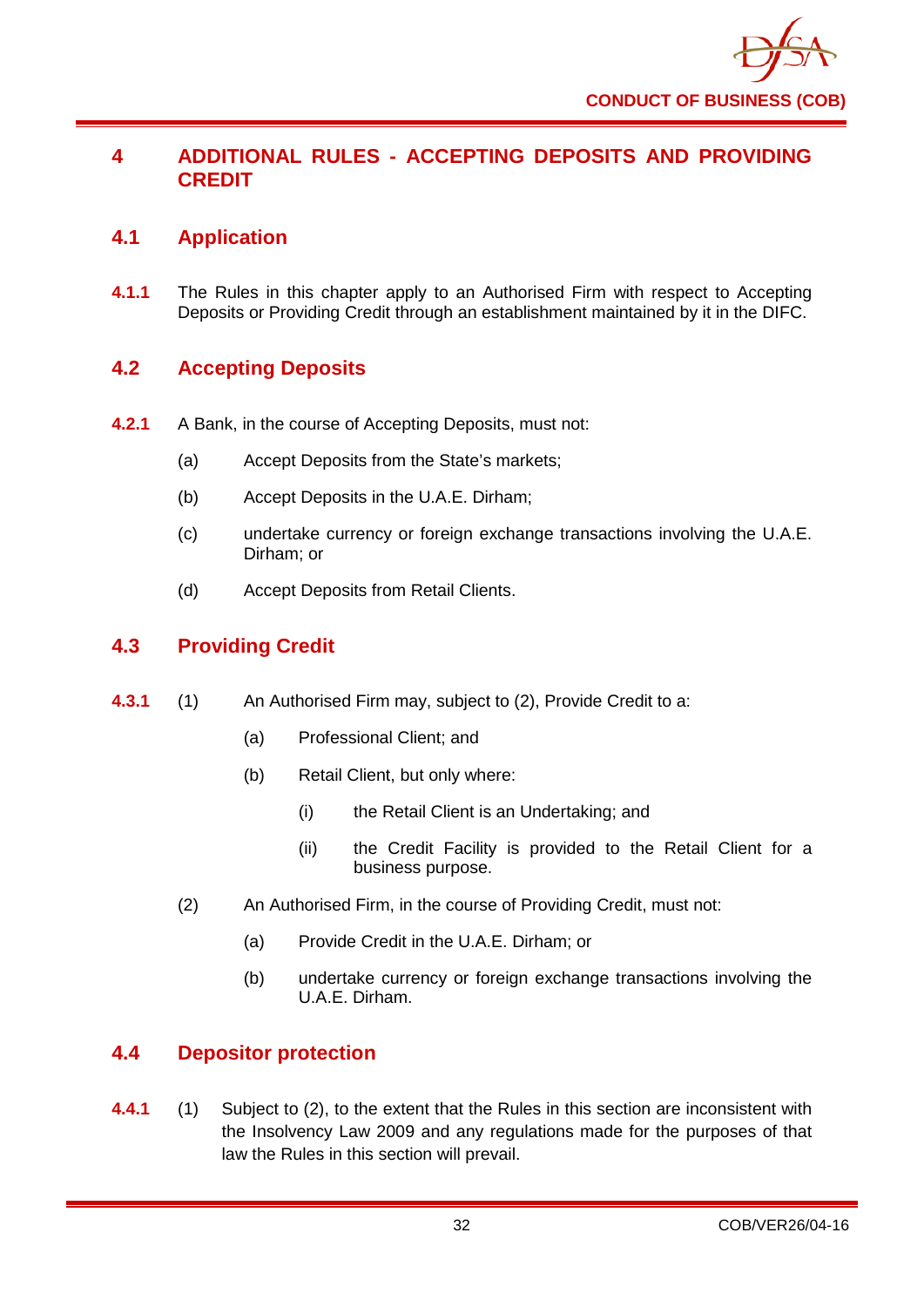- (2) The following provisions of laws, Rules and Regulations prevail over the Rules in this section:
	- (a) parts A5.13.2 (a), (b), (c) and (d)(ii) of the Client Money Distribution Rules;
	- (b) Article 65 of the Insolvency Law 2009;
	- (c) the DIFC Preferential Creditor Regulations; and
	- (d) Regulations 5.45.4 and 5.52 of the DIFC Insolvency Regulations.
- **4.4.2** (1) In the event of:
	- (a) the appointment of a provisional liquidator, liquidator, receiver or administrator, or trustee in bankruptcy, over a Bank which is a Domestic Firm; or
	- (b) a direction by the DFSA to a Bank which is a Domestic Firm under Article 76 of the Regulatory Law 2004 to deal with all or substantially all its Deposits in a specified manner,

eligible depositors of the Bank have priority over, and shall be paid in priority to, all other unsecured creditors of the Bank.

- (2) In (1), an "eligible depositor" means, subject to (3), a Person who, at the relevant time, is a creditor of a Bank referred to in (1) by virtue of being owed an amount of Money held by the Bank as a Deposit.
- (3) In (2), eligible depositor excludes any creditor which is:
	- (i) a Market Counterparty; or
	- (ii) a bank.

### **Guidance**

Article 101 of the DIFC Insolvency Law 2009 gives the DFSA a power to modify the application of provisions of that law and the Regulations made for the purposes of it in particular cases or classes of case. It permits the DFSA to make Rules which provide for the orderly conduct of affairs or winding up of an Authorised Firm and to prescribe procedures and priorities for dealing with assets of the Authorised Firm or other persons in the event of pending or actual insolvency or other default.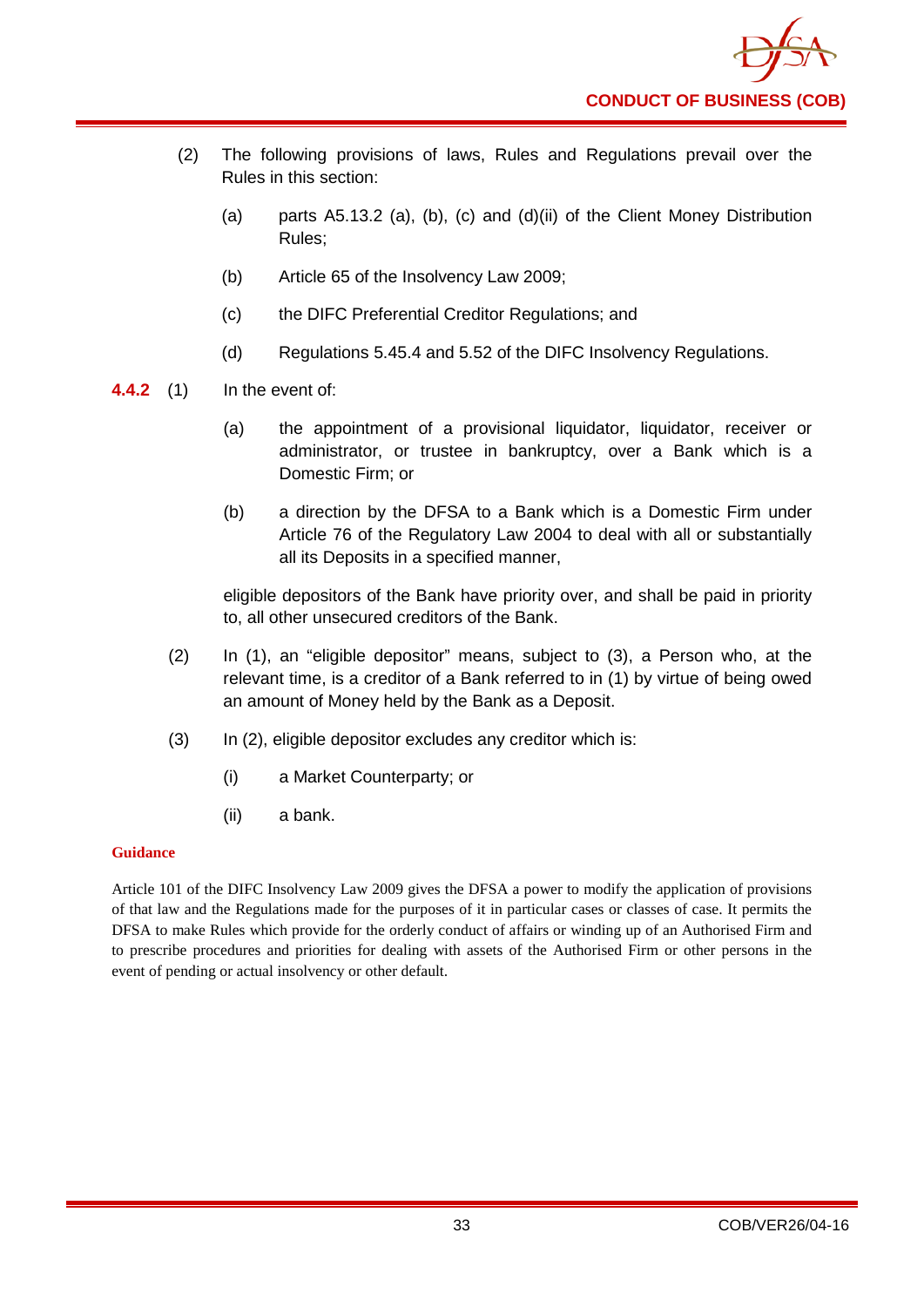

# **5 ADDITIONAL RULES – PROVIDING TRUST SERVICES**

# **5.1 Application**

**5.1.1** This chapter applies to a Trust Service Provider with respect to the conduct of Providing Trust Services.

### **Guidance**

The requirements in chapter 3 also apply to Trust Service Providers.

## **5.2 General**

- **5.2.1** For the purposes of this chapter, a settlor, a trustee or a named beneficiary of a trust in respect of which the Trust Service Provider is engaged in Providing Trust Services may be treated as a Client of the Authorised Firm.
- **5.2.2** A Trust Service Provider must maintain adequate knowledge of, and comply with, all applicable DIFC laws, Rules and Regulations relevant to Providing Trust Services.
- **5.2.3** A Trust Service Provider must be able to demonstrate that it is in compliance with appropriate standards of corporate governance.
- **5.2.4** A Trust Service Provider must transact its business (including the establishing, transferring or closing of business relationships with its Clients) in an expeditious manner where appropriate unless there are reasonable grounds to do otherwise.

## **Exercise of Discretion**

- **5.2.5** Where a Trust Service Provider is responsible for exercising discretion for, or in relation to, its Clients, it must take all reasonable steps to obtain sufficient information in order to exercise, subject to Rule 5.2.6, its discretion or other powers in a proper manner.
- **5.2.6** A Trust Service Provider must only exercise its power or discretion for a proper purpose.
- **5.2.7** The Trust Service Provider must ensure that its understanding of a Client's business is refreshed by means of regular reviews.
- **5.2.8** The Trust Service Provider must ensure that any trustee exercises his discretion in accordance with his fiduciary and other duties under the laws governing the trust of which he is a trustee.

## **Delegation of duties or powers**

**5.2.9** Any delegation of duties or powers by a Trust Service Provider, whether by Power of Attorney or otherwise, must only be entered into for a proper purpose, permissible by law and limited and monitored as appropriate.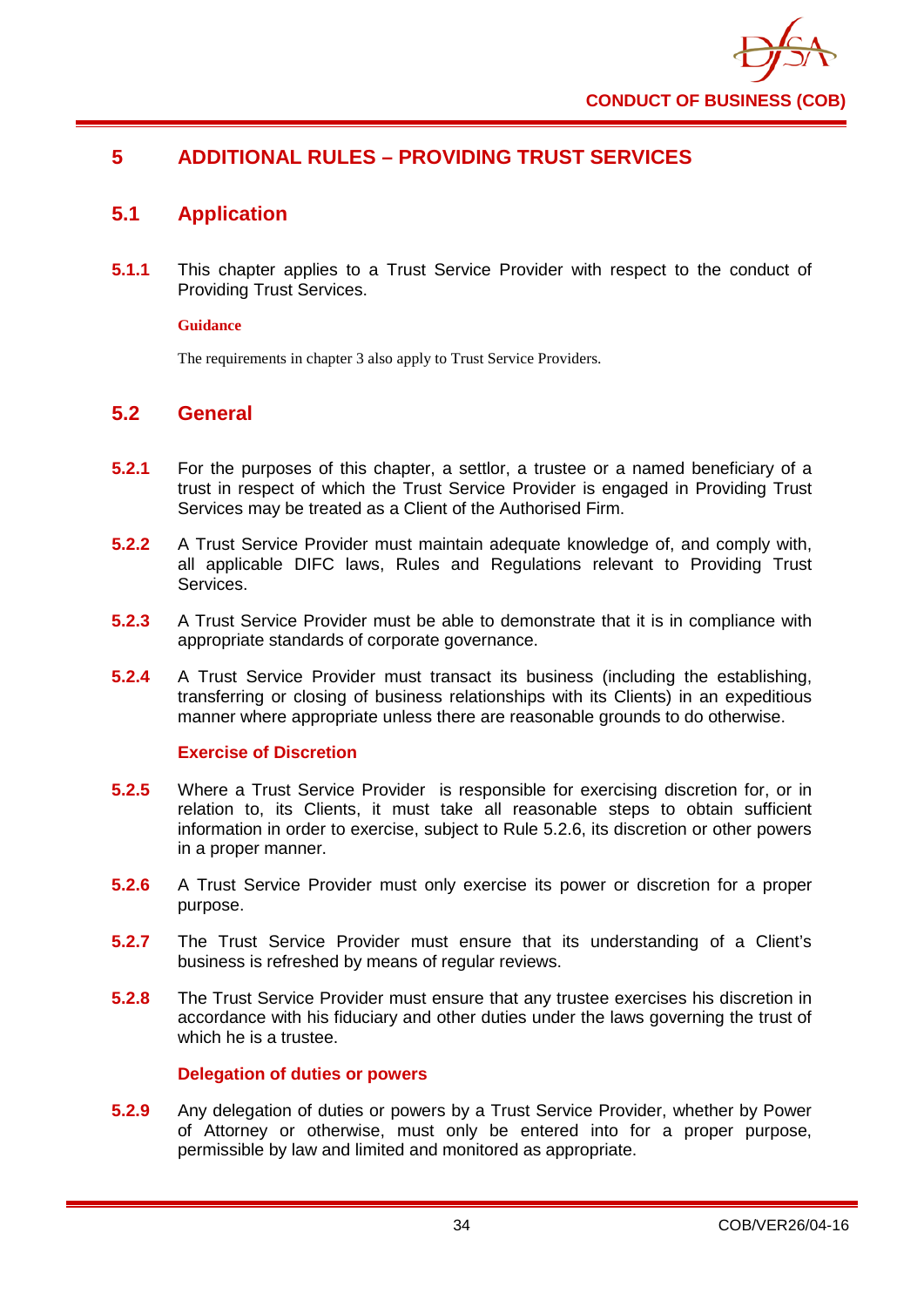

# **5.3 Reviews**

**5.3.1** A Trust Service Provider must ensure that adequate procedures are implemented to ensure that regular reviews at appropriate intervals are conducted in respect of Providing Trust Services to its Clients.

# **5.4 Professional indemnity insurance cover**

- **5.4.1** A Trust Service Provider must maintain professional indemnity insurance cover appropriate to the nature and size of the Trust Service Provider's business.
- **5.4.2** A Trust Service Provider must:
	- (a) provide the DFSA with a copy of its professional indemnity insurance cover; and
	- (b) notify the DFSA of any changes to the cover including termination and renewal.
- **5.4.3** A Trust Service Provider must provide the DFSA on a yearly basis, with the details of the arrangements in force together with evidence of the cover. Any claims in excess of \$10,000 or changes to the arrangements previously notified to the DFSA under this Rule must be notified to the DFSA as they arise.

## **5.5 Dual control**

- **5.5.1** The Trust Service Provider must have adequate internal controls, including having two Persons with appropriate skills and experience managing the business.
- **5.5.2** While a Trust Service Provider may have a single Person with overall responsibility, at least another Person must have the skills and experience to be able to run the business of the Trust Service Provider in the absence of the senior Person and must be in a position to challenge the actions of the senior Person where they consider that those actions may be contrary to the provisions of DIFC Laws, Rules or Regulations or any other applicable legislation, may not be in the interests of the Client, or may be contrary to sound business principles.

## **5.6 Internal reporting**

- **5.6.1** A Trust Service Provider must have arrangements for internal reporting to ensure that the directors or the partners can satisfy themselves that:
	- (a) the requirements of the relevant legislation are being met on an on going basis;
	- (b) the Trust Service Provider's business is being managed according to sound business principles and, in particular, that it can meet its financial commitments as they fall due;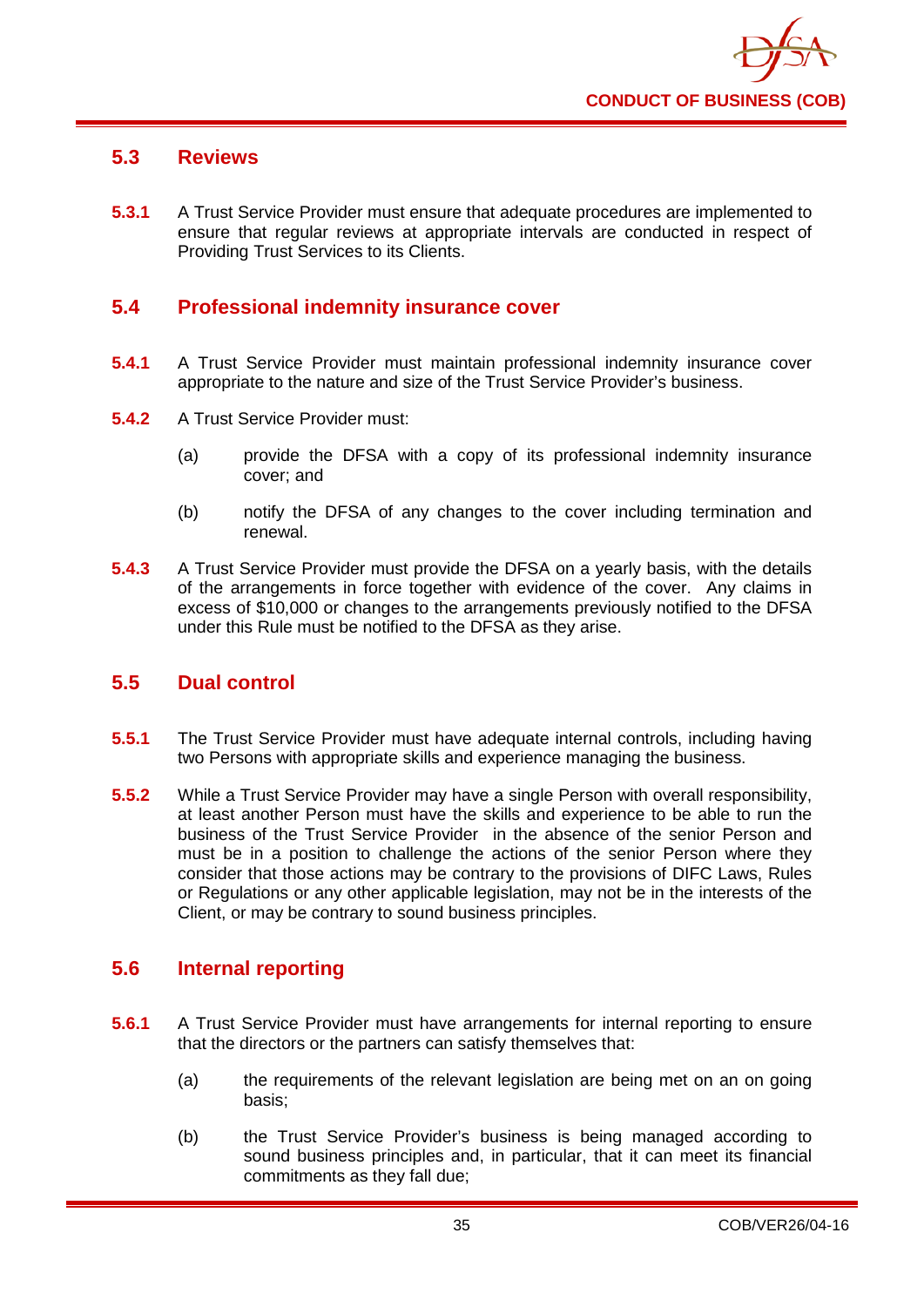- (c) the affairs of its Clients are being managed in accordance with the service agreements;
- (d) the trustees are acting in accordance with their fiduciary and other duties;
- (e) the affairs of its Clients are being properly monitored and in particular that the Client is not using the trust structure to hide assets from legitimate enquiry, to avoid proper obligations in other jurisdictions or to engage in illegal activities in other jurisdictions;
- (f) the assets of its Clients are properly managed and safeguarded; and
- (g) the recruitment, training and motivation of staff is sufficient to meet the obligations of the business.

# **5.7 Recording of Selection Criteria**

- **5.7.1** Where the Trust Service Provider seeks the advice of a third party in connection with a Client's affairs, for example to advise on or manage investments, the Trust Service Provider must record the criteria for selection of the adviser and the reasons for the selection made.
- **5.7.2** The Trust Service Provider must monitor the performance of the adviser and ensure that it is in a position to change advisers if it is in the interests of the Client.

# **5.8 Qualification and experience of Trust Service Provider staff**

- **5.8.1** Staff employed or Persons recommended by the Trust Service Provider must have appropriate qualifications and experience.
- **5.8.2** A Trust Service Provider must ensure that all transactions or decisions entered into, taken by or on behalf of Clients are properly authorised and handled by Persons with an appropriate level of knowledge, experience, qualifications and status according to the nature and status of the transactions or decisions involved (this applies also to decisions taken by trustees who are recommended by, but not employed by, a Trust Service Provider).
- **5.8.3** A Trust Service Provider must ensure that, each of its officers and employees, agents, Persons acting with its instructions and Persons it recommends to act as trustees have an appropriate understanding of the fiduciary and other duties of a trustee and any duties arising under the laws relevant to the administration and affairs of Clients for which they are acting in the jurisdictions in which they are carrying on business and in which the assets being managed are held.
- **5.8.4** A Trust Service Provider must ensure that staff competence is kept up to date through training and continuous professional development as appropriate.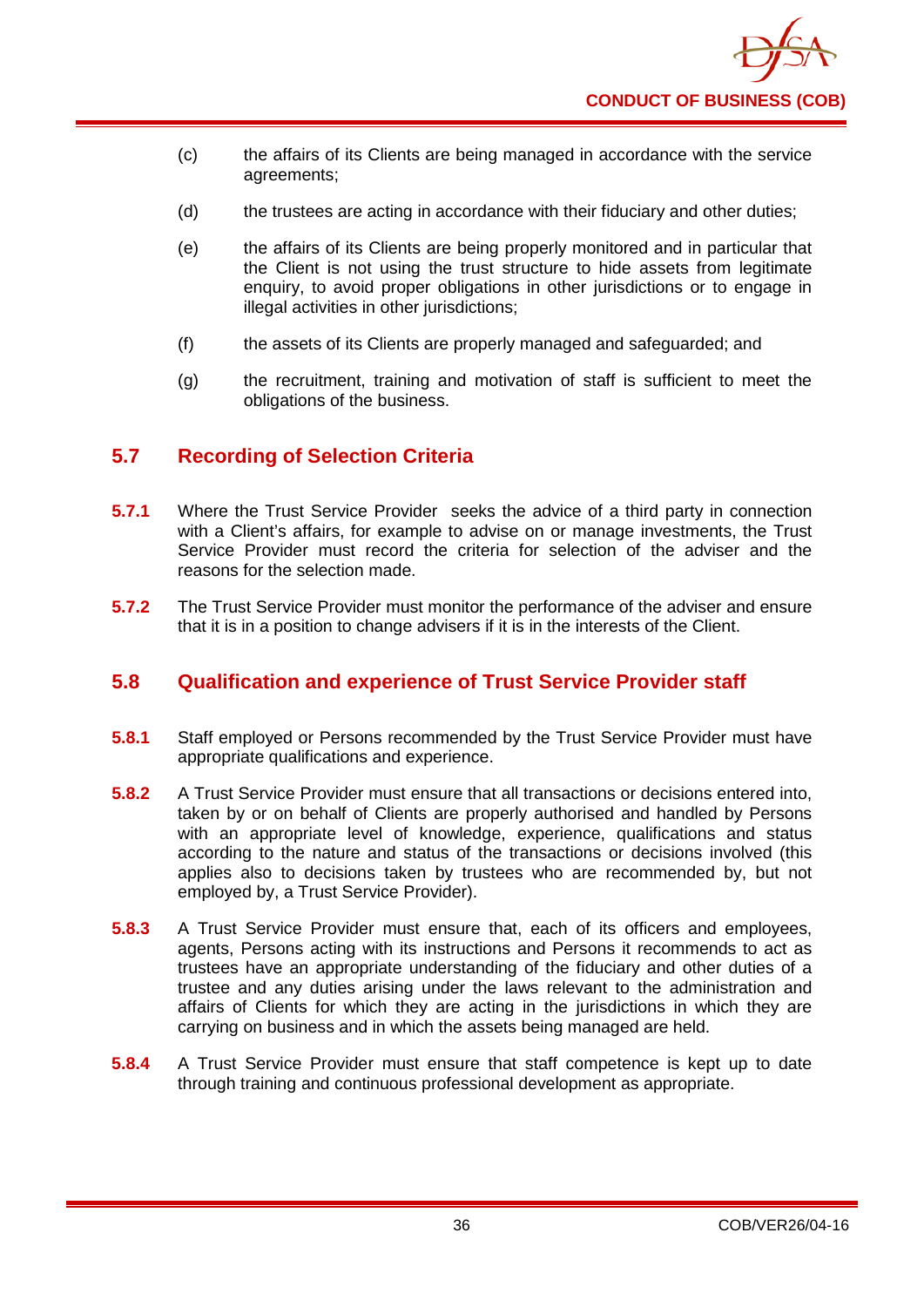

# **5.9 Books and records**

**5.9.1** The books and records of a Trust Service Provider must be sufficient to demonstrate adequate and orderly management of Clients' affairs. A Trust Service Provider must prepare proper accounts, at appropriately regular intervals on the trusts and underlying companies administered for its Clients. Where trusts and underlying companies are governed by the laws of a jurisdiction that require accounts to be kept in a particular form, the Trust Service Provider must meet those requirements. In any case, the Trust Service Provider's books and records must be sufficient to allow the recreation of the transactions of the business and its Clients and to demonstrate what assets are due to each Client and what liabilities are attributable to each Client.

## **5.10 Due diligence**

- **5.10.1** A Trust Service Provider must, at all times, have verified documentary evidence of the settlors, trustees (in addition to the Trust Service Provider itself) and principal named beneficiaries of trusts for which it Provides Trust Services. In the case of discretionary trusts with the capacity for the trustee to add further beneficiaries, a Trust Service Provider must also have verified, where reasonably possible, documentary evidence of any Person who receives a distribution from the trust and any other Person who is named in a memorandum or letter of wishes as being a likely recipient of a distribution from a trust.
- **5.10.2** A Trust Service Provider must demonstrate that it has knowledge of the source of funds that have been settled into trusts or have been used to provide capital to companies, or have been used in transactions with which the Trust Service Provider has an involvement.

# **5.11 Fitness and Propriety of Persons acting as trustees**

- **5.11.1** Where a Trust Service Provider arranges for a Person who is not an employee of the Trust Service Provider to act as trustee for a Client of the Trust Service Provider, the Trust Service Provider must ensure that such Person is fit and proper.
- **5.11.2** A Trust Service Provider must notify the DFSA of the appointment of a Person under Rule 5.11.1, including the name and business address if applicable and the date of commencement of the appointment.
- **5.11.3** Prior to the appointment of such a Person to act as a trustee, the Trust Service Provider must take reasonable steps to ensure that the Person has the required skills, experience and resources to act as a trustee for a Client of the Trust Service Provider.
- **5.11.4** A Trust Service Provider must notify the DFSA immediately if the appointment of such a Person is or is about to be terminated, or on the resignation of such Person, giving the reasons for the resignation and the measures which have been taken to ensure that a new trustee has been appointed.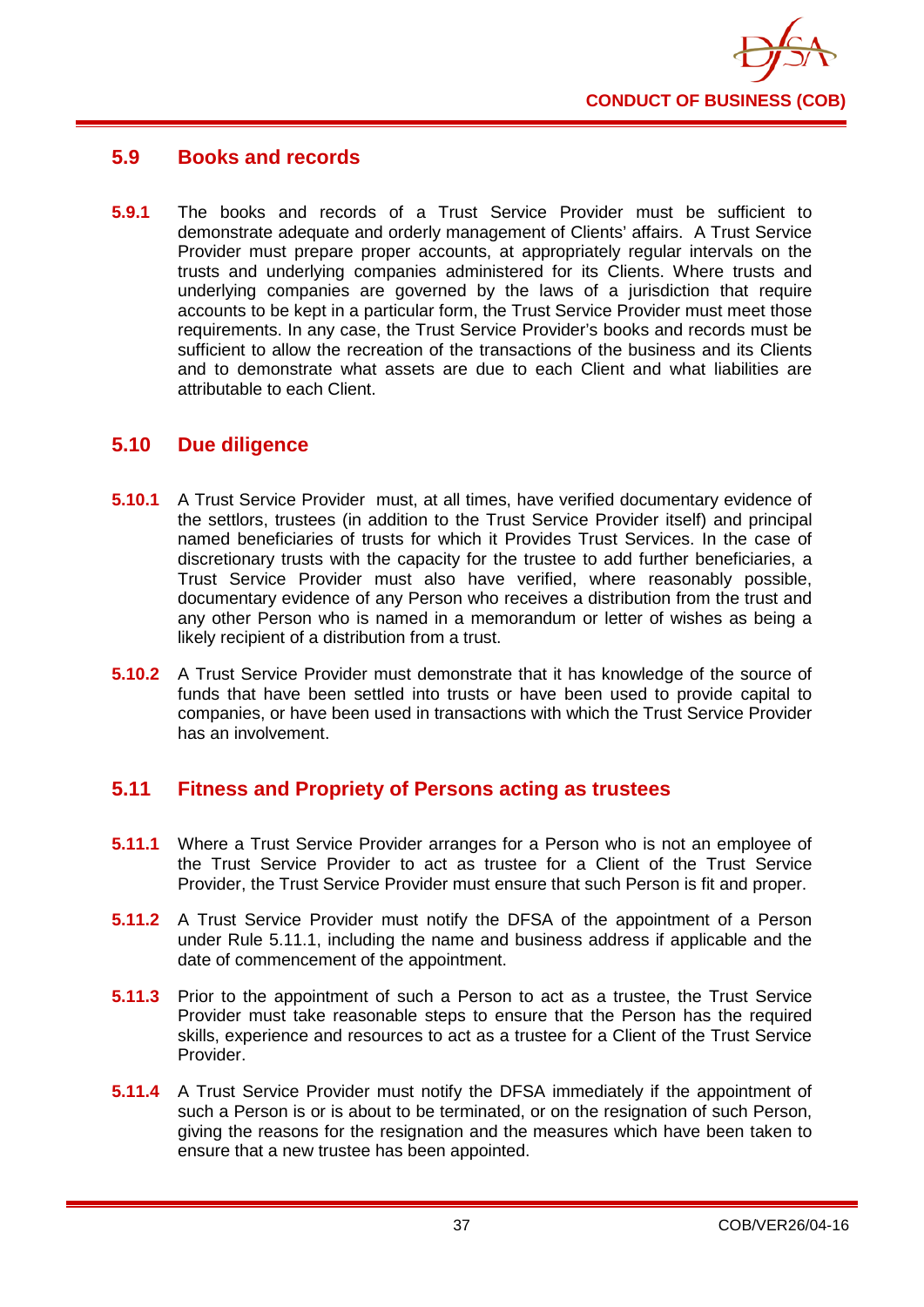

**5.11.5** A Person appointed to act as trustee for a Client of a Trust Service Provider who is not an Employee of the Trust Service Provider, must agree in writing to be bound by and comply with the same legal and regulatory requirements as if he were an Employee of the Trust Service Provider.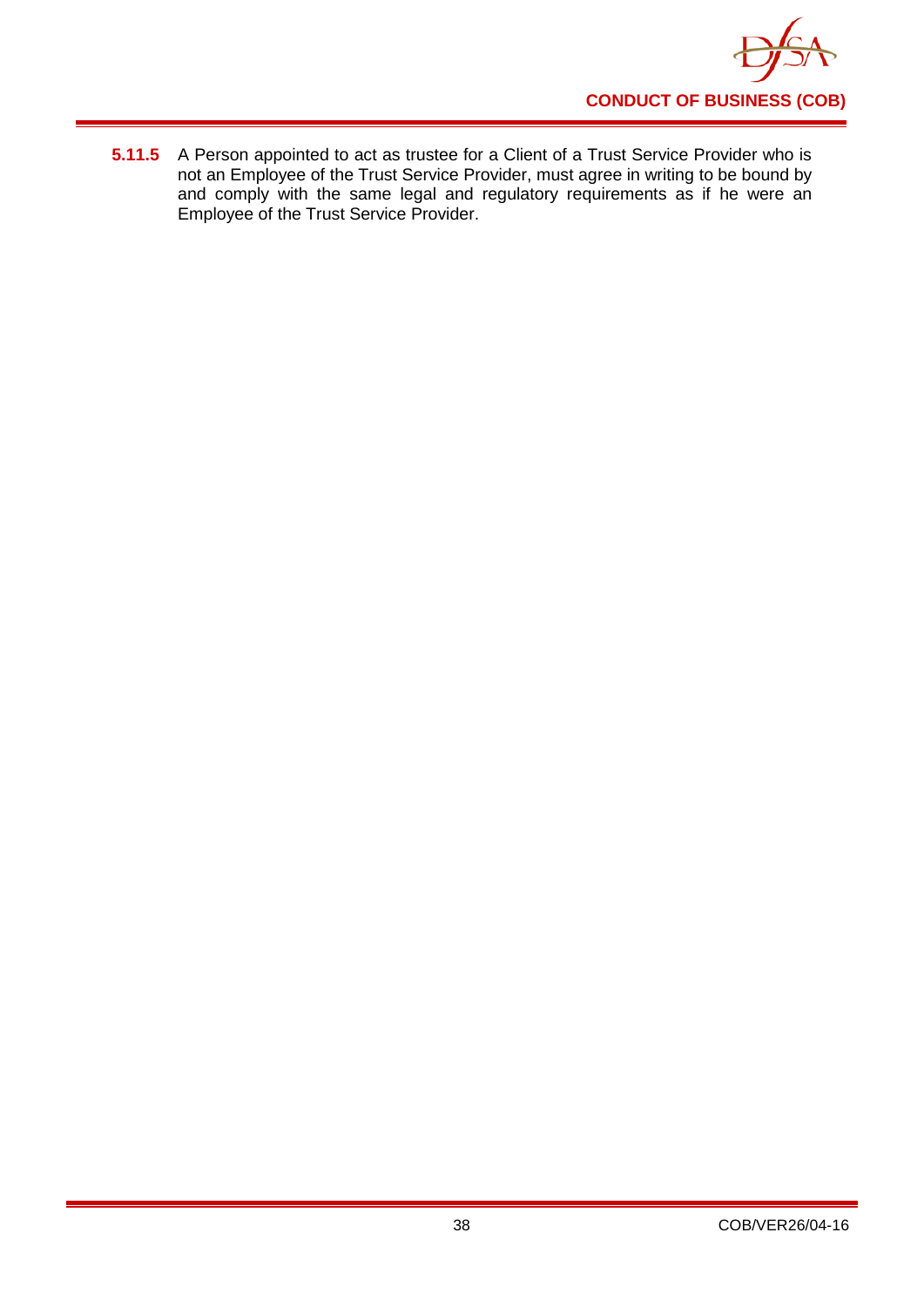

# **6 ADDITIONAL RULES - INVESTMENT BUSINESS**

# **6.1 Application**

**6.1.1** The Rules in this chapter apply to an Authorised Firm when conducting Investment Business. The requirements in this chapter apply to an Authorised Firm regardless of the classification of the Client, unless expressly provided otherwise.

### **Guidance**

The requirements in chapter 3 also apply to the conduct of Investment Business.

## **6.2 Personal account transactions**

## **Conditions for personal account transactions**

- **6.2.1** An Authorised Firm must establish and maintain adequate policies and procedures so as to ensure that:
	- (a) an Employee does not undertake a Personal Account Transaction unless:
		- (i) the Authorised Firm has, in a written notice, drawn to the attention of the Employee the conditions upon which the Employee may undertake Personal Account Transactions and that the contents of such a notice are made a term of his contract of employment or services;
		- (ii) the Authorised Firm has given its written permission to that Employee for that transaction or to transactions generally in Investments of that kind; and
		- (iii) the transaction will not conflict with the Authorised Firm's duties to its Clients;
	- (b) it receives prompt notification or is otherwise aware of each Employee's Personal Account Transactions; and
	- (c) if an Employee's Personal Account Transactions are conducted with the Authorised Firm, each Employee's account must be clearly identified and distinguishable from other Clients' accounts.
- **6.2.2** The written notice in Rule 6.2.1(a)(i) must make it explicit that, if an Employee is prohibited from undertaking a Personal Account Transaction, he must not, except in the proper course of his employment:
	- (a) procure another Person to enter into such a Transaction; or
	- (b) communicate any information or opinion to another Person if he knows, or ought to know, that the Person will as a result, enter into such a Transaction or procure some other Person to do so.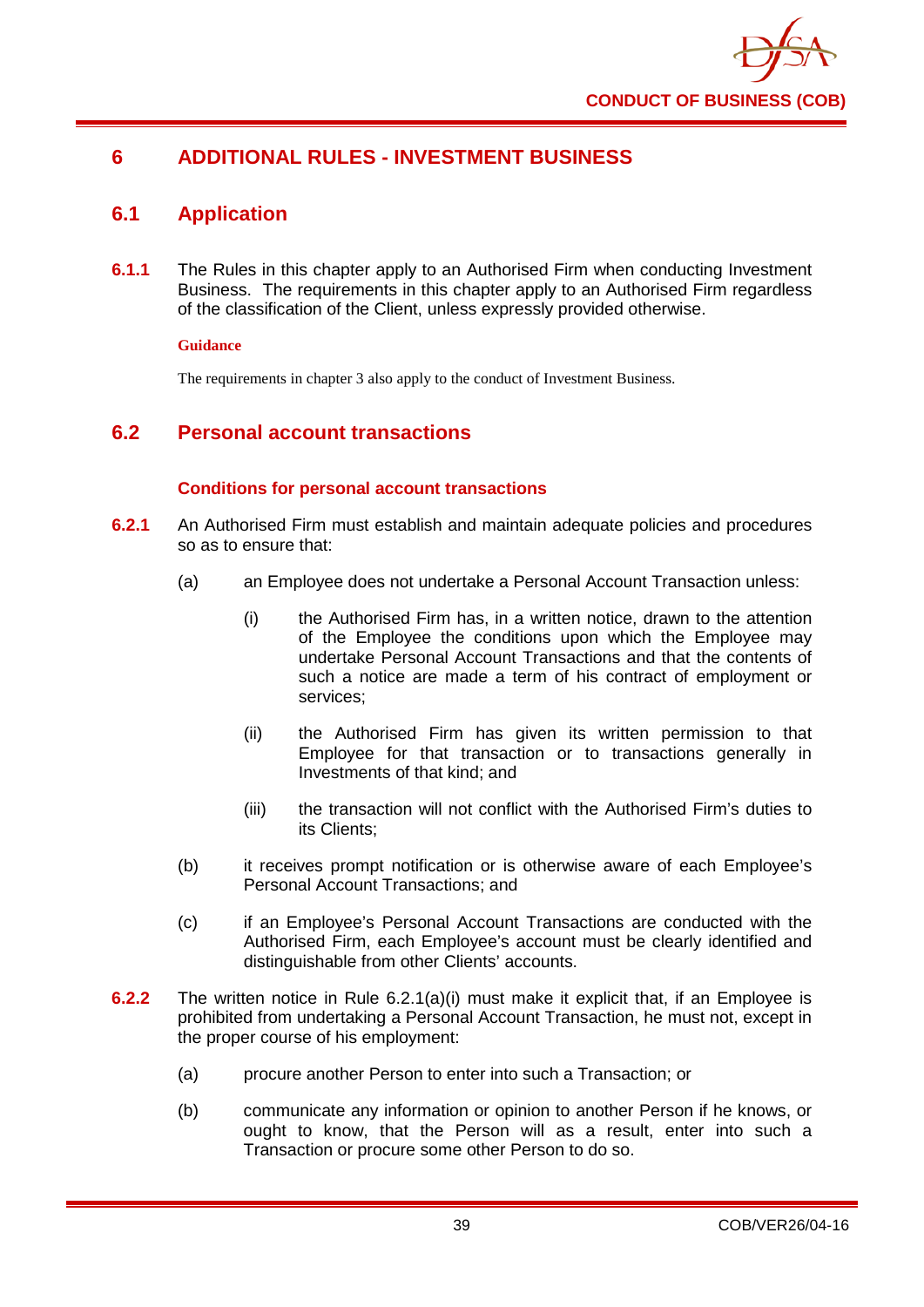- **6.2.3** Where an Authorised Firm has taken reasonable steps to ensure that an Employee will not be involved to any material extent in, or have access to information about, the Authorised Firm's Investment Business, then the Authorised Firm need not comply with the requirements in Rule 6.2.1 in respect of that Employee.
- **6.2.4** An Authorised Firm must establish and maintain procedures and controls so as to ensure that an Investment Analyst does not undertake a Personal Account Transaction in an Investment if the Investment Analyst is preparing Investment Research:
	- (a) on that Investment or its Issuer; or
	- (b) on a related investment, or its Issuer;

until the Investment Research is published or made available to the Authorised Firm's Clients.

## **Record Keeping**

- **6.2.5** (1) An Authorised Firm must maintain and keep a record of:
	- (a) the written notice setting out the conditions for Personal Account Transactions under Rule 6.2.1(a)(i);
	- (b) each permission given or denied by the Authorised Firm under Rule 6.2.1(a)(ii);
	- (c) each notification made to it under Rule 6.2.1(b); and
	- (d) the basis upon which the Authorised Firm has ascertained that an Employee will not be involved in to any material extent, or have access to information about, the Authorised Firm's Investment Business for the purposes of Rule 6.2.3.
	- (2) The records in (1) must be retained for a minimum of six years from the date of:
		- (a) in  $(1)(a)$  and  $(1)(d)$ , termination of the employment contract of each Employee;
		- (b) in (1)(b), each permission given or denied by the Authorised Firm; and
		- (c) in (1)(c), each notification made to the Authorised Firm.

# **6.3 Investment research and offers of securities**

## **Application**

**6.3.1** This section applies to an Authorised Firm preparing or publishing Investment Research.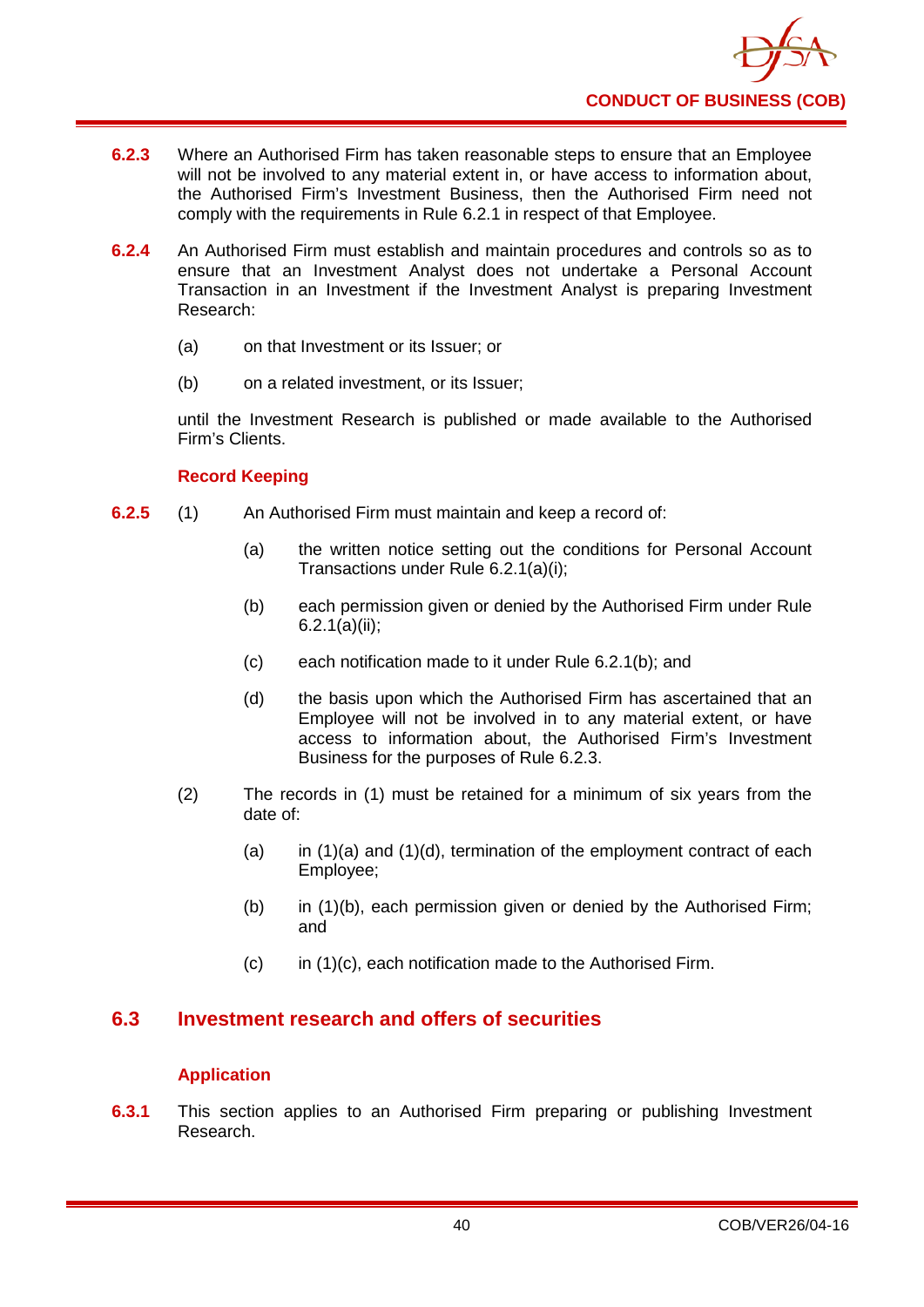Investment Research is seen as a significant potential source of conflicts of interest within an Authorised Firm and therefore an Authorised Firm preparing or publishing investment research is expected to have adequate procedures, systems and controls to manage effectively any conflicts that arise.

- **6.3.2** An Authorised Firm that prepares and publishes Investment Research must have adequate procedures and controls to ensure:
	- (a) the effective supervision and management of Investment Analysts;
	- (b) that the actual or potential conflicts of interest are proactively managed in accordance with section 3.5 ;
	- (c) that the Investment Research issued to Clients is impartial; and
	- (d) that the Investment Research contains the disclosures described under Rules 6.3.3 and 6.3.4.

#### **Guidance**

An Authorised Firm's procedures, controls and internal arrangements, which may include Chinese Walls, should limit the extent of Investment Analysts participation in corporate finance business and sales and trading activities, and ensure remuneration structures do not affect their independence.

### **Disclosures in investment research**

- **6.3.3** When an Authorised Firm publishes Investment Research, it must take reasonable steps to ensure that the Investment Research:
	- (a) clearly identifies the types of Clients for whom it is principally intended;
	- (b) distinguishes fact from opinion or estimates, and includes references to sources of data and any assumptions used;
	- (c) specifies the date when it was first published;
	- (d) specifies the period the ratings or recommendations are intended to cover;
	- (e) contains a clear and unambiguous explanation of the rating or recommendation system used;
	- (f) includes a distribution of the different ratings or recommendations, in percentage terms:
		- (i) for all Investments;
		- (ii) for Investments in each sector covered; and
		- (iii) for Investments, if any, where the Authorised Firm has undertaken corporate finance business with or for the Issuer over the past 12 months; and
	- (g) if intended for use only by a Professional Client or Market Counterparty, contains a clear warning that it should not be relied upon by or distributed to Retail Clients.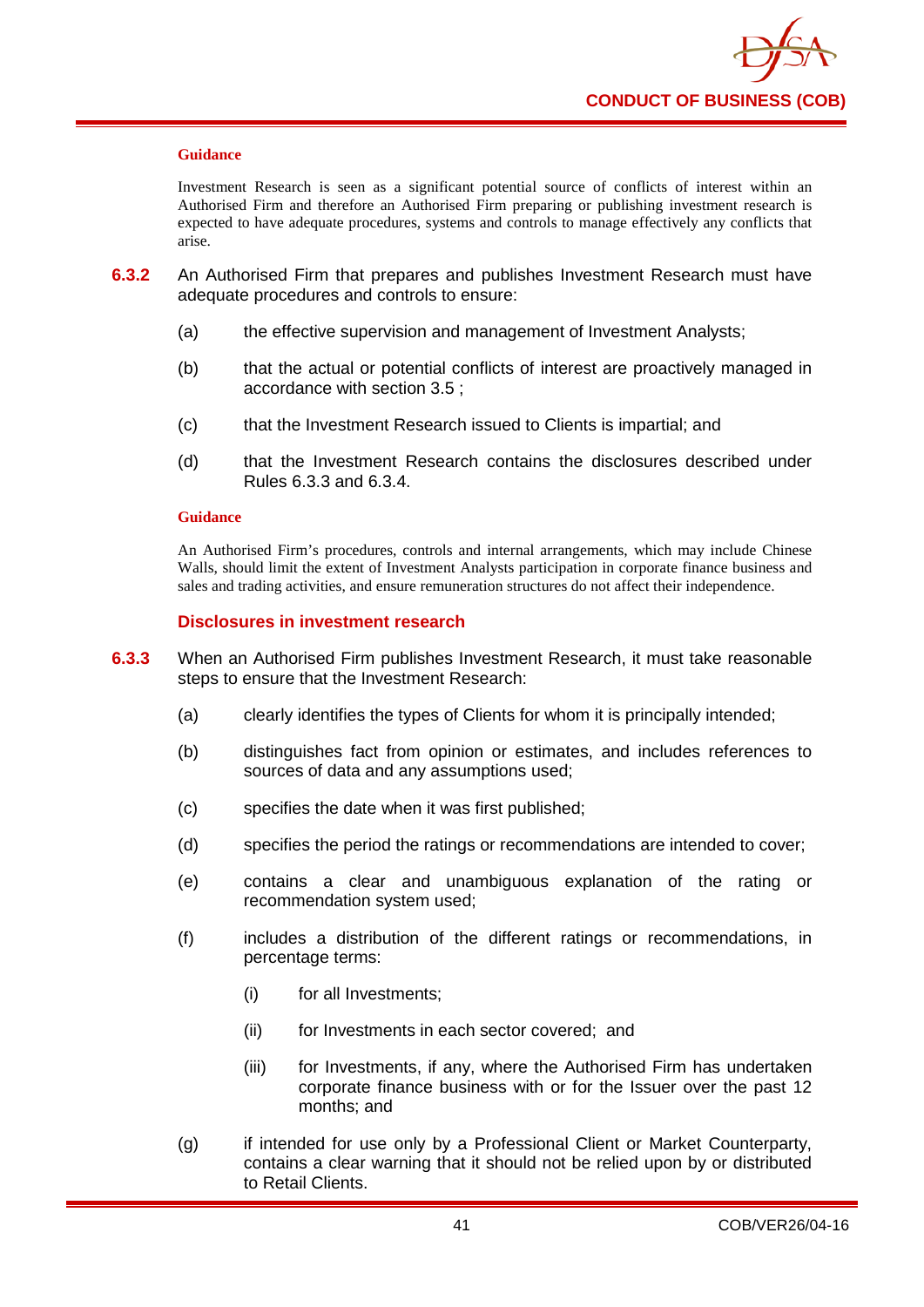

An Authorised Firm may consider including a price chart or line graph depicting the performance of the Investment for the period that the Authorised Firm has assigned a rating or recommendation for that investment, including the dates on which the ratings were revised for the purposes of the requirements such as in (d) and (e) of Rule 6.3.3.

- **6.3.4** For the purposes of this section, an Authorised Firm must take reasonable steps to ensure that when it publishes Investment Research, and in the case where a representative of the Authorised Firm makes a Public Appearance, disclosure is made of the following matters:
	- (a) any financial interest or material interest that the Investment Analyst or a Close Relative of the analyst has, which relates to the Investment;
	- (b) the reporting lines for Investment Analysts and their remuneration arrangements where such matters give rise to any conflicts of interest which may reasonably be likely to impair the impartiality of the Investment Research;
	- (c) any shareholding by the Authorised Firm or its Associate of 1% or more of the total issued share capital of the Issuer;
	- (d) if the Authorised Firm or its Associate acts as corporate broker for the Issuer;
	- (e) any material shareholding by the Issuer in the Authorised Firm;
	- (f) any corporate finance business undertaken by the Authorised Firm with or for the Issuer over the past 12 months, and any future relevant corporate finance business initiatives; and
	- (g) that the Authorised Firm is a Market Maker in the Investment, if that is the case.

#### **Guidance**

The requirements in Rule 6.3.4(a) and (b) apply to an Authorised Firm in addition to other requirements in the DFSA Rulebook. For example, an Authorised Firm is required to take reasonable steps to identify actual or potential conflicts of interest and then prevent or manage them under GEN Rule 4.2.7 (Principle 7 – Conflicts of Interest). Further, COB Rule 6.3.2 requires an Authorised Firm to have adequate procedures and controls when it prepares or publishes Investment Research.

### **Restrictions on publication**

- **6.3.5** If an Authorised Firm acts as a manager or co-manager of an initial public offering or a secondary offering, it must take reasonable steps to ensure that:
	- (a) it does not publish Investment Research relating to the Investment during a Quiet Period; and
	- (b) an Investment Analyst from the Authorised Firm does not make a Public Appearance relating to that Investment during a Quiet Period.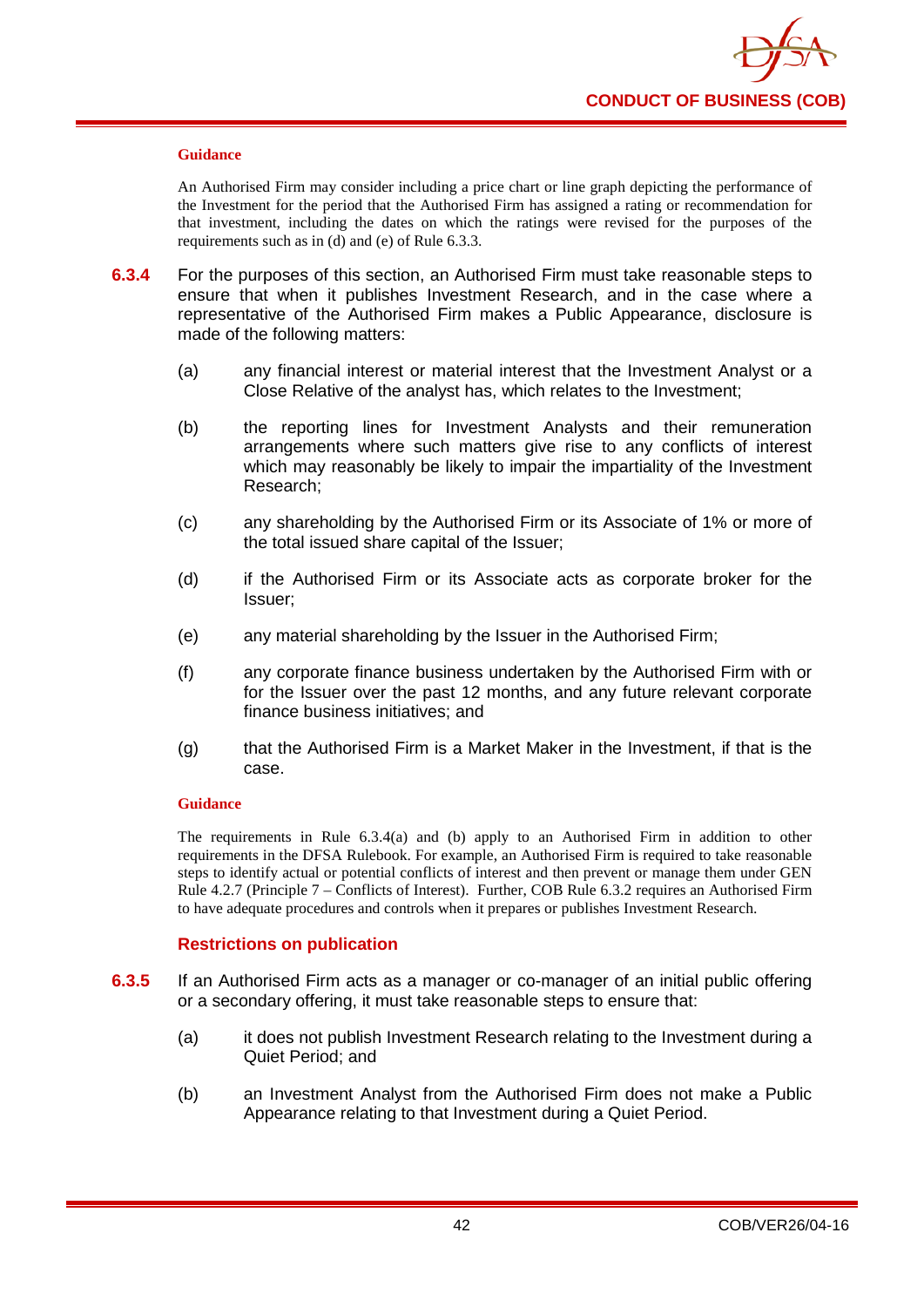

The DFSA does not consider the same conflicts of interest mentioned in this section arise if an Investment Analyst prepares Investment Research solely for an Authorised Firm's own use and not for publication. For example, if the research material is prepared solely for the purposes of the Authorised Firm's proprietary trading then the use of this information would fall outside the restrictions placed on publications.

#### **Restriction on own account transactions**

- **6.3.6** (1) Unless Rule 6.2.2 applies, an Authorised Firm or its Associate must not knowingly execute an Own Account Transaction in an Investment or related Investments, which is the subject of Investment Research, prepared either by the Authorised Firm or its Associate, until the Clients for whom the Investment Research was principally intended have had a reasonable opportunity to act upon it.
	- (2) The restriction in (1) does not apply if:
		- (a) the Authorised Firm or its Associate is a Market Maker in the relevant Investment;
		- (b) the Authorised Firm or its Associate undertakes an Execution-Only Transaction for a Client; or
		- (c) it is not expected to materially affect the price of the Investment.

#### **Guidance**

The exceptions in Rule 6.3.6(2) allow an Authorised Firm to continue to provide key services to the market and to its Clients even if the Authorised Firm would be considered to have knowledge of the timing and content of the Investment Research which is intended for publication to Clients, for example when it is impractical for an Authorised Firm to put in place a Chinese Wall because the Authorised Firm has few Employees or cannot otherwise separate its functions.

#### **Offers of securities**

**6.3.7** When an Authorised Firm carries out a mandate to manage an Offer of Securities, it must implement adequate internal arrangements, in accordance with section 3.5, to manage any conflicts of interest that may arise as a result of the Authorised Firm's duty to two distinct sets of Clients namely the corporate finance Client and the investment Client.

### **Disclosure**

- **6.3.8** For the purposes of Rule 6.3.7, when an Authorised Firm accepts a mandate to manage an Offer, it must take reasonable steps to disclose to its corporate finance Client:
	- (a) the process the Authorised Firm proposes to adopt in order to determine what recommendations it will make about allocations for the Offer;
	- (b) details of how the target investor group, to whom it is planned to Offer the Securities, will be identified;
	- (c) the process through which recommendations are prepared and by whom; and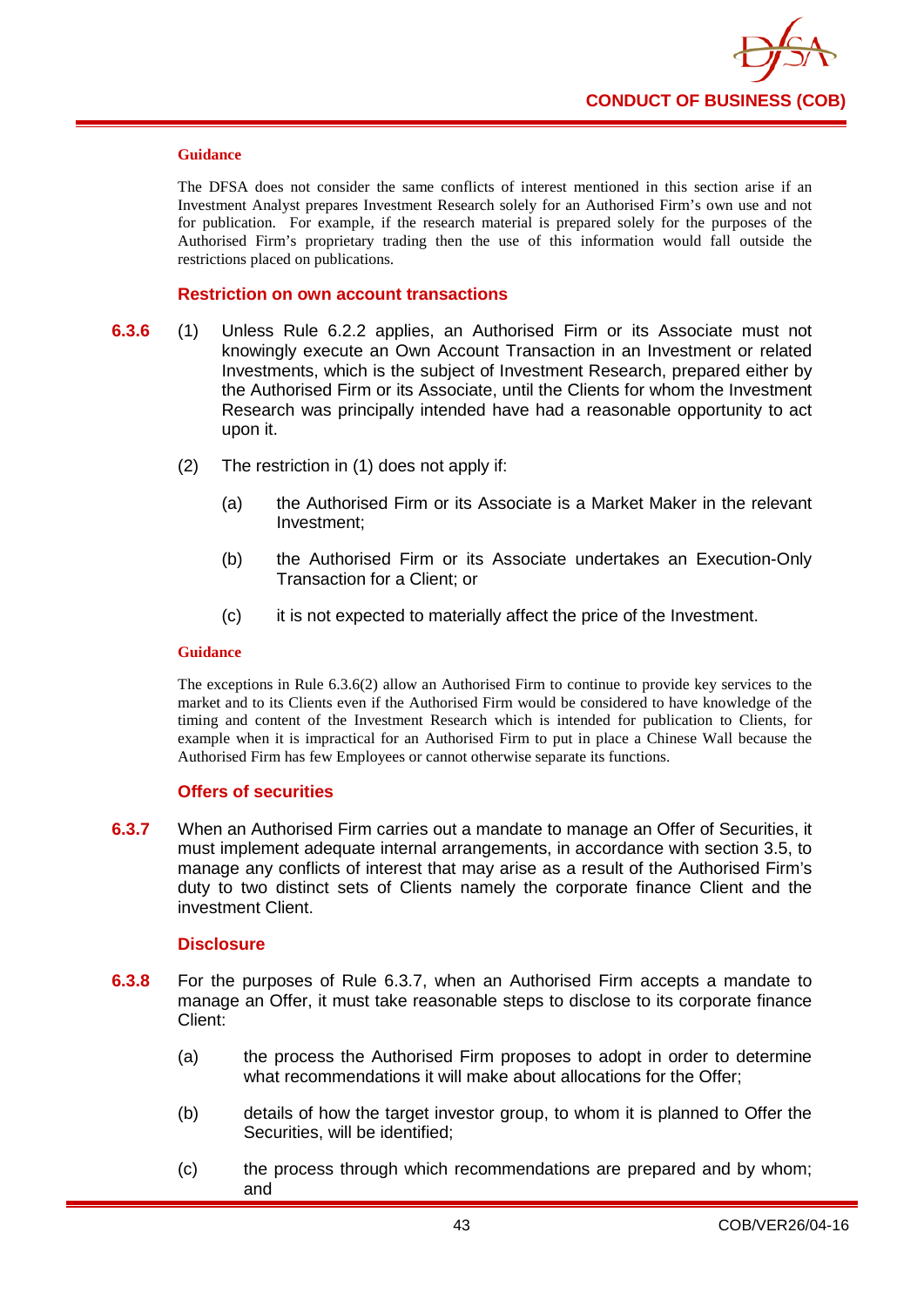(d) (if relevant) that it may recommend placing Securities with a Client of the Authorised Firm for whom the Authorised Firm provides other services, with the Authorised Firm's own proprietary book, or with an Associate, and that this represents a potential conflict of interest.

### **Guidance**

It is the DFSA's expectation that an Authorised Firm's procedures to identify and manage conflicts of interest should extend to the allocation process for an offering of Securities.

# **6.4 Best execution**

## **Application**

- **6.4.1** (1) The Rules in this section do not apply to an Authorised Firm with respect to any Transaction which:
	- (a) it undertakes with a Market Counterparty;
	- (b) it carries out for the purposes of managing a Fund of which it is the Fund Manager;
	- (c) is an Execution-Only Transaction; or
	- (d) it undertakes on an MTF which it operates.
	- (2) Where an Authorised Firm undertakes an Execution-Only Transaction with or for a Client, the Authorised Firm is not relieved from providing best execution in respect of any aspect of that Transaction which lies outside the Client's specific instructions.

### **Providing best execution**

- **6.4.2** (1) When an Authorised Firm agrees, or decides in the exercise of its discretion, to Execute any Transaction with or for a Client in an Investment, it must provide best execution.
	- (2) An Authorised Firm provides best execution if it takes reasonable care to determine the best overall price available for that Investment under the prevailing market conditions and deals at a price which is no less advantageous to that Client.
	- (3) An Authorised Firm which is an ATS Operator is not required to provide best execution for Persons who are its Clients in circumstances where such Persons are dealing with each other on the Authorised Firm's ATS and the Authorised Firm is not acting for or on behalf of any such Persons in relation to a deal on that ATS.

### **Requirements**

**6.4.3** In determining whether an Authorised Firm has taken reasonable care to provide the best overall price for a Client in accordance with Rule 6.4.2, the DFSA will have regard to whether an Authorised Firm has: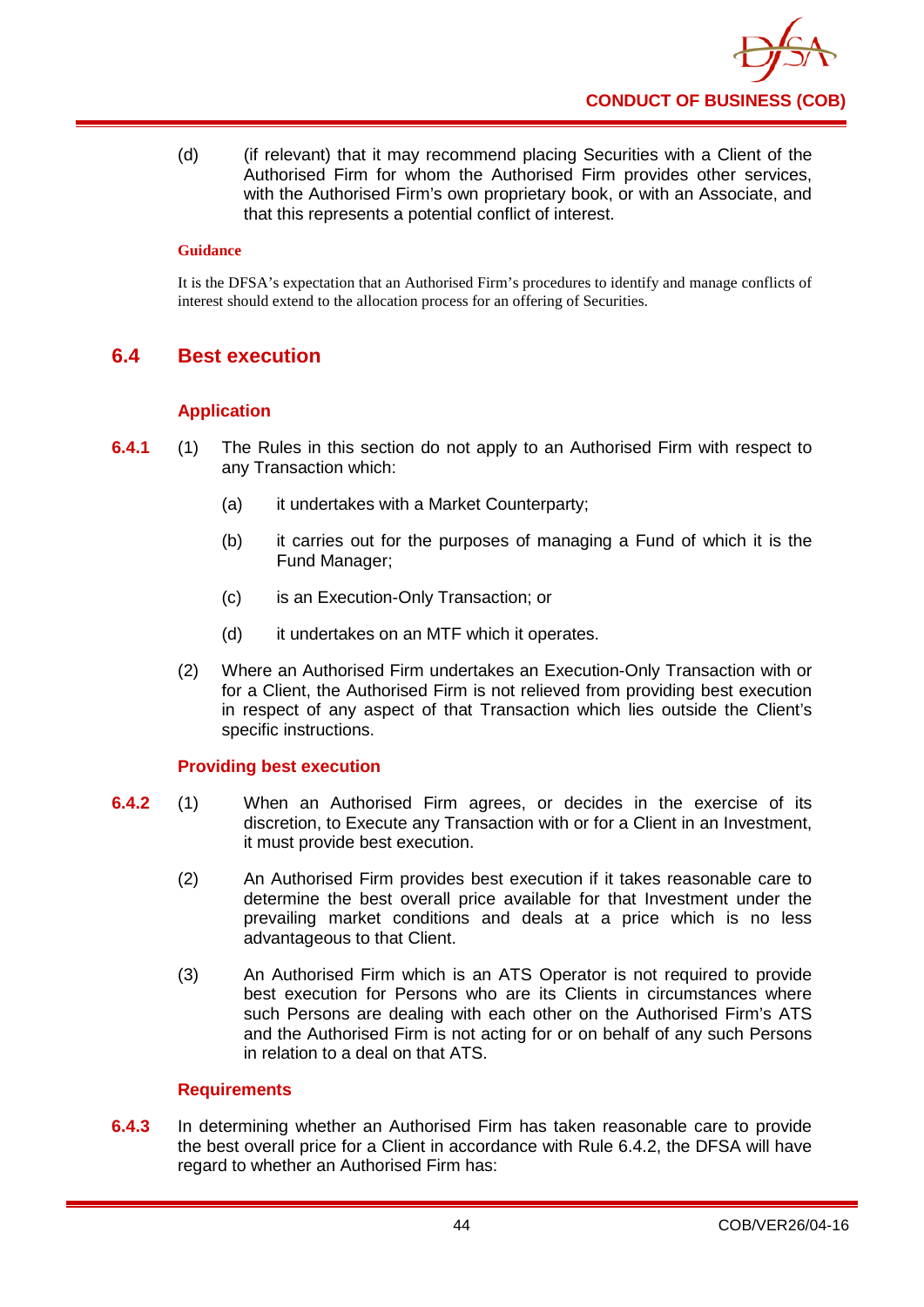

- (a) discounted any fees and charges previously disclosed to the Client;
- (b) not taken a Mark-up or Mark-down from the price at which it Executed the Transaction, unless this is disclosed to the Client; and
- (c) had regard to price competition or the availability of a range of price sources for the execution of its Clients' Transactions. In the case where the Authorised Firm has access to prices of different Authorised Market Institutions, other regulated financial markets or alternative trading systems, it must Execute the Transaction at the best overall price available having considered other relevant factors.
- **6.4.4** If another Person is responsible for the execution of a Transaction an Authorised Firm may rely on that Person to provide best execution where that Person has undertaken to provide best execution in accordance with this section.

When determining best execution, an Authorised Firm should consider the direct costs and indirect costs and the relevant order type and size, settlement arrangements and timing of a Client's order that could affect decisions on when, where and how to trade.

## **6.5 Non-market price transactions**

### **Application**

- **6.5.1** (1) Subject to (2), this section applies to an Authorised Firm conducting Investment Business regardless of the classification of the Client.
	- (2) This section does not apply to a Client to whom a Person operating an MTF provides its MTF services.

#### **General prohibition**

- **6.5.2** (1) An Authorised Firm must not enter into a non-market price Transaction in any capacity, with or for a Client, unless it has taken reasonable steps to ensure that the Transaction is not being entered into by the Client for an improper purpose.
	- (2) The requirement in (1) does not apply in relation to a non-market price Transaction subject to the Rules of an Authorised Market Institution or regulated exchange.

### **Record keeping**

**6.5.3** An Authorised Firm must make and retain, for a minimum of six years, a record of the steps it has taken in relation to each Transaction under this section.

#### **Guidance**

1. A non-market price Transaction is a Transaction where the dealing rate or price paid by the Authorised Firm or its Client differs from the prevailing market rate or price to a material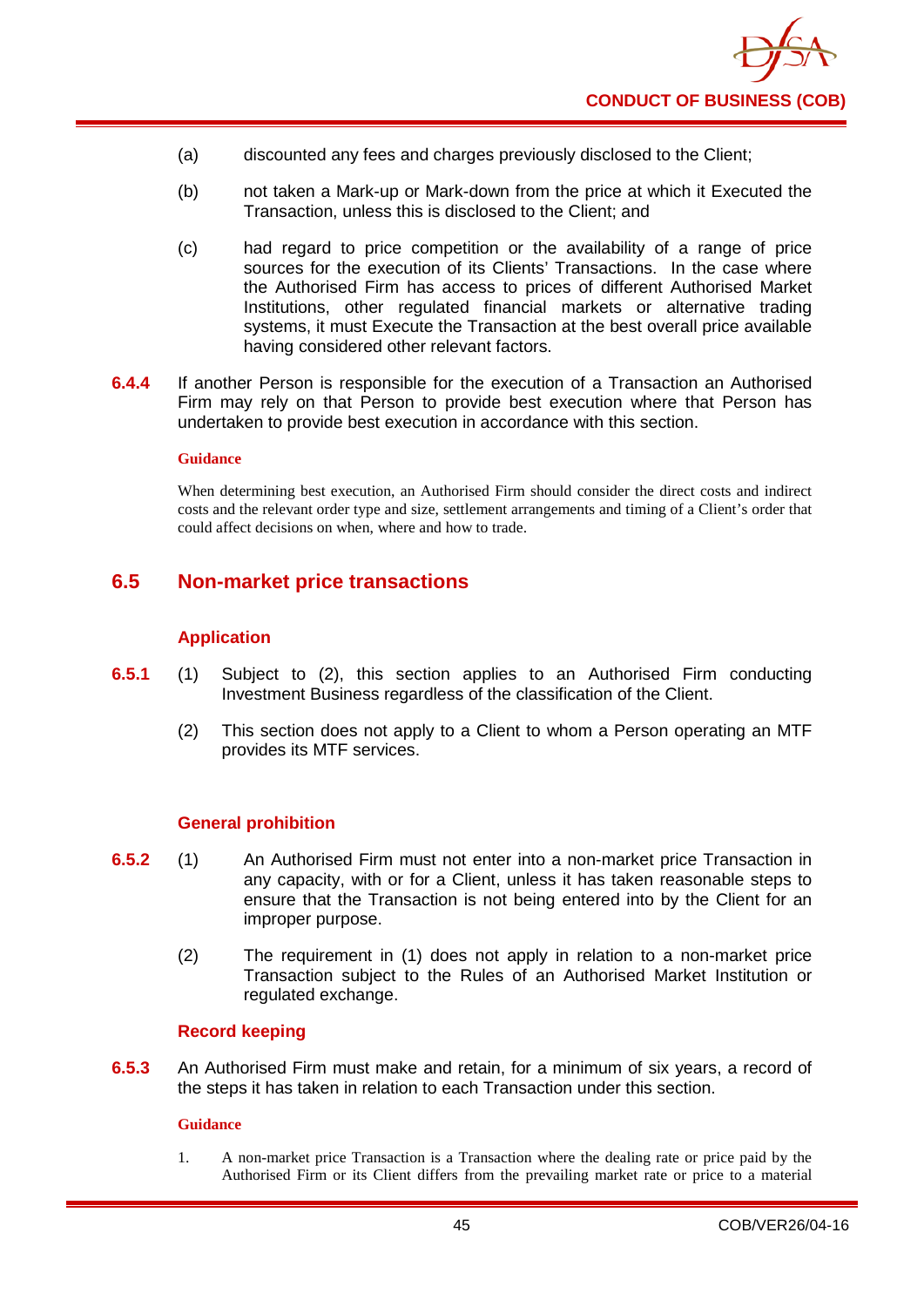extent or the Authorised Firm or its Client gives materially more or less in value than it receives in return.

2. In general, Authorised Firms should undertake transactions at the prevailing market price. Failure to do this may result in an Authorised Firm participating, whether deliberately or unknowingly, in the concealment of a profit or loss, or in the perpetration of a fraud.

# **6.6 Aggregation and allocation**

## **Application**

- **6.6.1** The Rules in this section do not apply to an Authorised Firm with respect to any Transaction which:
	- (a) it undertakes with a Market Counterparty;
	- (b) it carries out for the purposes of managing a Fund of which it is the Fund Manager; or
	- (c) is undertaken on an MTF which it operates.

## **Aggregation of orders**

- **6.6.2** An Authorised Firm may aggregate an order for a Client with an order for other Clients or with an order for its own account only where:
	- (a) it is unlikely that the aggregation will operate to the disadvantage of any of the Clients whose Transactions have been aggregated;
	- (b) the Authorised Firm has disclosed in writing to the Client that his order may be aggregated and that the effect of the aggregation may operate on some occasions to his disadvantage;
	- (c) the Authorised Firm has made a record of the intended basis of allocation and the identity of each Client before the order is effected; and
	- (d) the Authorised Firm has in place written standards and policies on aggregation and allocation which are consistently applied and should include the policy that will be adopted when only part of the aggregated order has been filled.

## **Allocation of investments**

- **6.6.3** Where an Authorised Firm has aggregated a Client order with an order for other Clients or with an order for its own account, and part or all of the aggregated order has been filled, it must:
	- (a) promptly allocate the Investments concerned;
	- (b) allocate the Investments in accordance with the stated intention;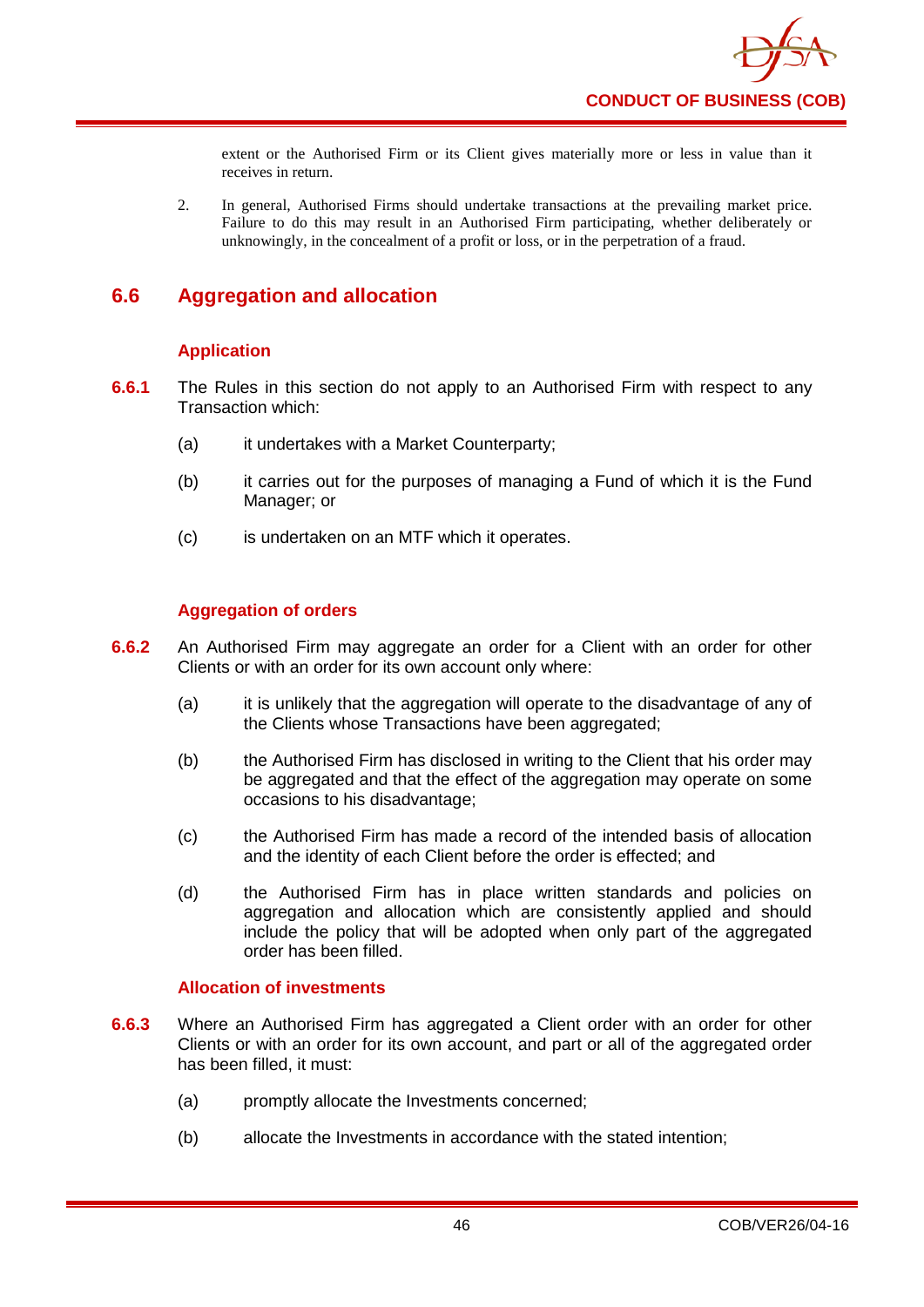

- (c) ensure the allocation is done fairly and uniformly by not giving undue preference to itself or to any of those for whom it dealt; and
- (d) make and maintain a record of:
	- (i) the date and time of the allocation;
	- (ii) the relevant Investments;
	- (iii) the identify of each Client concerned; and
	- (iv) the amount allocated to each Client and to the Authorised Firm recorded against the intended allocation as required in (b).

## **Record keeping**

**6.6.4** An Authorised Firm must retain the records required in Rules 6.6.2 (d) and 6.6.3 for six years from the date on which the order is allocated.

## **6.7 Record keeping – voice and electronic communications**

- **6.7.1** (1) An Authorised Firm must, subject to (2), take reasonable steps to ensure that it makes and retains recordings of its voice and electronic communications when such communications are with a Client or with another Person in relation to a Transaction, including the receiving or passing of related instructions.
	- (2) The obligation in (1) does not apply in relation to voice and electronic communications which are not intended to lead to the conclusion of a specific Transaction and are general conversations or communications about market conditions.

### **Guidance**

The effect of Rule 6.7.1 is that an Authorised Firm may conduct the kind of business contemplated in (1) over a mobile phone or other handheld electronic communication device but only if the Authorised Firm is able to record such communications. Further, mere transmission of instructions by front office personnel to back office personnel within an Authorised Firm would not ordinarily be subject to this Rule.

- **6.7.2** (1) An Authorised Firm must be able to demonstrate prompt accessibility of all records.
	- (2) Records must be maintained in comprehensible form or must be capable of being promptly so reproduced.
	- (3) The Authorised Firm must make and implement appropriate procedures to prevent unauthorised alteration of its records.
- **6.7.3** Voice and electronic communication recordings must be retained for a minimum of six months.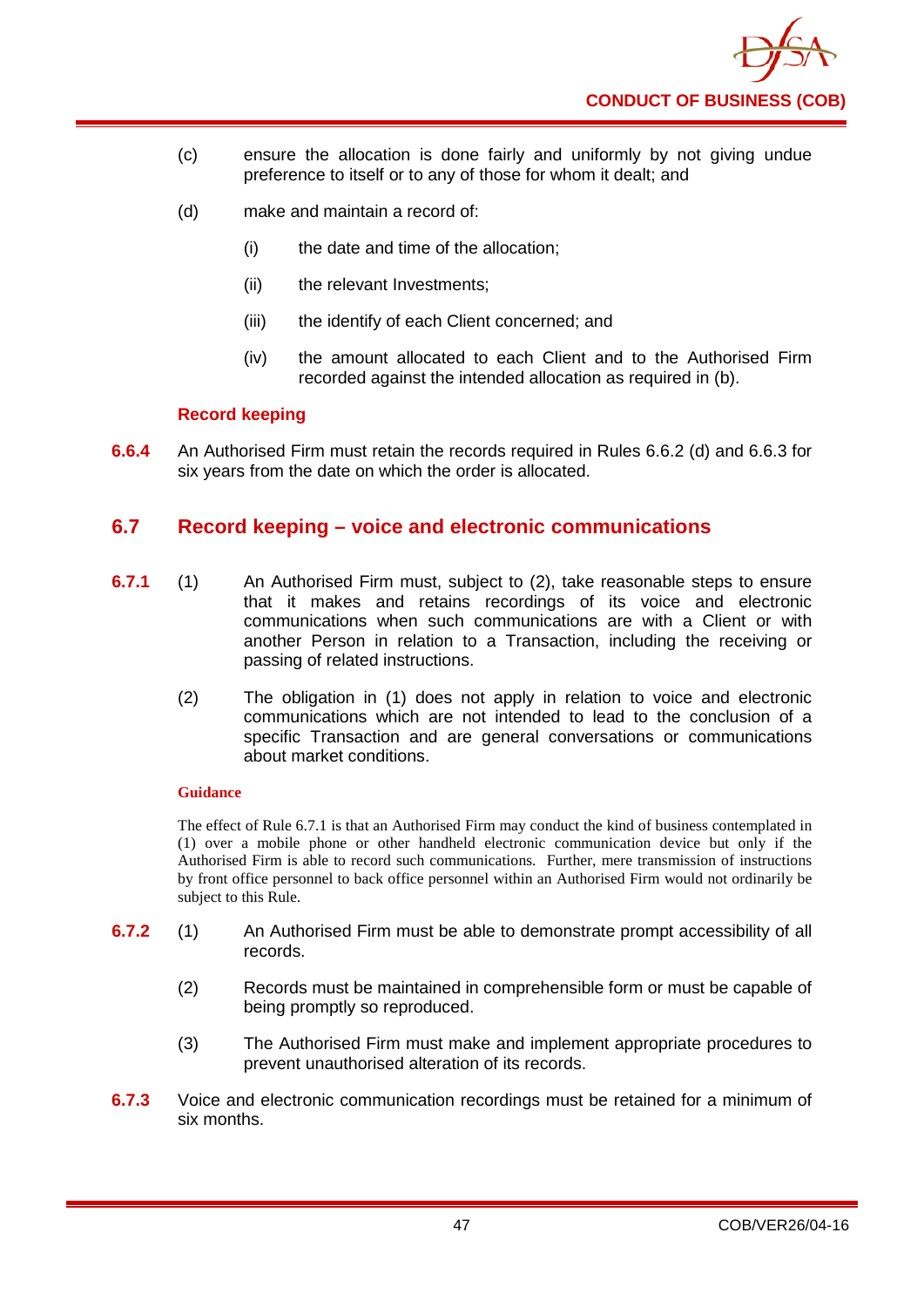

### **Records of orders and transactions**

- **6.7.4** (1) When an Authorised Firm receives a Client order or in the exercise of its discretion decides upon a Transaction, it must promptly make a record of the information set out in App1 under Rule A1.1.1.
	- (2) When an Authorised Firm Executes a Transaction, it must promptly make a record of the information set out in App1 under Rule A1.1.2.
	- (3) When an Authorised Firm passes a Client order to another Person for Execution, it must promptly make a record of the information set out in App 1 under Rule A1.1.3.
- **6.7.5** The records referred to in Rule 6.7.4 must be retained by an Authorised Firm for a minimum of six years.

## **6.8 Other dealing rules**

### **Application**

- **6.8.1** (1) Subject to (2), the Rules in this section, other than Rule 6.8.7, do not apply to an Authorised Firm with respect to any Transaction which it:
	- (a) undertakes with a Market Counterparty; or
	- (b) carries out for the purposes of managing a Fund of which it is the Fund Manager.
	- (2) The Rules in this section do not apply to an Authorised Firm in respect of any Transactions which it undertakes on an MTF which it operates.

## **Churning**

- **6.8.2** (1) An Authorised Firm must not Execute a Transaction for a Client in its discretion or advise any Client to transact with a frequency or in amounts to the extent that those Transactions might be deemed to be excessive.
	- (2) The onus will be on the Authorised Firm to ensure that such Transactions were fair and reasonable at the time they were entered into.

## **Timely execution**

- **6.8.3** (1) Once an Authorised Firm has agreed or decided to enter into a Transaction for a Client, it must do so as soon as reasonably practical.
	- (2) An Authorised Firm may postpone the execution of a Transaction in (1) if it has taken reasonable steps to ensure that it is in the best interests of the Client.

### **Fairly and in due turn**

**6.8.4** An Authorised Firm must deal with Own Account Transactions and Client Transactions fairly and in due turn.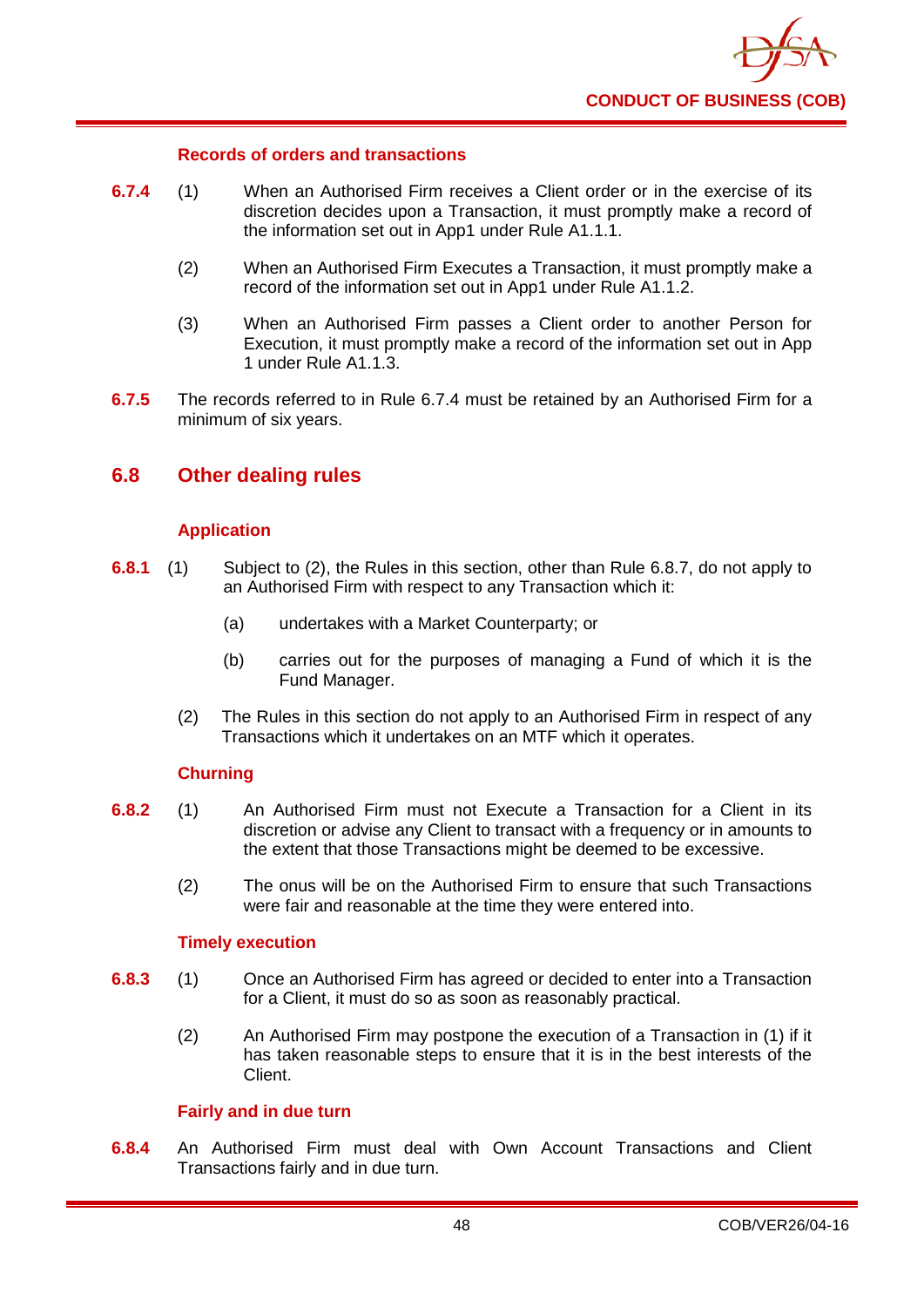

### **Averaging of prices**

- **6.8.5** (1) An Authorised Firm may execute a series of Transactions on behalf of a Client within the same trading day or within such other period as may be agreed in writing by the Client, to achieve one investment decision or objective, or to meet Transactions which it has aggregated.
	- (2) If the Authorised Firm does so, it may determine a uniform price for the Transactions executed during the period, calculated as the weighted average of the various prices of the Transactions in the series.

### **Timely allocation**

- **6.8.6** (1) An Authorised Firm must ensure that a Transaction it Executes is promptly allocated.
	- (2) The allocation must be:
		- (a) to the account of the Client on whose instructions the Transaction was executed;
		- (b) in respect of a discretionary Transaction, to the account of the Client or Clients with or for whom the Authorised Firm has made and recorded, prior to the Transaction, a decision in principle to execute that Transaction; or
		- (c) in all other cases, to the account of the Authorised Firm.

### **Direct Electronic Access**

- **6.8.7** Where an Authorised Firm provides a Client (including a Market Counterparty) with direct electronic access to an Authorised Market Institution, Alternative Trading System, Regulated Exchange or regulated multilateral trading facility, the Authorised Firm must:
	- (a) establish and maintain policies, procedures, systems and controls to limit or prevent a Client from placing an order that would result in the Authorised Firm exceeding its existing position limits or credit limits; and
	- (b) ensure that such policies, procedures, systems and controls remain appropriate and effective on an on-going basis.

#### **Guidance**

An Authorised Firm should undertake on-going monitoring of its systems and controls to ensure that they are operating effectively and as intended and remain appropriate.

# **6.9 Confirmation notes**

## **Application**

**6.9.1** The Rules in this section do not apply to an Authorised Firm with respect to any Transaction which it: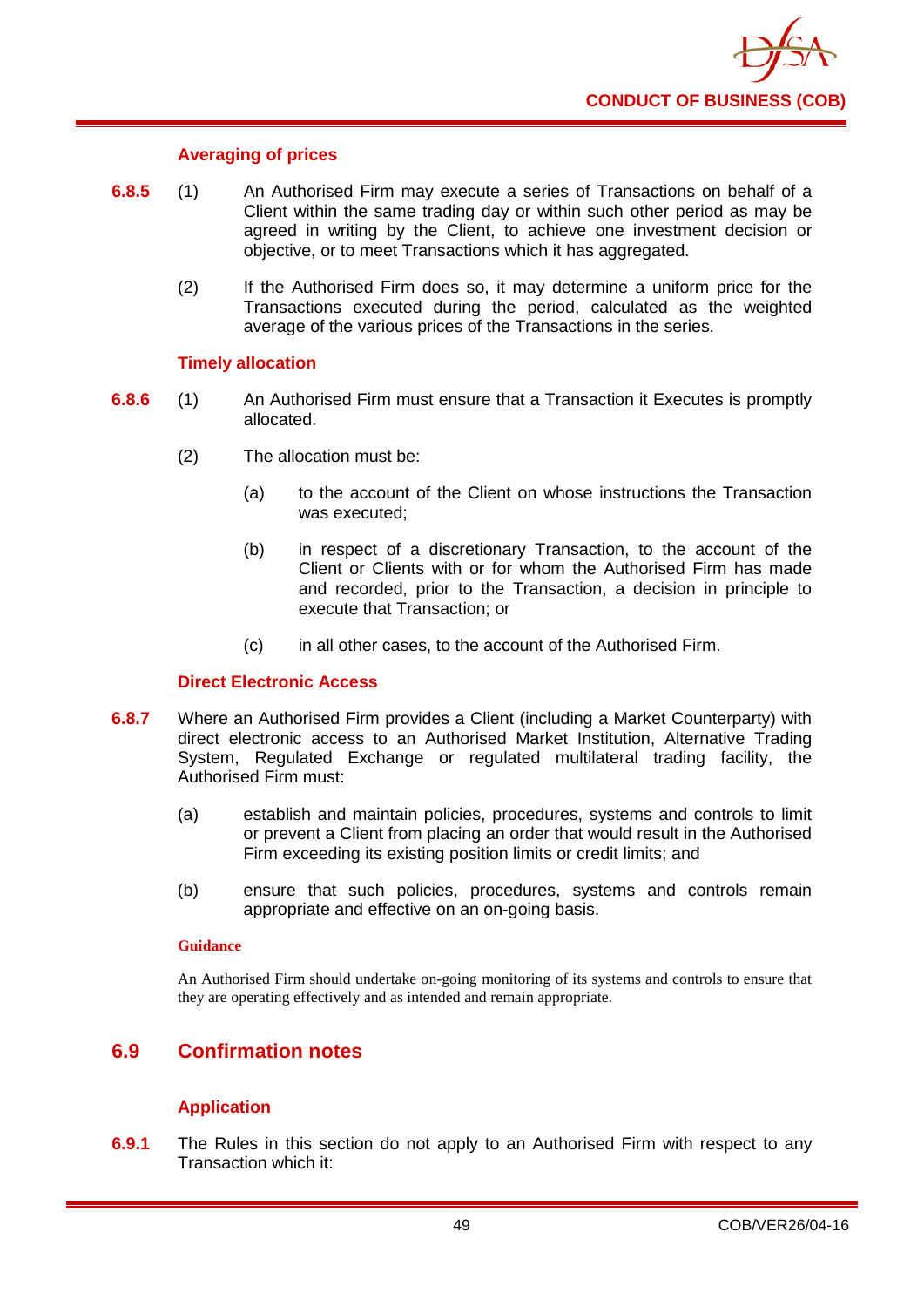- (a) undertakes with a Market Counterparty; or
- (b) carries out for the purposes of managing a Fund of which it is the Fund Manager.

#### **Sending confirmation notes**

- **6.9.2** (1) When an Authorised Firm Executes a Transaction in an Investment for a Client, it must ensure a confirmation note is sent to the Client as soon as possible and in any case no later than 2 business days following the date of Execution of the Transaction.
	- (2) Where an Authorised Firm has executed a Transaction or series of Transactions in accordance with Rule 6.8.5, the Authorised Firm must send a confirmation note relating to those Transactions as soon as possible, but no later than 2 business days following the last Transaction.
	- (3) The confirmation note must include the details of the Transaction in accordance with App3 section A3.1.
	- (4) An Authorised Firm is not required to issue a confirmation note where a Professional Client has advised in writing that he does not wish to receive such confirmation notes.

### **Record keeping**

**6.9.3** An Authorised Firm must retain a copy of each confirmation note sent to a Client and retain it for a minimum of six years from the date of despatch.

## **6.10 Periodic statements**

### **Application**

- **6.10.1** The Rules in this section do not apply to an Authorised Firm with respect to any Transaction which it:
	- (a) undertakes with a Market Counterparty; or
	- (b) carries out for the purposes of managing a Collective Investment Fund of which it is the Fund Manager.

### **Investment management and contingent liability investments**

- **6.10.2** (1) When an Authorised Firm:
	- (a) acts as an Investment Manager for a Client; or
	- (b) operates a Client's account containing uncovered open positions in a Contingent Liability Investment;

it must promptly and at suitable intervals in accordance with (2) provide the Client with a written statement ("a periodic statement") containing the matters referred to in App4 section A4.1.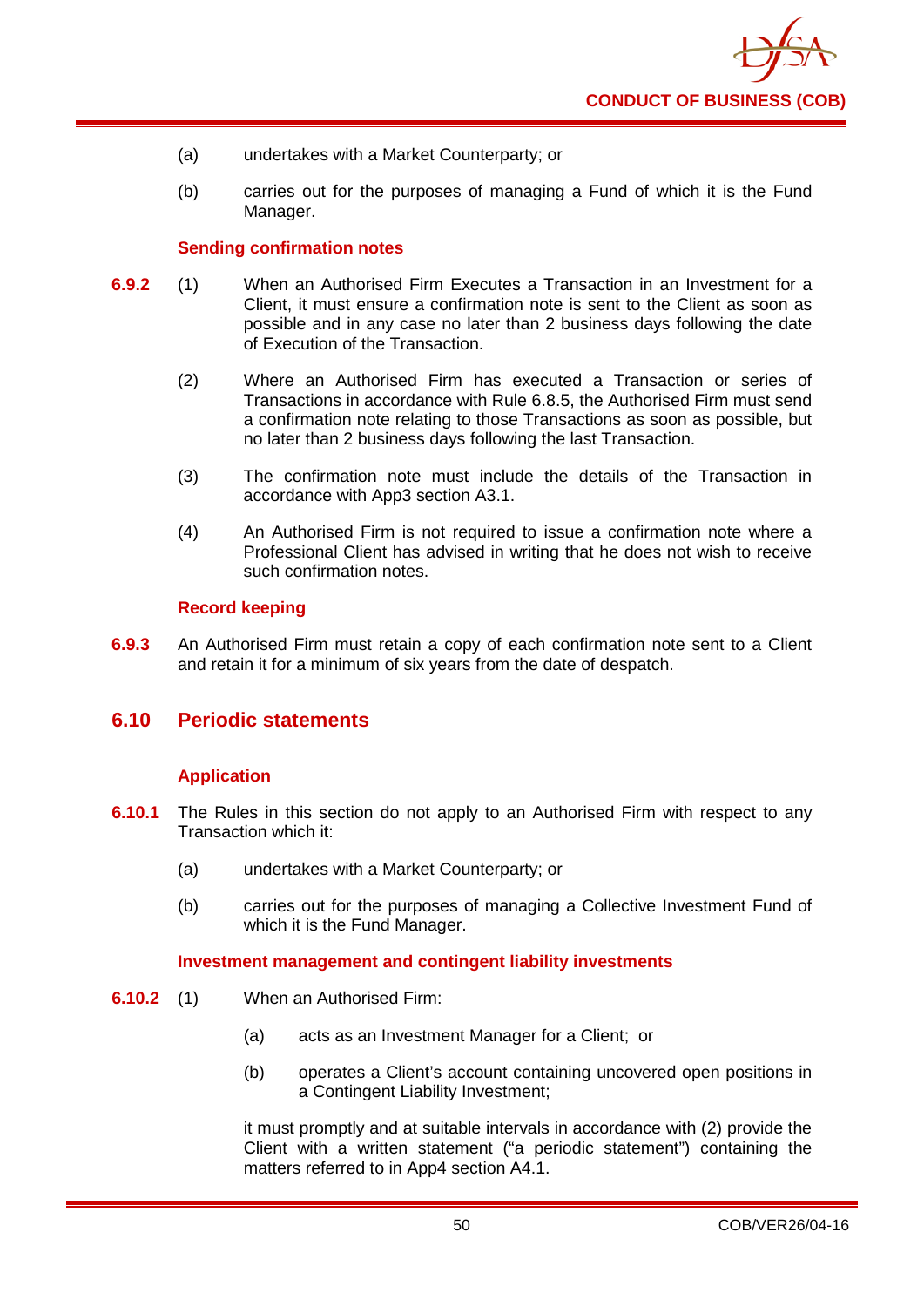- (2) For the purposes of (1), a "suitable interval" is:
	- (a) six-monthly;
	- (b) monthly, if the Client's portfolio includes an uncovered open position in Contingent Liability Investments; or
	- (c) at any alternative interval that a Client has on his own initiative agreed with the Authorised Firm but in any case at least annually.

### **Record keeping**

**6.10.4** An Authorised Firm must make a copy of any periodic statement provided to a Client and retain it for a minimum of six years from the date on which it was provided.

# **6.11 Client Assets**

## **Application**

- **6.11.1** This section applies to an Authorised Firm which:
	- (a) holds or controls Client Assets; or
	- (b) Provides Custody or Arranges Custody.

#### **Guidance**

- 1. Client Assets is defined in the GLO Module as "Client Money and Client Investments".
- 2. Principle 9 of the Principles for Authorised Firms (Customer assets and money) requires an Authorised Firm to arrange proper protection for Clients' Assets when the firm is responsible for them. An essential part of that protection is that an Authorised Firm must properly safeguard Client Money and Client Investments held or controlled on behalf of a Client in the course of, or in connection with, the carrying on of Investment Business in or from the DIFC.
- 3. Rule 6.11.3 requires an Authorised Firm to introduce adequate organisational arrangements to minimise the risk of the loss or diminution of Client Assets, or of rights in connection with Client Assets, as a result of, for example, the Authorised Firm's or a third party's insolvency, fraud, poor administration, inadequate record-keeping or negligence.

### **General requirements**

- **6.11.2** (1) An Authorised Firm which holds or controls Client Money must comply with sections 6.12 and 6.14.
	- (2) An Authorised Firm which holds or controls Client Investments or Provides Custody or Arranges Custody must comply with sections 6.13 and 6.14.
- **6.11.3** (1) An Authorised Firm must have systems and controls to ensure that Client Assets are identifiable and secure at all times.
	- (2) Where the Authorised Firm holds a mandate, or similar authority over an account with a third party, in the Client's own name, its systems and controls must: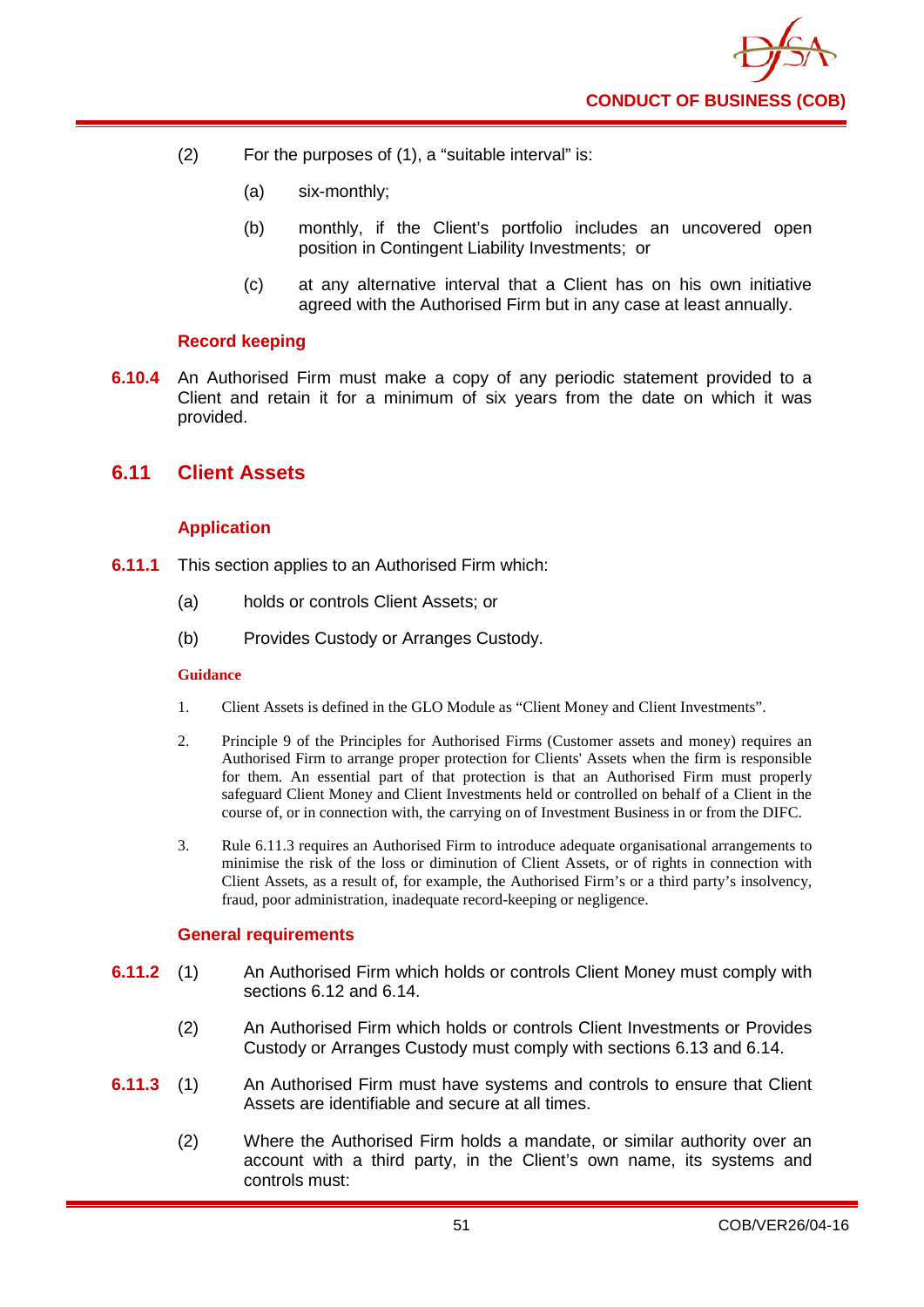- (a) include a current list of all such mandates and any conditions placed by the Client or by the Authorised Firm on the use of the mandate;
- (b) include the details of the procedures and authorities for the giving and receiving of instructions under the mandate; and
- (c) ensure that all Transactions entered into using such a mandate are recorded and are within the scope of the authority of the Employee and the Authorised Firm entering into such Transactions.

Authorised Firms are reminded that they must ensure that their auditor produces a Client Money Auditor's Report and a Safe Custody Auditor's Report as applicable, in accordance with GEN 8.6.

### **Holding or controlling client assets**

- **6.11.4** Client Assets are held or controlled by an Authorised Firm if they are:
	- (a) directly held by the Authorised Firm;
	- (b) held in an account in the name of the Authorised Firm; or
	- (c) held by a Person, or in an account in the name of a Person, controlled by the Authorised Firm.

#### **Guidance**

- 1 For the purposes pf Rule 6.11.4, the DFSA would consider a Person to be controlled by an Authorised Firm if that Person is inclined to act in accordance with the instructions of the Authorised Firm.
- 2. The DFSA would consider an account to be controlled by an Authorised Firm if that account is operated in accordance with the instructions of the Authorised Firm.

## **6.12 Client money**

- **6.12.1** All Money held or controlled on behalf of a Client in the course of, or in connection with, the carrying on of Investment Business in or from the DIFC is Client Money, except Money which is:
	- (a) held by the Authorised Firm as a Bank in an account with itself, provided the Authorised Firm notifies the Client in writing that the Client Money is held by it as a Bank and not in accordance with this chapter;
	- (b) immediately due and payable by the Client to the Authorised Firm;
	- (c) belonging to another Person within the Authorised Firm's Group unless that Person is an Authorised Firm or Regulated Financial Institution and that Person has confirmed to the Authorised Firm, in writing, that the beneficial owner of the Money is a Person who is not part of the Authorised Firm's Group;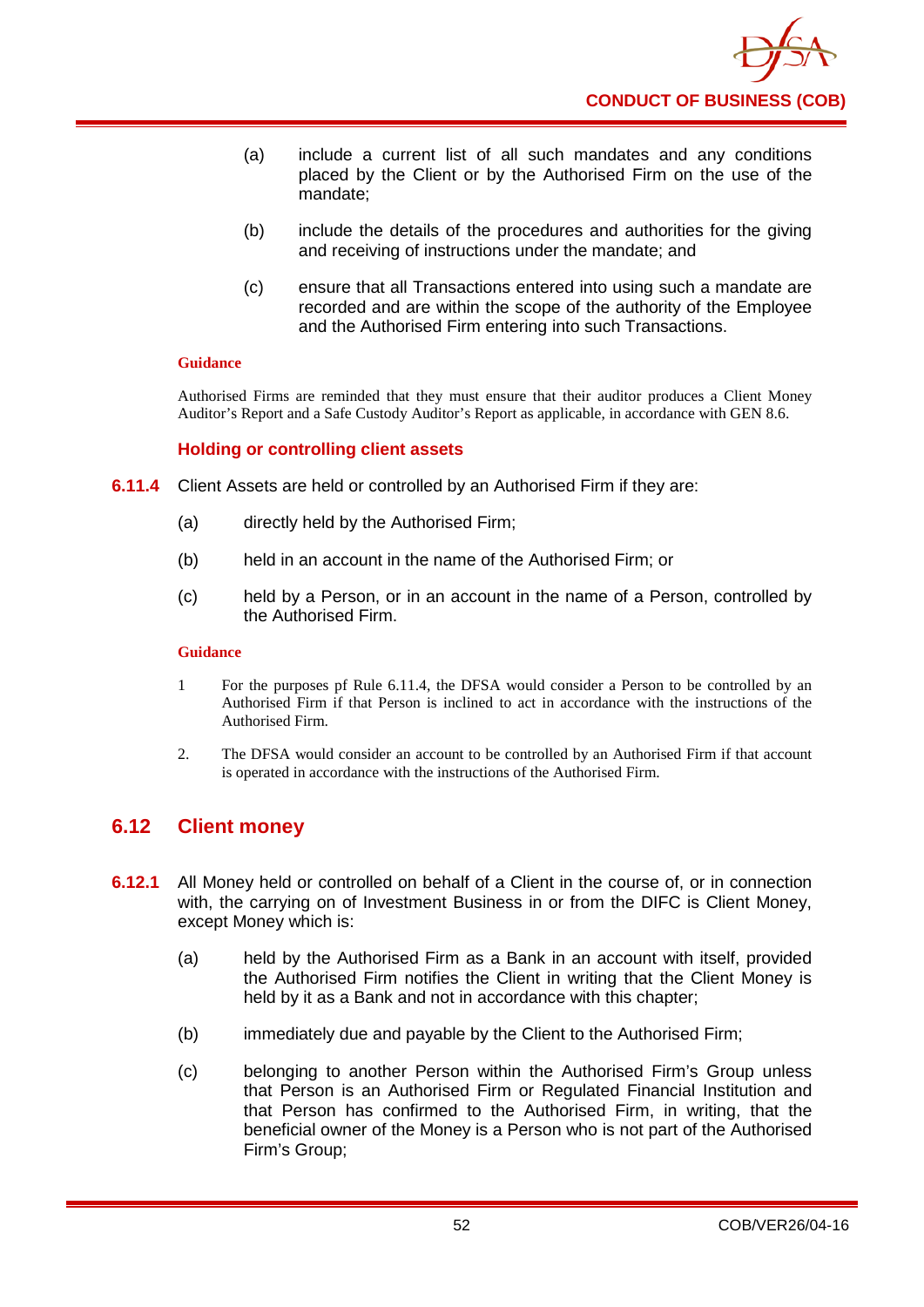- (d) in an account in the Client's name over which the Authorised Firm has a mandate or similar authority and who is in compliance with Rule 6.11.3 (2):
- (e) received in the form of a cheque, or other payable order, made payable to a third party other than a Person or account controlled by the Authorised Firm, provided the cheque or other payable order is intended to be forwarded to the third party within 1 business day of receipt; or
- (f) Fund Property of a Fund.

- 1. Authorised Firms are reminded that the exemption in Rule 6.12.1(a) would not apply to Money which is passed to a third party i.e. not held in an account with the Authorised Firm itself.
- 2. Pursuant to Rule 6.12.1(b), examples of Money which is immediately due and payable to an Authorised Firm includes Money which is:
	- a. paid by the way of brokerage, fees and other charges to the Authorised Firm or where it is entitled to deduct such remuneration from the Client Money held or controlled;
	- b. paid by the Authorised Firm in relation to a Client purchase or in settlement of a margin payment in advance of receiving a payment from the Client; or
	- c. owed by the Client to the Authorised Firm in respect of unpaid purchases by or for the Client if delivery of Investments has been made to the Client or credited to his account.
- 3. The CIR module contains specific provisions relating to the handing of Fund Property and also provisions relating to a Fund Administrator holding or controlling monies or assets belonging to third parties.

### **Client money provisions**

- **6.12.2** (1) An Authorised Firm in Category 4 must not hold Client Money.
	- (2) An Authorised Firm which holds or controls Client Money for a Client must, subject to (3), comply with the Client Money Provisions in App5.
	- (3) Where the Client is a Market Counterparty, an Authorised Firm may exclude the application of the Client Money Provisions but only where it has obtained the prior written consent of the Market Counterparty to do so.

#### **Guidance**

In accordance with GEN chapter 8, an Authorised Firm which holds or controls Client Money must arrange for a Client Money Auditor's Report to be submitted to the DFSA on an annual basis.

## **Client disclosure**

- **6.12.3** (1) If an Authorised Firm holds or controls Client Money which is not subject to the Client Money Provisions pursuant to Rule 6.12.2 (2), it must disclose to that Market Counterparty in writing that:
	- (a) the protections conferred by the Client Money Provisions do not apply to such Client Money;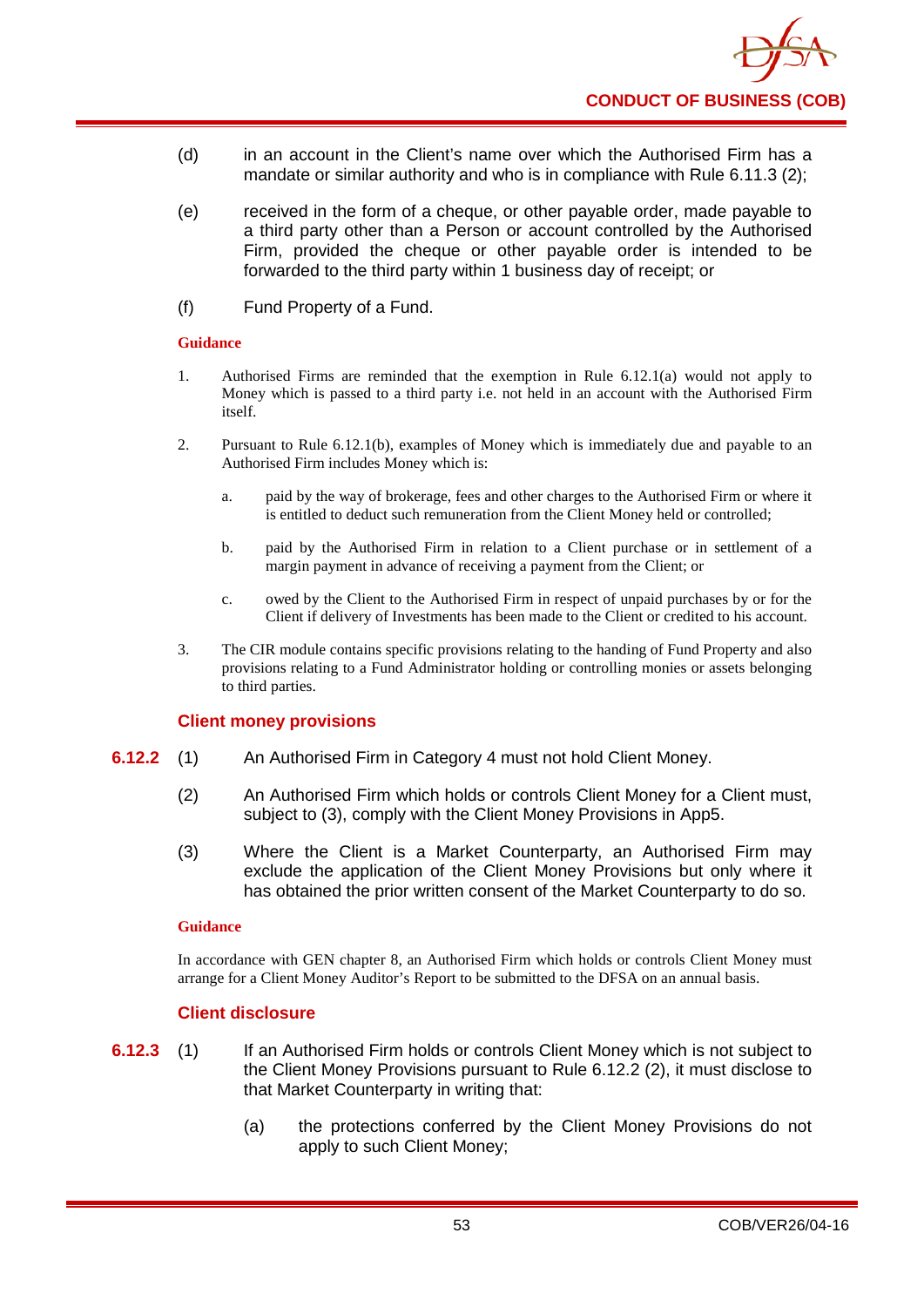- (b) as a consequence of (a), such Client Money may be mixed with Money belonging to the Authorised Firm, and may be used by the Authorised Firm in the course of the Authorised Firm's business; and
- (c) in the event of insolvency, winding up or other Distribution Event stipulated by the DFSA:
	- (i) in the case of a Domestic Firm, such Client Money will be subject to and distributed in accordance with the DFSA Client Money Distribution Rules; and
	- (ii) in the case of a non-Domestic Firm, such Client Money will be subject to a regime which may differ from the regime applicable in the DIFC.
- (2) The Authorised Firm must obtain that Market Counterparty's written acknowledgement of the disclosures made in (1) prior to holding or controlling Client Money for that Market Counterparty.

## **Distribution event**

**6.12.4** Following a Distribution Event, an Authorised Firm must comply with the Client Money Distribution Rules and all Client Money will be subject to such Rules.

### **Record keeping**

- **6.12.5** (1) An Authorised Firm must maintain records:
	- (a) which enable the Authorised Firm to demonstrate compliance with Rule 6.11.2;
	- (b) which enable the Authorised Firm to demonstrate and explain all entries of Money held or controlled in accordance with this chapter; and
	- (c) of all cheques received and forwarded in accordance with Rule 6.12.1(e).
	- (2) Records must be kept for a minimum of six years.

### **Guidance**

The DFSA expects an Authorised Firm to maintain proper books and accounts based on the doubleentry booking principle. They should be legible, up to date and contain narratives with the entries which identify and provide adequate information about each transaction. Entries should be made in chronological order and the current balance should be shown on each of the Authorised Firm's ledgers.

## **6.13 Client investments**

**6.13.1** An Authorised Firm must treat all Investments held or controlled on behalf of a Client in the course of, or in connection with, the carrying on of Investment Business as Client Investments.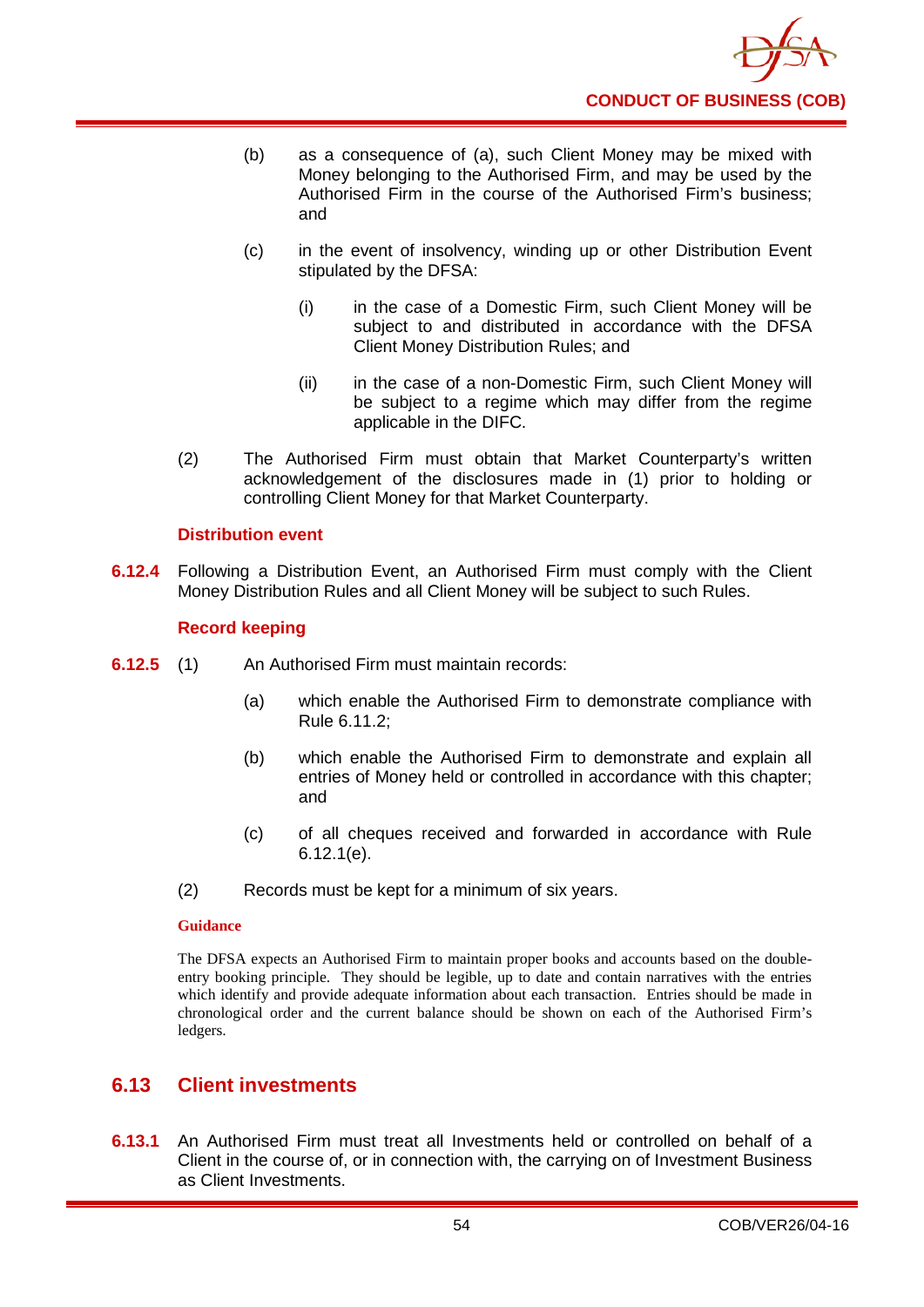**6.13.2** An Authorised Firm which holds or controls Client Investments must have systems and controls in place to ensure the proper safeguarding of Client Investments.

#### **Guidance**

Instead of safeguarding Client Investments, an Authorised Firm may choose to safeguard Client Money equal to the value of the Client Investments.

- **6.13.3** (1) Subject to (2), an Authorised Firm:
	- (a) holding or controlling Client Investments;
	- (b) Providing Custody; or
	- (c) Arranging Custody

in or from the DIFC must do so in accordance with the Safe Custody Provisions in App6.

(2) The Safe Custody Provisions in App6 do not apply to Client Investments held as Collateral unless stated otherwise.

## **Holding collateral**

- **6.13.4** Before an Authorised Firm holds Collateral from a Client it must disclose to that Client:
	- (a) the basis and any terms governing the way in which the Collateral will be held, including any rights which the Authorised Firm may have to realise the Collateral;
	- (b) if applicable, that the Collateral will not be registered in that Client's own name;
	- (c) if applicable, that the Authorised Firm proposes to return to the Client Collateral other than the original Collateral, or original type of Collateral; and
	- (d) that in the event of the insolvency, winding up or other Distribution Event stipulated by the DFSA:
		- (i) of a Domestic Firm, any excess Collateral will be sold and the resulting Client Money shall be distributed in accordance with the DFSA Client Money Distribution Rules; or
		- (ii) of a non-Domestic Firm, that Collateral will be subject to a regime which may differ from the regime applicable in the DIFC.
- **6.13.5** Before an Authorised Firm deposits Client's Collateral with a third party it must notify the third party that:
	- (a) the Collateral does not belong to the Authorised Firm and must therefore be held by the third party in a segregated Client Account in a name that clearly identifies it as belonging to the Authorised Firm's Clients; and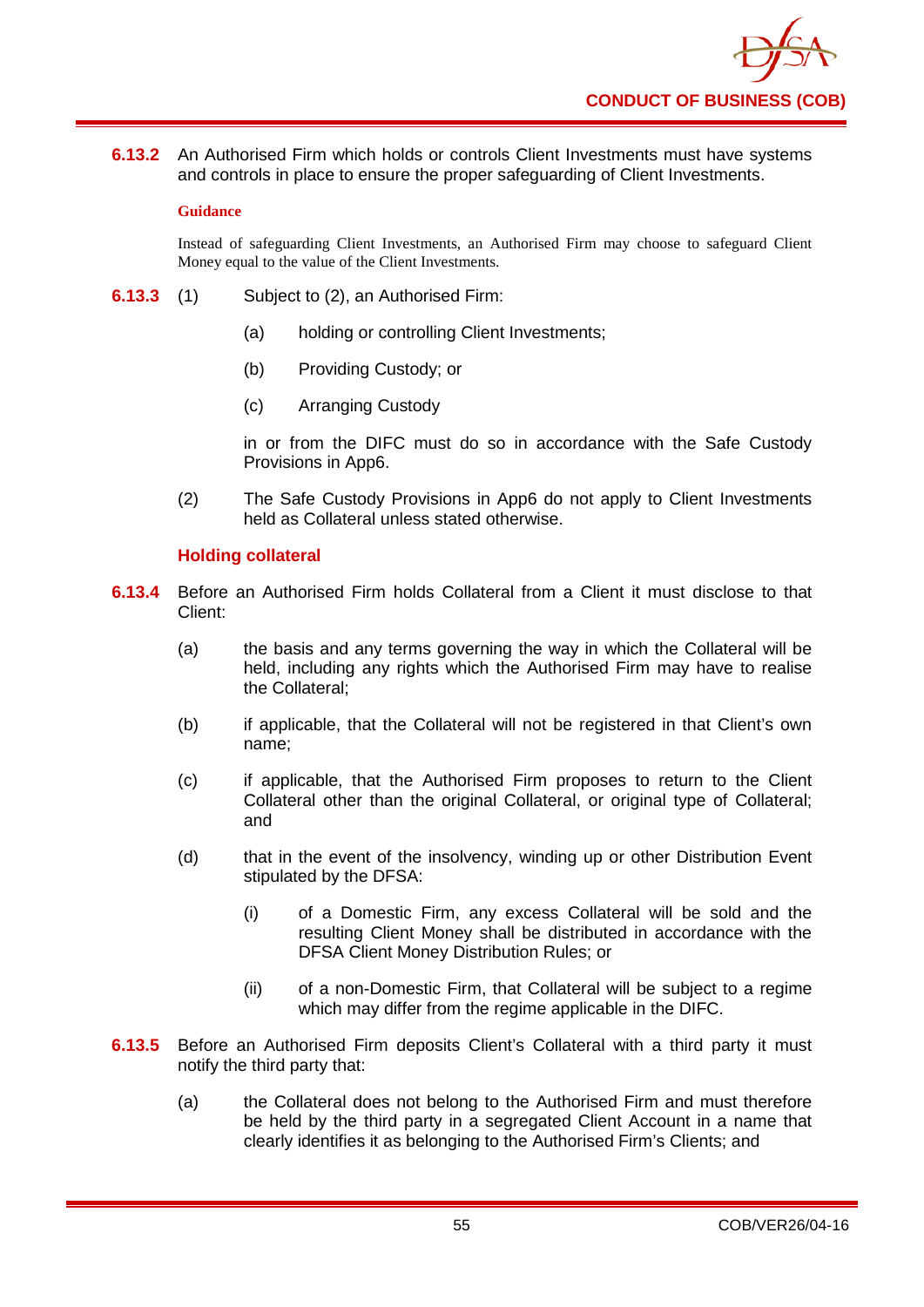- (b) the third party is not entitled to claim any lien or right of retention or sale over the Collateral except to cover the obligations owed to the third party which gave rise to that deposit, pledge, charge or security arrangement or any charges relating to the administration or safekeeping of the Collateral.
- **6.13.6** (1) An Authorised Firm may only permit Client's Collateral to be held by a third party where it has reasonable grounds to believe that the third party is, and remains, suitable to hold that Collateral.
	- (2) An Authorised Firm must be able to demonstrate to the DFSA's satisfaction the grounds upon which it considers the third party to be suitable to hold Client's Collateral.
- **6.13.7** (1) An Authorised Firm must take reasonable steps to ensure that the Collateral is properly safeguarded.
	- (2) An Authorised Firm must withdraw the Collateral from the third party where the Collateral is not being properly safeguarded unless the Client has indicated otherwise in writing.
- **6.13.8** An Authorised Firm holding Client's Collateral must send a statement every six months to the Client in accordance with section A6.8.
- **6.13.9** An Authorised Firm must reconcile the Client's Collateral in accordance with section A6.9.

# **6.14 Record keeping**

- **6.14.1** (1) An Authorised Firm must maintain records:
	- (a) which enable the Authorised Firm to demonstrate compliance with Rule 6.11.2; and
	- (b) which enable the Authorised Firm to demonstrate and explain all entries of Client Investments and Collateral held or controlled in accordance with this chapter.
	- (2) Records must be kept for a minimum of six years.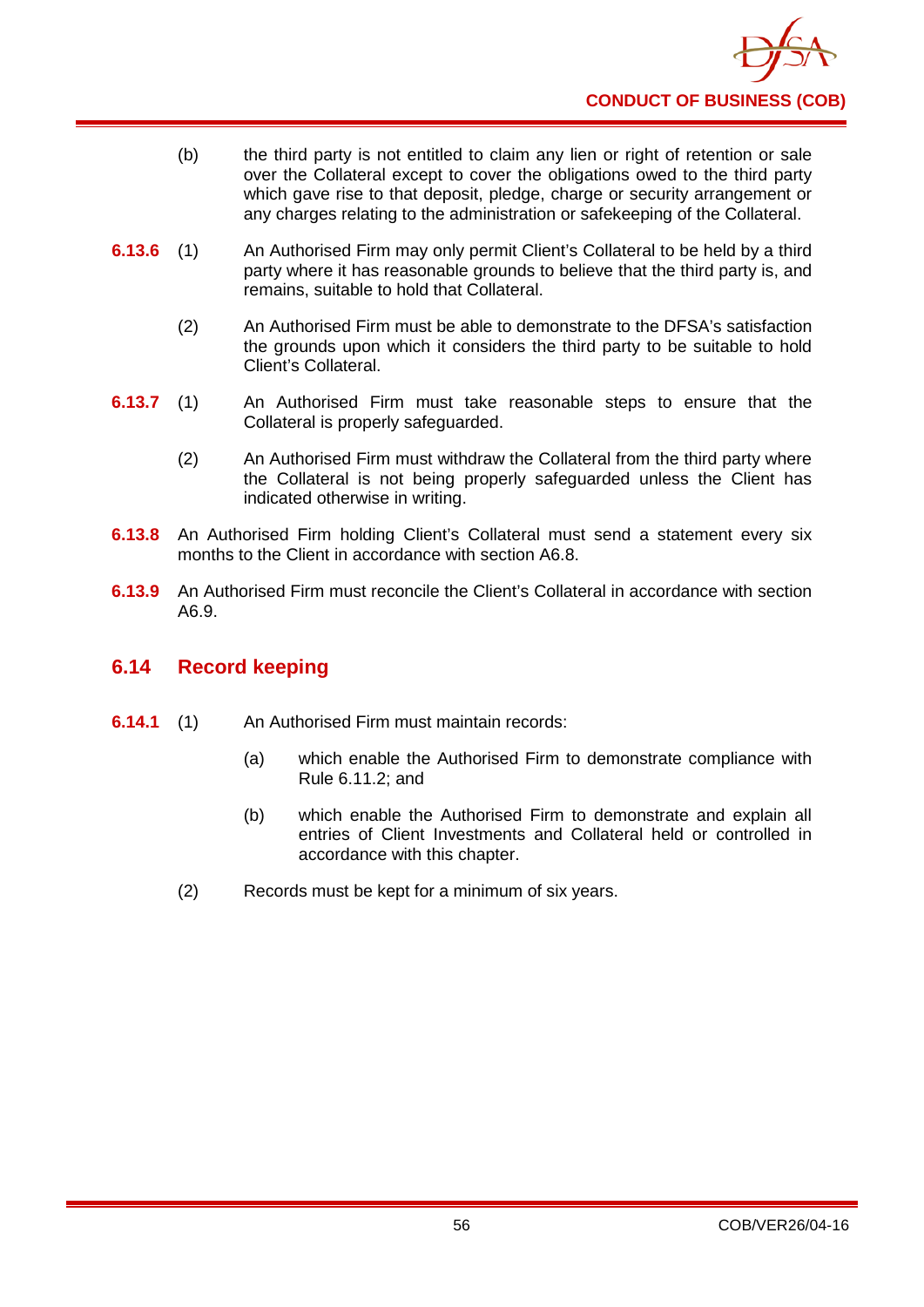

# **7 CORE RULES - INSURANCE**

# **7.1 Application**

- **7.1.1** (1) The Rules in this chapter apply to an Authorised Firm with respect to the conduct in or from the DIFC of Insurance Business, Insurance Intermediation or Insurance Management to the extent specified in any Rule.
	- (2) The Rules in this chapter do not apply to an Insurer that is an Authorised ISPV with the exception of the Rules in section 7.2.

## **7.2 Insurance business and intermediation restrictions**

- **7.2.1** An Authorised Firm may only conduct Insurance Business or Insurance Intermediation with or for a Client to the extent specified in this section.
- **7.2.2** An Authorised Firm must ensure that it does not:
	- (a) if it is an Insurer, Effect a Contract of Insurance or Carry Out a Contract of Insurance through an establishment maintained by it in the DIFC; or
	- (b) if it is an Insurance Intermediary, act in relation to a Contract of Insurance;

where the contract is in relation to a risk situated within the U.A.E, unless the risk is situated in the DIFC, or the contract is one of re-insurance.

### **Guidance**

The classes of insurance are set out in GEN App4.

- **7.2.3** An Insurer must ensure that it does not carry on, through an establishment maintained by it in the DIFC, both Long-Term Insurance Business and General Insurance Business unless the General Insurance Business is restricted to Class 1 or Class 2 or both.
- **7.2.4** An Insurer which is a Protected Cell Company must ensure that all Insurance Business is attributable to a particular Cell of that Insurer.
- **7.2.5** An Insurer must not carry on any activity other than Insurance Business unless it is an activity in direct connection with or for the purposes of such business. For the purposes of this Rule, Managing Assets is not an activity in connection with or for the purposes of Insurance Business.

### **Guidance**

- 1. The following activities will normally be considered in direct connection with or for the purposes of Insurance Business carried on by an Insurer:
	- a. investing, reinvesting or trading, as investor or rabb ul maal and for the Insurer's own account, that of its Subsidiary, its Holding Company or any Subsidiary of its Holding Company but not any other party, in Securities, loans, investment accounts, units or shares in collective investment funds, certificates of mudaraba, certificates of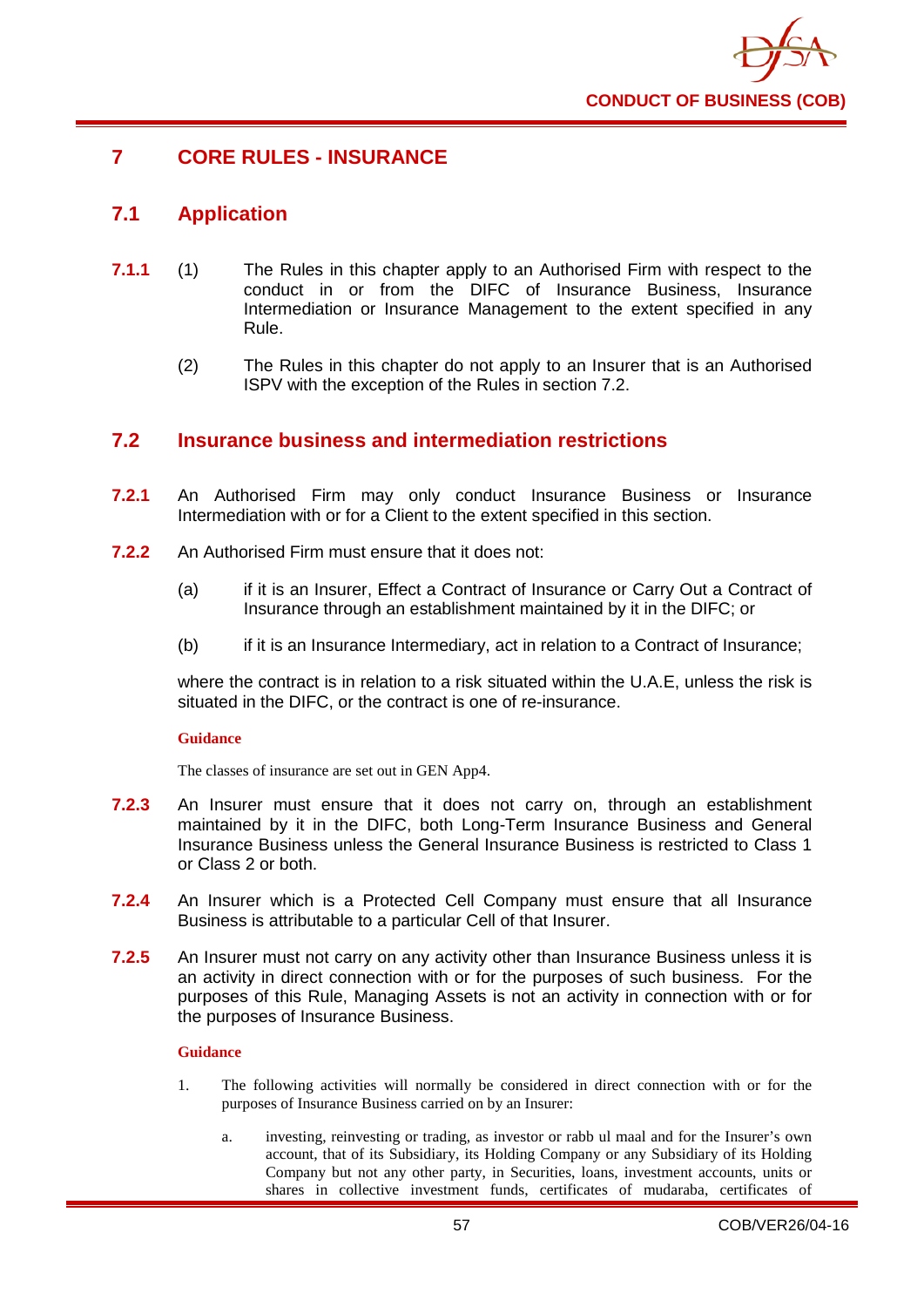musharaka or other forms of investments that are intended to earn profit or return for the investor;

- b. rendering other services related to Insurance Business operations including, but not limited to, actuarial, risk assessment, loss prevention, safety engineering, data processing, accounting, claims handling, loss assessment, appraisal and collection services;
- c. acting as agent for another insurer in respect of contracts of insurance in which both insurers participate; and
- d. establishing Subsidiaries or Associates engaged or organised to engage exclusively in one or more of the businesses specified above.
- 2. The DFSA may give individual guidance on other business activities that may be determined to be in direct connection with Insurance Business.

# **7.3 Communication of information and marketing material**

### **General obligation**

- **7.3.1** (1) When communicating any information in relation to Insurance Business, Insurance Intermediation or Insurance Management to a Person, an Authorised Firm must take reasonable steps to ensure that the communication is clear, fair and not misleading.
	- (2) An Insurer, Insurance Intermediary or Insurance Manager must not, in any form of communication with a Person, including an agreement, attempt to limit or avoid any duty or liability it may have to that Person under legislation administered by the DFSA.
	- (3) An Insurer or Insurance Intermediary must, when providing or directing marketing material to a Retail Client, comply with the requirements in section 3.2, if the marketing material relates to a Direct Long-Term Insurance Contract.

# **7.4 Client's duty of disclosure**

- **7.4.1** An Insurer or Insurance Intermediary must explain to a Client:
	- (a) the Client's duty to disclose all circumstances material to the insurance both before the insurance commences and during the continuance of the policy; and
	- (b) the consequence of any failure by the Client to make such disclosures.
- **7.4.2** An Insurance Intermediary must explain to a Client that all answers or statements given on a proposal form, claim form or any other relevant document are the Client's own responsibility and that the Client is responsible for checking the accuracy of such information.
- **7.4.3** If an Insurance Intermediary believes that any disclosure of material facts by a Client is not true, fair or complete, it must request the Client to make the necessary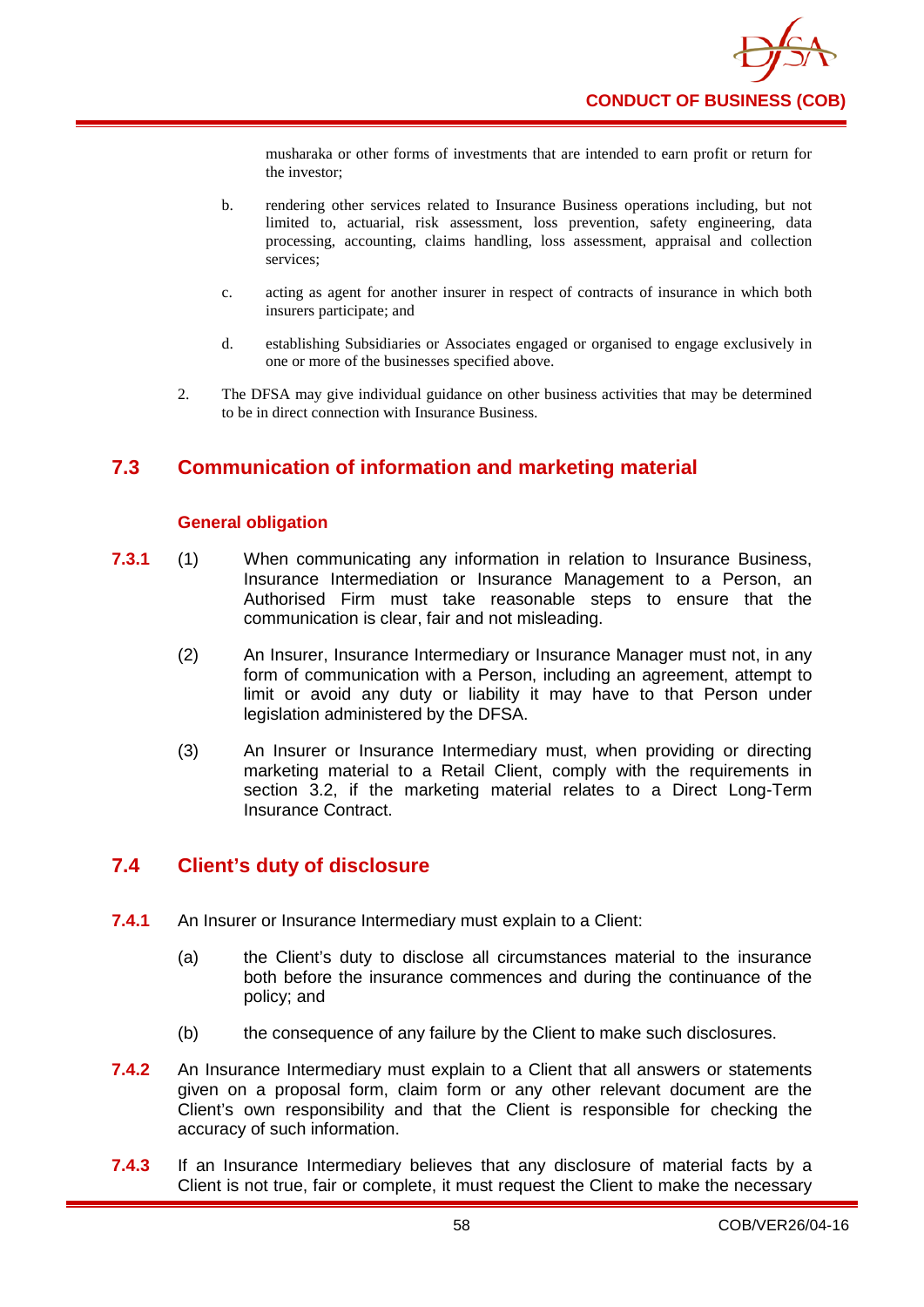

true, fair or complete disclosure, and if this is not forthcoming must consider declining to continue acting on that Client's behalf.

# **7.5 Authorised Firm's duty of disclosure**

- **7.5.1** (1) An Insurer or Insurance Intermediary must disclose to a Client:
	- (a) the name and address of the insurer or insurers effecting the Contract of Insurance;
	- (b) its own name and address where different; and
	- (c) contact details of the Person to whom a claim is to be notified.
	- (2) The disclosures in (1) must be made before effecting or placing the Contract of Insurance, or as soon as reasonably practicable thereafter.
- **7.5.2** (1) An Insurance Intermediary must, before providing any Insurance Intermediation service to a Person as a Retail Client, disclose whether any advice or information is or will:
	- (a) be provided on the basis of a fair analysis of the market;
	- (b) not be provided on the basis of a fair analysis of the market because of any contractual agreement it has with any particular insurer or insurers to deal with only their products; or
	- (c) even if there are no contractual agreements of the type referred to in (b), not be provided on the basis of a fair analysis of the market.
	- (2) If (1) (b) or (c) applies, the Insurance Intermediary must, if requested by the Retail Client, provide to that Client a list of insurers with whom it deals or may deal in relation to the relevant Contracts of Insurance.
	- (3) An Insurance Intermediary must, before providing any Insurance Intermediation service to a Client, disclose to that Client whether it acts on behalf of an insurer or any other Person or acts independently on behalf of Clients.

### **Guidance**

An Insurance Intermediary should not represent itself as providing advice or information on the basis of a fair analysis of the market unless it has considered a sufficiently broad range of Contracts of Insurance and based its decision on an adequate analysis of those contracts.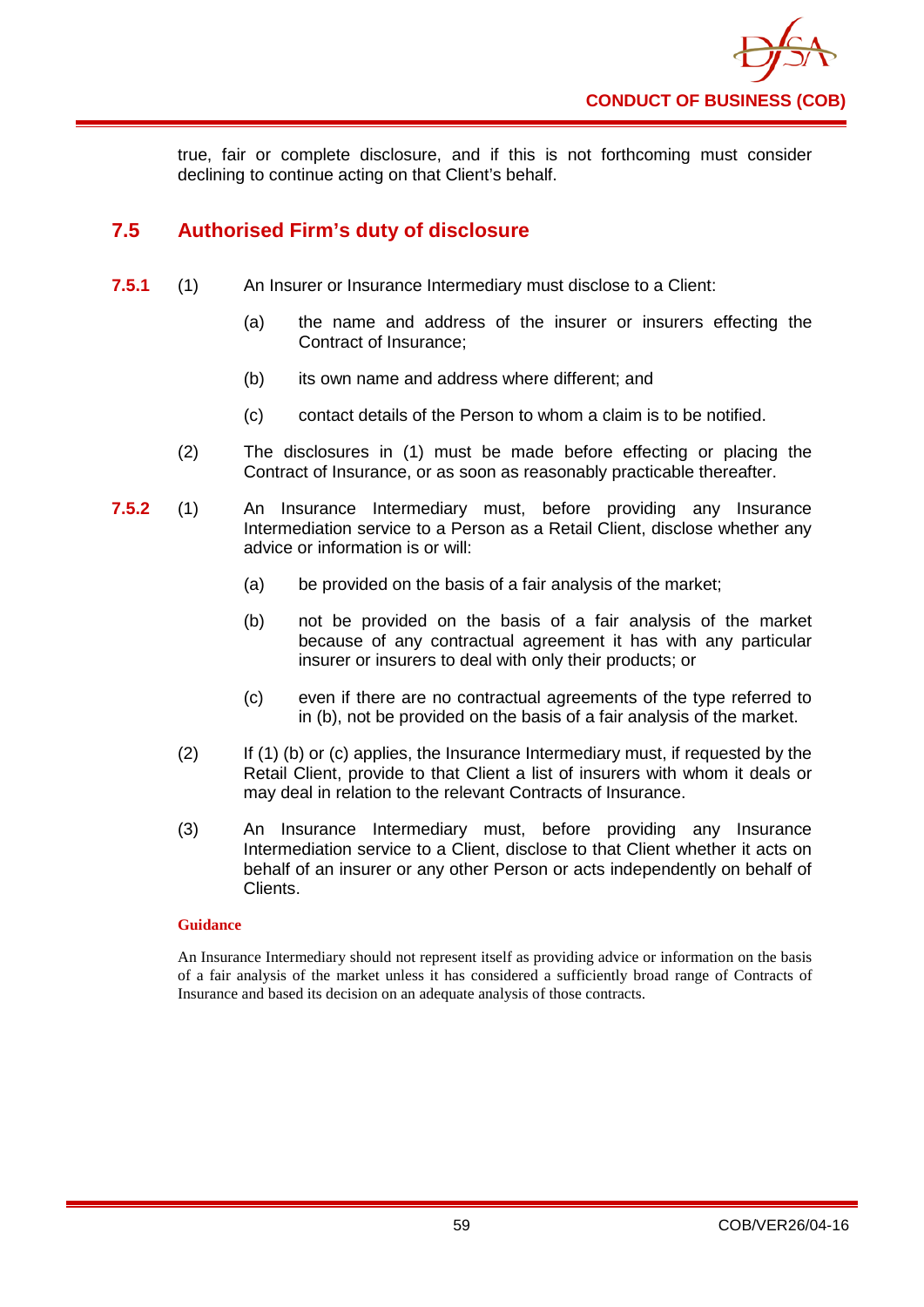

# **7.6 Disclosure of costs and remuneration**

**7.6.1** An Insurer, Insurance Intermediary or Insurance Manager must provide details of the costs of each Contract of Insurance or Insurance Intermediation service or Insurance Management service offered to a Client.

#### **Guidance**

- 1 The disclosure required by this Rule should include any premiums, fees, charges or taxes payable by the Client, whether or not these are payable to the Authorised Firm.
- 2 The disclosure should be made in terms readily understandable by the Client, taking into account the knowledge held by that Client in relation to the type of insurance in question.
- **7.6.2** An Insurer or Insurance Intermediary must, where any premium is payable through a Credit Facility made available to a Retail Client, disclose any interest, profit rate or charges payable by the Client for using that facility.
- **7.6.3** An Insurer, Insurance Intermediary or Insurance Manager must ensure that it does not impose any new costs, fees or charges without first disclosing the amount and the purpose of those charges to the Client.
- **7.6.4** (1) An Insurer, Insurance Intermediary or Insurance Manager must, on the request of any Client, disclose to that Client all commissions and other economic benefits accruing to the Authorised Firm or any member of the same Group from:
	- (a) any Insurance Intermediation business;
	- (b) any Insurance Management business; or
	- (c) any other business connected to or related to the provision of such business;

transacted by the Authorised Firm on behalf of that Client.

(2) The requirement to disclose the information under (1) does not apply where an Insurance Intermediary acts solely on behalf of a single insurer, and this fact has been disclosed to the Client.

## **7.7 Information about the proposed insurance**

- **7.7.1** An Insurer or Insurance Intermediary must provide adequate information in a comprehensive and timely manner to enable a Client to make an informed decision about the Contract of Insurance that is being proposed.
- **7.7.2** Without limiting the generality of the disclosure obligation under section 7.5, an Insurer or Insurance Intermediary must, for the purpose of complying with the obligation under that section:
	- (a) provide to a Client information about the key features of any insurance proposed including the essential cover and benefits, any significant or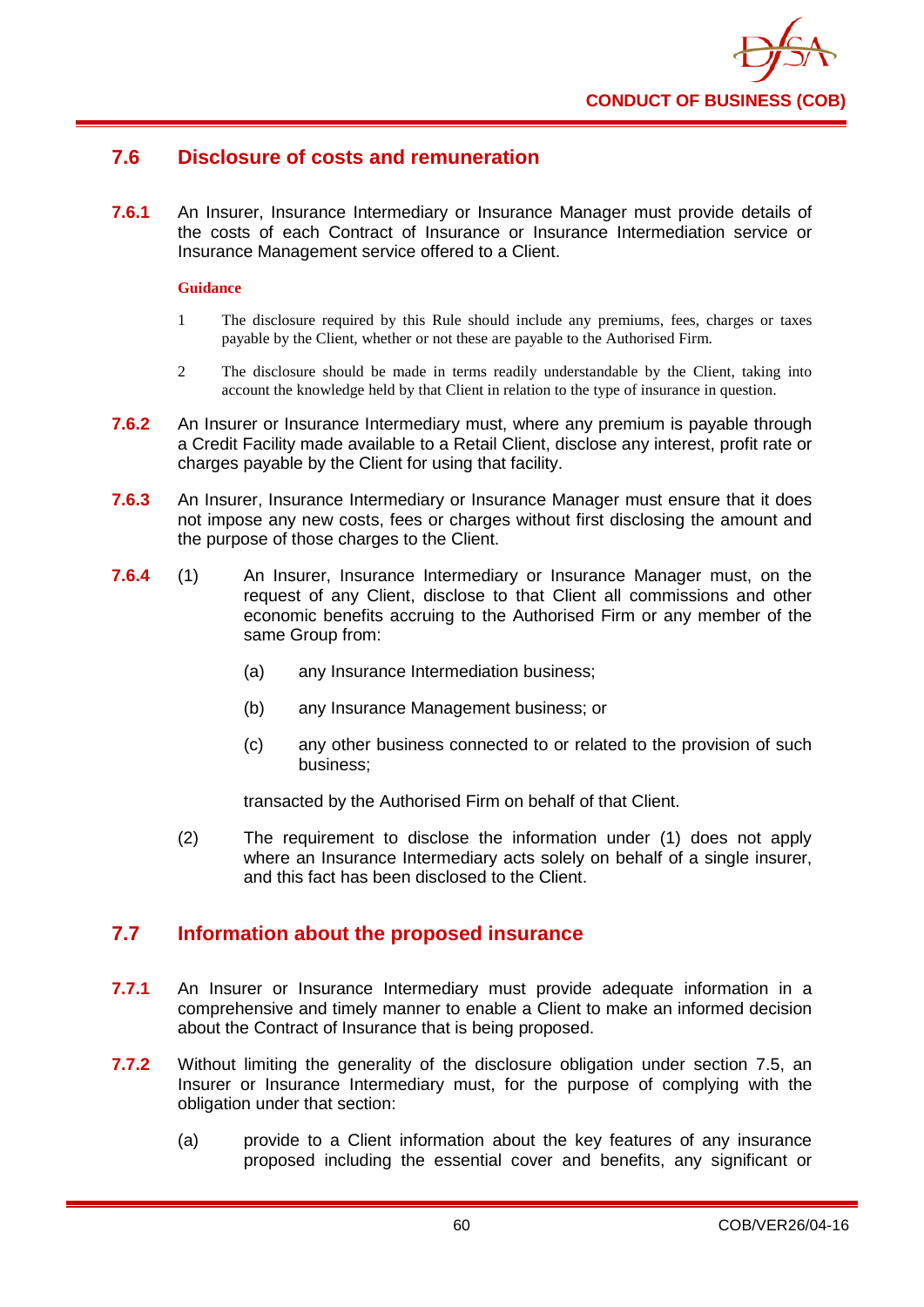

unusual restrictions, exclusions, conditions or obligations, and the applicable period of cover; and

(b) explain, except where the insurance cover is sourced from a single insurer, the differences in and the relative costs of similar types of insurance as proposed.

#### **Guidance**

When deciding to what extent it is appropriate to explain the terms and conditions of a particular insurance the Insurer or Insurance Intermediary should take into consideration the knowledge held by the Client in relation to the type of insurance in question.

### **Specific disclosure for Long-Term Insurance**

- **7.7.3** Where an Insurer or an Insurance Intermediary proposes Direct Long-Term Insurance to a Retail Client, the disclosure for the purposes of this section must include:
	- (a) the method of calculation of any bonuses;
	- (b) an indication of surrender values and paid-up values, and the extent to which any such values are guaranteed;
	- (c) for unit-linked insurance contracts, definition of the units to which they are linked, and a description of the underlying assets;
	- (d) the basis of any projections included in the information; and
	- (e) any facts that are material to the decision to invest, including risks associated with the investment and factors that may adversely affect the performance of the investments.
- **7.7.4** Deleted

## **7.8 Suitability**

- **7.8.1** An Insurer or an Insurance Intermediary must comply with the suitability requirement set out in section 3.4 when conducting any Insurance or Insurance Intermediation Business with or for a Retail Client in respect of Direct Long-Term Insurance.
- **7.8.2** (1) Subject to Rule 7.8.3, an Insurer or Insurance Intermediary must only make a recommendation to a Retail Client to enter into a Contract of Insurance that is General Insurance where it has taken reasonable steps to ensure that the recommended Contract of Insurance is suitable in light of the Client's demands and needs.
	- (2) The Insurer or Insurance Intermediary must obtain from a Retail Client such information as is necessary to identify the Client's circumstances and objectives, and consider whether the terms of the particular contract of General Insurance meet the requirements identified.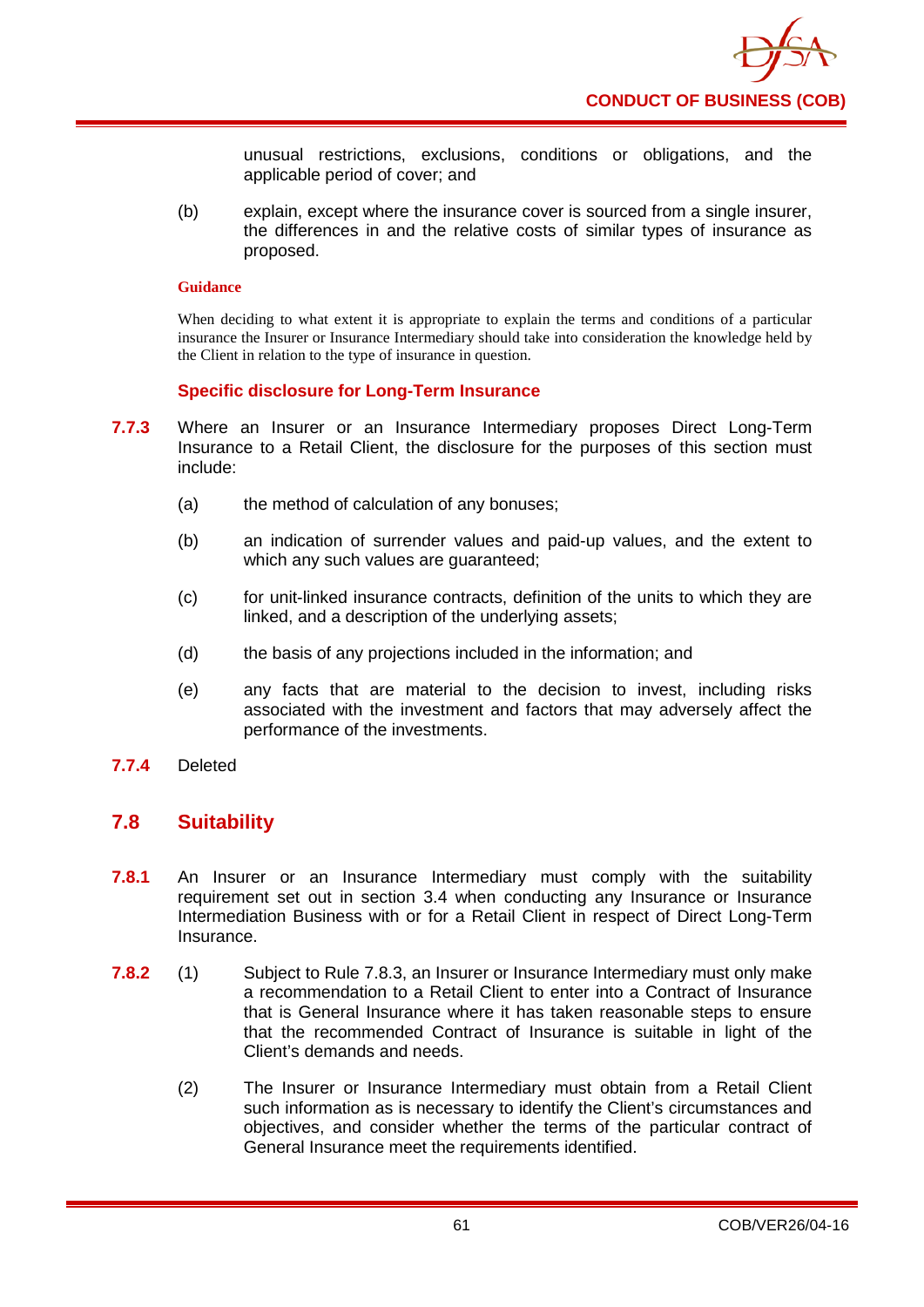

**7.8.3** An Insurer and an Insurance Intermediary may only recommend to a Client a contract of General Insurance that does not meet all the Client's requirements if it clearly explains to the Client, at the point of making the recommendation, that the contract does not fully meet the Client's requirements and the differences in the insurance recommended.

#### **Guidance**

When deciding what level of explanation is appropriate for a Client to whom a contract of insurance that does not fully meet that Client's requirements is recommended, the Insurer or Insurance Intermediary should take into consideration the knowledge held by the Client in relation to the type of insurance in question.

**7.8.4** Where an Insurance Intermediary is instructed to obtain insurance which is contrary to the advice that it has given to a Client, the Insurance Intermediary must obtain from the Client written confirmation of the Client's instructions before arranging or buying the relevant insurance.

# **7.9 Managing conflicts of interest**

- **7.9.1** (1) An Insurance Intermediary or Insurance Manager must manage any conflict of interest to ensure that all its Clients are fairly treated and not prejudiced by any such interests.
	- (2) An Insurance Intermediary or Insurance Manager must manage the conflict of interest by disclosing such conflict to the Clients in writing either generally or in relation to a specific Transaction.
	- (3) If an Insurance Intermediary or Insurance Manager is unable to manage a conflict of interest, it must decline to act for the Client.

## **7.10 Placement of Insurance**

### **Instructions**

**7.10.1** An Insurance Intermediary must not place a Contract of Insurance with or on behalf of an insurer unless it has satisfied itself on reasonable grounds that the insurer may lawfully effect that contract under the laws of the jurisdictions in which the insurer and the risk are located.

### **Quotations**

**7.10.2** When giving a quotation, an Insurance Intermediary must take due care to ensure the accuracy of the quotation and its ability to obtain the insurance at the quoted terms.

### **Confirmation of cover**

**7.10.3** (1) An Insurer, in Effecting Contracts of Insurance, must promptly document the principal economic and coverage terms and conditions agreed upon under any Contract of Insurance and finalise such contract in a timely manner.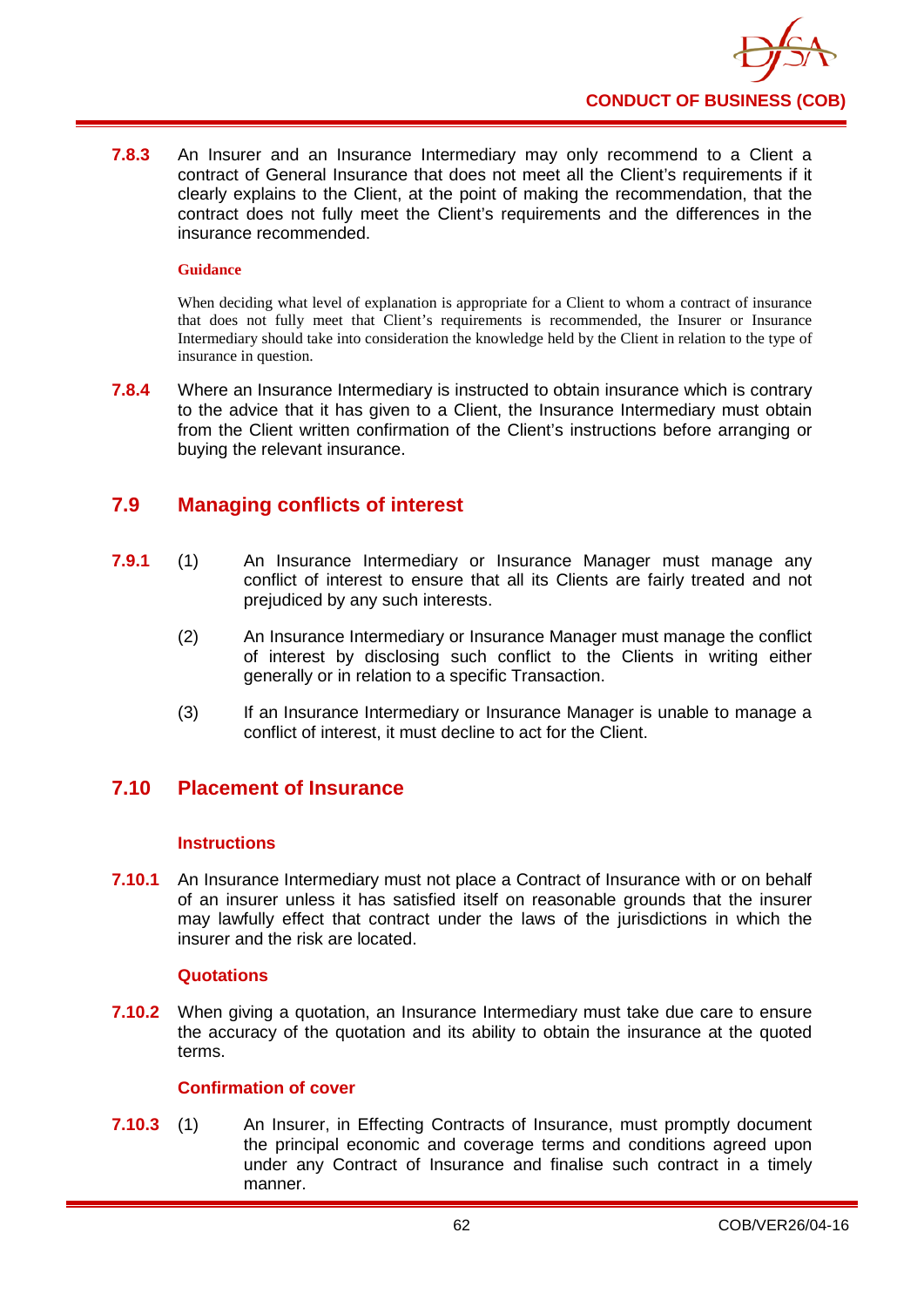- (2) An Insurer or Insurance Intermediary must, as soon as reasonably practicable, provide a Client with written confirmation and details of the insurance which it has effected for the Client or has obtained on behalf of the Client, including any changes to an existing Contract of Insurance.
- (3) An Insurer or Insurance Intermediary must, as soon reasonably practicable, provide the Client with the full policy documentation where this was not included with the confirmation of cover.

# **7.11 Providing an ongoing service**

## **Amendments to and renewal of insurance**

- **7.11.1** (1) An Insurer or Insurance Intermediary must deal promptly with a Client's request for an amendment to the insurance cover and provide the Client with full details of any premium or charges to be paid or returned.
	- (2) An Insurer or Insurance Intermediary must provide a Client with written confirmation when the amendment is made and remit any return premium or charges due to the Client without delay.
- **7.11.2** An Insurer or Insurance Intermediary must give adequate advance notification to a Client of the renewal or expiration date of an existing insurance policy so as to allow the Client sufficient time to consider whether continuing cover is required.
- **7.11.3** On expiry or cancellation of the insurance, at the request of the Client, an Insurer or Insurance Intermediary must promptly make available all documentation and information to which the Client is entitled.

## **Claims**

- **7.11.4** Where an Insurance Intermediary handles insurance claims it must:
	- (a) on request, give the Client reasonable guidance in pursuing a claim under the relevant policy;
	- (b) handle claims fairly and promptly and keep the Client informed of progress;
	- (c) inform the Client in writing, with an explanation, if it is unable to deal with any part of a claim; and
	- (d) forward settlement of any claim, as soon as reasonably practicable, once it has been agreed.

### **7.11.5** An Insurer must:

- (a) handle claims fairly and promptly;
- (b) keep the Client informed of the progress of the claim;
- (c) not reject a claim unreasonably;
- (d) if only part of a claim is accepted: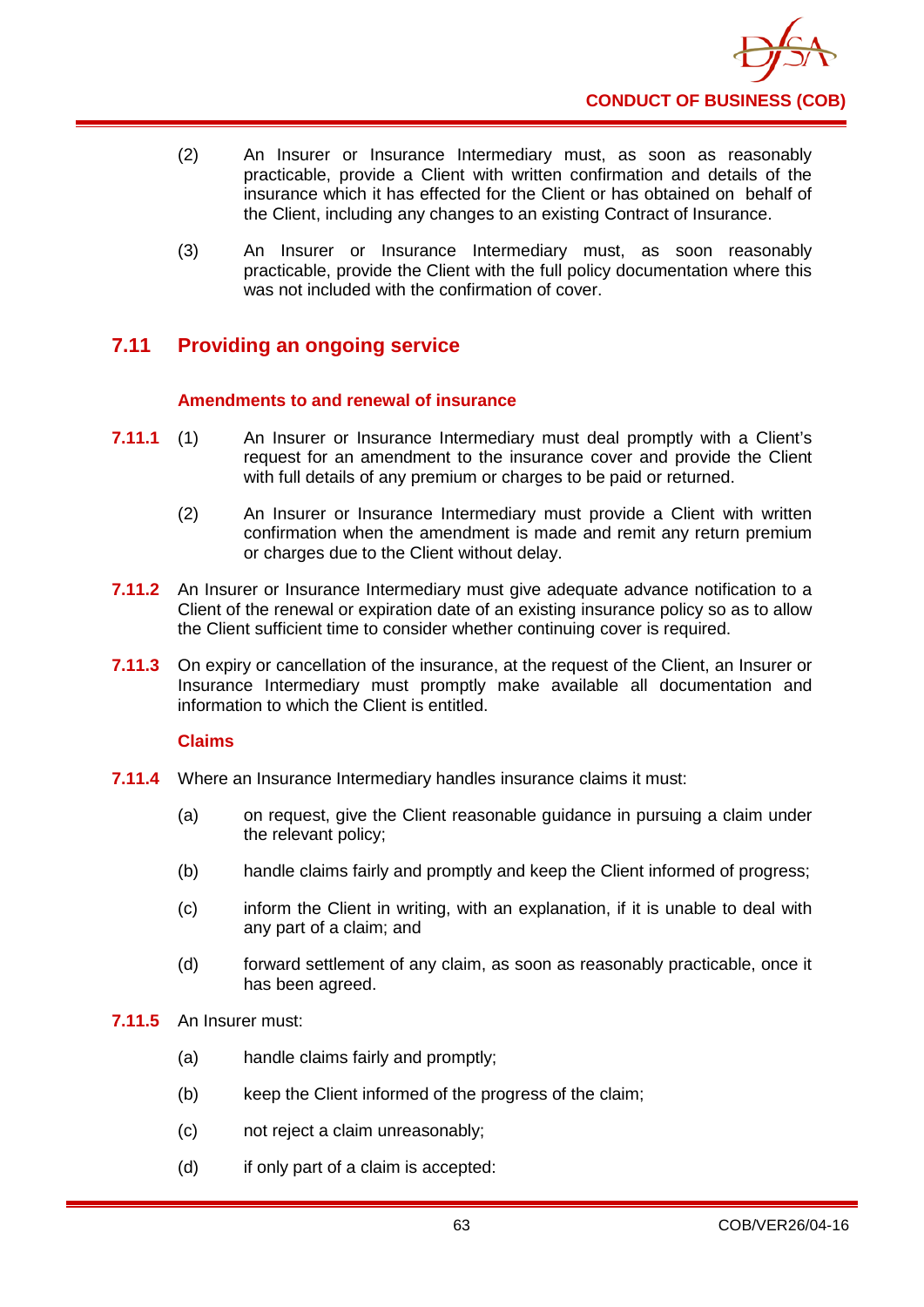- (i) provide a clear statement about the part of the claim that is accepted; and
- (ii) give clear reasons for rejecting that part of the claim that has not been accepted; and
- (e) settle the claim promptly.

## **7.12 Insurance monies**

## **Application**

**7.12.1** This section applies to an Insurance Intermediary and an Insurance Manager, in respect of activities carried on in or from the DIFC.

### **General**

- **7.12.2** (1) Insurance Monies are, subject to (2), any monies arising from Insurance Intermediation or the Insurance Management business which are any of the following:
	- (a) premiums, additional premiums and return premiums of all kinds;
	- (b) claims and other payments due under Contracts of Insurance;
	- (c) refunds and salvages;
	- (d) fees, charges, taxes and similar fiscal levies relating to Contracts of Insurance;
	- (e) discounts, commissions and brokerage; or
	- (f) monies received from or on behalf of a Client of an Insurance Manager, in relation to his Insurance Management business.
	- (2) Monies are not Insurance Monies where there is a written agreement in place between the Insurance Intermediary or Insurance Manager and the insurer to whom the relevant monies are to be paid (or from whom they have been received) under which the insurer agrees that:
		- (a) the Insurance Intermediary or Insurance Manager, as the case may be, holds as agent for the insurer all monies received by it in connection with Contracts of Insurance effected or to be effected by the insurer;
		- (b) insurance cover is maintained for the Client once the monies are received by the Insurance Intermediary or the Insurance Manager, as the case may be; and
		- (c) the insurer's obligation to make a payment to the Client is not discharged until actual receipt of the relevant monies by the Client.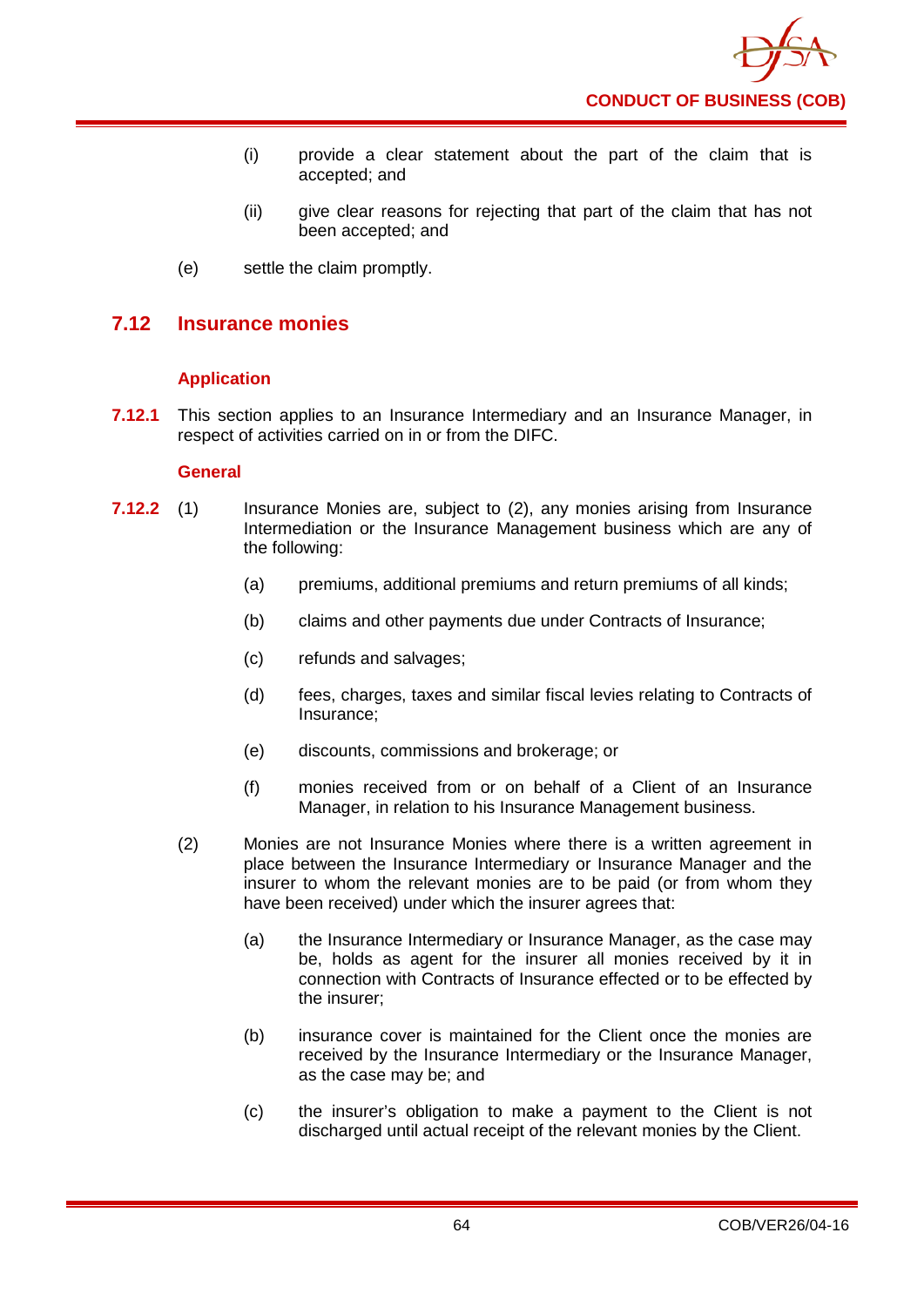- **7.12.3** In this section, a Client of an Insurance Manager means:
	- (a) any insurer for which the Insurance Manager provides Insurance Management;
	- (b) any shareholder of an insurer mentioned in (a); or
	- (c) any Person on whose behalf the Insurance Manager undertakes to establish that Person as an insurer.
- **7.12.4** For the purposes of Rule 7.12.3:
	- (a) an Insurer includes a Cell of a Protected Cell Company which is an Insurer; and
	- (b) a shareholder includes a holder of Cell Shares.

### **Insurance money segregation**

- **7.12.5** An Insurance Intermediary or Insurance Manager when dealing with Insurance Monies must:
	- (a) maintain one or more separate Insurance Bank Accounts with an Eligible Bank in the U.A.E.;
	- (b) ensure that each Insurance Bank Account contains in its title the name of the Authorised Firm, together with the designation Insurance Bank Account (or IBA);
	- (c) prior to operating an Insurance Bank Account, give written notice to, and receive written confirmation from, the Eligible Bank that the bank is not entitled to combine the Insurance Bank Account with any other account unless that account is itself an Insurance Bank Account held by the Authorised Firm, or to any charge, encumbrance, lien, right of set-off, compensation or retention against monies standing to the credit of the Insurance Bank Account;
	- (d) pay all Insurance Monies directly and without delay into an Insurance Bank Account;
	- (e) use an Insurance Bank Account only for the following purposes:
		- (i) the receipt of Insurance Monies;
		- (ii) the receipt of such monies as may be required to be paid into the Insurance Bank Account to ensure compliance by the Authorised Firm with any conditions or requirements prescribed by the DFSA;
		- (iii) the payment to Clients or to insurers of monies due under Insurance Intermediation Business transactions;
		- (iv) the payment of all monies payable by the Authorised Firm in respect of the acquisition of or otherwise in connection with Approved Assets;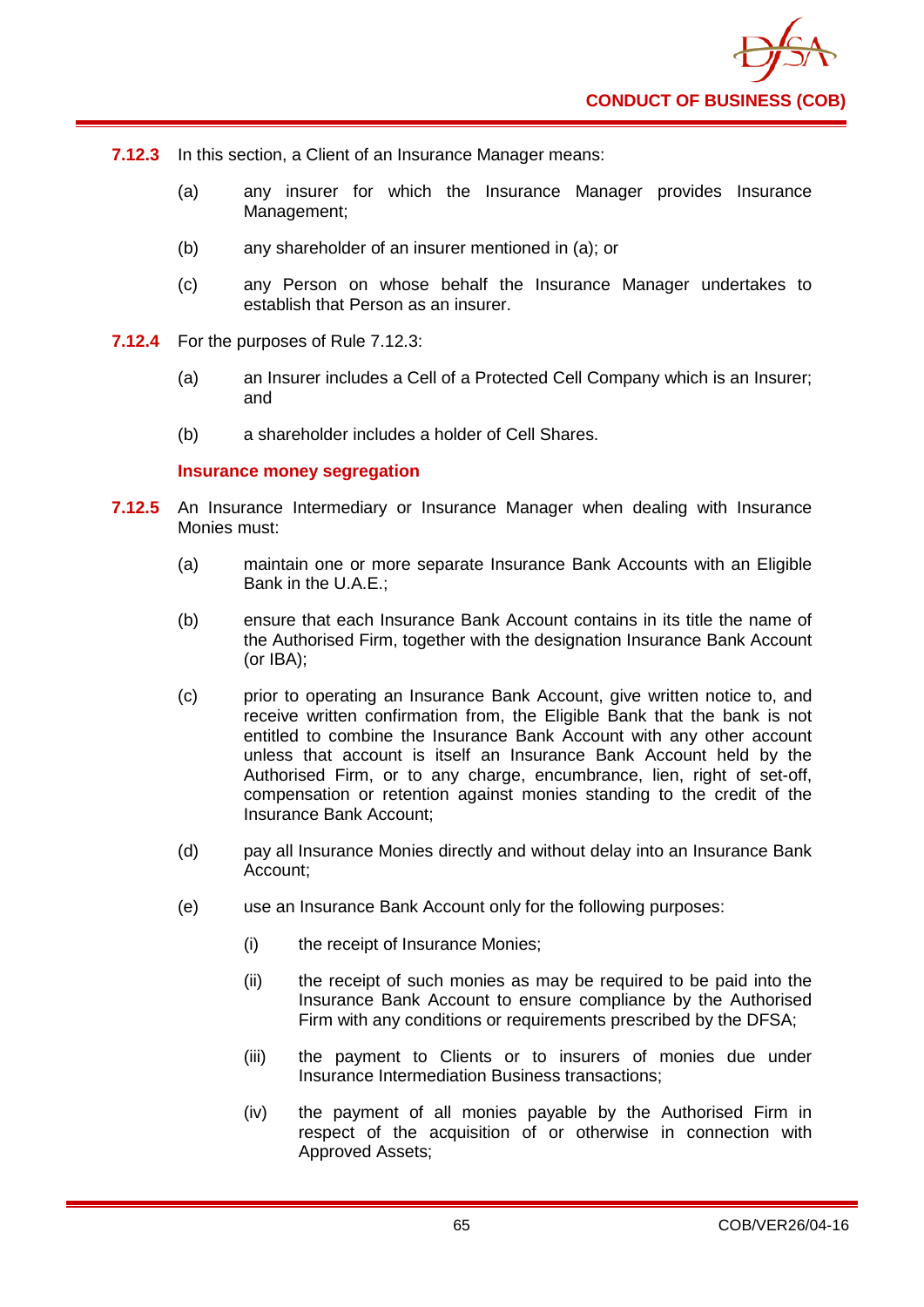- (v) the withdrawal of brokerage, management fees and other income related to Insurance Intermediation Business, either in cash or by way of transfer to an account in the name of the Intermediary which is not an Insurance Bank Account, provided that no such sum may be withdrawn from the Insurance Bank Account before the time at which that amount may be brought into account as income of the Insurance Intermediary;
- (vi) the withdrawal of monies paid into the Insurance Bank Account in error; and
- (vii) the withdrawal of any monies credited to the Insurance Bank Account in excess of those required by any conditions and requirements prescribed by the DFSA;
- (f) ensure that any amount held in the Insurance Bank Account or other Approved Assets, together with any amount due and recoverable from insurance debtors, is equal to, or greater than the amount due to insurance creditors; and
- (g) take immediate steps to restore the required position if at any time it becomes aware of any deficiency in the required segregated amount.
- **7.12.6** An Insurance Intermediary or Insurance Manager may not obtain a loan or overdraft for any purpose relating to an Insurance Bank Account unless that advance:
	- (a) is on a bank account which is designated as an Insurance Bank Account, and the loan or overdraft is used for payment to Clients or to insurers of monies due under Insurance Intermediation transactions;
	- (b) does not give rise to a breach of the requirements of Rule 7.12.5(e); and
	- (c) is of a temporary nature and is repaid as soon as reasonably practicable.
- **7.12.7** An Insurance Intermediary or Insurance Manager must hold Insurance Monies either in an Insurance Bank Account or in Approved Assets.
- **7.12.8** An Insurance Intermediary must ensure that Approved Assets are:
	- (a) registered in the name of the Insurance Intermediary or Insurance Manager and designated 'Insurance Bank Account'; or
	- (b) held for the Insurance Bank Account of the Insurance Intermediary or Insurance Manager at the bank at which such Insurance Bank Account is held.
- **7.12.9** An Insurance Intermediary or Insurance Manager must ensure that monies, other than interest, arising from Approved Assets or their realisation, sale or disposal are paid into an Insurance Bank Account.
- **7.12.10** An Insurance Intermediary or Insurance Manager may not hold Insurance Monies in Approved Assets until it has given written notice to and received written notice from the bank referred to in Rule 7.12.8(b) that the bank is not entitled to any charge, encumbrance, lien, right of set-off, compensation or retention against Approved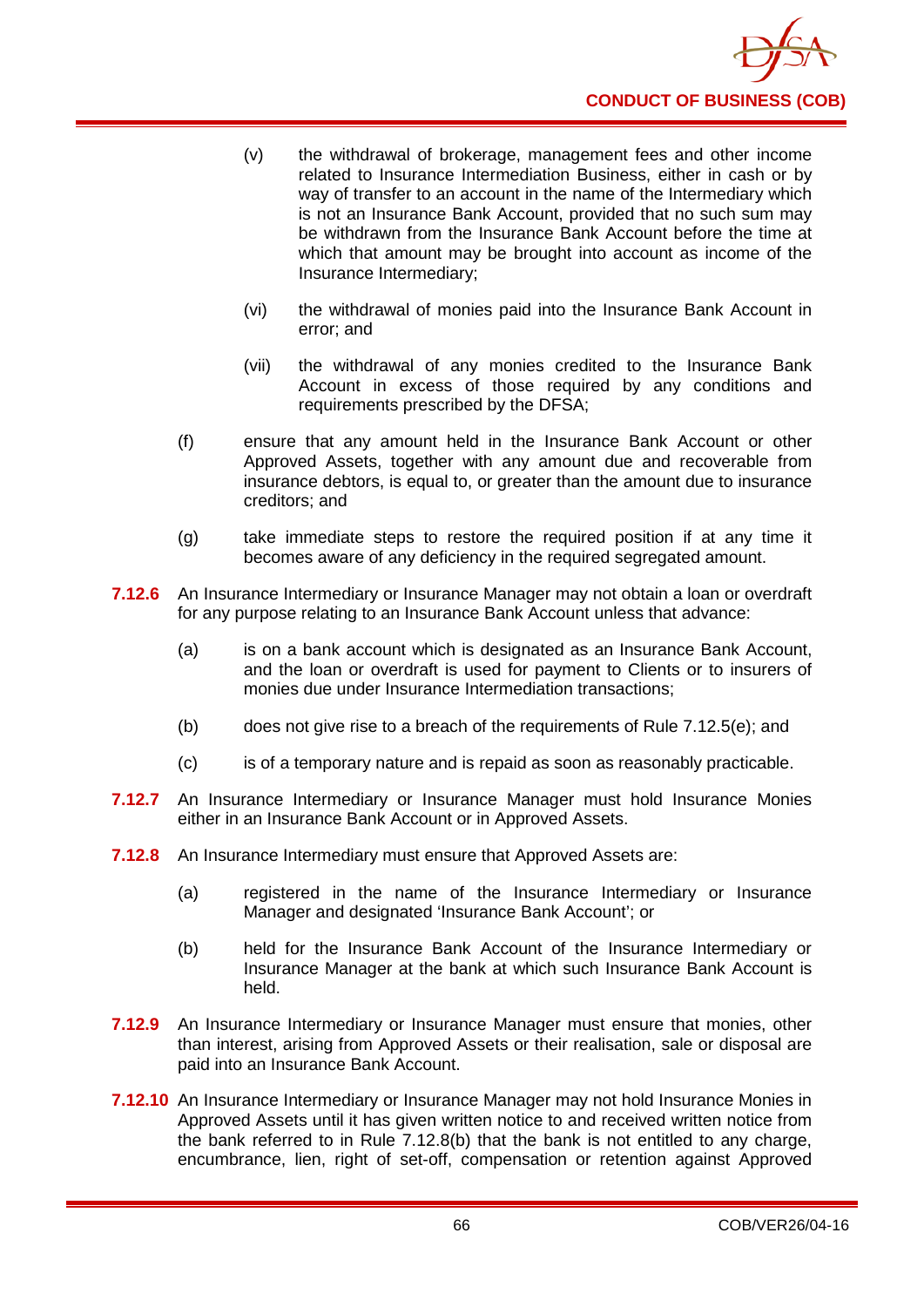Assets held for the Insurance Intermediary's or Insurance Manager's Insurance Bank Account.

- **7.12.11** An Insurance Intermediary or Insurance Manager may only use Approved Assets as security for a loan or overdraft where that loan or overdraft is for a purpose relating to an Insurance Bank Account as permitted by Rule 7.12.6.
- **7.12.12** Where Insurance Monies are held in Approved Assets whose rating drops below the minimum stipulated within the definitions, that investment or asset will cease to be an Approved Asset and the Insurance Intermediary or Insurance Manager must dispose of the investment or asset as soon as possible and no later than within 30 days of the rating change.
- **7.12.13** An Insurance Intermediary or Insurance Manager may not use derivatives in the management of Insurance Monies except for the prudent management of foreign exchange risks.
- **7.12.14** An Insurance Intermediary who has a credit balance for a Client who cannot be traced should not take credit for such an amount except where:
	- (a) he has taken reasonable steps to trace the Client and to inform him that he is entitled to the money;
	- (b) at least six years from the date the credit was initially notified to the Client; and
	- (c) Rule 7.12.5(f) will continue to be satisfied after the withdrawal of such money.
- **7.12.15** An Insurance Intermediary must keep records of all sums withdrawn from the Insurance Bank Account or realised Approved Assets as a result of credit taken under Rule 7.12.14 for at least six years from the date of withdrawal or realisation.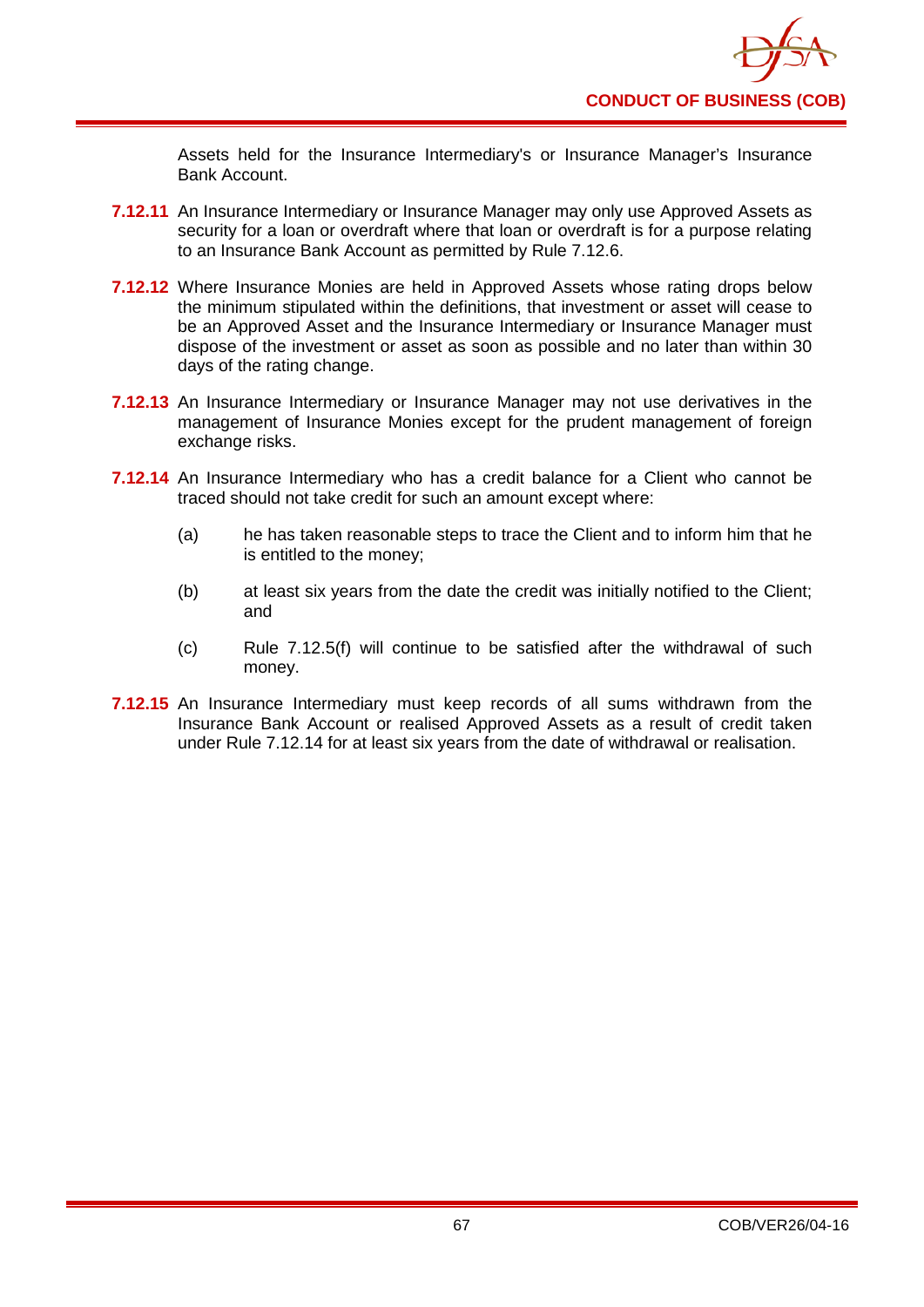

# **8 SPECIFIC RULES – OPERATING A CREDIT RATING AGENCY**

## **8.1 Application**

- **8.1.1** (1) This chapter applies to every Person who carries on, or intends to carry on, the Financial Service of Operating a Credit Rating Agency in or from the DIFC.
	- (2) In this chapter, where a reference is made to a Rating Subject which is a credit commitment, a debt or a debt-like Investment referred to in GEN Rule 2.27.1(3)(b) or (c), that reference is to be read, where the context requires, as a reference to the Person responsible for obtaining the Credit Rating.

#### **Guidance**

1. The Financial Service of Operating a Credit Rating Agency is defined in GEN Rule 2.27.1. This chapter contains the specific conduct requirements that apply to Persons carrying on the Financial Service of Operating a Credit Rating Agency.

#### **Code of conduct/ethics**

2. The outcome intended by some of the specific conduct requirements in this chapter can be achieved by adopting a code of conduct/ethics. Whilst not proposing to prescribe that a Credit Rating Agency must have a code of conduct/ethics, a Credit Rating Agency should consider, particularly where noted in relation to specific Rules, adopting such a code as a means of achieving the outcome intended by the relevant requirements. However, where a Credit Rating Agency does not adopt such a code, the onus is on the Credit Rating Agency to demonstrate how it achieves compliance with the relevant requirements through other means.

#### **Persons responsible for obtaining a Credit Rating**

- 3. Not all Rating Subjects are bodies corporate. For example, Credit Ratings can be provided in respect of a credit commitment given by a Person, or a debt or debt-like Investment. In such instances, where a Rule in this chapter requires the Rating Subject to carry out some activity, such a reference is to be read, pursuant to Rule  $8.1.1(2)$ , as a reference to the Person who is responsible for obtaining the Credit Rating. Such a Person would generally be the originator, arranger or sponsor of the relevant financial product which is being rated. The Credit Rating Agency should clearly identify the Person responsible for a Rating Subject before proceeding with its Credit Rating Activities relating to that Rating Subject.
- 4. However, there is no restriction against more than one Person being identified as Persons responsible for obtaining a Credit Rating relating to a Rating Subject. In such cases, a Credit Rating Agency should clearly identify those Persons as responsible Persons relating to the relevant Rating Subject.

# **8.2 Additional Principles for Credit Rating Agencies**

#### **Guidance**

Credit Rating Agencies are required to comply with, in addition to the Principles in GEN sections 4.1 and 4.2, three further Principles set out in this section.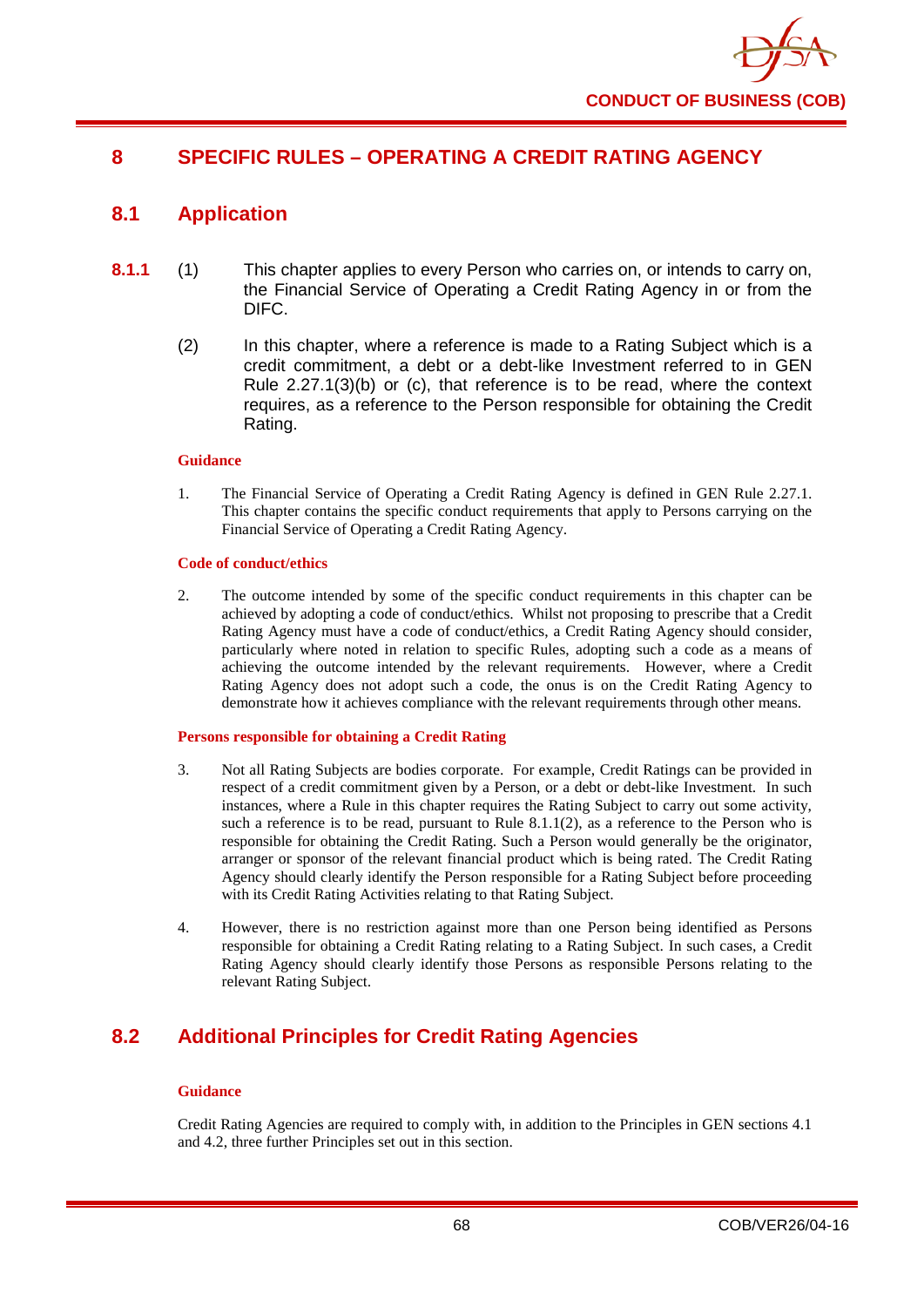

## **Principle 1 – Quality and integrity**

**8.2.1** A Credit Rating Agency must take all reasonable steps to ensure that its Credit Ratings are well founded and are based on a fair and thorough analysis of all relevant information which is reasonably known or available to the Credit Rating Agency.

#### **Principle 2 – Independence and conflicts of interest**

**8.2.2** A Credit Rating Agency must take all reasonable steps to ensure that its decisions relating to Credit Ratings are independent and free from political or economic pressures and not affected by conflicts of interest arising due to its ownership structure or business or other activities or conflicts of interest of its Employees.

## **Principle 3 – Transparency and disclosure**

**8.2.3** A Credit Rating Agency must take all reasonable steps to ensure that it conducts its Credit Rating Activities in a transparent and responsible manner.

#### **Guidance**

Acting in a responsible manner means that a Credit Rating Agency undertakes the level of due diligence and care expected of an entity undertaking similar business in conducting its Credit Rating Activities. What is reasonable would depend on the nature, scale and complexity of its operations, including models and methodologies it has adopted in order to formulate Credit Ratings.

## **8.3 Quality of the rating process**

## **Policies and procedures**

- **8.3.1** (1) A Credit Rating Agency must adopt, implement and enforce policies, procedures and controls that are adequate to ensure that:
	- (a) its Credit Ratings are based on a thorough and fair analysis of all the Relevant Information;
	- (b) it has clearly defined methodologies and models for the purposes of preparing and reviewing Credit Ratings; and
	- (c) its Rating Analysts, in preparing and reviewing Credit Ratings, adhere to the relevant methodologies and models adopted by the Credit Rating Agency, including any updates of such methodologies and models.
	- (2) For the purposes of (1)(a), Relevant Information is information which is:
		- (a) reasonably known or available to the Credit Rating Agency; and
		- (b) required, pursuant to the established rating methodologies and models adopted by the Credit Rating Agency.
	- (3) For the purposes of (1)(c), a Rating Analyst means an Employee of a Credit Rating Agency who performs analytical functions in relation to the preparation or review of a Credit Rating.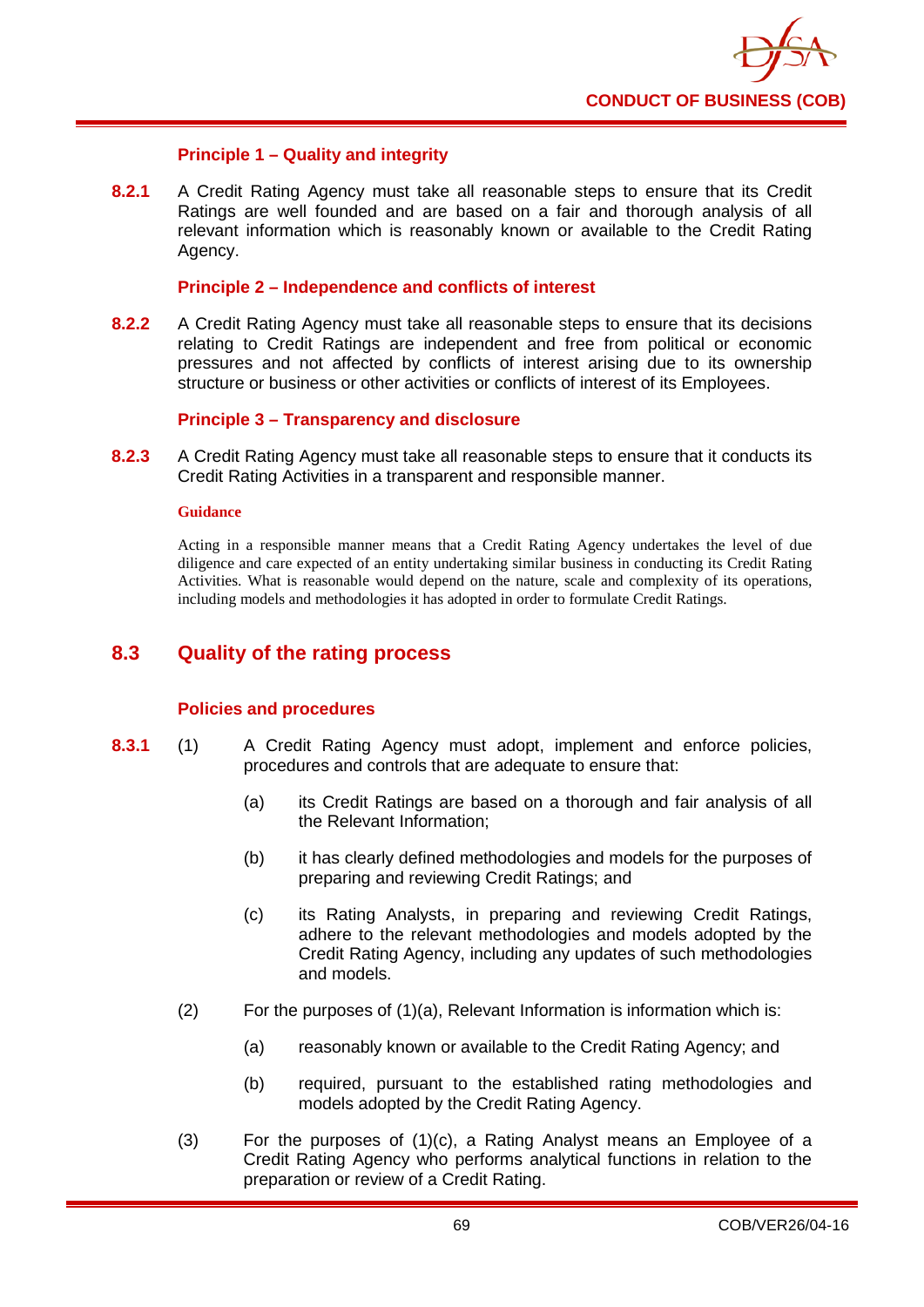(4) A Credit Rating Agency must have adequate mechanisms to monitor whether its policies, procedures and controls are implemented in such a way so as to ensure that they operate, on an on-going basis, effectively and as intended.

## **Guidance**

Application to Groups and Branches

- 1. Where a Credit Rating Agency is a member of a Group, the Credit Rating Agency may rely on the policies, procedures and controls adopted at the group-wide level. Where this is the case, the Credit Rating Agency should ensure that the group-wide policies, procedures and controls are consistent with the requirements applicable to it and do not constrain its ability to comply with the applicable requirements in the DIFC.
- 2. In the case of Branch operations, the DFSA will only grant an authorisation to conduct the Financial Service of Operating a Credit Rating Agency where it is satisfied with the adequacy of the home jurisdiction regulation of the relevant legal entity.
- 3. Considerations set out in Guidance No 1 and 2 are equally relevant to the other requirements applicable to CRAs which are set out in this chapter.

#### **Periodic review**

- 4. A Credit Rating Agency should ensure that there is a formal and rigorous periodic review (at least annually) of the effectiveness of its systems and controls, including the methodologies and models it uses, to ensure that they remain effective and adequate in light of factors such as changing market conditions and practices and matters that have a material impact on the users of Credit Ratings.
- 5. Such a review should be carried out by individuals who are not involved in the day-to-day management or operations of the Credit Rating Agency. Taking into account the nature, scale and complexity of its business, a Credit Rating Agency may undertake such a review through a designated function at the group-wide level, or using external consultants. The DFSA expects the findings of such a review to be made available to the Governing Body and the senior management of the Credit Rating Agency, and that any inadequacies identified are promptly and effectively addressed.

## **Analysts**

6. By definition, the Employees of a Credit Rating Agency include Rating Analysts who are either employed by the Credit Rating Agency or appointed under a contract for services to perform analytical functions in relation to the preparation of Credit Ratings. Such appointed Rating Analysts may, in the case of a Credit Rating Agency which is part of a Group, be employed by another entity within the Group. In that case, the Credit Rating Agency should ensure that such Rating Analysts comply with the applicable DFSA Rules when conducting Credit Rating Activities on its behalf.

## **Relevant Information**

7. See Guidance under Rule 8.3.4.

## **Methodologies and models**

- **8.3.2** For the purposes of producing and reviewing Credit Ratings, a Credit Rating Agency must adopt and use rating methodologies and models, including any key rating assumptions, which:
	- (a) are rigorous and systematic;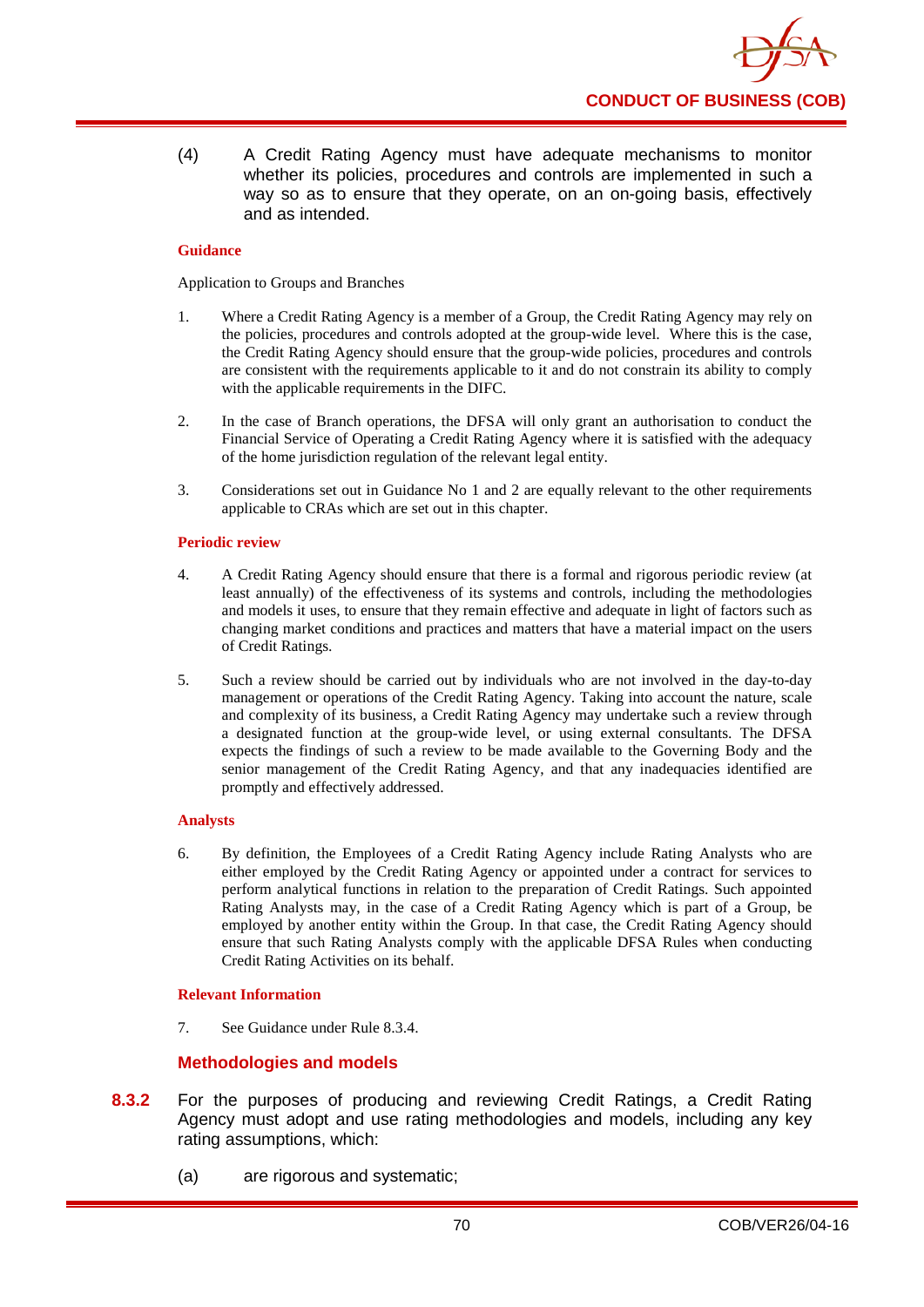

- (b) to the extent possible, result in Credit Ratings that can be subjected to some form of objective validation based on historical experience;
- (c) are subject to periodic review as appropriate; and
- (d) are made public, including any changes made to such methodologies and models.

- 1. A Credit Rating Agency will need to establish proper procedures for the regular review of its methodologies and models, including any key rating assumptions used in such methodologies and models, in order to be able to properly assess the Relevant Information and prepare credible and high quality Credit Ratings. Any changes to the methodologies and models should incorporate cumulative experience gained through on-going market surveillance.
- 2. Where any material modifications are made to the methodologies or models used by the Credit Rating Agency, it should make prior disclosure to the public of such modifications before applying the modified methodologies and models, especially to existing Credit Ratings.
- 3. A Credit Rating Agency should assess whether existing methodologies and models for providing a Credit Rating in respect of structured financial products remain appropriate where the risk characteristics of the assets underlying a structured product change materially.

## **Rating Analysts**

- **8.3.3** A Credit Rating Agency must ensure that its Rating Analysts:
	- (a) have adequate and appropriate knowledge and experience to carry out Credit Rating Activities assigned to them;
	- (b) have access to, and use, all the Relevant Information;
	- (c) apply the relevant methodologies and models in a transparent and consistent manner;
	- (d) act without bias in carrying out their functions; and
	- (e) observe high standards of integrity.

#### **Guidance**

- 1. See GEN Rules 5.3.18 and 5.3.19 with regard to the assessment that a Credit Rating Agency, as an Authorised Firm, needs to undertake to ensure that its Employees (including Rating Analysts) are fit and proper and have adequate competencies in order to carry out their functions.
- 2. A Credit Rating Agency should structure its rating teams in such a way so as to promote continuity of adequate skills and expertise within a relevant team, and avoidance of bias in the preparation or review of a Credit Rating. For the purpose of promoting objectivity and lack of bias in preparing or reviewing Credit Ratings, measures such as periodic rotation of Rating Analysts, as appropriate, should be considered.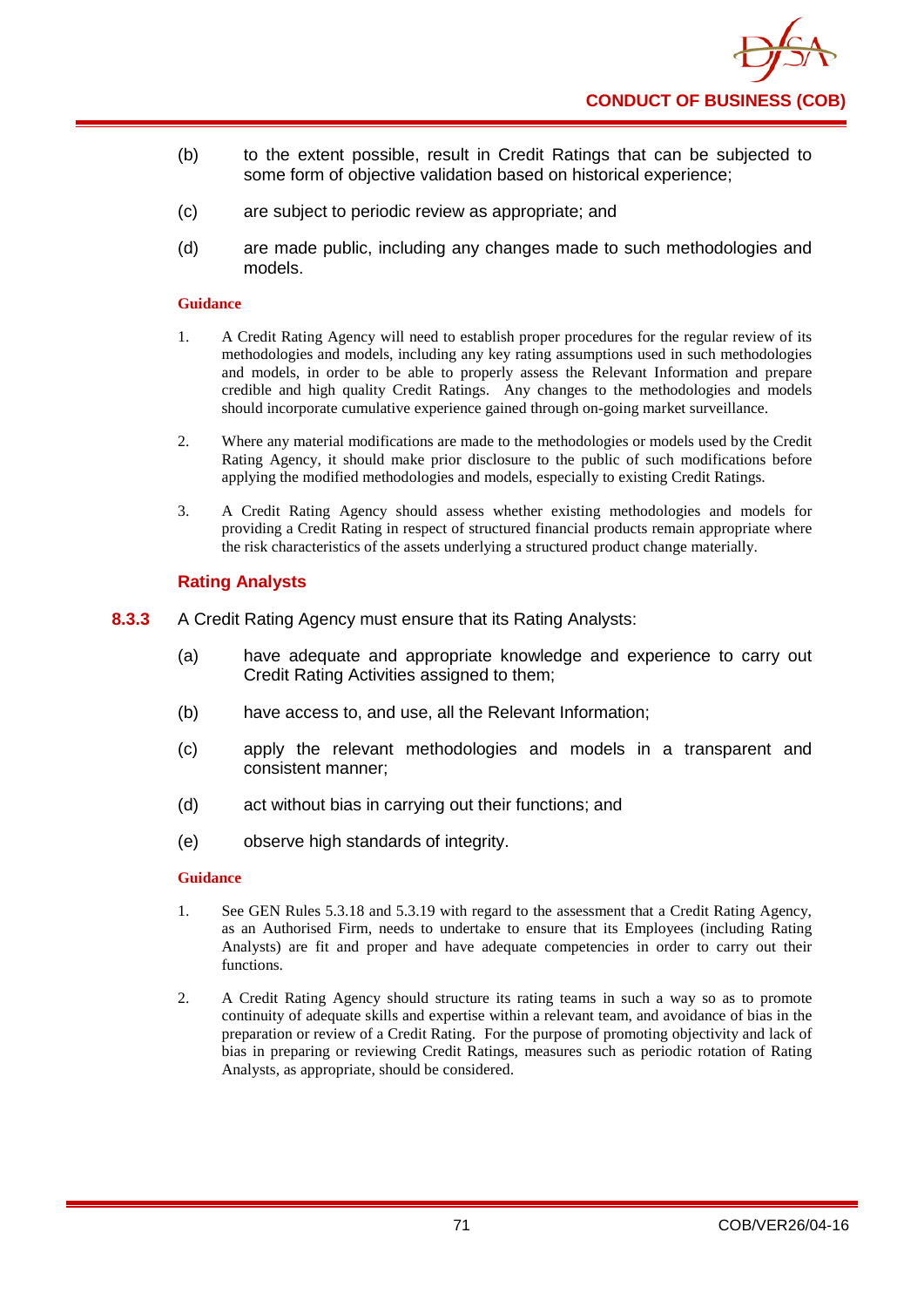

## **Credit Ratings**

- **8.3.4** A Credit Rating Agency must ensure that:
	- (a) the role and responsibility of assigning a Credit Rating rests clearly on the Credit Rating Agency and not on any of its Rating Analysts;
	- (b) the information it uses for the purposes of preparing or reviewing a Credit Rating is of sufficient quality to support a credible Credit Rating;
	- (c) its Credit Ratings:
		- (i) reflect all the Relevant Information;
		- (ii) do not contain any misrepresentations, and are not misleading in respect of the creditworthiness of the Rating Subject; and
		- (iii) contain clear and prominent statements if they are premised on limited historical data, are not subject to on-going surveillance or are subject to any other limitation which has or may have a material impact on the relevant Credit Rating; and
	- (d) it does not produce a Credit Rating where it has reasonable doubts as to whether a credible Credit Rating can be produced due to the complexity of, or the lack of adequate information relating to, a potential Rating Subject.

## **Guidance**

Relevant Information is defined in Rule 8.3.1(2). A Credit Rating Agency should adopt adequate measures to ensure that the quality of information it uses is reliable to support a credible Credit Rating. Such measures may include:

- a. relying on independently audited financial statements and public disclosures where available;
- b. conducting random sampling examination of the information received; and
- c. having contractual arrangements with Persons who request a Credit Rating, or any third party source from whom information is obtained, that render such Persons liable if they knowingly provide materially false or misleading information, or fail to conduct due diligence they are reasonably expected to carry out to verify the accuracy of the Relevant Information.

## **On-going monitoring and review of the Credit Ratings**

- **8.3.5** (1) Unless a Credit Rating clearly states that it will not be subject to on-going review, a Credit Rating Agency must:
	- (a) have adequate personnel and financial resources committed for the on-going surveillance of the creditworthiness of the Rating Subject;
	- (b) ensure a review of a Credit Rating is undertaken regularly, and in any case, promptly upon becoming aware of information reasonably likely to result in a Rating Action; and
	- (c) take any appropriate Rating Action promptly.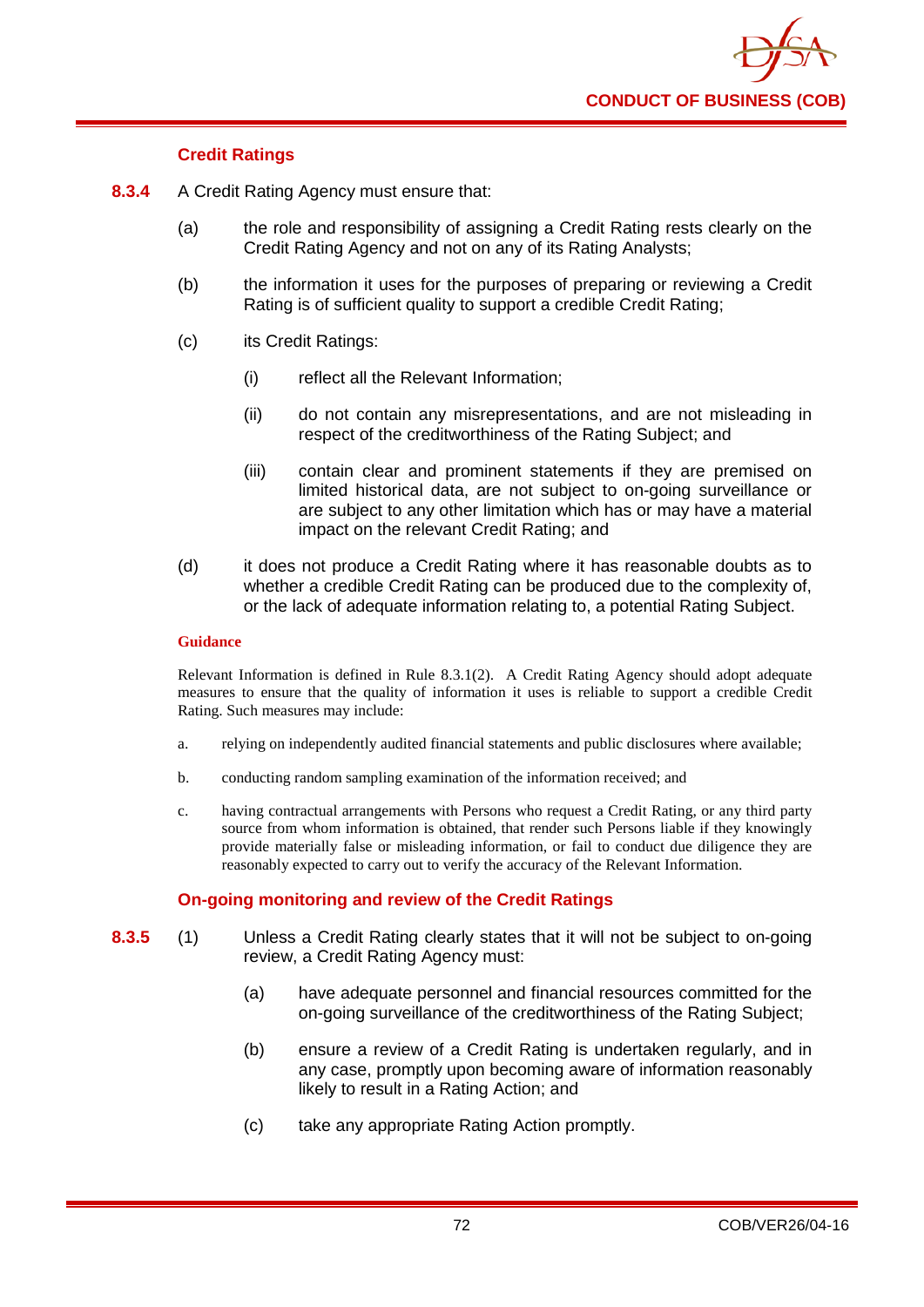

- (2) For the purposes of (1), a Rating Action is an upward or downward move of a Credit Rating, a confirmation of an existing Credit Rating or a withdrawal of a Credit Rating.
- (3) Following the review in (1)(b), a Credit Rating Agency must issue a notice of its Rating Action. Such a notice must:
	- (a) be promptly disseminated to the public or distributed by subscription, as applicable; and
	- (b) contain a clear and prominent statement specifying:
		- (i) the date on which the Credit Rating was last updated; and
		- (ii) the date on which the new Credit Rating is effective; or
		- (iii) if the Credit Rating is withdrawn, the effective date from which it is withdrawn and the reasons for such withdrawal.
- (4) Without prejudice to the obligation to conduct on-going surveillance and review of a Credit Rating, where a Credit Rating Agency forms an opinion on reasonable grounds that it does not have adequate or credible Relevant Information, it must not support an existing Credit Rating, and must withdraw such a Credit Rating immediately. Where it does so, it must issue a notice of withdrawal of the Credit Rating in accordance with (3).

- 1. A Credit Rating Agency may use separate teams of Rating Analysts for determining initial Credit Ratings and subsequent review of such ratings. It should ensure that each team has the requisite level of expertise and resources to perform its functions effectively.
- 2. A Credit Rating Agency should undertake both periodic and ad hoc reviews of its Credit Ratings as appropriate to the nature of the Rating Subject, the market conditions and reasonable expectations of users of such Credit Ratings. Such reviews should apply any changes in its rating methodologies and models, including rating assumptions.
- 3. A Credit Rating Agency should have clear and published parameters relating to the review of Credit Ratings, including, to the extent possible, when it will undertake any ad hoc reviews. Such parameters should include any material change in the risk characteristics of the Rating Subject or significant changes in the markets which relate to, or affect, the Rating Subject.
- 4. A Credit Rating Agency may place under surveillance a Rating Subject upon becoming aware of any material changes relating to, or affecting, it. A Credit Rating Agency should consider whether, in such circumstances, it is appropriate to give any prior notice that the relevant Rating Subject is under surveillance.

# **8.4 Integrity of the credit rating process**

## **Polic**i**es and procedures**

**8.4.1** To promote integrity of its credit rating process, a Credit Rating Agency must implement adequate policies, procedures and controls to ensure that it and its Employees: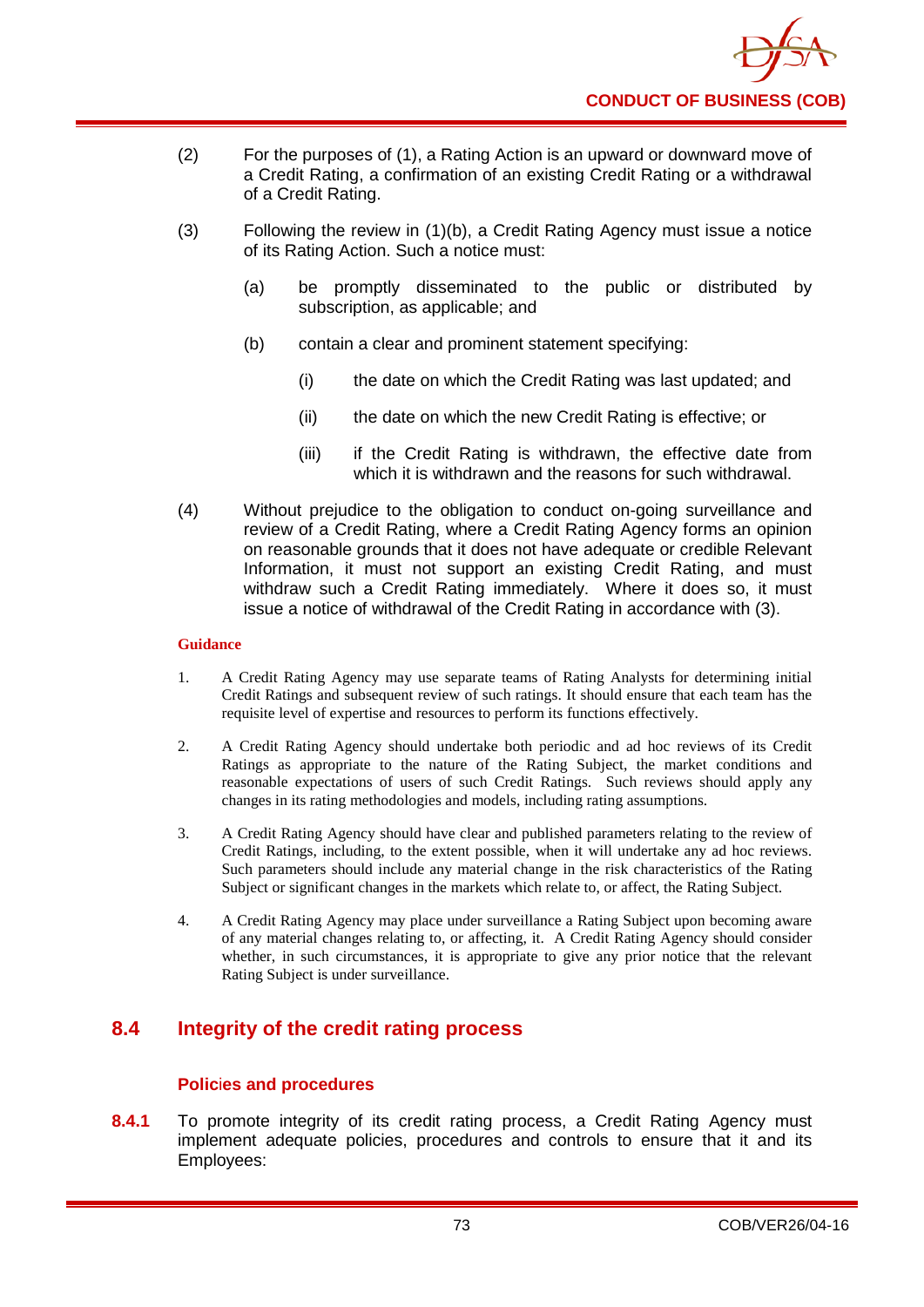- (a) comply with all the applicable legal and other requirements, including those relating to its Credit Rating Activities, regardless of where such activities are carried on;
- (b) deal fairly and honestly with Rating Subjects and Persons using or relying on its Credit Ratings, such as investors and other market participants, including the public; and
- (c) do not, either expressly or implicitly, give any assurances or guarantees of a particular rating outcome before undertaking a full analysis of the Relevant Information in accordance with the applicable methodologies and models.

- 1. Where a Credit Rating Agency undertakes activities in a number of jurisdictions, the effect of Rule 8.4.1 is that it will need to ensure that respective obligations arising in all those jurisdictions are effectively met as appropriate. In doing so, it will need to take account of the application of the DFSA regime to Group and Branch operations (see Guidance 1 and 2 under Rule 8.3.1).
- 2. A Credit Rating Agency is required, under GEN Rule 7.5.1(2), to have an Authorised Individual as its Compliance Officer. It is the responsibility of the Compliance Officer to ensure proper observance by the Credit Rating Agency and its Employees, particularly Rating Analysts, of the applicable legal and other obligations, including any code of conduct/ethics adopted by the Credit Rating Agency. Such a code should generally set out matters relating to unacceptable and unethical behaviour which should be avoided by its Employees. See also Guidance 2 under section 8.1.1.

# **8.5 Conflicts of interest and independence**

#### **Guidance**

- 1. There is a significant overlap between conflicts of interest and lack of independence of Employees (who include Rating Analysts). Therefore, some of the requirements set out in this section, while promoting independence of Credit Rating Agencies, are equally relevant for the purpose of addressing conflicts of interest. For convenience, they are set out under distinct headings.
- 2. The more detailed requirements set out in this section are designed to enable a Credit Rating Agency to meet the requirements set out under COB Rule 8.2.2 (Principle 2 – Independence and transparency). For this purpose, a Credit Rating Agency should have a detailed code of conduct/ethics that sets out its policies and procedures for meeting the requirements including those in this module covering aspects relating to conflicts of interest, as well as independence, of its Employees. See also Guidance 2 under section 8.1.1.

## **Policies and procedures**

- **8.5.1** A Credit Rating Agency must have adequate, clear and well documented policies, procedures and controls to:
	- (a) promote high standards of care, independence and objectivity in decision making by its Employees;
	- (b) ensure that its Credit Ratings are not influenced by any considerations other than those which are relevant in accordance with its published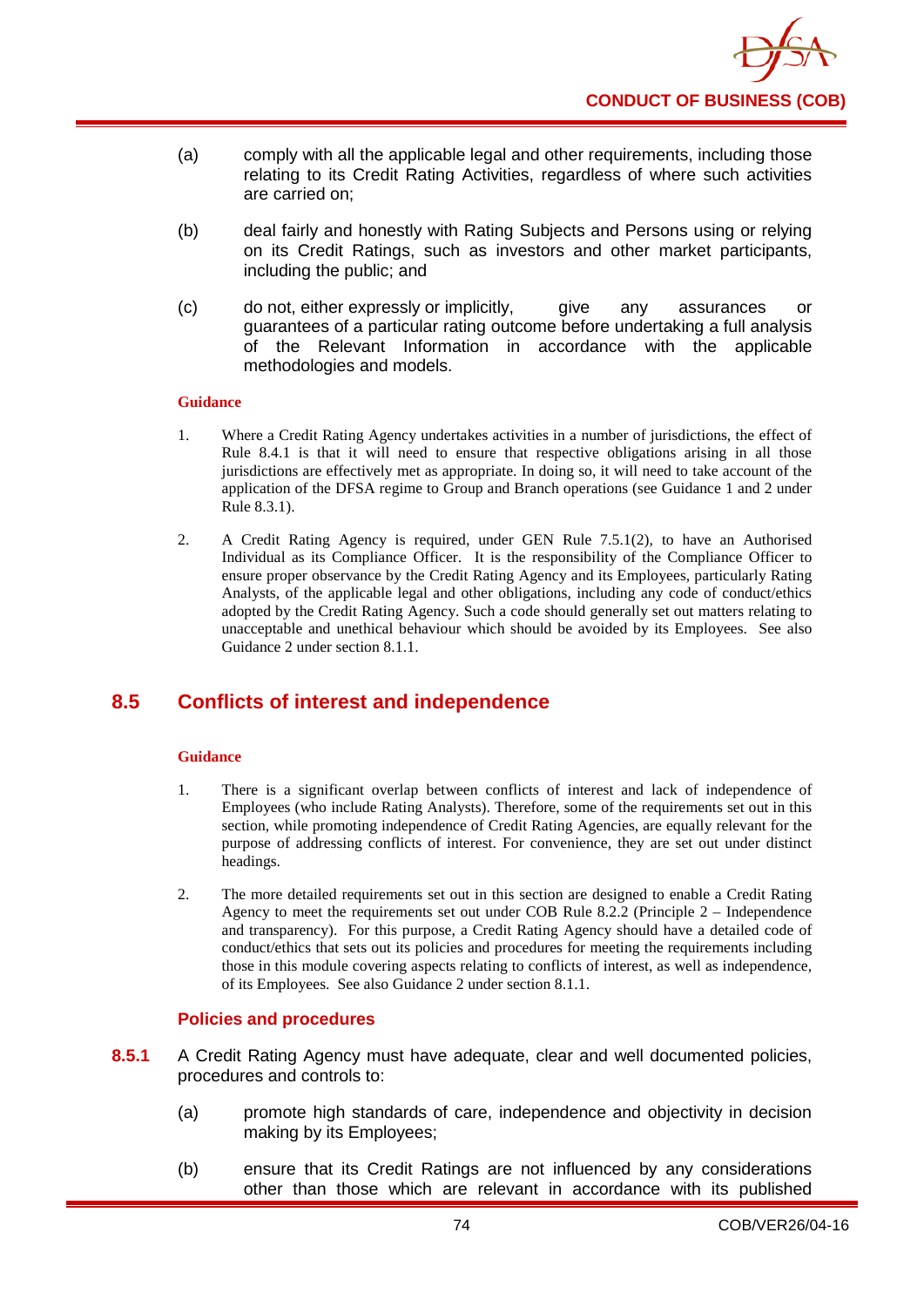methodologies and models as applicable to the particular Rating Subject; and

(c) identify, and eliminate or manage, as appropriate, including through disclosure, any conflicts of interest that may influence its Credit Ratings, including those conflicts of interest which may influence its Employees who are involved in producing or reviewing Credit Ratings.

## **Guidance**

- 1. A Credit Rating Agency should neither take, nor forbear or refrain from taking, any Rating Action based on its potential effect (economic, political or otherwise) on the Credit Rating Agency, its Rating Subjects, investors or any other market participants (for example, the existence or non-existence of business relationship between the Credit Rating Agency or a member of its Group and the Rating Subject).
- 2. The determination of a Credit Rating should be influenced only by factors relevant to the credit assessment in accordance with its published methodologies and models as applicable to the particular Rating Subject.
- 3. A Credit Rating Agency should, at a minimum, set out clearly when conflicts of interest arise and, in relation to what type of business or commercial dealings or transactions, and between whom, such conflicts of interest can arise.
- 4. Where the Rating Subject (such as a government) has, or is simultaneously pursuing, any oversight function relating to the Credit Rating Agency, the Credit Rating Agency should avoid assigning Employees involved in the Credit Rating of the Rating Subject for also discharging any function relating to the Credit Rating Agency's oversight.

## **Provision of consultancy and ancillary services**

- **8.5.2** (1) A Credit Rating Agency must not provide to a Rating Subject or a Related Party of a Rating Subject consultancy or advisory services relating to the corporate or legal structure, assets, liabilities or activities of such Rating Subject or Related Party.
	- (2) For the purposes of (1), a Related Party of a Rating Subject is:
		- (a) an undertaking which is in the same Group as the Rating Subject;
		- (b) any Person who interacts with the Credit Rating Agency in respect of the Credit Rating; or
		- (c) any Person who has a significant business or other relationship with the Rating Subject or any Person referred to in (a) or (b).
	- (3) Without prejudice to (1), a Credit Rating Agency may provide services which are ancillary to its Credit Rating Activities to a Rating Subject or a Related Party of the Rating Subject where it:
		- (a) has a clear definition of what services it considers as ancillary services;
		- (b) documents why such services are considered not to raise any conflicts of interest with its Credit Rating Activities; and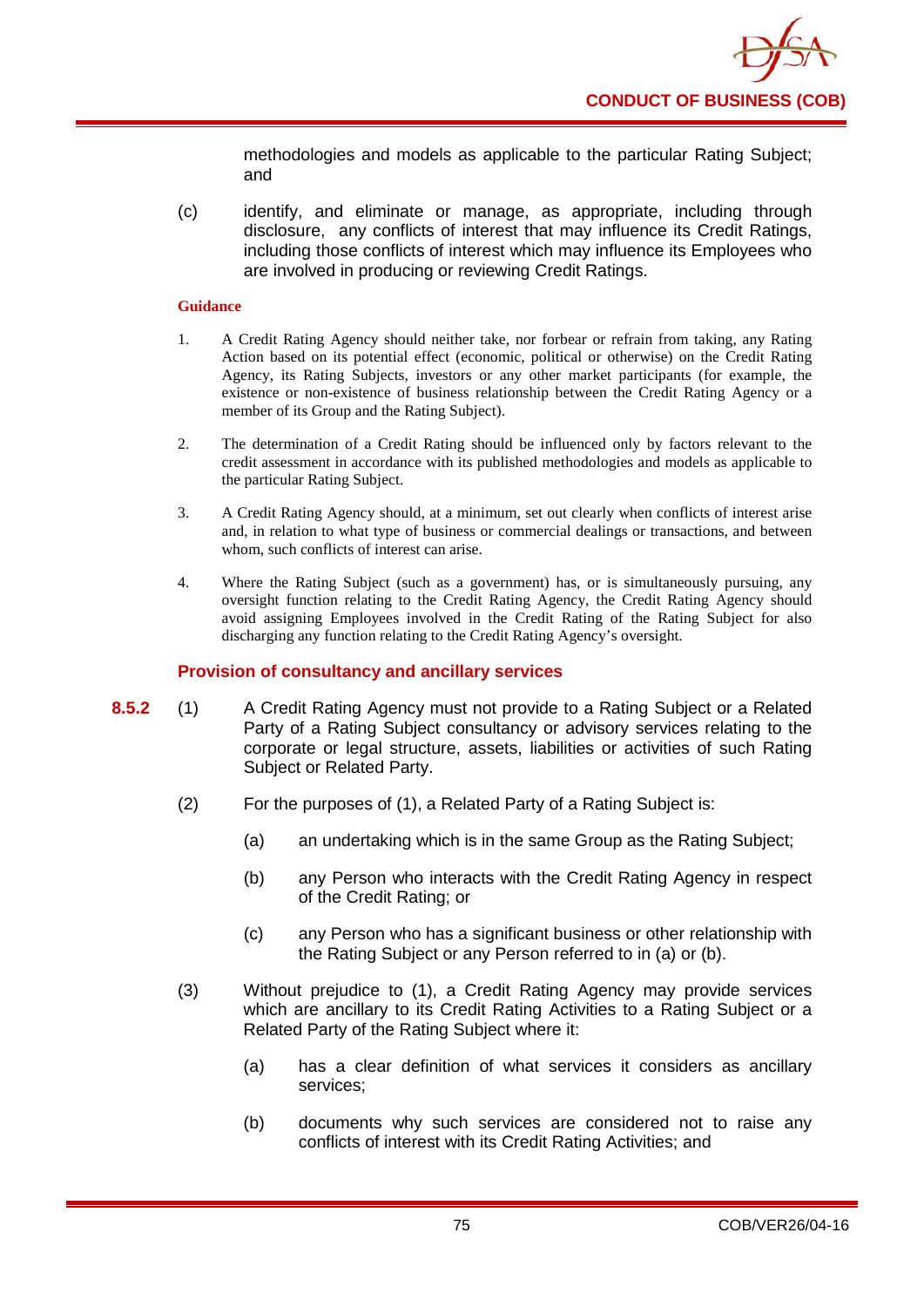- (c) has in place adequate mechanisms to minimise the potential for any conflicts of interest arising.
- (4) If a member of the Group in which the Credit Rating Agency is also a member provides services of the kind referred to in (1) to a Rating Subject of the Credit Rating Agency or a Related Party of such a Rating Subject, such services must be operationally and functionally separated from the business of the Credit Rating Agency.

- 1. The prohibition in Rule 8.5.2(1) includes, for example, making proposals or recommendations regarding the design or structure of Rating Subjects, including suggestions as to how a desired rating could be achieved. Therefore, such services cannot be provided.
- 2. Some of the activities which are prohibited under Rule 8.5.2(1) may constitute a Financial Service other than Operating a Credit Rating Agency. Even if a Credit Rating Agency has an authorisation to provide such a Financial Service, it is prevented from providing such services to a Rating Subject or a Related Party because of the prohibition in Rule 8.5.2(1).
- 3. Ancillary services referred to in Rule 8.5.2(3) include, for example, market forecasts, estimates of economic trends, pricing analysis and other general data analysis as well as related distribution services. These services can be provided to Rating Subjects and their Related Parties where the requirements in Rule 8.5.2(3) are met. These services are also unlikely to constitute other Financial Services.
- 4. A Credit Rating Agency should separate operationally its Credit Rating Activities from any ancillary services it provides in accordance with Rule 8.5.2(3). For example, Rating Analysts and other key individuals involved in Credit Rating Activities should not also be involved in the provision of such services.
- 5. Where a Group member provides to a Rating Subject of a Credit Rating Agency any ancillary services, the Credit Rating Agency and the Group member should not share Employees or premises to ensure operational separation.

## **Credit Rating Agency fees**

**8.5.3** A Credit Rating Agency must not enter into fee arrangements for providing Credit Ratings where the fee depends on the rating outcome or on any other result or outcome of the Credit Rating Activities.

## **Other conflicts of interest**

**8.5.4** A Credit Rating Agency must not engage in any securities or derivatives transactions with, relating to, or in respect of, a Rating Subject or its Related Party in circumstances where such a transaction would amount to, or pose a risk of, a conflict of interest with respect to its Credit Rating Activities.

## **Guidance**

Examples of investments which would not present conflicts of interest include investments in collective investment funds which might contain investments in a Rating Subject or its Related Party.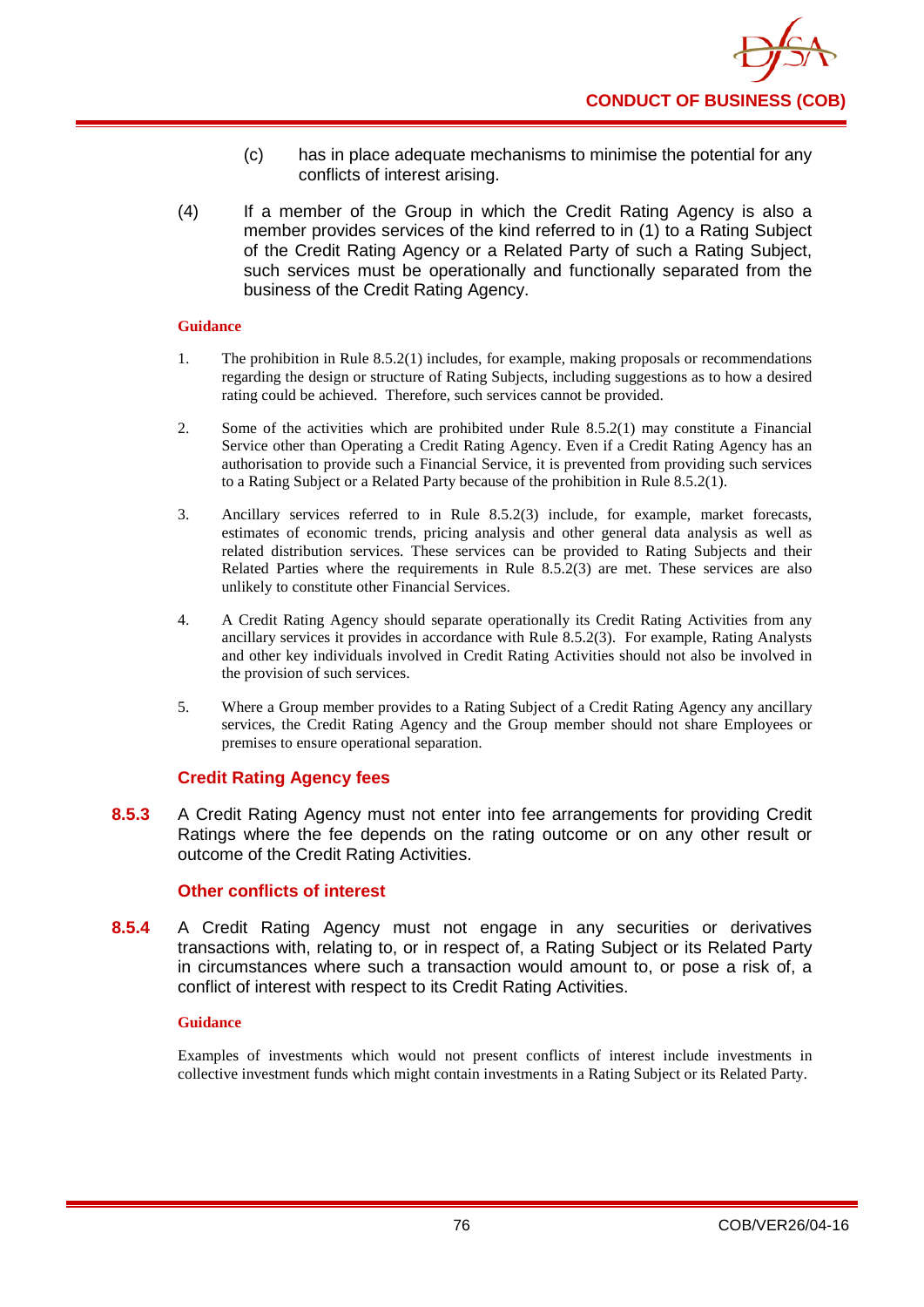

# **8.6 Independence of Rating Analysts and other Employees**

## **Policies and procedures**

- **8.6.1** A Credit Rating Agency must have adequate policies, procedures and controls to ensure that its Employees, as far as practicable, avoid relationships which compromise or are reasonably likely to compromise the independence and objectivity of its Credit Rating Activities.
- **8.6.2** (1) A Credit Rating Agency must ensure that its Employees who are directly involved in preparing or reviewing a Credit Rating of a Rating Subject do not initiate, or participate in, discussions regarding fees or payments with the Rating Subject or a Related Party of the Rating Subject.
	- (2) A Credit Rating Agency must ensure that its Employees who are directly involved in preparing or reviewing a Credit Rating of a Rating Subject, and their Close Relatives, do not engage in any securities or derivative transactions with, relating to, or in respect of, the Rating Subject or a Related Party of the Rating Subject in circumstances where such a transaction would amount to, or pose a risk of, a conflict of interest with respect to the activities of the relevant Employee.

## **Guidance**

This Rule should be read in conjunction with Rule 8.2.2, pursuant to which, Employees of a Credit Rating Agency need to be independent and free from conflicts of interest. Such conflicts of interest include the appearance of being compromised as result of a personal relationship which he or his Close Relatives have with a Rating Subject or a Related Party of a Rating Subject. The Credit Rating Agency's policies and procedures should clearly set out where a personal relationship should be considered to create the potential for any real or apparent conflicts of interest and therefore be subject to the conflicts of interest provisions.

- **8.6.3** (1) A Credit Rating Agency must ensure that its Employees who have a relevant material interest in a Rating Subject or its Related Party are not involved in the preparation or review of the relevant Credit Rating or able to influence that process.
	- (2) For the purposes of Rule 8.6.3(1), an Employee of a Credit Rating Agency has a material interest in a Rating Subject if the Employee:
		- (a) owns a security or a derivative relating to a Rating Subject or its Related Party, other than holdings in diversified collective investment funds;
		- (b) has had a recent employment or other significant business relationship with a Rating Subject or its Related Party which may cause, or may be perceived as causing, conflicts of interest; or
		- (c) has a Close Relative who is currently employed by a Rating Subject or its Related Party.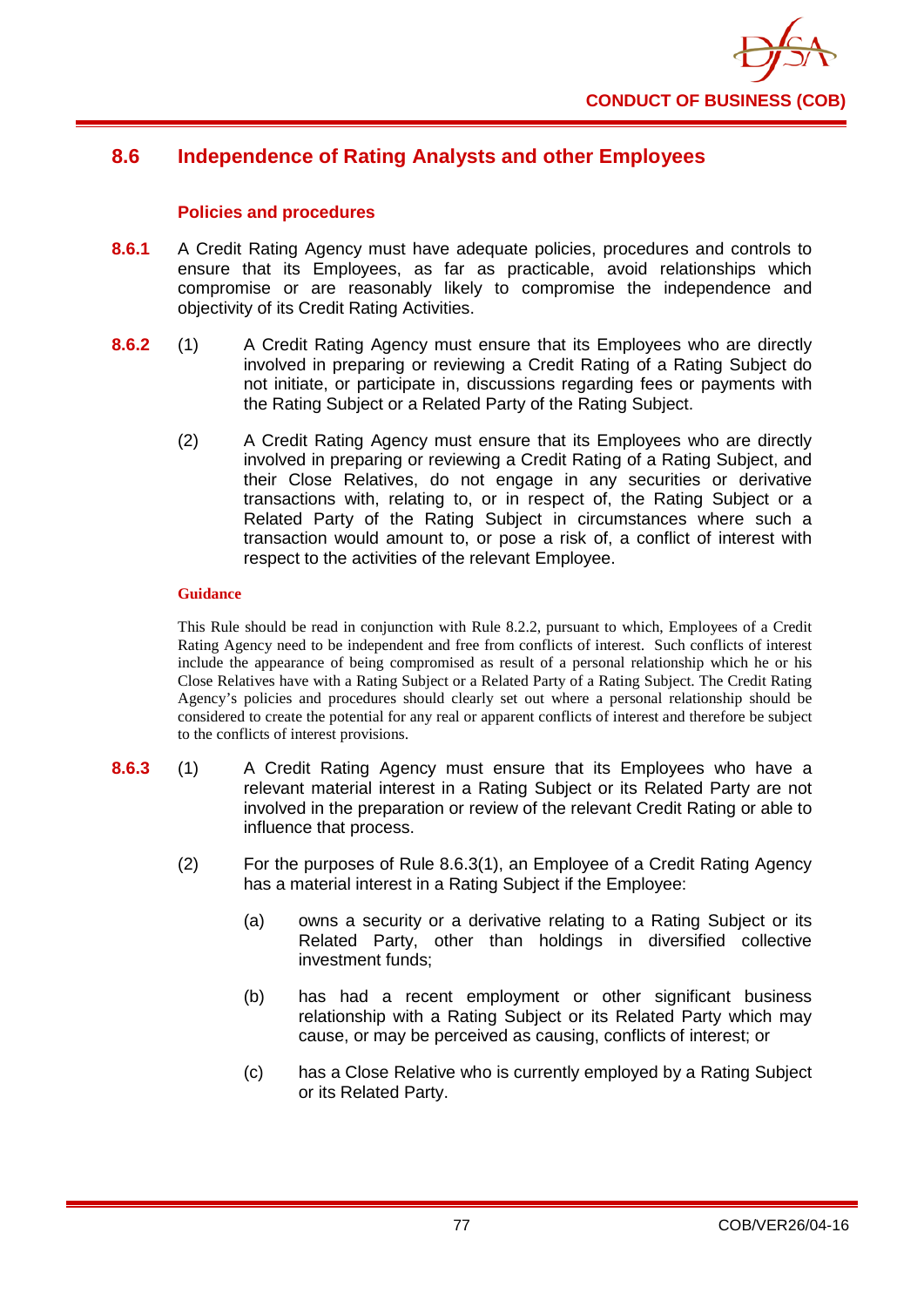

A Credit Rating Agency should, where it has a code of conduct/ethics, set out unacceptable conduct for Employees, such as soliciting money, gifts, or favours from anyone with whom the Credit Rating Agency does business, or accepting gifts offered in the form of cash or any gifts which are reasonably capable of influencing their opinions or decisions relating to Credit Ratings. There should also be guidance relating to minimal value of gifts or benefits that may be accepted, and clearance and disclosure procedures relating to such gifts and benefits. See also Guidance 2 under Rule 8.1.1.

**8.6.4** A Credit Rating Agency must establish policies and procedures for reviewing the past work of a Rating Analyst who leaves the employment of the firm to join a Rating Subject or its Related Party where the Rating Analyst had been involved in producing or reviewing the Credit Rating assigned to such Rating Subject or Related Party.

## **Remuneration and reporting lines**

#### **Guidance**

A Credit Rating Agency is required, pursuant to GEN Rule 5.3.31, to have remuneration structures and strategies which, amongst other things, are consistent with the business objectives and identified risk parameters within which the firm operates, and provide for effective alignment of risk outcomes and the roles and functions of the relevant Employees. The requirements set out in this section are designed to augment those remuneration requirements set out in GEN.

- **8.6.5** A Credit Rating Agency must ensure that Employees involved in the provision of Credit Ratings have reporting lines and remuneration arrangements that are designed to eliminate, or effectively manage, actual and potential conflicts of interest.
- **8.6.6** A Credit Rating Agency must ensure that its Employees are not remunerated, or their performance evaluated, based on the amount of revenue generated or expected from the Credit Ratings in which the Employee was involved.

## **Gui**d**ance**

The Employees intended to be covered by this Rule are Rating Analysts and other Employees who are directly involved in producing or reviewing a Credit Rating, or who are able to influence the credit rating process (such as the senior management).

**8.6.7** A Credit Rating Agency must conduct formal and periodic reviews of its remuneration policies and practices relating to Employees who participate in, or who might otherwise have an effect on, the rating process to ensure that those policies and practices do not compromise the objectivity of the Credit Rating Activities.

## **8.7 Transparency and disclosure**

## **Policies and procedures**

- **8.7.1** (1) A Credit Rating Agency must, subject to (2), have adequate policies, procedures and controls to ensure that it discloses in a timely manner:
	- (a) its Credit Ratings and any updates thereof;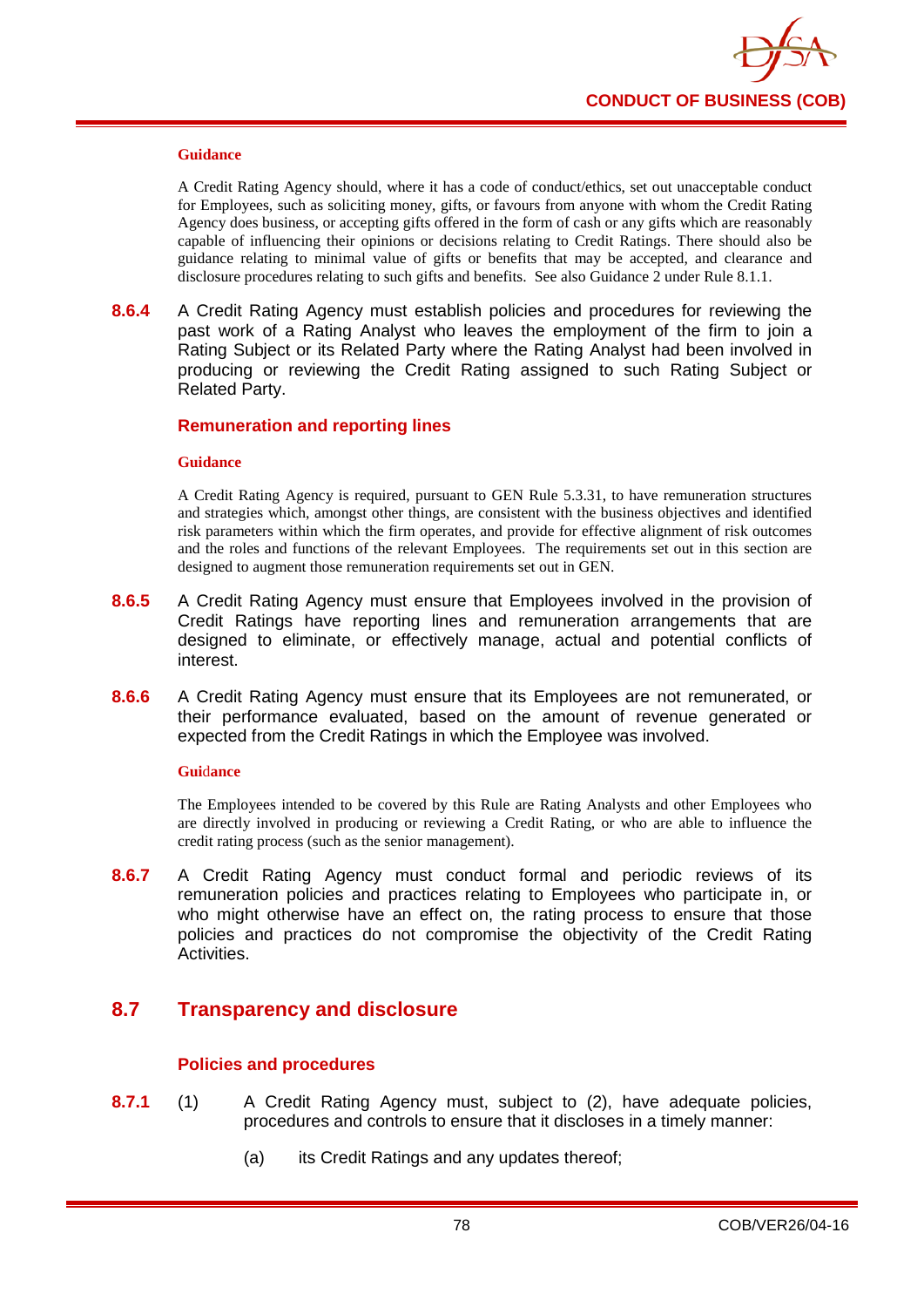- (b) its policies for distributing Credit Ratings and updates thereof;
- (c) the methodologies and models used and key assumptions made in preparing its Credit Ratings and any updates thereof; and
- (d) any other significant element relating to (a), (b) or (c) above.
- (2) A Credit Rating Agency is not required to disclose information where the information is subject to confidentiality requirements.

- 1. The level of detail required in the disclosure of information concerning methodologies, models and key assumptions should be such as to give adequate information to the users of Credit Ratings to enable them to perform their own due diligence when assessing whether, or to what extent, reliance can be placed on those Credit Ratings (see Rule 8.8.1). Disclosure of information must not, however, reveal confidential information of, or relating to, the Rating Subject or its Group pursuant to Rule 8.9.1.
- 2. The information referred to in Guidance No. 1 should generally include the meaning of each rating category and the definition of default or recovery, and the time horizon the Credit Rating Agency used when making a Credit Rating.
- 3. A Credit Rating Agency should adequately and clearly disclose applicable risks which may affect a Credit Rating, including a sensitivity analysis of the relevant assumptions and an explanation of how various market developments affect the parameters built into the methodologies and models and may influence or impinge on the Credit Rating (for example volatility).
- 4. If the nature of a Credit Rating or other circumstances make a historical default rate inappropriate or otherwise likely to mislead investors, the Credit Rating Agency should provide appropriate clarifications.
- 5. A Credit Rating Agency should provide information to assist users of its Credit Ratings to develop a greater understanding of what a Credit Rating is, and the limitations on the use of Credit Ratings with respect to the particular type of financial product that the Credit Rating Agency rates. A Credit Rating Agency should clearly indicate the attributes and limitations of each Credit Rating, and the limits to which the firm verifies information provided to it by the Rating Subject, its Related Party or any external source.

## **Communication of information**

**8.7.2** A Credit Rating Agency must ensure that its communications relating to its Credit Ratings, Credit Rating Activities and its other business are clear, fair and not misleading.

## **Guidance**

- 1. A Credit Rating Agency should, taking into account the nature, scale and complexity of its operations, have a function within its organisation charged with the responsibility for communicating with market participants and the public on questions, concerns or complaints it receives.
- 2. The objective of this function should be to help ensure that the Credit Rating Agency's officers and management are informed of those issues that such officers and management would reasonably need to be informed about when setting and implementing the Credit Rating Agency's systems and controls.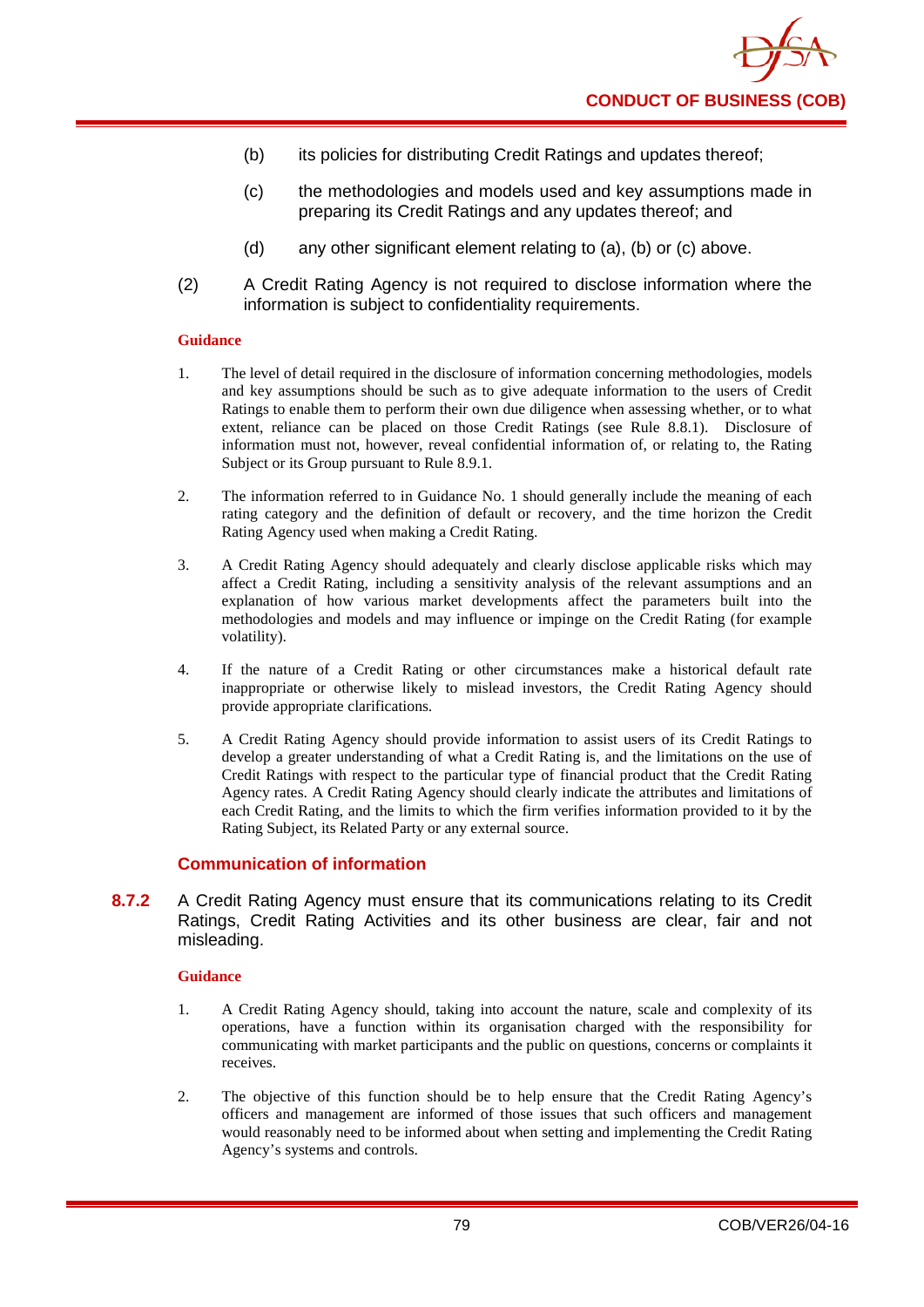

# **8.8 Disclosure and presentation of Credit Ratings**

## **General Disclosure**

- **8.8.1** (1) Subject to the confidentiality requirements applicable to a Credit Rating Agency, it must ensure that its Credit Ratings:
	- (a) are published promptly, and as far as practicable, on a nonselective basis and free of charge;
	- (b) contain sufficient information to enable users of such Credit Ratings to understand how the Credit Rating was reached, including information relating to the methodologies, models and key underlying assumptions used;
	- (c) contain a clear statement if the Credit Rating is initiated by the Credit Rating Agency on its own initiative (unsolicited), and information relating to the Credit Rating Agency's policy relating to providing unsolicited Credit Ratings;
	- (d) contain sufficient information about the historical default rates of its Credit Ratings which are of the same category as the Credit Rating being published so that interested parties can understand the historical performance of its Credit Ratings; and
	- (e) include any other information relevant to the particular Credit Rating, as specified in this module.
	- (2) A Credit Rating Agency must ensure that any press release which accompanies a Credit Rating contains key elements underlying the Credit Rating.
	- (3) Before publishing a new or an updated Credit Rating or withdrawing a Credit Rating, the Credit Rating Agency must, to the extent practicable and appropriate, give to the Rating Subject sufficient advance notice to enable that Person to draw to the attention of the Credit Rating Agency any factual errors on which the Credit Rating Agency may have based the relevant Credit Rating.
	- (4) Subject to the confidentiality requirements applicable to a Credit Rating Agency, any information which the Credit Rating Agency is required to publish pursuant to any Rules must also be made available on the website of the relevant Credit Rating Agency.

## **Guidance**

In relation to Rule 8.8.1(3), a Credit Rating Agency should inform the Rating Subject at least 12 hours before publication of a new Credit Rating or an update or withdrawal of an existing Credit Rating of the principal grounds on which such Credit Rating is based in order to give the Rating Subject an opportunity to draw to the attention of the Credit Rating Agency any factual errors. The Rating Subject has the meaning given to it in GEN Rule 2.27.1(3) and should be read in conjunction with Rule 8.1.1(2).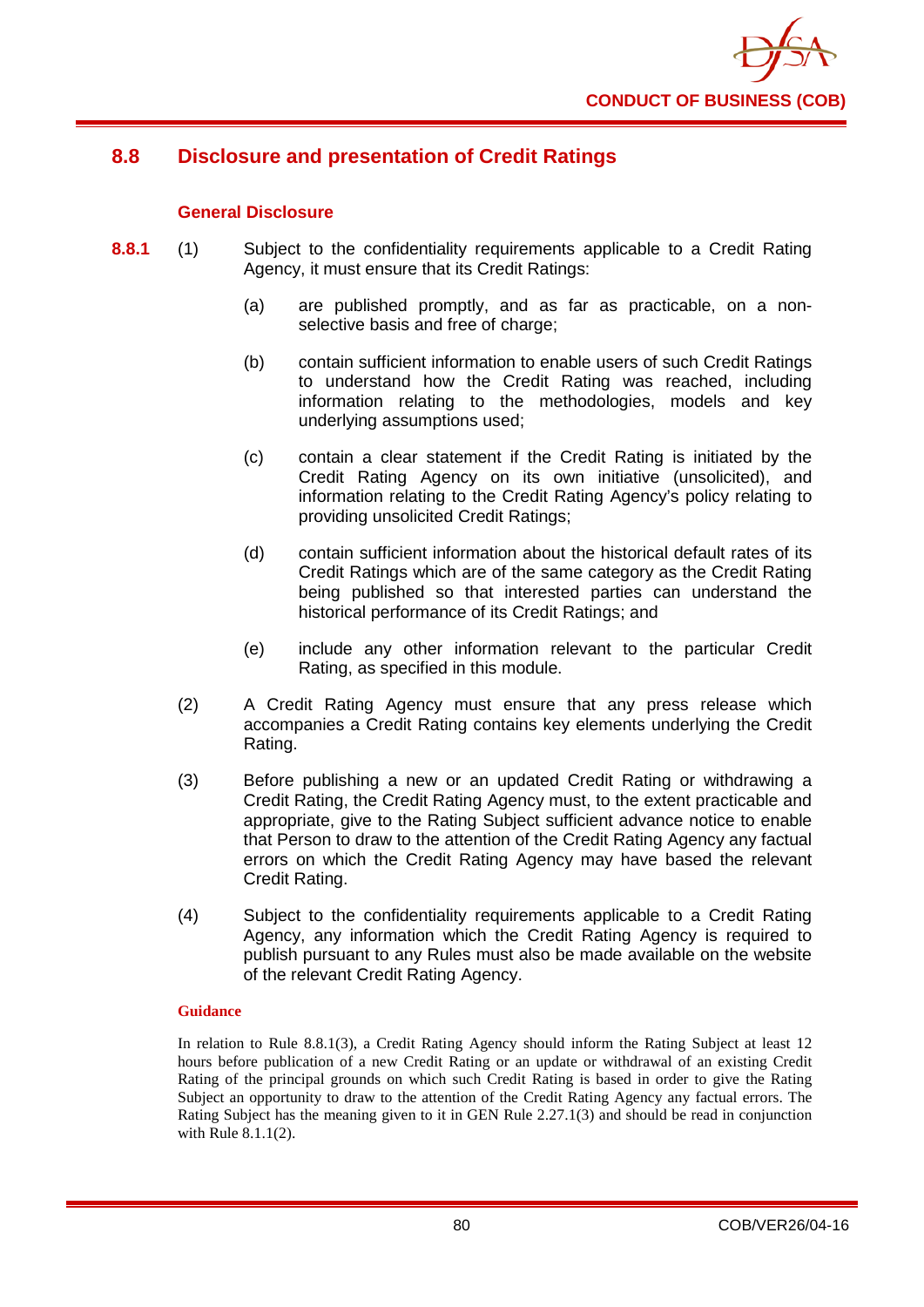

## **Specific Disclosure - Fees and Charges**

- **8.8.2** (1) A Credit Rating Agency must include in its announcements relating to Credit Ratings and its annual report the general nature of its arrangements relating to fees and charges with, or relating to, the Rating Subject including:
	- (a) whether the Credit Rating Agency or any member of its Group receives any fees, charges or other monetary benefits which are unrelated to the provision by the Credit Rating Agency of its Credit Ratings, and if so, the proportion of such benefits relating to the aggregate fees and charges in respect of the provision of Credit Ratings; and
	- (b) if the Credit Rating Agency receives 10% or more of its aggregate annual revenue from a single Rating Subject or its Related Party, information about that source.
	- (2) Where a Credit Rating Agency is a member of a Group, the 10% aggregate annual income referred to in (1)(b) may be calculated by aggregating the net revenue of all Credit Rating Agencies within the Group.

## **Specific Disclosure – Structured financial products**

**8.8.3** A Credit Rating Agency must, where the Rating Subject is a structured financial product disclose in its Credit Ratings whether the Relevant Information is made publicly available by the Rating Subject, or whether all, or some of, such information remains non–public.

## **Guidance**

- 1. The information which a Credit Rating Agency provides relating to structured financial products should include sufficient information such as information relating to the profit and loss statement and cash flow analysis to enable users of the Credit Ratings to understand the basis of the Credit Rating. Such information should also include the degree to which, in accordance with its analysis, the Credit Rating is sensitive to changes in market conditions.
- 2. A Credit Rating Agency should differentiate ratings of structured finance products from traditional corporate bond ratings, preferably through a different rating symbology. A Credit Rating Agency must also disclose how this differentiation operates.
- 3. A Credit Rating Agency should use reasonable efforts to encourage the Rating Subject to disclose to the public all Relevant Information to enable investors and users of the Credit Ratings to conduct their own due diligence relating to that product.

# **8.9 Confidential information**

- **8.9.1** A Credit Rating Agency must have policies, procedures and controls to ensure that it and its Employees do not:
	- (a) use any information given to or obtained by the Credit Rating Agency on a confidential basis ("Confidential Information") for a purpose other than that for which it was given or obtained;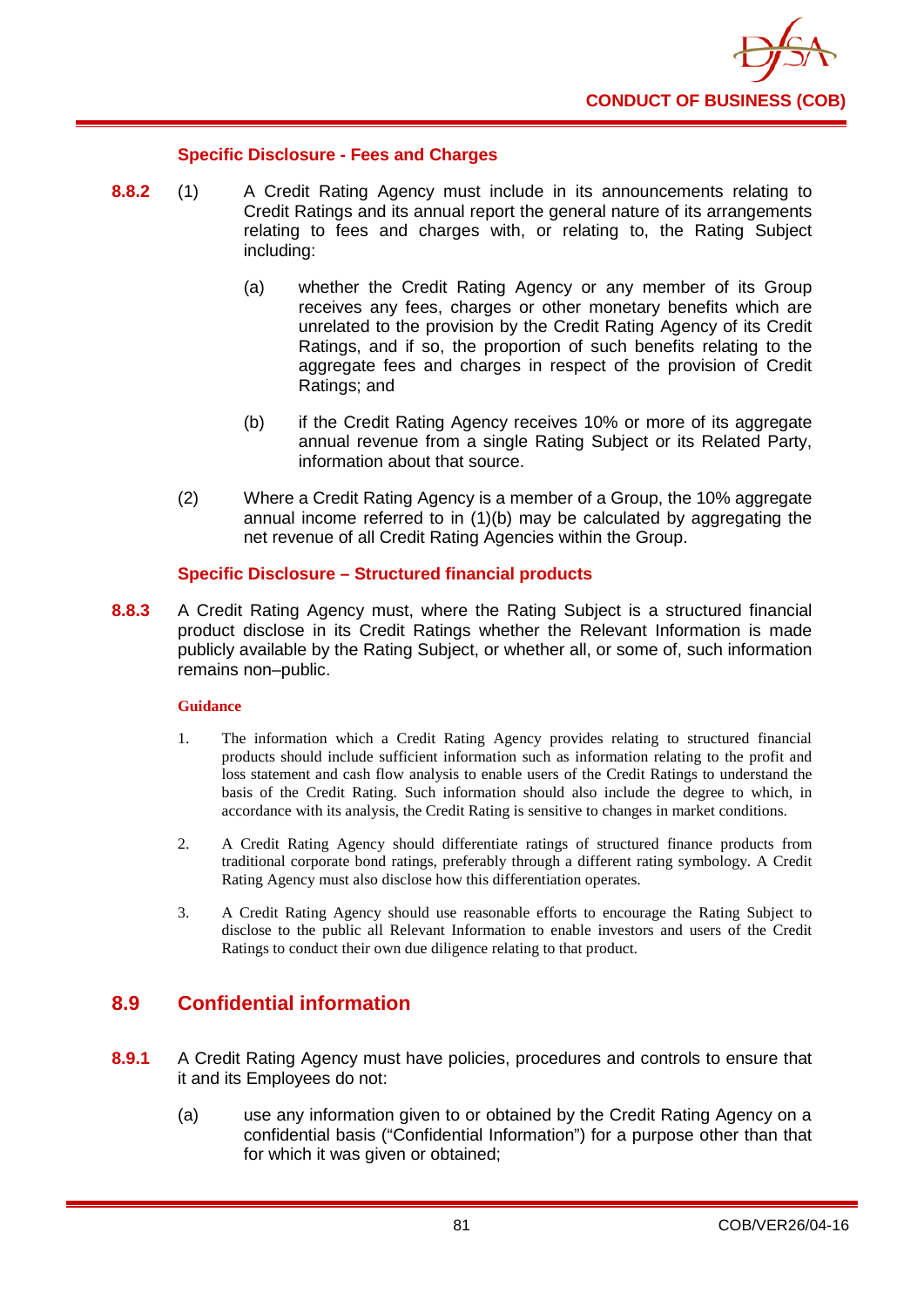- (b) disclose the Confidential Information to any other Person, except:
	- $(i)$  in accordance with  $(a)$ ;
	- (ii) with the prior written consent of the Person to whom a duty of confidentiality in respect of such Confidential Information is owed; or
	- (iii) where obliged to do so by any legislation applicable to the Credit Rating Agency; and
- (c) disclose any pending Rating Action except to the Rating Subject or as agreed with the Rating Subject.
- **8.9.2** Subject to Rule 8.9.1(b), a Credit Rating Agency and its Employees must not disclose Confidential Information in any manner, including in press releases, through research conferences, to future employers, or in conversations with investors, other issuers, other persons, or by other means.
- **8.9.3** A Credit Rating Agency must have adequate measures to ensure that it and its Employees:
	- (a) take all reasonable steps to protect all property and records belonging to or in possession of the Credit Rating Agency against fraud, theft or misuse; and
	- (b) do not share Confidential Information entrusted to the Credit Rating Agency with any third parties except where permitted under Rule 8.9.1(b).

## **8.10 Record keeping**

- **8.10.1** (1) A Credit Rating Agency must, for a minimum of six years, maintain sufficient records in relation to each activity and function of the Credit Rating Agency and, where appropriate, audit trails of its Credit Rating Activities. These must include, where applicable, the following:
	- (a) for each Credit Rating:
		- (i) the identity of the Rating Analysts participating in the determination of the Credit Rating;
		- (ii) the identity of the individuals who have approved the Credit Rating;
		- (iii) information as to whether the Credit Rating was solicited or unsolicited;
		- (iv) information to support the Credit Rating;
		- (v) the Accounting Records relating to fees and charges received from or in respect of the Rating Subject;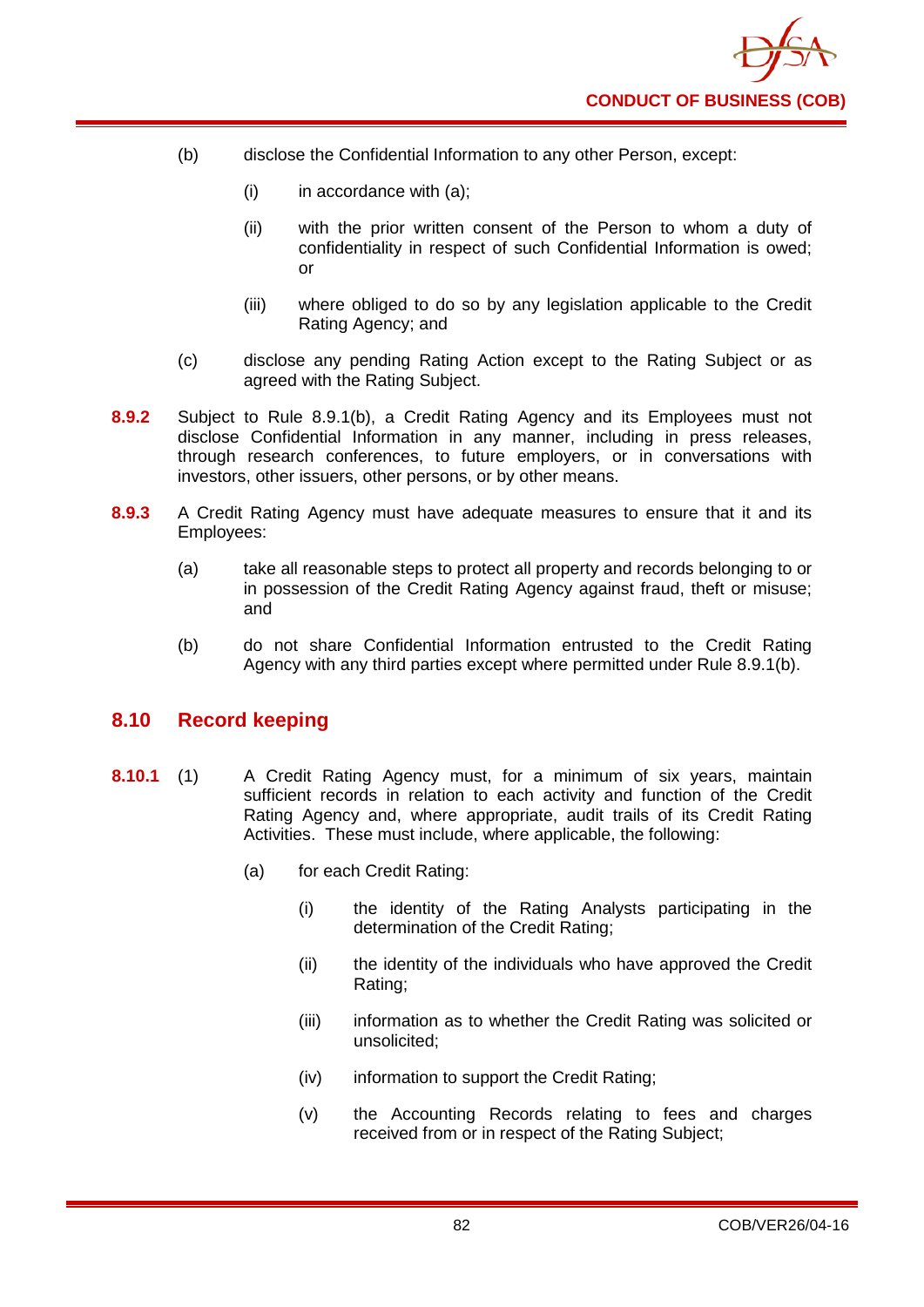

- (vi) the internal records and files, including non-public information and working papers, used to form the basis of any Credit Rating; and
- (vii) credit analysis and credit assessment reports including any internal records and non-public information and working papers used to form the basis of the opinions expressed in such reports;
- (b) the Accounting Records relating to fees received from any person in relation to services provided by the Credit Rating Agency;
- (c) the Accounting Records for each subscriber to the Credit Rating Agency's services;
- (d) the records documenting the established procedures, methodologies, models and assumptions used by the Credit Rating Agency to determine Credit Ratings; and
- (e) copies of internal and external communications, including electronic communications, received and sent by the Credit Rating Agency and its Employees that relate to Credit Rating Activities.
- (2) For the purposes of (1), the six year period commences from the date the Credit Rating is disclosed to the public or distributed by subscription.

- 1. Information to support a Credit Rating includes information received from the Rating Subject or information obtained through publicly available sources or third parties and verification procedures adopted in relation to information such as those obtained from public sources or third parties. In accordance with GEN Rule 5.3.24, records should be kept in such a manner as to be readily accessible.
- 2. Where a Credit Rating is subject to on-going surveillance and review, the Credit Rating Agency should retain records required under Rule 8.10.1 in relation to the initial Credit Rating as well as subsequent updates where such records are required to support the latest Credit Rating.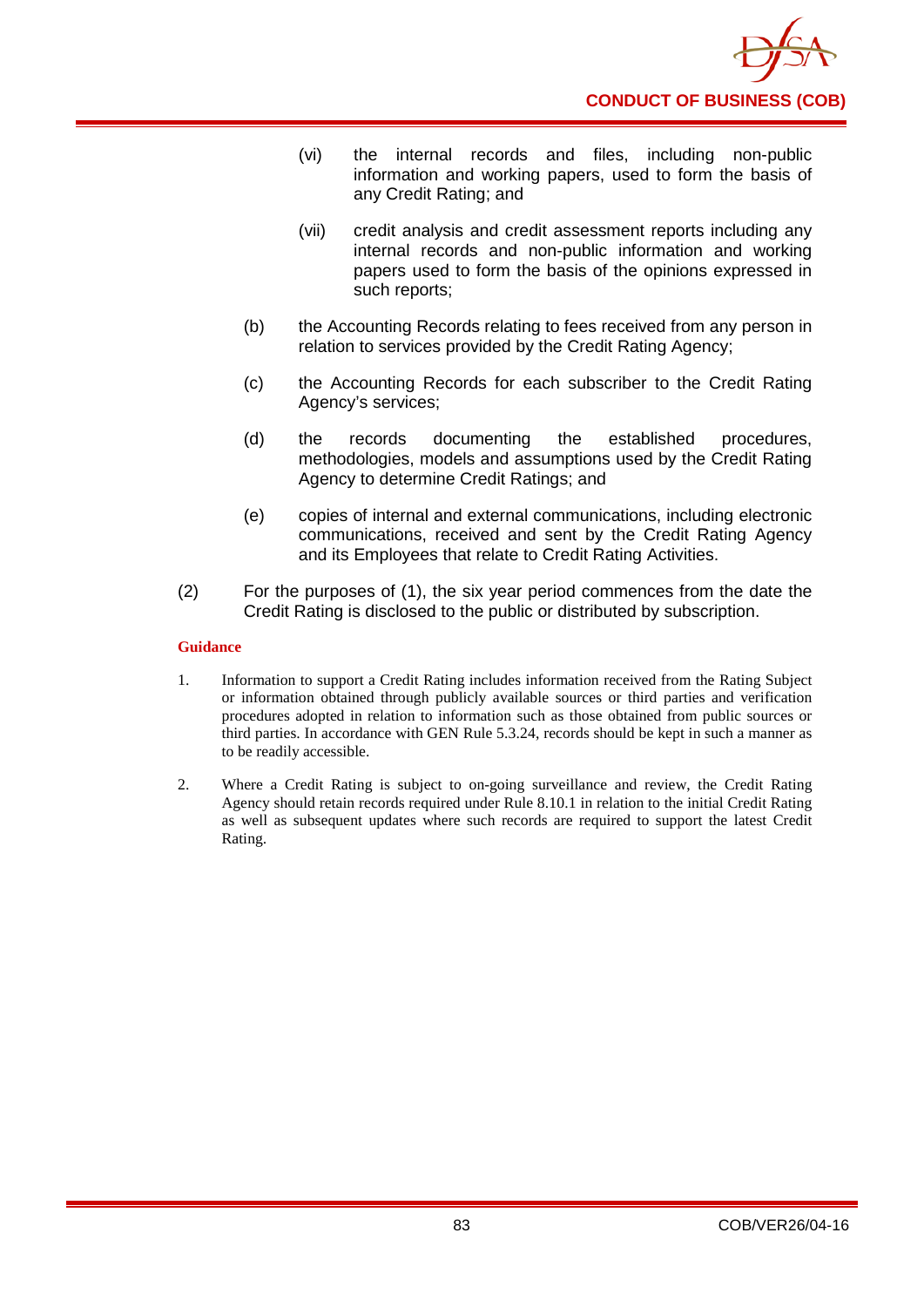

## **9 ADDITIONAL RULES: OPERATING AN ALTERNATIVE TRADING SYSTEM**

# **9.1 Application and interpretation**

**9.1.1** This chapter applies to an Authorised Firm which Operates an Alternative Trading System (ATS Operator).

#### **Guidance**

The Financial Service of Operating an Alternative Trading System can be either operating a Multilateral Trading Facility (MTF) or operating an Organised Trading Facility (OTF). See GEN Rule 2.22.1.

- **9.1.2** In this chapter:
	- (a) a reference to a "member" is a reference to a Client of the ATS Operator who has been granted access to its facilities in accordance with the requirements in this chapter;
	- (b) a reference to a "facility" is a reference to a Multilateral Trading Facility (MTF) and an Organised Trading Facility (OTF), except where specific reference is made only to an MTF or OTF;
	- (c) a reference to an "ATS Operator" is a reference to a Person operating an MTF and a Person operating an OTF, except where specific reference is made only to a Person operating an MTF or a Person operating an OTF; and
	- (d) where a Rule in this chapter conflicts with any other provision in the DFSA Rulebook, the Rule in this chapter prevails over those other provisions.

# **9.2 Main requirements relating to trading on the facility**

- **9.2.1** (1) An ATS Operator must, at the time a Licence is granted and at all times thereafter, have:
	- (a) transparent and non-discriminatory rules and procedures to ensure fair and orderly trading of Investments on its facility ("Operating Rules");
	- (b) objective criteria governing access to its facility ("Access Criteria");
	- (c) objective and transparent criteria for determining the Investments that can be traded on its facility ("Investment Criteria");
	- (d) adequate technology resources ("Technology Resources"); and
	- (e) rules and procedures to ensure only Investments in which there is a Proper Market are traded on its facilities ("Proper Markets").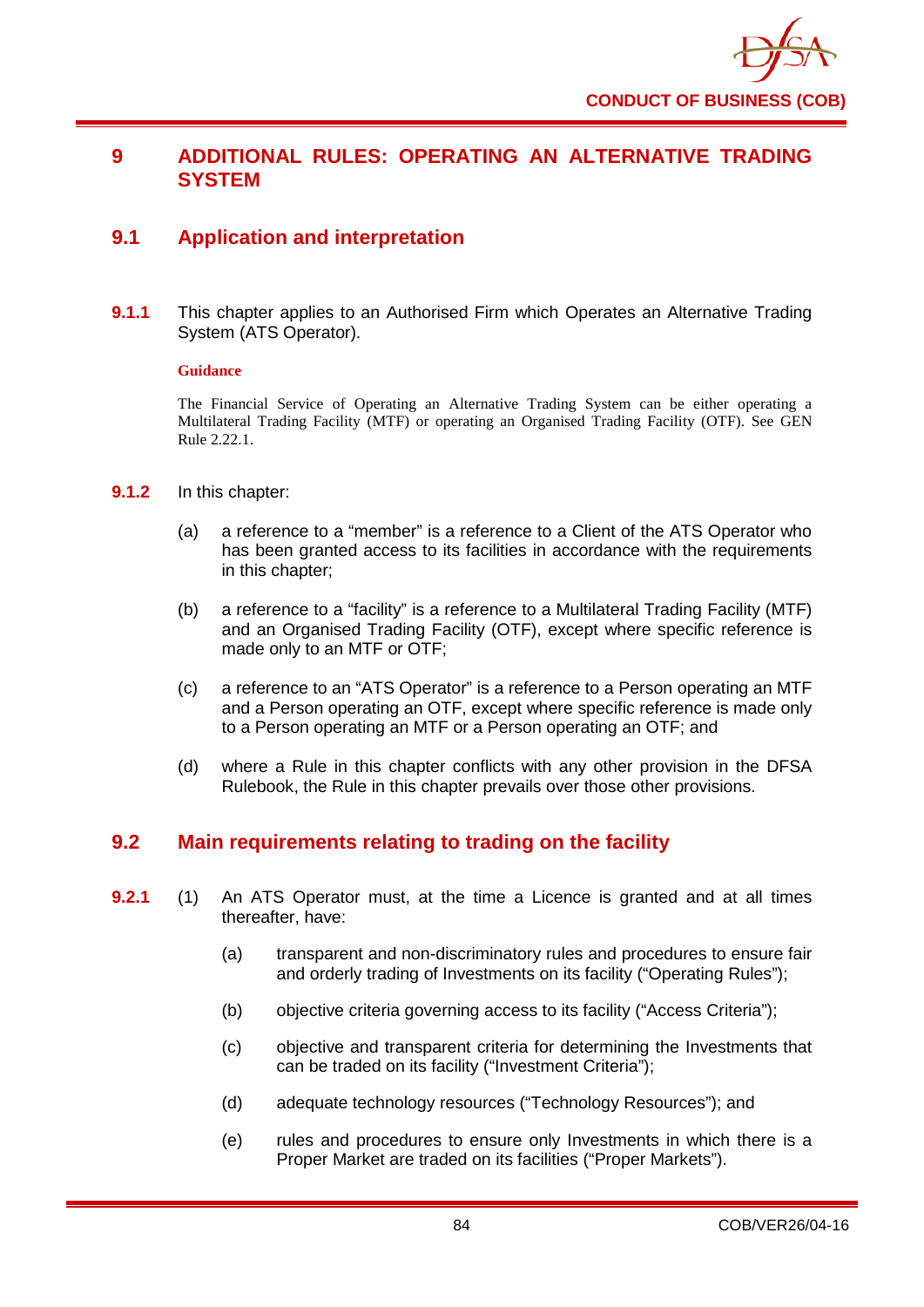(2) A breach of the Operating Rules of an ATS Operator is a prescribed matter for the purposes of Article 67(1)(b) of the Regulatory Law 2004.

## **Guidance**

Pursuant to Article 67(1) of the Regulatory Law 2004, an Authorised Firm is required to disclose to the DFSA anything which reasonably tends to show breaches or likely breaches of requirements as prescribed in Rules. Rule 9.2.1(2) prescribes a breach of Operating Rules as a the matter which is reportable to the DFSA by an ATS Operator.

## **Operating Rules**

**9.2.2** (1) The Operating Rules of an ATS Operator must be:

- (a) based on objective criteria;
- (b) non-discriminatory;
- (c) clear and fair;
- (d) legally binding and enforceable against each member and where relevant, any other Person who has been allowed access to the facility through the member; and
- (e) in the case of a Person operating an MTF, non-discretionary and made publicly available.
- (2) The Operating Rules of an ATS Operator must place obligations upon Persons who are admitted to trading on its facility ("members"):
	- (i) when undertaking transactions on its facilities; and
	- (iii) relating to professional standards applicable to staff and other Persons allowed access to the facility through such a member.
- (3) Without limiting the generality of (1) and (2), the Operating Rules of an ATS Operator must contain:
	- (a) criteria for admission of members to its facility, in accordance with Rule 9.3.1;
	- (b) criteria relating to Investments traded on its facility, in accordance with Rule 9.4.1;
	- (c) the rules and procedures governing trading on the facility;
	- (d) default rules;
	- (e) the rules and procedures for the clearing and settlement of transactions executed on the facility; and
	- (f) any other matters necessary for the proper functioning of its facility.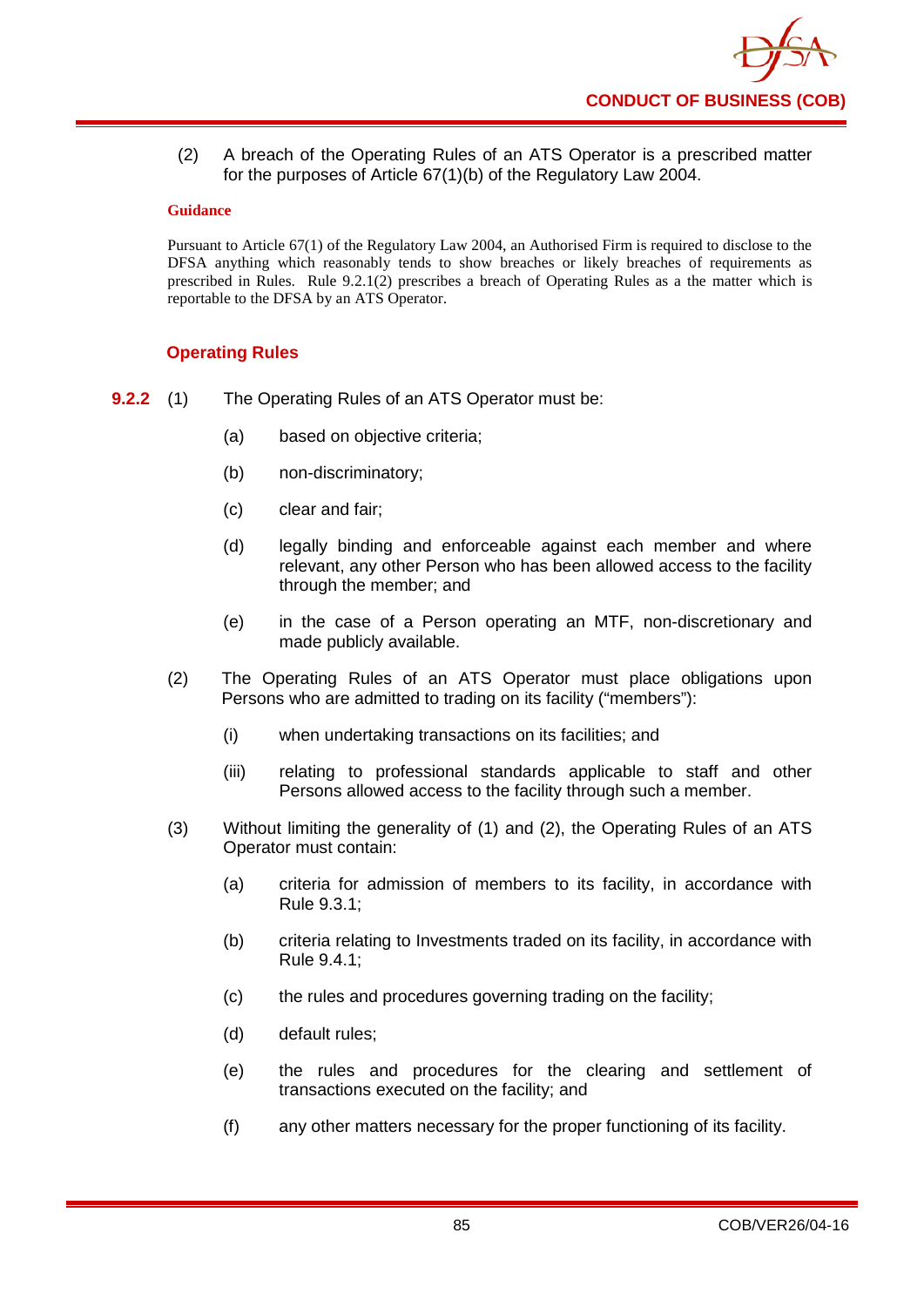

## **Material changes to Current Arrangements**

- **9.2.3** (1) An ATS Operator may only make material changes to its existing arrangements to meet the requirements in this chapter in accordance with the requirements in this Rule.
	- (2) The reference to "Existing Arrangements" in (1) is a reference to both the arrangements which were in place at the time of the initial grant of the Licence and any changes made to such arrangements in accordance with the requirements in this Rule.
	- (3) For the purposes of obtaining the DFSA approval, an ATS Operator must provide to the DFSA, at least 30 days before the proposed change is intended to come into effect, a notice setting out:
		- (a) the proposed change;
		- (b) the reasons for the proposed change; and
		- (c) what impact the proposed change would have on its members and its ability to operate the facility.
	- (4) The DFSA must, upon receipt of a notice referred to in (1), approve or disapprove the proposed change as soon as practicable and in any event within 30 days of the receipt of the notice, unless that period has been extended by notification to the applicant.
	- (5) The DFSA may, in circumstances where a material change to Current Arrangements is shown on reasonable grounds to be urgently needed, accept an application for approval of such a change on shorter notice than 30 days.
	- (6) The procedures in Schedule 3 to the Regulatory Law apply to a decision of the DFSA to reject a proposed change under this Rule.
	- (7) Where the DFSA decides to reject a proposed change, the ATS Operator may refer the matter to the FMT for review.

#### **Guidance**

- 1. The period of 30 days will commence to run from the time the DFSA has received all the relevant information to assess the application.
- 2. An ATS Operator should consider submitting its application for the DFSA approval well in advance of the date on which a proposed amendment is intended to come into effect, especially in the case of significant material changes to its existing arrangements, to allow the DFSA sufficient time to consider the application. If additional time is reasonably required to properly assess the impact of a proposed change due to its nature, scale and complexity, the DFSA may make an appropriate extension of time beyond 30 days. Such an extension would be made in consultation with the applicant.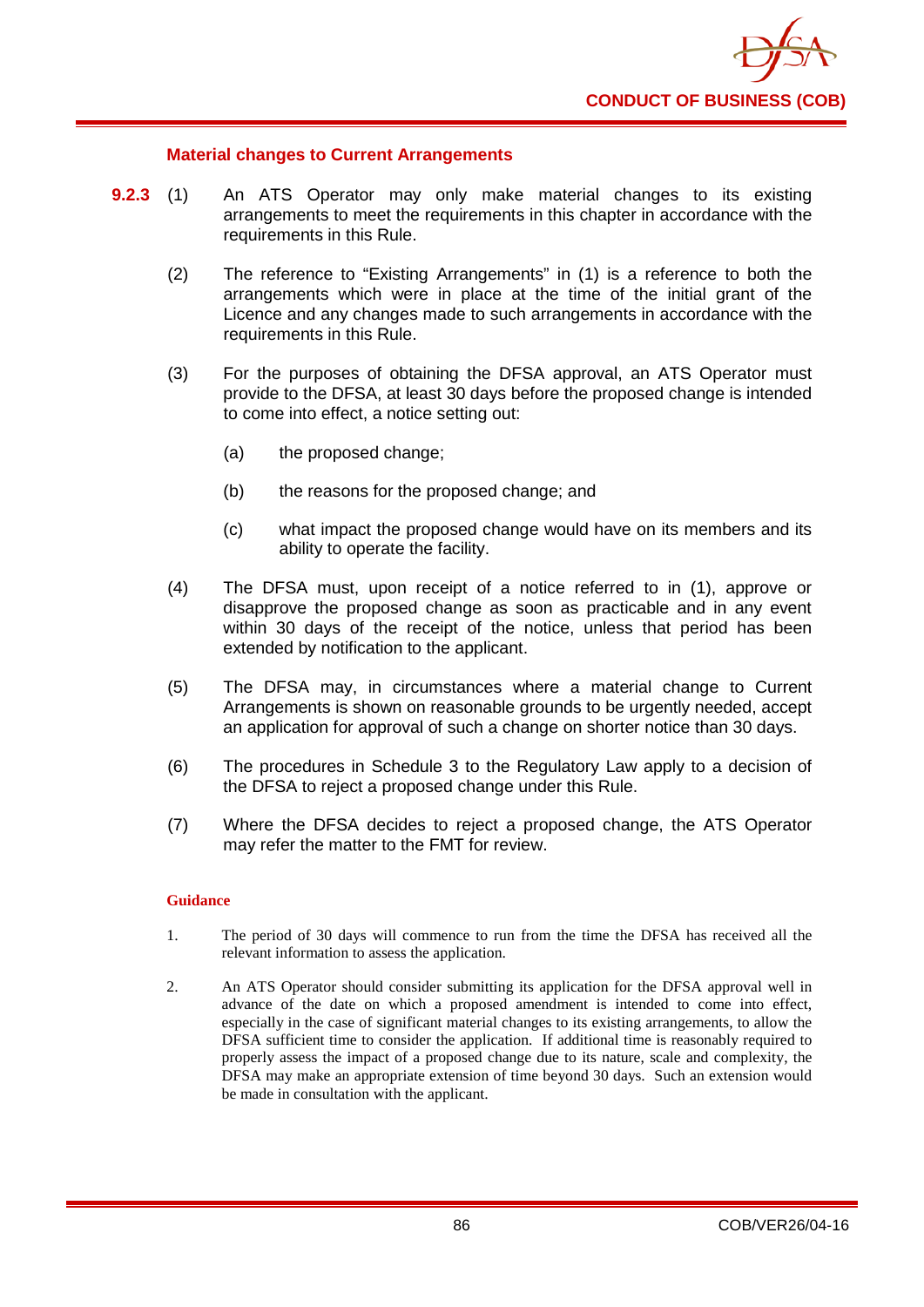

## **9.3 Member access criteria**

- **9.3.1** (1) An ATS Operator may, subject to (2) and (3), only accept as a member a Person if that Person:
	- (a) is an Authorised Firm;
	- (b) is a Recognised Member;
	- (c) meets the criteria in GEN Rule 2.3.2(2); or
	- (d) is classified as a Professional Client pursuant to COB Rule  $2.3.4(1)(g)$ , (h) and (i).
	- (2) An ATS Operator must not admit a Person referred to in (1)(c) or (d), unless such Person:
		- (a) agrees in writing to submit unconditionally to the jurisdiction of the DFSA in relation to any matters which arise out of or which relate to its use of the facility;
		- (b) agrees in writing to submit unconditionally to the jurisdiction of the DIFC Courts in relation to any proceedings in the DIFC, which arise out of or relate to its use of the facility;
		- (c) agrees in writing to subject itself to the DIFC laws and the jurisdiction of the DIFC Courts in relation to its use of the facility; and
		- (d) appoints and maintains at all times an agent for service of process in the DIFC and requires such agent to accept its appointment for service of process.
	- (3) Prior to admitting a Person referred to in  $(1)(c)$  or  $(d)$  as a member, an ATS Operator must undertake due diligence to ensure that such a Person:
		- (a) is of sufficiently good repute;
		- (b) has a sufficient level of competence and experience; and
		- (c) has adequate organisational arrangements, including financial and technological resources, which are no less than those required of an Authorised Firm appropriate to the nature of its operations.

## **Direct electronic access**

- **9.3.2** An ATS Operator must have adequate rules and procedures to ensure that its members do not allow any other Person to have Direct Electronic Access to the facility unless such other Person meets the requirements in Rule 9.3.1(1).
- **9.3.3** An ATS Operator must, where it permits its members to provide to another Person Direct Electronic Access to its facilities, have adequate systems and controls including: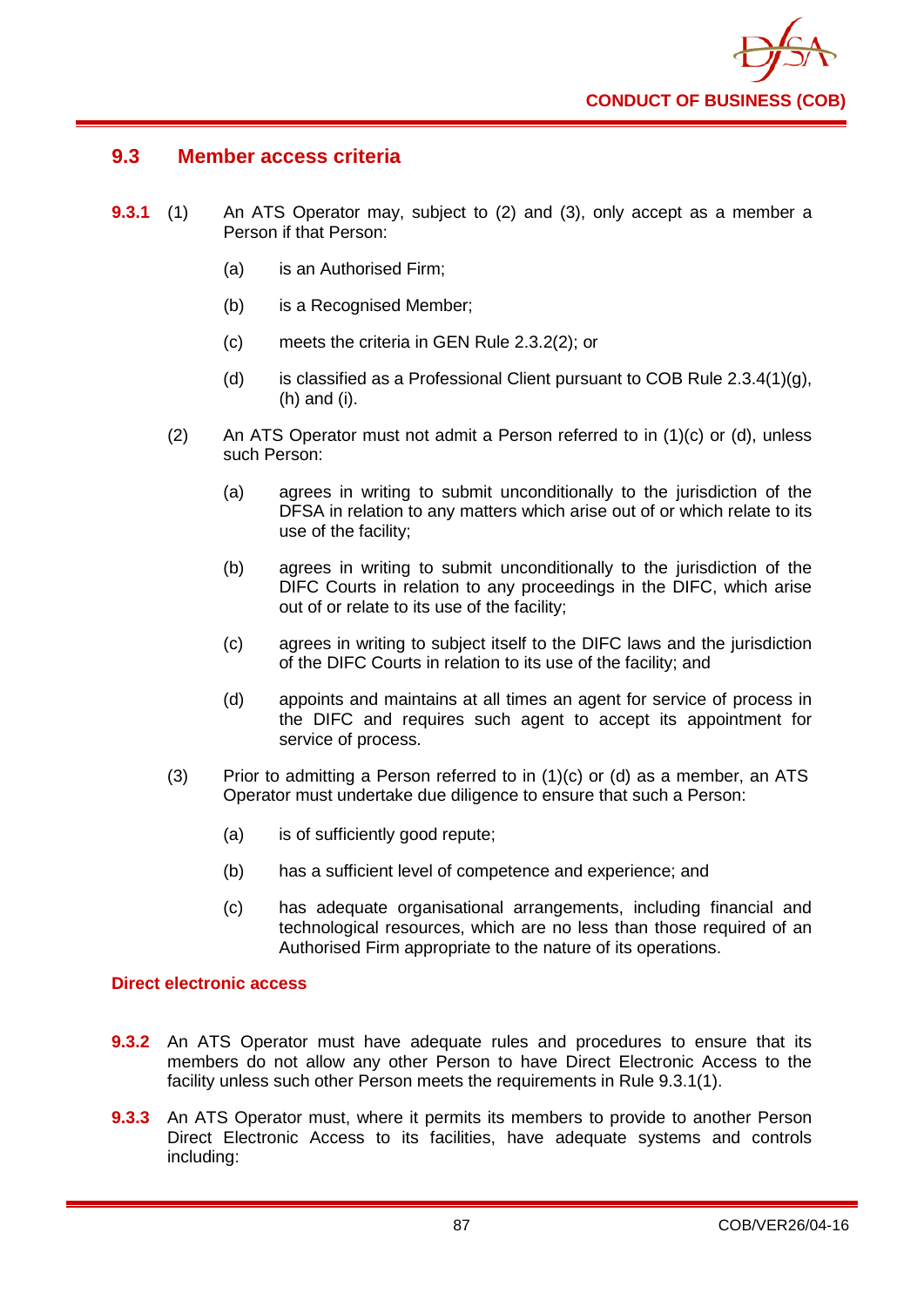- (a) appropriate standards regarding risk controls and thresholds on trading through Direct Electronic Access;
- (b) mechanisms to identify and distinguish orders placed by those Persons who are allowed to place orders through Direct Electronic Access; and
- (c) if necessary, the ability to stop orders of, or trading by, the Persons allowed Direct Electronic Access.

## **Monitoring of compliance**

**9.3.4** An ATS Operator must establish and maintain adequate and effective systems and controls, including policies and procedures, to ensure that its members and other Persons to whom access to its facility is provided through members comply with its Operational Rules and where any gaps or deficiencies are identified, they are promptly addressed.

## **9.4 Investment criteria**

- **9.4.1** An ATS Operator must ensure in respect of every Investment traded on its facility that:
	- (a) only Investments which meet the requirements in (i) or (ii) are permitted to be traded on its facility:
		- (i) in the case of Securities, only Securities which are admitted to trading on an Authorised Market Institution or other Regulated Exchange; or
		- (ii) in the case of Derivatives, only instruments that meet the contract specification criteria set out in AMI Rule 6.3.2;
	- (b) there is sufficient information relating to the Investments traded on the facility available to members and other Persons having access to the facility through such members to enable such Persons to make informed decisions relating to such Investments; and
	- (c) if it is an Investment that references to an underlying benchmark or index provided by a Price Information Provider, the requirements in Rule 9.4.2 are met.

## **Use of price information providers**

- **9.4.2** (1) An ATS Operator may only trade Investments that reference to an underlying benchmark or index provided by a Price Information Provider where it has undertaken appropriate due diligence to ensure that the Price Information Provider, on an on-going basis, meets the requirements set out in (3).
	- (2) A Price Information Provider is a price reporting agency or an index provider which constructs, compiles, assesses or reports, on a regular and systematic basis, prices of Investments, rates, indices, commodities or figures, which are made available to users.
	- (3) For the purposes of (1), the Price Information Provider must: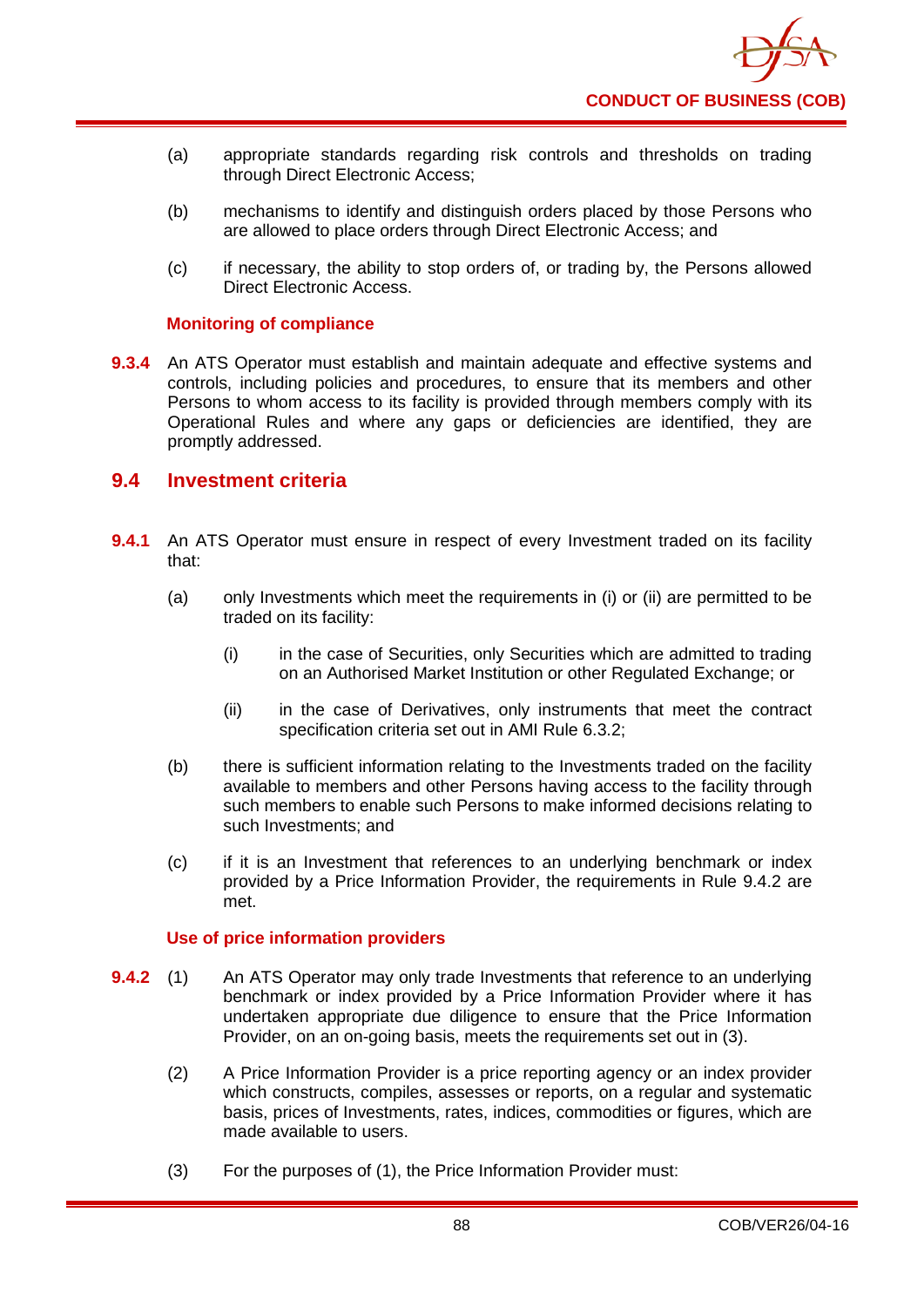- (a) have fair and non-discriminatory procedures for establishing prices of Investments which are made public.
- (b) demonstrate adequate and appropriate transparency over the methodology, calculation and inputs to allow users to understand how the benchmark or index is derived and its potential limitations;
- (c) where appropriate, give priority to concluded transactions in making assessments and adopt measures to minimise selective reporting;
- (d) be of good standing and repute as an independent and objective price reporting agency or index provider;
- (e) have a sound corporate governance framework;
- (f) have adequate arrangements to avoid its staff having any conflicts of interest where such conflicts have, or are likely to have, a material adverse impact on price establishment process; and
- (g) adequate complaint resolution mechanisms to resolve any complaints about the Price Information Provider's assessment process and methodology.

An ATS Operator, when assessing the suitability of a Price Information Provider (the provider), should take into account factors such as:

- a. the provider's standing and reliability in the relevant physical or derivatives markets as a credible price reporting agency;
- b. the quality of corporate governance adopted, covering areas such as independent members of the board, independence of its internal audit and risk management function;
- c. whether the methodologies and processes (including any material changes to such methodologies and processes) adopted by the provider for the purposes of pricing are made publicly available;
- d. whether there are adequate procedures adopted to ensure that conflicts between the provider's commercial interests and those of users of its services, including those of its Employees involved in pricing process, are adequately addressed, including through codes of ethics;
- e. whether there is a clear conveyance to its users of the economic realities of the underlying interest the Price Information Provider seeks to measure; and,
- f. the degree to which the Price Information Provider has given consideration to the characteristics of the underlying interests measured, such as:
	- **the size and liquidity:** Whether the size of the market informs the selection of an appropriate compilation mechanism and governance processes. For example, a benchmark or index that measures a smaller market may be impacted by single trades and therefore be more prone to potential manipulation, whereas a benchmark for a larger market may not be well represented by a small sample of participants;
	- **the relative market size.** Where the size of a market referencing a benchmark is significantly larger than the volume of the underlying market, the potential incentive for benchmark manipulation to increase; and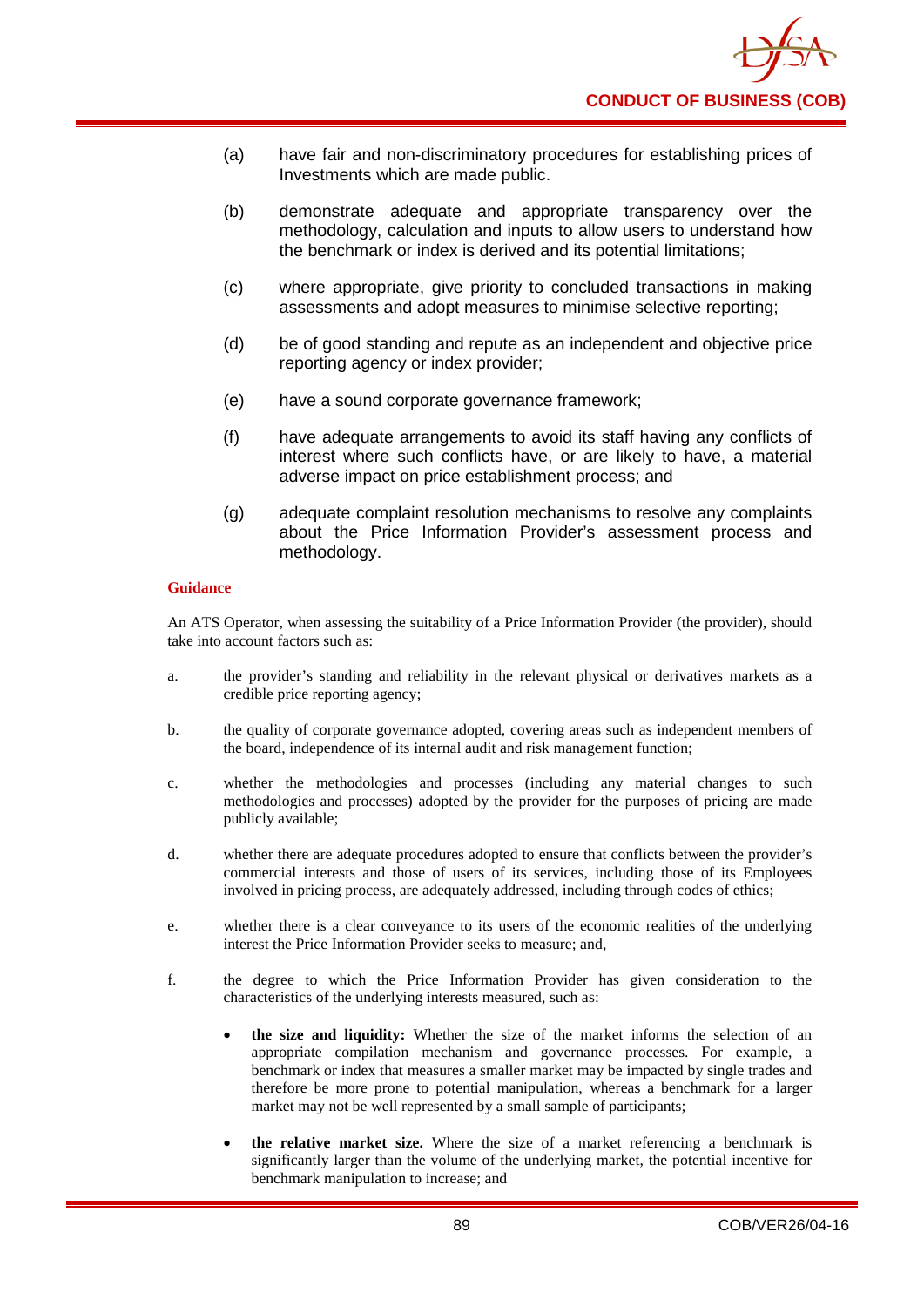

**Transparency:** Where there are varying levels of transparency regarding trading volumes and positions of market participants, particularly in non-regulated markets and instruments, whether the benchmark represents the full breadth of the market, the role of specialist participants who might be in a position to give an overview of the market, and the feasibility, costs and benefits of providing additional transparency in the underlying markets.

# **9.5 Technology resources**

- **9.5.1** (1) An ATS Operator must:
	- (a) have sufficient technology resources to operate, maintain and supervise the facility it operates;
	- (b) be able to satisfy the DFSA that its technology resources are established and maintained in such a way as to ensure that they are secure and maintain the confidentiality of the data they contain; and
	- (c) ensure that its members and other participants on its facility have sufficient technology resources which are compatible with its own.
	- $(2)$  For the purposes of meeting the requirement in  $(1)(c)$ , an ATS Operator must have adequate procedures and arrangements for the evaluation, selection and on-going monitoring of information technology systems. Such procedures and arrangements must, at a minimum, provide for:
		- (a) problem management and system change;
		- (b) adequate procedures for testing information technology systems before live operations, which are in conformity with the requirements that would apply to an Authorised Market Institution under App 1 of AMI;
		- (c) monitoring and reporting on system performance, availability and integrity; and
		- (d) adequate measures to ensure:
			- (i) the information technology systems are resilient and not prone to failure;
			- (ii) business continuity in the event that an information technology system fails;
			- (iii) protection of the information technology systems from damage, tampering, misuse or unauthorised access; and
			- (iv) the integrity of data forming part of, or being processed through, information technology systems.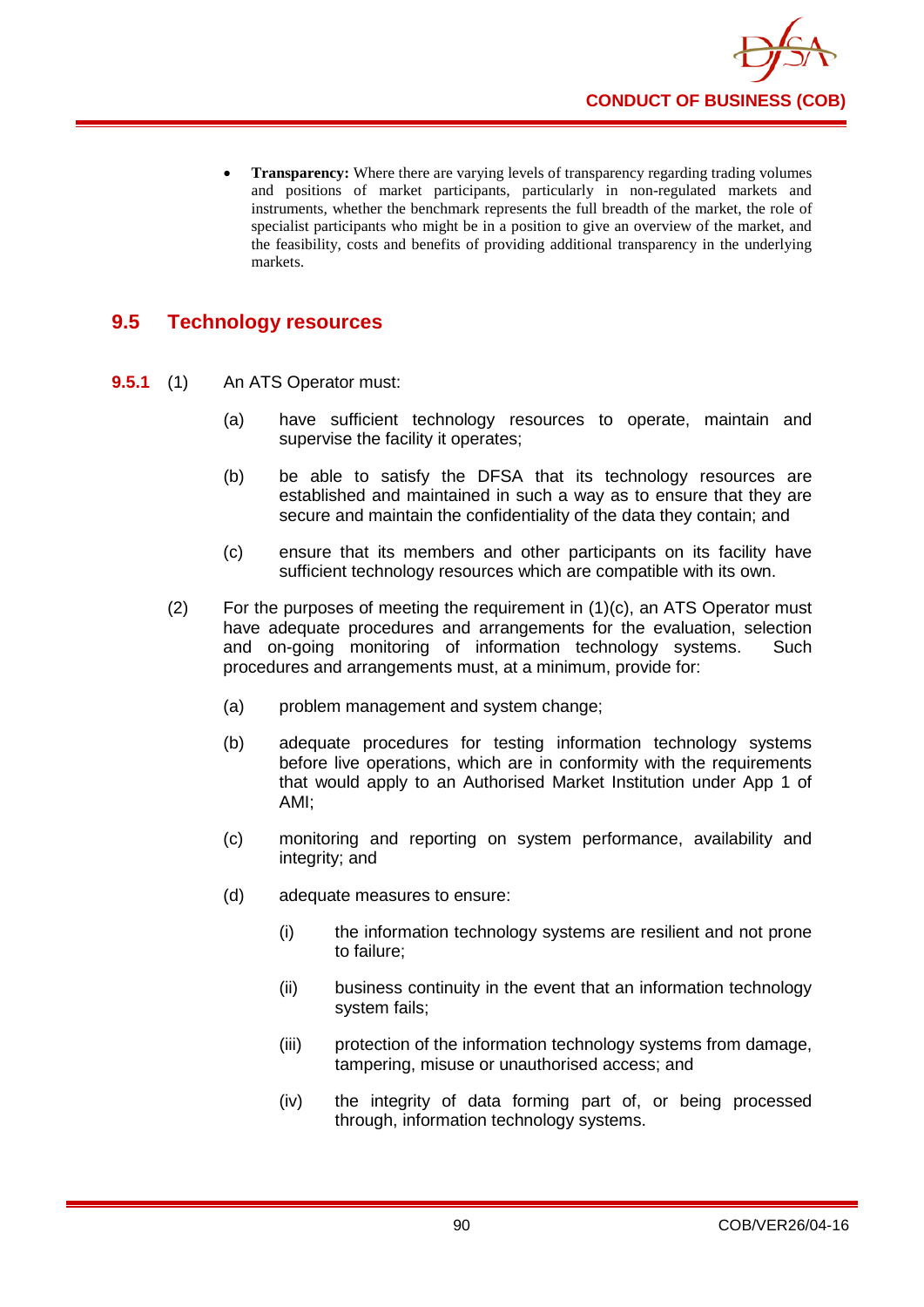- 1. In assessing the adequacy of an ATS Operator's systems and controls used to operate and carry on its functions, the DFSA will consider:
	- a. the organisation, management and resources of the information technology department of the firm;
	- b. the arrangements for controlling and documenting the design, development, implementation and use of technology systems; and
	- c. the performance, capacity and reliability of information technology systems.
- 2. The DFSA will also, during its assessment of technology systems, have regard to the:
	- a. procedure for the evaluation and selection of information technology systems;
	- b. procedures for problem management and system change;
	- c. arrangements for testing information technology systems before live operations;
	- d. arrangements to monitor and report system performance, availability and integrity;
	- e. arrangements made to ensure information technology systems are resilient and not prone to failure;
	- f. arrangements made to ensure business continuity in the event that an information technology system fails;
	- g arrangements made to protect information technology systems from damage, tampering, misuse or unauthorised access;
	- h. arrangements made to ensure the integrity of data forming part of, or being processed through, information technology systems; and
	- i. third party outsourcing arrangements.
- 3. In particular, when assessing whether an ATS Operator has adequate information technology resourcing, the DFSA will consider:
	- a. whether its systems have sufficient electronic capacity to accommodate reasonably foreseeable volumes of messaging and orders, and
	- b. whether such systems are adequately scalable in emergency conditions that might threaten the orderly and proper operations of its facility.

## **Regular review of systems and controls**

- **9.5.2** (1) An ATS Operator must undertake regular review and updates of its systems and controls as appropriate to the nature, scale and complexity of its operations.
	- (2) For the purposes of (1), an ATS Operator must adopt well defined and clearly documented development and testing methodologies which are in line with internationally accepted testing standards.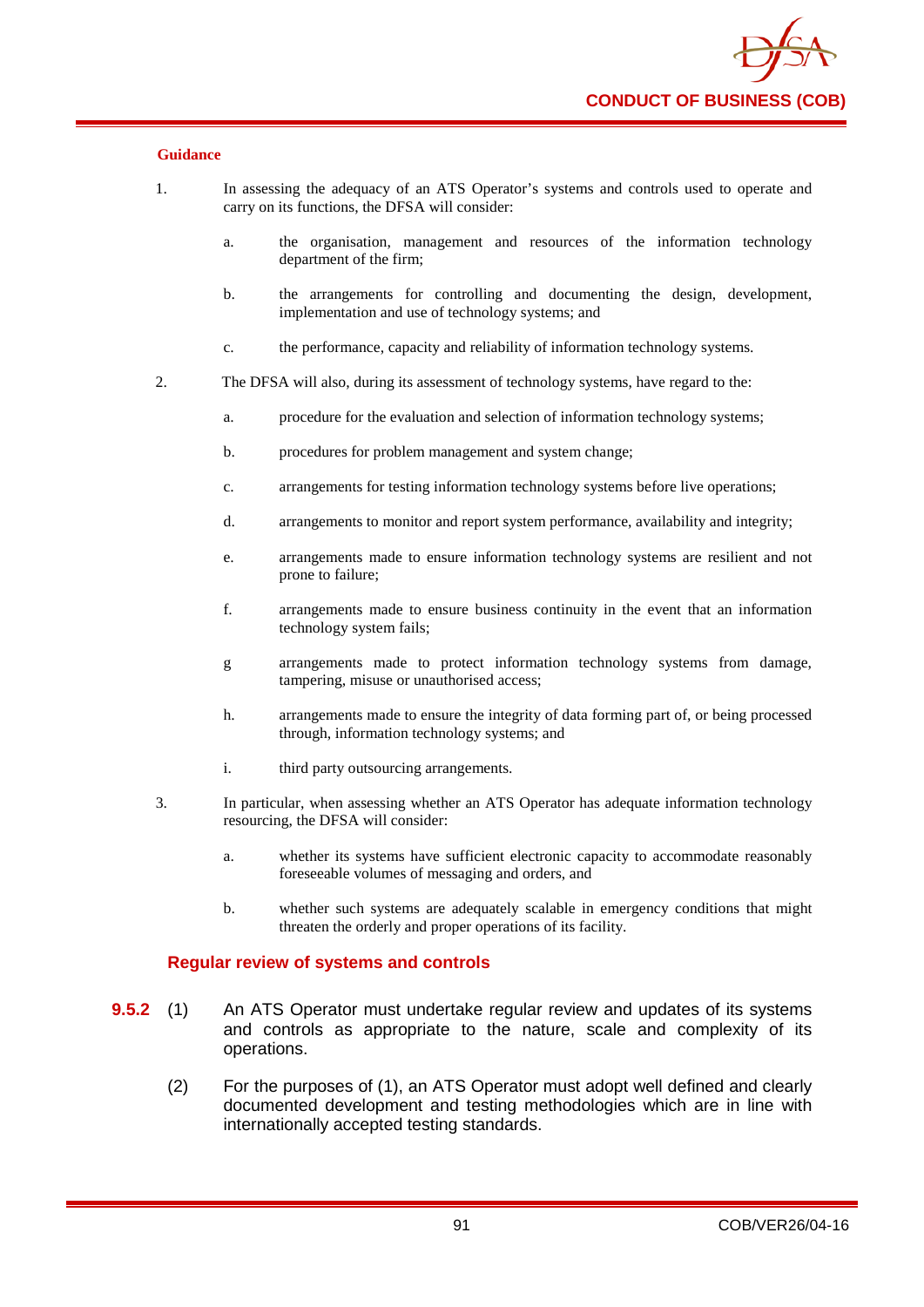Through the use of such testing methodologies, the ATS Operator should be able to ensure, amongst other things, that:

- a. its systems and controls are compatible with its operations and functions;
- b. compliance and risk management controls embedded in its system operate as intended (for example by generating error reports automatically); and
- c. it can continue to work effectively in stressed market conditions.

## **9.6 Proper Markets**

- **9.6.1** (1) Without limiting the generality of the other requirements in this chapter, an ATS Operator must, for the purposes of meeting the requirement in Rule 9.2.1(e) relating to Proper Markets, ensure that:
	- (a) if Derivatives are traded on its facilities, such Derivatives meet the contract design specifications in AMI Rule 6.3.2;
	- (b) relevant market information is made available to Persons engaged in dealing on an equitable basis, including pre-trade and post-trade orders, in accordance with Rules 9.6.2 and 9.6.3;
	- (c) there are adequate mechanisms to discontinue, suspend or remove from trading on its facilities any Investments in circumstances where the requirements in this chapter are not met;
	- (d) there are controls to prevent volatility in the markets that is not caused by market forces, in accordance with Rule 9.6.4;
	- (e) error trades are managed, in accordance with Rule 9.6.5;
	- (f) Short Selling and position concentration are monitored and managed, in accordance with Rule 9.6.5;
	- (g) there are fair and non-discretionary algorithm operating in respect of matching of orders on its facilities;
	- (h) there are adequate controls to monitor and manage any foreign ownership restrictions applying to Investments traded on its facilities, in accordance with Rule 9.6.7;
	- (i) liquidity incentive schemes are offered only in accordance with Rule 9.6.8; and
	- (j) there are adequate rules and procedures to address Market Abuse and financial crime, in accordance with Rules 9.6.9 and 9.6.10.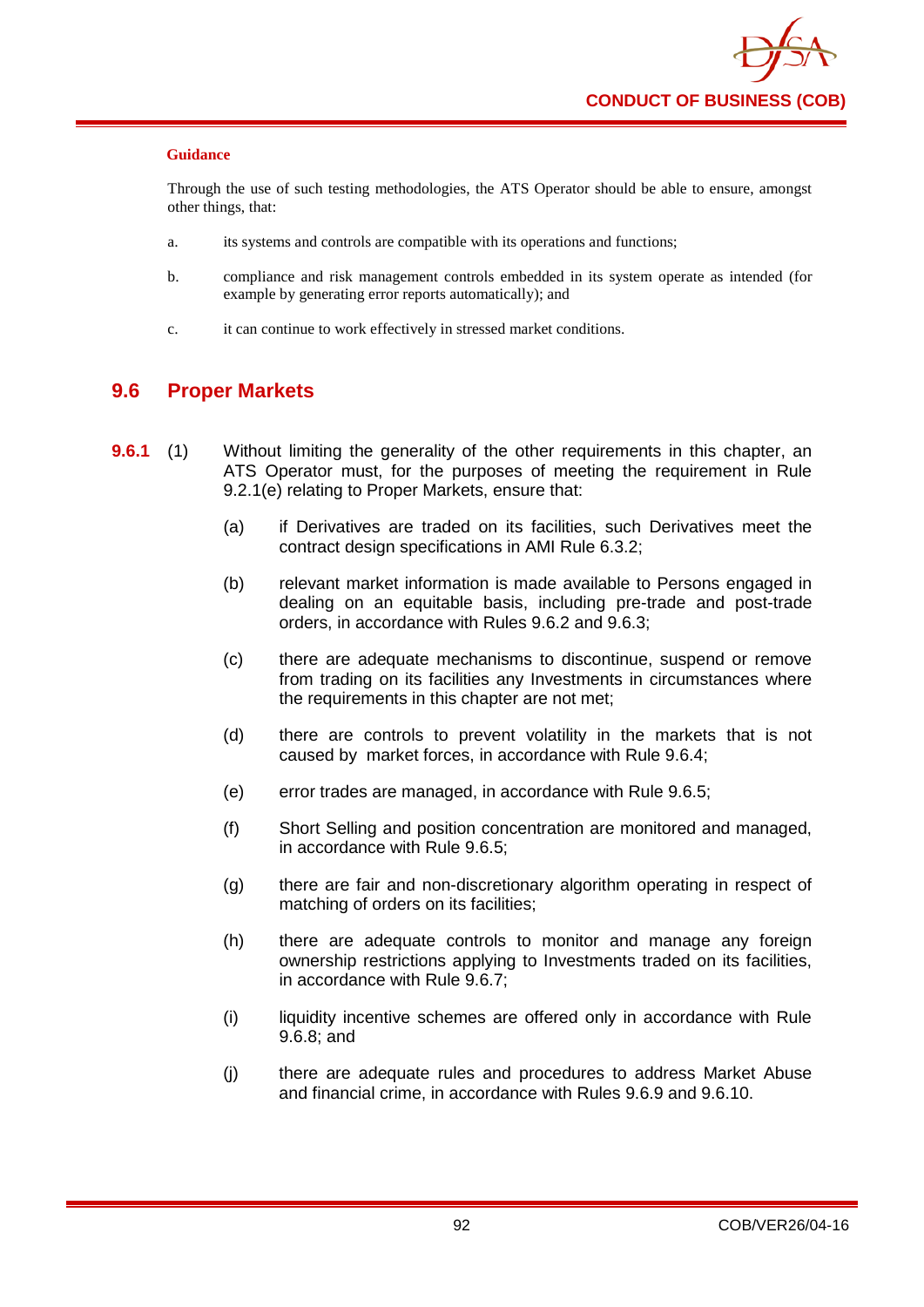

## **Pre-trade transparency**

- **9.6.2** (1) An ATS Operator must disclose the information specified in (2) relating to trading of Investments on its facility in the manner prescribed in (3).
	- (2) The information required to be disclosed pursuant to (1) includes:
		- (a) the current bid and offer prices and volume;
		- (b) the depth of trading interest shown at the prices and volumes advertised through its systems for the Investments; and
		- (c) any other information relating to Investments which would promote transparency relating to trading.
	- (3) The information referred to in (2) must be made available to members and the public as appropriate on a continuous basis during normal trading.

#### **Guidance**

- 1. When making disclosure, an ATS Operator should adopt a technical mechanism by which the public can differentiate between transactions that have been transacted in the central order book and transactions that have been reported to the facility as off-order book transactions. Any transactions that have been cancelled pursuant to its rules should also be identifiable.
- 2. An ATS Operator should use appropriate mechanisms to enable pre-trade information to be made available to the public in an easy to access and uninterrupted manner at least during business hours. An ATS Operator may charge a reasonable fee for the information which it makes available to the public.
- 3. An ATS Operator may seek a waiver or modification from the disclosure requirement in Rule 9.6.1(1) in relation to certain transactions where the order size is pre-determined, exceeds a pre-set and published threshold level and the details of the exemption are made available to its members and the public.
- 4. In assessing whether an exemption from pre-trade disclosure should be allowed, the DFSA will take into account factors such as:
	- a. the level of order threshold compared with normal market size for the Investment;
	- b. the impact such an exemption would have on price discovery, fragmentation, fairness and overall market quality;
	- c. whether there is sufficient transparency relating to trades executed without pre-trade disclosure as a result of dark orders, whether or not they are entered in transparent markets;
	- d. whether the ATS Operator supports transparent orders by giving priority to transparent orders over dark orders, for example, by executing such orders at the same price as transparent orders; and
	- e. whether there is adequate disclosure of details relating to dark orders available to members and other participants on the facility to enable them to understand the manner in which their orders will be handled and executed on the facility.
- 5. Dark orders are orders executed on execution platforms without pre-trade transparency.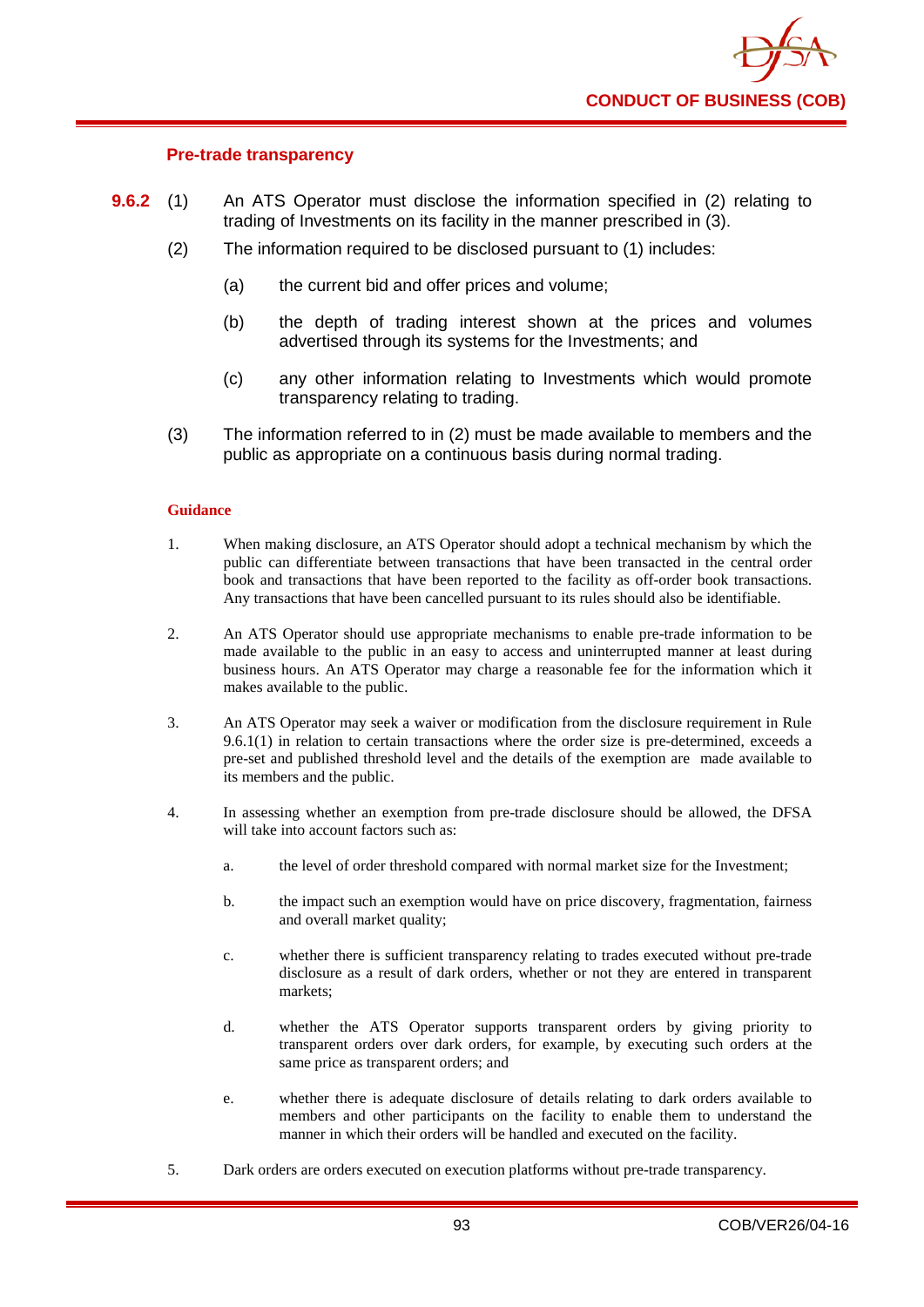

#### **Post-trade transparency requirements**

- **9.6.3** (1) An ATS Operator must disclose the information specified in (2) in the manner prescribed in (3).
	- (2) The information required to be disclosed pursuant to (1) is the price, volume and time of the transactions executed in respect of Investments.
	- (3) The information referred to in (2) must be made available to the public as close to real-time as is technically possible on reasonable commercial terms and on a non-discretionary basis.

#### **Guidance**

An ATS Operator should use adequate mechanism to enable post-trade information to be made available to the public in an easy to access and uninterrupted manner at least during business hours. An ATS Operator may charge a reasonable fee for the information which it makes available to the public.

## **Volatility controls**

- **9.6.4** (1) An ATS Operator's Operating Rules must include effective systems, controls and procedures to ensure that its trading systems:
	- (a) are resilient;
	- (b) have adequate capacity to deal with peak orders and message volumes; and
	- (c) are able to operate in an orderly manner under conditions of market stress.
	- (2) Without limiting the generality of its obligations arising under (1) or any other Rule, an ATS Operator must be able under its rules, systems, controls and procedures to:
		- (a) reject orders that exceed its pre-determined volume and price thresholds, or are clearly erroneous;
		- (b) temporarily halt trading of Investments traded on its facility if there is a significant price movement in relation to those Investments on its market or a related market during a short period; and
		- (c) where appropriate, cancel, vary or correct any transaction.

#### **Guidance**

An ATS Operator should test its trading systems to ensure that they are resilient and capable of operating orderly trading under conditions of market stress and other contingencies.

## **Error Trade policy**

- **9.6.5** (1) An ATS Operator must be able to cancel, amend or correct any error trades.
	- (2) An "Error Trade" is the execution of an order resulting from:
		- (a) an erroneous order entry;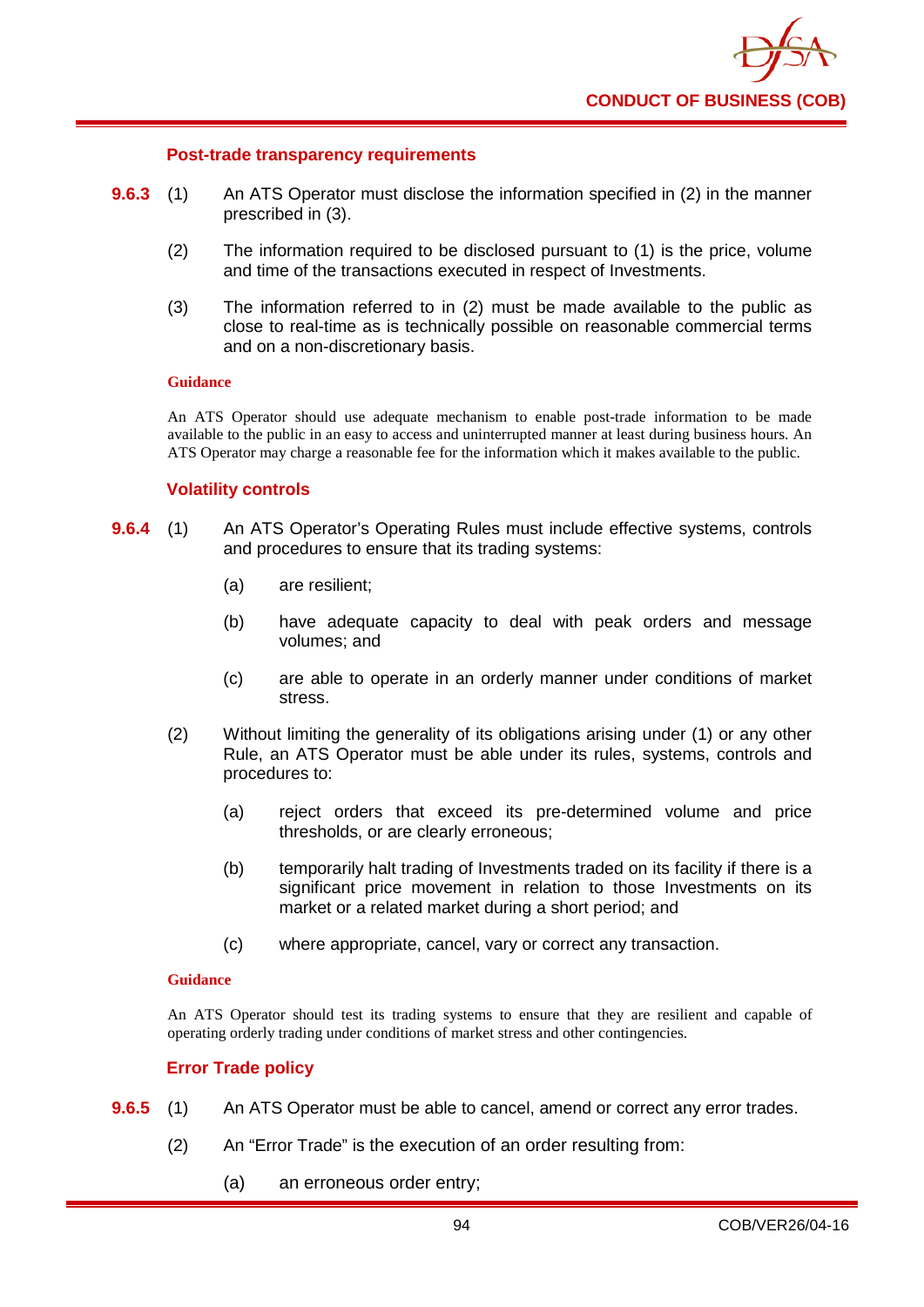- (b) malfunctioning of the system of a member or of the ATS Operator; or
- (c) a combination of (a) and (b).
- (3) For the purposes of (1), an ATS Operator must include a comprehensive error trade policy in its Operating Rules, which sets out clearly the extent to which transactions can be cancelled by it at its sole discretion, at the request of a member or by mutual consent of members involved.
- (4) An ATS Operator must have adequate systems and controls to:
	- (a) prevent or minimise error trades;
	- (b) promptly identify and rectify error trades where they occur; and
	- (c) identify whether error trades are related to disorderly market activity.

When assessing whether an ATS Operator has an appropriate and adequate error trade policy, the DFSA will consider whether the rules and procedures included in its Operating Rules:

- a. are adequate to minimise the impact of error trades where prevention of such trades is not possible;
- b. are sufficiently flexible in the design to address varying scenarios;
- c. establish a predictable and timely process for dealing with Error Trades, including measures specifically designed to detect and identify Error Trade messages to market users;
- d. promote transparency to market users with regard to any cancellation decisions involving material transactions resulting from the invocation of the Error Trade policy;
- e. include adequate surveillance conducted in the markets to detect Error Trades;
- f. promote predictability, fairness and consistency of actions taken under the Error Trade policy; and
- g. enable sharing of information with other markets when possible concerning the cancellation of trades.

## **Short Selling**

- **9.6.6** (1) An ATS Operator must have in place effective systems, controls and procedures to monitor and manage:
	- (a) Short Selling in Securities; and
	- (b) position concentrations.
	- (2) For the purposes of (1), an ATS Operator must have adequate powers over its members to address risks to an orderly functioning of its facility arising from unsettled positions in Investments.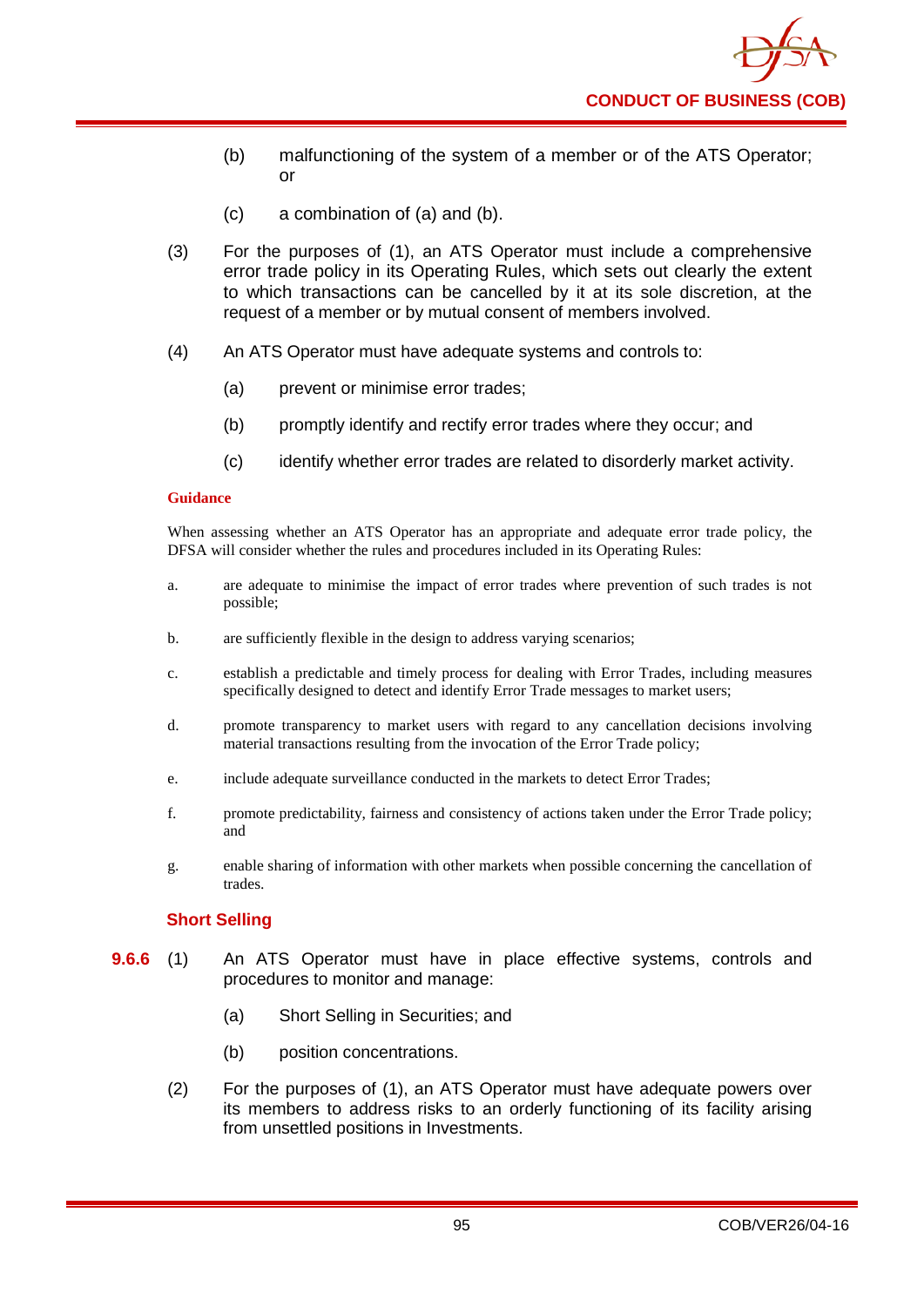

(3) Short Selling for the purposes of this Rule constitutes the sale of a Security by a Person who does not own the Security at the point of entering into the contract to sell.

#### **Guidance**

- 1. An ATS Operator should, when developing its controls and procedures with regard to short selling and position management, have regard to:
	- a. its own settlement cycle, so that any short selling activities on its facilities do not result in any delay or prevent effective settlement within such cycle; and
	- b. orderly functioning of its facilities, so that any long or short position concentration on Investments that remain unsettled does not interrupt such functioning;
- 2. Examples of circumstances that would not be treated as short selling in Rule 6.7.1(3) include where the seller:
	- a. has entered into an unconditional contract to purchase the relevant Securities but has not received their delivery at the time of the sale;
	- b. has title to other securities which are convertible or exchangeable for the Securities to which the sale contract relates;
	- c. has exercised an option to acquire the Securities to which the sale contract relates;
	- d. has rights or warrants to subscribe and receive Securities to which the sale contract relates; and
	- e. is making a sale of Securities that trades on a "when issued" basis and has entered into a binding contract to purchase such Securities, subject only to the condition of issuance of the relevant Securities.

## **Foreign ownership restrictions**

- **9.6.7** An ATS Operator must not permit its facility to be used for trading Investments which are subject to foreign ownership restrictions unless it has adequate and effective arrangements to:
	- (a) monitor applicable foreign ownership restrictions;
	- (b) promptly identify and take appropriate action where any breaches of such restrictions occur without any undue interruption or negative impact to its trading activities; and
	- (c) suspend trading in the relevant Investments where the ownership restrictions are, or are about to be, breached and reinstate trading when the breaches are remedied.

## **Guidance**

The kind of arrangements an ATS Operator should implement to meet the requirements in Rule 9.6.7 are such as those specified in AMI Rule 6.8.1(2).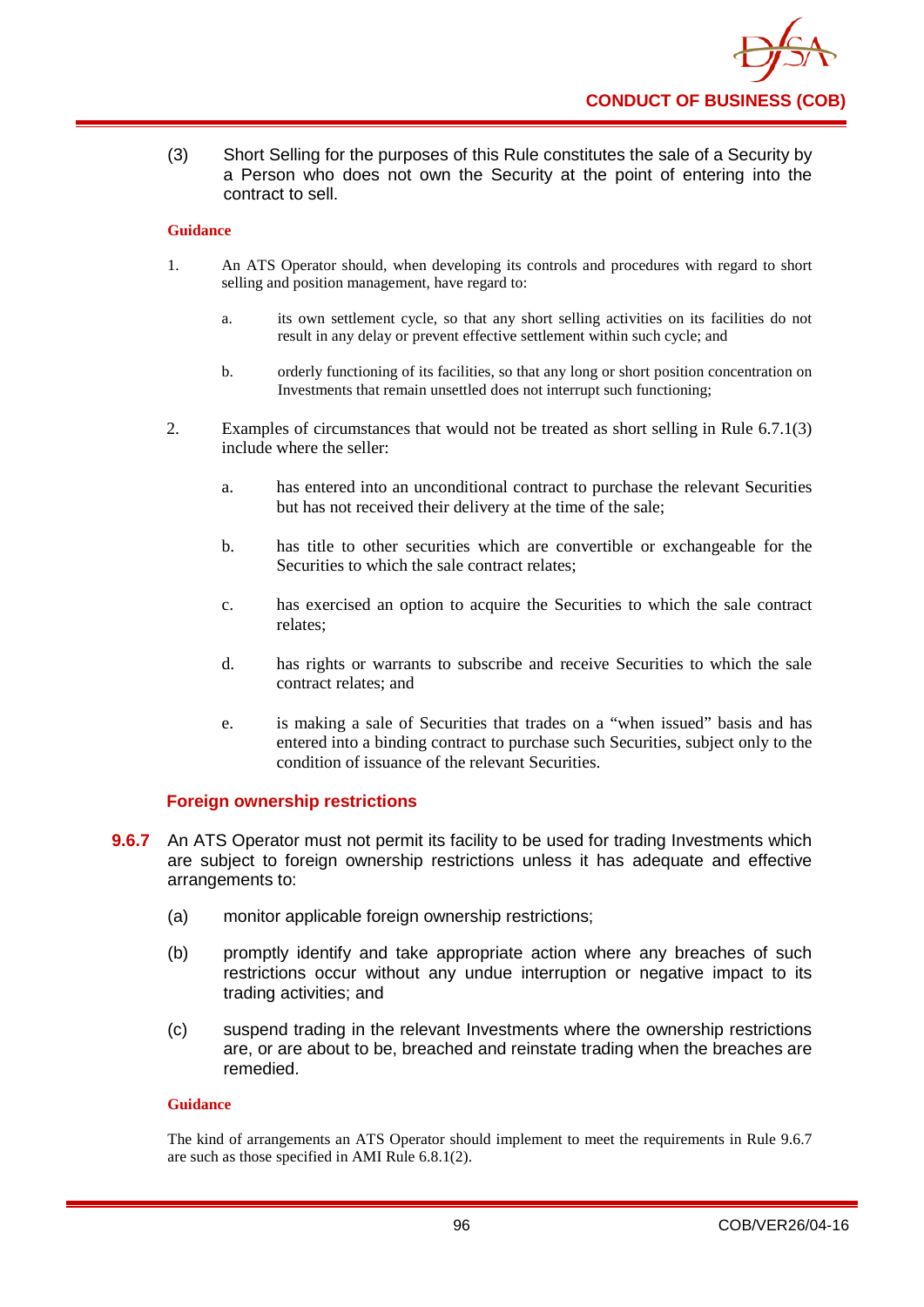

## **Liquidity providers**

- **9.6.8** (1) An ATS Operator must not introduce a liquidity incentive scheme unless:
	- (a) participation of such a scheme is limited to:
		- (i) a member as defined in Rule 9.3.1(1); or
		- (ii) any other Person where:
			- (A) it has undertaken due diligence to ensure that the Person is of sufficient good repute and has adequate competencies and organisational arrangements; and
			- (B) the Person has agreed in writing to comply with its Operating Rules so far as those rules are applicable to that Person's activities; and
	- (b) it has obtained the prior approval of the DFSA.
	- (2) For the purposes of this section, a "liquidity incentive scheme" means an arrangement designed to provide liquidity to the market in relation to Investments traded on the facility.
	- (3) Where an ATS Operator proposes to introduce or amend a liquidity incentive scheme, it must lodge with the DFSA, at least 10 days before the date by which it expects to obtain the DFSA approval, a statement setting out:
		- (a) the details of the relevant scheme, including benefits to the ATS and members arising from that scheme; and
		- (b) the date on which the scheme is intended to become operative.
	- (4) The DFSA must within 10 days of receiving the notification referred to in (3), approve a proposed liquidity incentive scheme unless it has reasonable grounds to believe that the introduction of the scheme would be detrimental to the facility or markets in general. Where the DFSA does not approve the proposed liquidity incentive scheme, it must notify the ATS Operator of its objections to the introduction of the proposed liquidity incentive scheme, and its reasons for that decision.
	- (5) An ATS Operator must, as soon practicable, announce the introduction of the liquidity incentive scheme, including the date on which it becomes operative and any other relevant information.
	- (6) If the DFSA decides not to approve a liquidity incentive scheme, the ATS Operator may refer the decision to the FMT for review.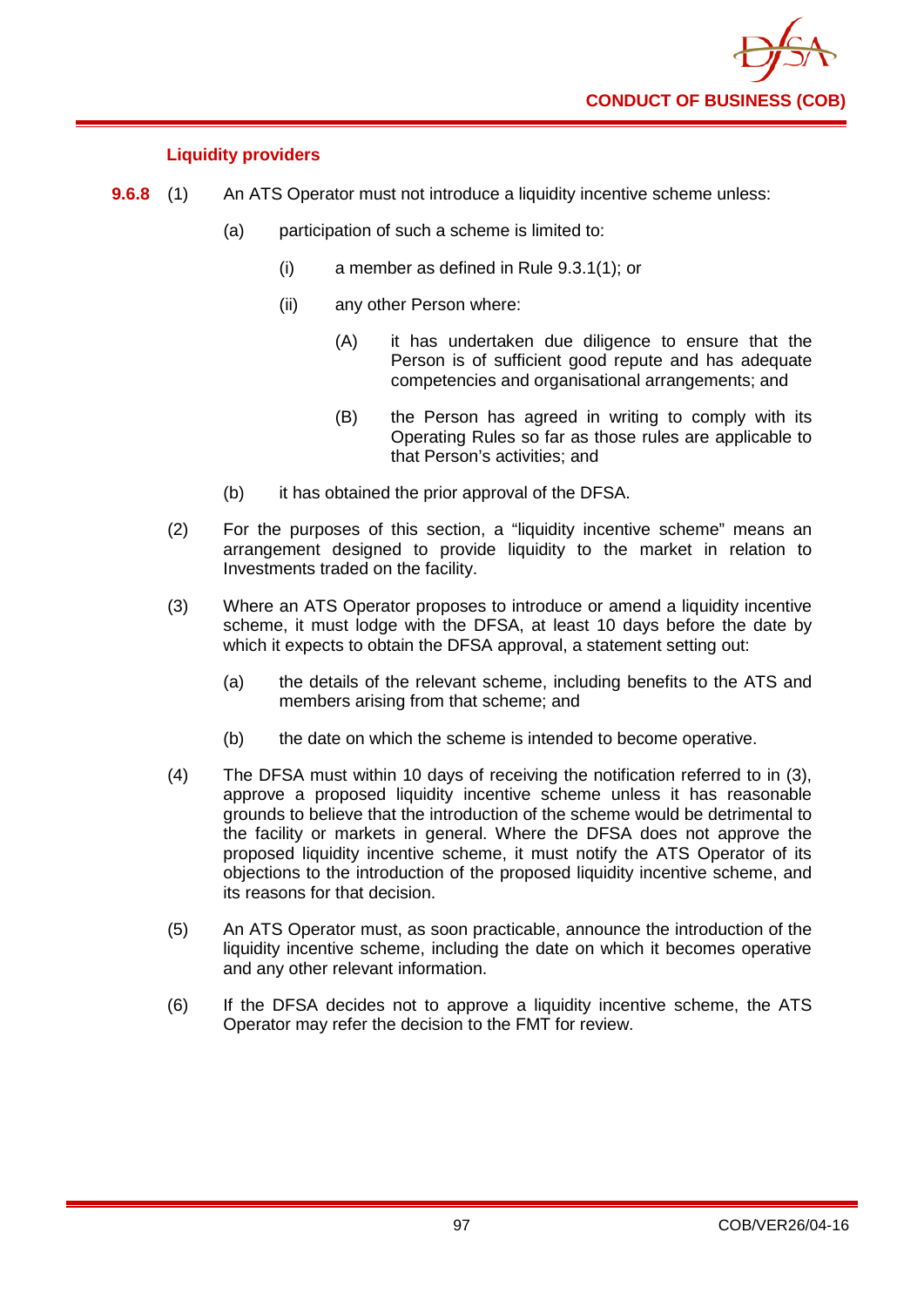

## **Prevention of Market Abuse**

- **9.6.9** (1) An ATS Operator must:
	- (a) implement and maintain appropriate measures to identify, deter and prevent Market Abuse on and through its facility; and
	- (b) report promptly to the DFSA any Market Abuse.
	- (2) For the purposes of (1)(a), an ATS Operator must:
		- (a) include in its Operating Rules a regime to prevent Market Abuse, which is applicable to its members and their Clients; and
		- (b) implement and maintain adequate measures to ensure that its members comply with that regime.
	- (3) The regime to prevent Market Abuse referred to in (2)(a) must, at a minimum, include rules and procedures in relation to compliance with the applicable requirements in Part 6 of the Market Law, including adequate compliance arrangements applicable to its members and staff and the clients of members, record keeping, transaction monitoring, risk assessment and appropriate training.

#### **Guidance**

- 1. An ATS Operator should have an effective surveillance system in place for:
	- a. the coordinated surveillance of all activity on or through its facilities and activity in related Investments conducted elsewhere; and
	- b. communicating information about Market Abuse or suspected abuse, to the DFSA or appropriate regulatory authorities.
- 2. In determining whether an ATS Operator is ensuring that business conducted on its facilities is conducted in an orderly manner, the DFSA will consider:
	- a. arrangements for pre and post trade transparency taking into account the nature and liquidity of the Investments traded; and
	- b. the need to provide anonymity for trading participants.
- 3. An ATS Operator will also have appropriate procedures allowing it to influence trading conditions, suspend trading promptly when required, and to support or encourage liquidity when necessary to maintain an orderly market. The DFSA will consider the transparency of such procedures and the fairness of their application and potential application.
- **9.6.10** (1) An ATS Operator must:
	- (a) before accepting a prospective member, ensure that the applicant has in place adequate arrangements, including systems and controls to comply with its regime for preventing Market Abuse;
	- (b) monitor and regularly review compliance by its members with that regime; and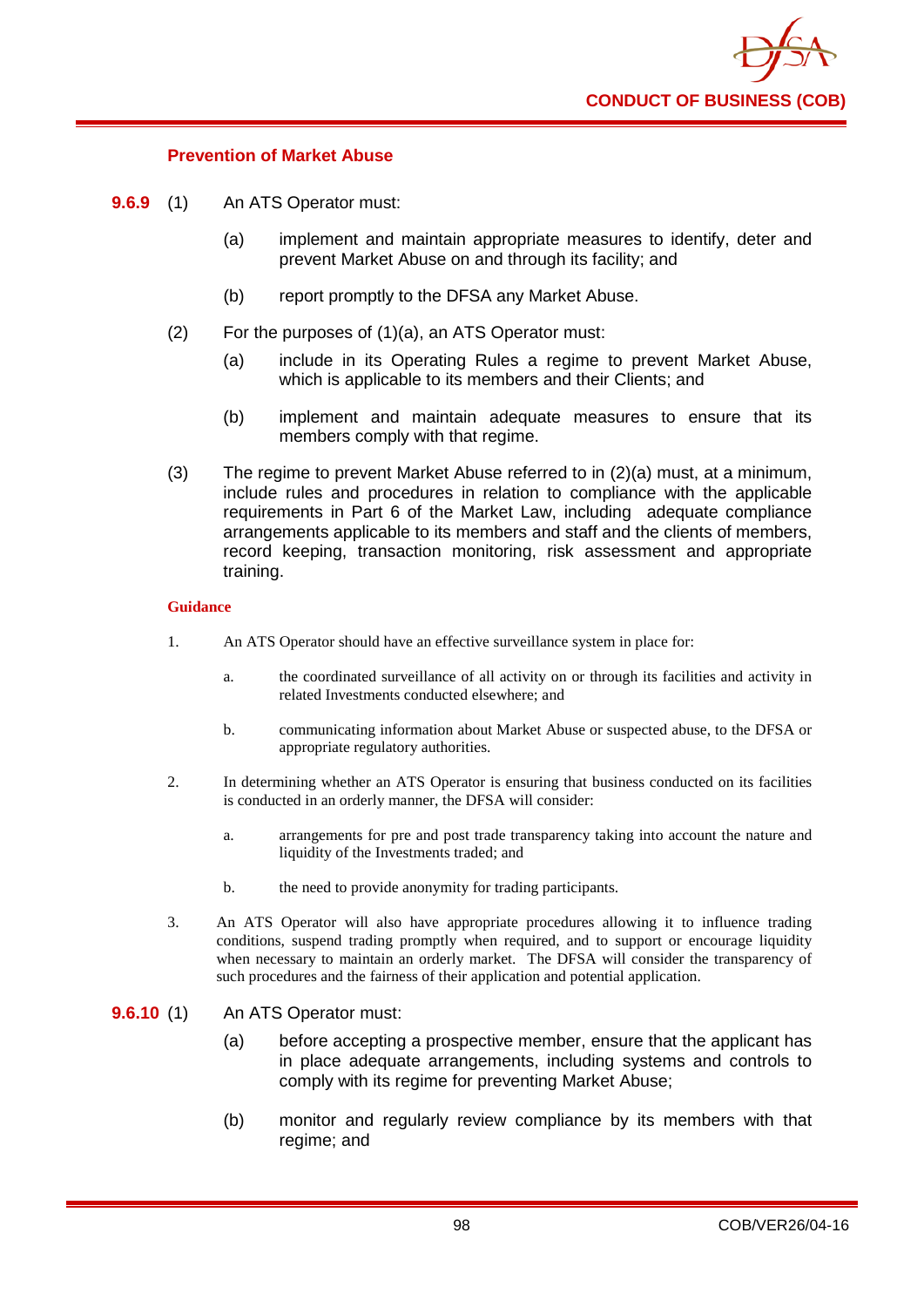- (c) take appropriate measures to ensure that its members rectify to the extent feasible any contraventions of its regime without delay.
- (2) An ATS Operator must promptly notify the DFSA of any:
	- (a) material breach of its regime to prevent Market Abuse by a member, or by staff or clients of the member; and
	- (b) circumstances in which a member will not or cannot rectify a breach of its regime.

- 1. An Authorised Firm is subject to the requirements in the DFSA's AML module. Members of an Authorised Firm which are themselves Authorised Firms are also subject, by virtue of being Authorised Firms, to the requirements in the DFSA's AML module.
- 2. In determining whether an ATS Operator's measures are adequate and appropriate to reduce the extent to which its facilities can be used for Market Abuse, the DFSA will consider:
	- a. whether the ATS Operator has appropriate staff, surveillance systems, resources and procedures for this purpose;
	- b. the monitoring conducted for possible patterns of normal, abnormal or improper use of those facilities;
	- c. how promptly and accurately information is communicated about Market Abuse to the DFSA and other appropriate organisations; and
	- d. how the ATS Operator co-operates with relevant bodies in the prevention, investigation and pursuit of Market Abuse.
- 3. An ATS Operator must have regard to Part 6 of the Markets Law in relation to forms of Market Abuse. Practices that amount to market manipulation (which is Market Abuse) in an automated trading environment which an ATS should be able to identify and prevent in order to promote proper markets include the following:
	- a. entering small orders in order to ascertain the level of hidden orders, particularly used to assess what is resting on a dark platform, called Ping Orders;
	- b. entering large numbers of orders and/or cancellations/updates to orders to create uncertainty for other market participants, to slow down their process and to camouflage the ATS Operator's own strategy, called Quote Stuffing;
	- c. entry of orders or a series of orders intended to start or exacerbate a trend, and to encourage other participants to accelerate or extend the trend in order to create an opportunity to unwind/open a position at a favourable price, called Moment Ignition; and
	- d. submitting multiple orders often away from one side of the order book with the intention of executing a trade on the other side of the order book, where once that trade has taken place, the manipulative orders will be removed, called Layering and Spoofing.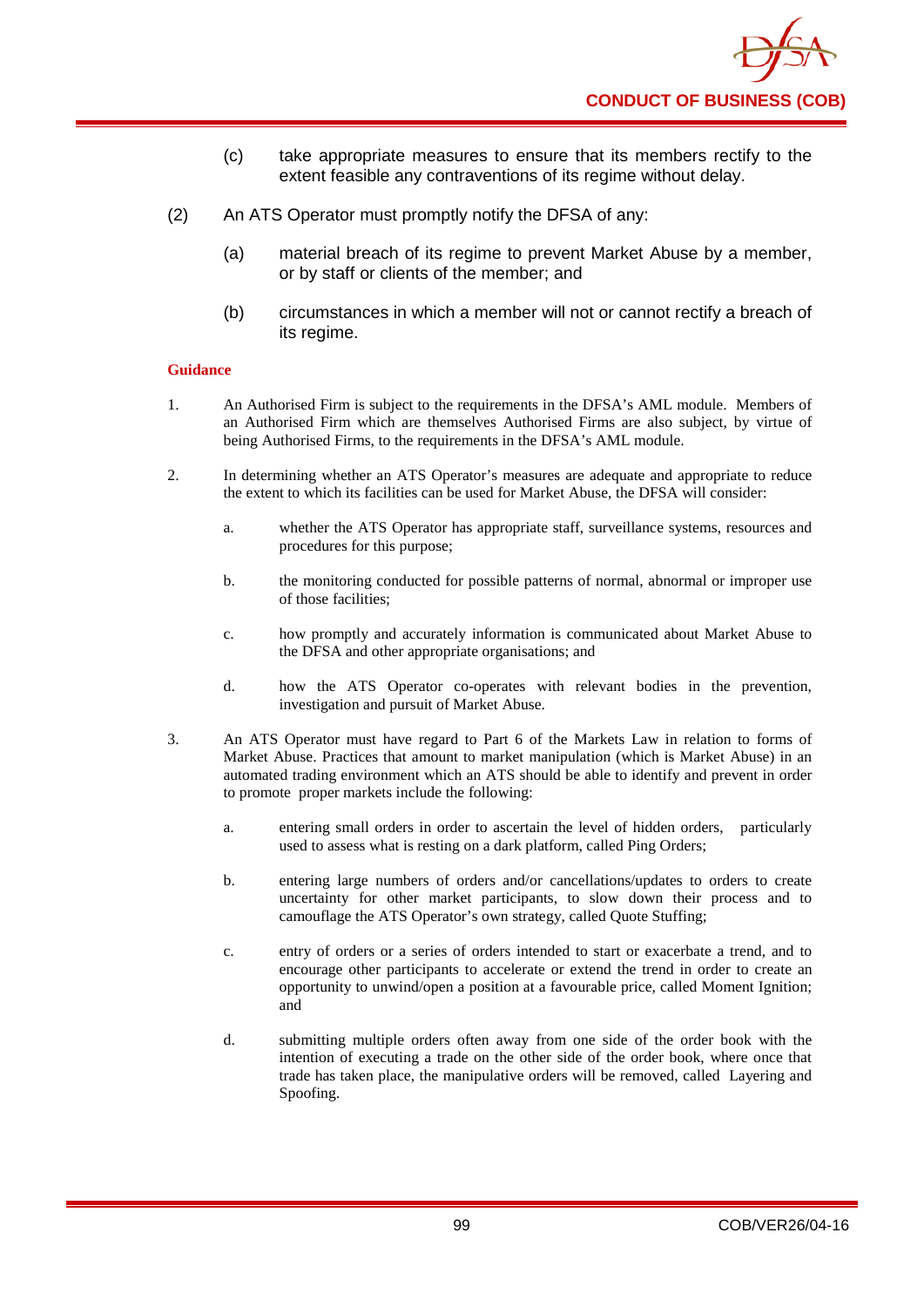

## **Clearing and settlement arrangements**

- **9.6.11** (1) An ATS Operator must:
	- (a) ensure that there are satisfactory arrangements in place for securing the timely discharge of the rights and liabilities of the parties to transactions conducted on or through its facility; and
	- (b) inform its members and other Persons having access to its facility through members of details relating to such arrangements.
	- (2) For the purposes of (1)(a), an ATS Operator must ensure that:
		- (a) the Person who provides clearing and settlement services to a member is either:
			- (i) an Authorised Person appropriately licensed to carry on clearing or settlement services; or
			- (ii) an entity which is authorised and supervised by a Financial Services Regulator acceptable to the DFSA for the activity of clearing and settlement services and is operating under broadly equivalent standards as defined under Chapter 7 of the AMI module; and
		- (b) notification of such arrangements (including any changes thereto) is provided to the DFSA at least 30 days before making the arrangements and the DFSA has not objected to such arrangements within that period.

## **Guidance**

An ATS Operator is not authorised under its Licence to provide clearing and settlement services. Therefore, it must make suitable arrangements relating to clearing and settlement of transactions that are undertaken on its facility. For this purpose, it may arrange for its members to obtain such services from an appropriately licensed Person.

# **9.7 Specific requirements applicable to Persons operating an OTF**

**9.7.1** A Person operating an OTF must not execute any orders made on the facility against its own proprietary capital.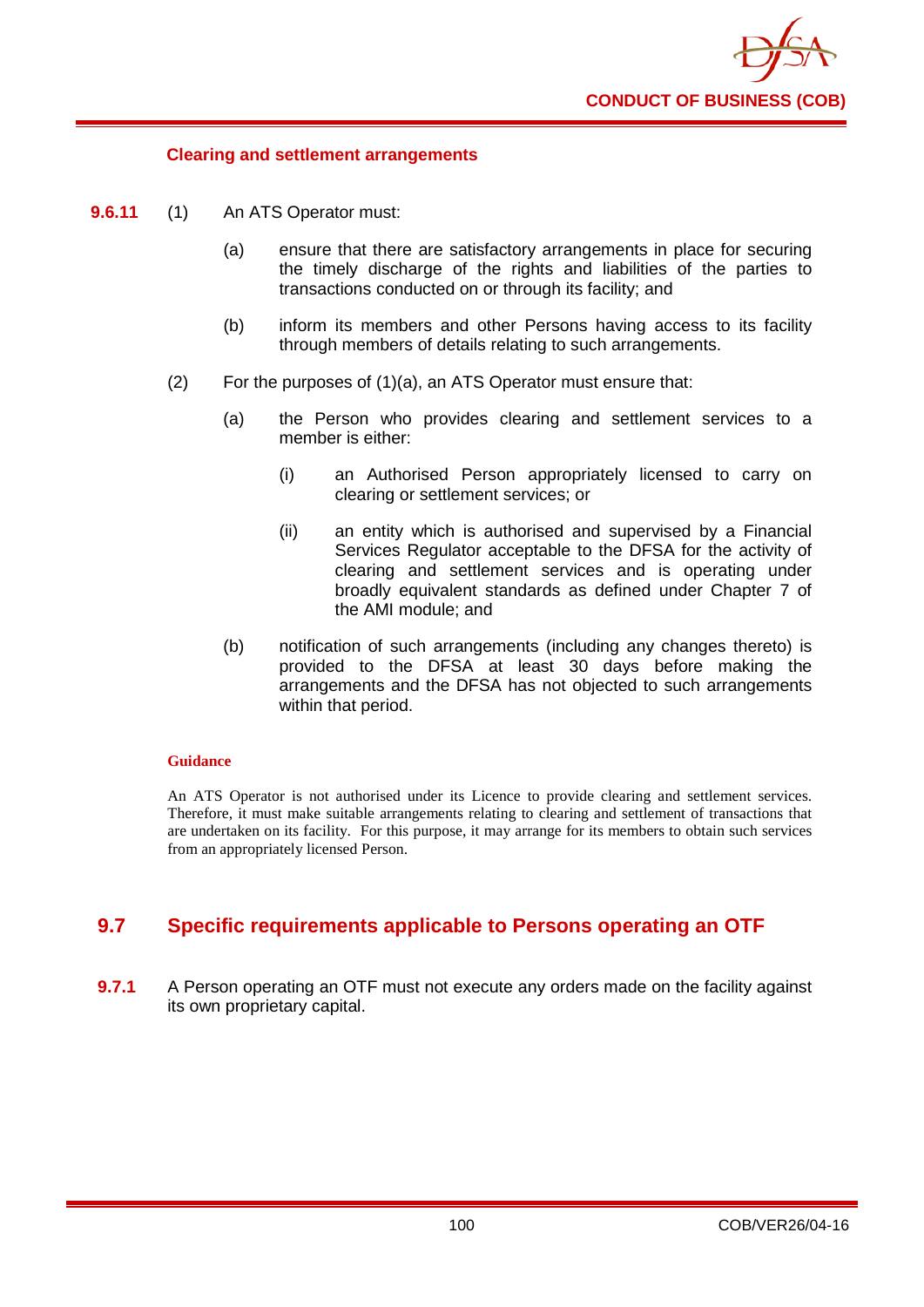# **10 CUSTODY PROVIDERS ACTING AS A CENTRAL SECURITIES DEPOSITORY ("CSD")**

# **10.1 Application and interpretation**

- **10.1.1** (1) This chapter applies to an Authorised Firm which operates a Central Securities Depository (CSD).
	- (2) Such an Authorised Firm is referred to in this chapter as a CSD.

## **Guidance**

The Financial Service of Providing Custody includes the activity of operating a CSD. See GEN Rule  $2.13.1(1)(c)$  and (3).

# **10.2 Additional requirements for CSDs**

- **10.2.1** (1) A CSD must have rules and procedures, including robust accounting practices and controls that:
	- (a) ensure the integrity of the securities issues; and
	- (b) minimise and manage risks associated with the safekeeping and transfer of securities.
	- $(2)$  A CSD must ensure that securities referred to in  $(1)(a)$  are recorded in bookentry form prior to the trade date.
	- (3) For the purposes of (1)(a), a CSD's systems and controls must ensure that:
		- (a) the unauthorised creation or deletion of securities is prevented;
		- (b) appropriate intraday reconciliation is conducted to verify that the number of securities making up a securities issue or part of a securities issue submitted to the CSD is equal to the sum of securities recorded on the securities accounts of the Members and other participants of the CSD;
		- (c) where entities other than the CSD are involved in the reconciliation process for a securities issue, such as the issuer, registrars, issuance agents, transfer agents or other CSDs, the CSD has adequate arrangements for cooperation and information exchange between all involved parties so that the integrity of the issue is maintained; and
		- (d) there are no securities overdrafts or debit balances in securities accounts.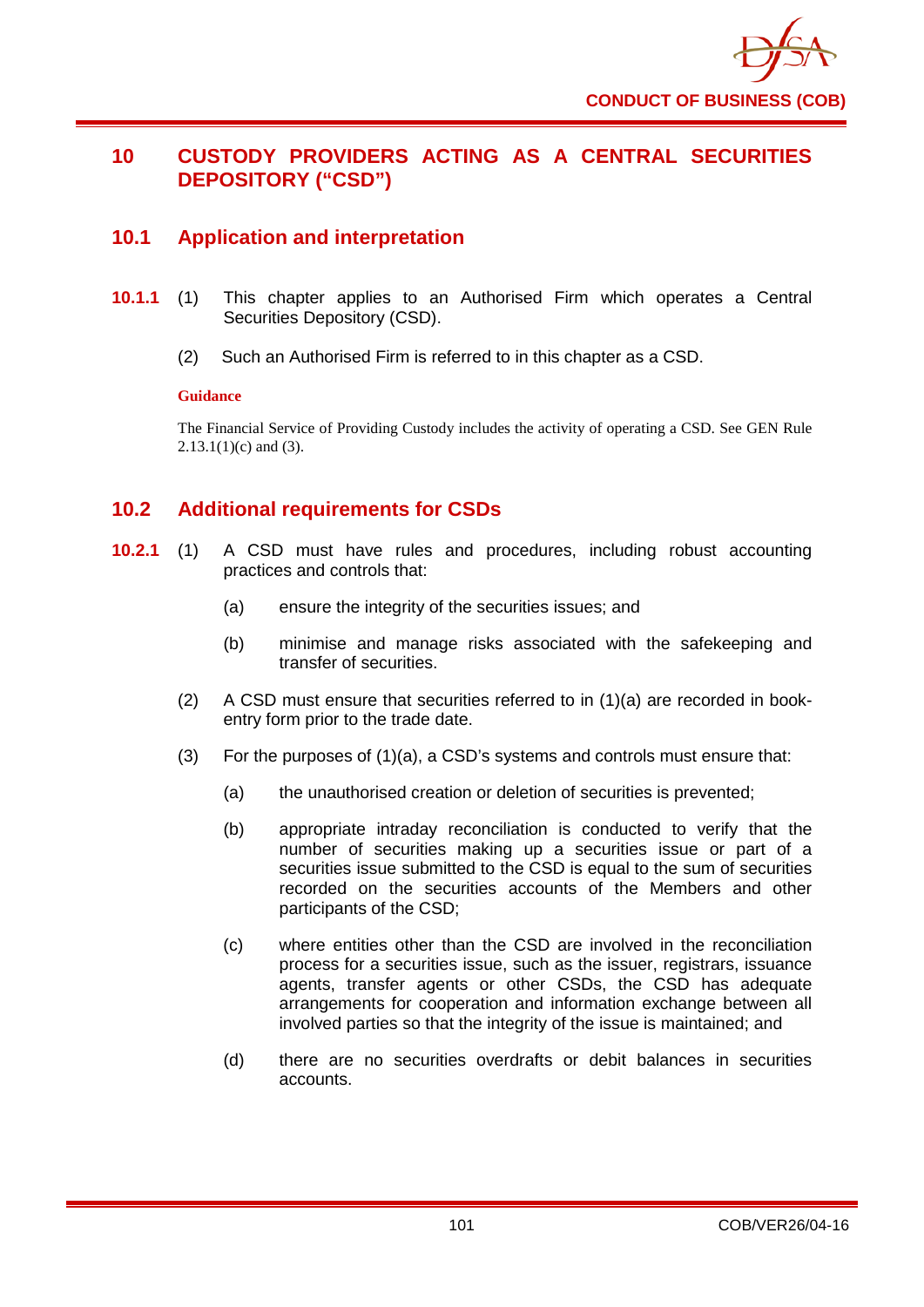

## **CSD links**

- **10.2.2** (1) A CSD must not establish any link with another CSD (CSD link) unless it:
	- (a) has, prior to establishing the CSD link, identified and assessed potential risks, for itself and its members and other participants using its facilities, arising from establishing such a link:
	- (b) has adequate systems and controls to effectively monitor and manage, on an on-going basis, the risks identified under (a) above; and
	- (c) is able to demonstrate to the DFSA, prior to the establishment of the CSD link, that the CSD link satisfies the requirements referred to in (2).
	- (2) The requirements referred to in (1)(c) are that:
		- (a) the link arrangement between the CSD and all linked CSDs contains adequate mitigants against possible risks taken by the relevant CSDs, including credit, concentration and liquidity risks, as a result of the link arrangement;
		- (b) each linked CSD has robust daily reconciliation procedures to ensure that its records are accurate;
		- (c) if it or another linked CSD uses an intermediary to operate a link with another CSD, the CSD or the linked CSD has adequate systems and controls to measure, monitor, and manage the additional risks arising from the use of the intermediary;
		- (d) to the extent practicable and feasible, linked CSDs provide for Delivery Versus Payment (DVP) settlement of transactions between participants in linked CSDs, and where such settlement is not practicable or feasible, reasons for non-DVP settlement are notified to the DFSA; and
		- (e) where interoperable securities settlement systems and CSDs use a common settlement infrastructure, there are:
			- (i) identical moments established for the entry of transfer orders into the system;
			- (ii) irrevocable transfer orders; and
			- (iii) finality of transfers of securities and cash.

## **Guidance**

A CSD should include in its notification to the DFSA relating to the establishment of CSD links the results of due diligence undertaken in respect of the matters specified in Rule 10.2.2(2) to demonstrate that those requirements are met. Where a CSD changes any existing CSD arrangements, fresh notification relating to such changes, along with its due diligence relating to the new CSD link, should be provided to the DFSA in advance of the proposed change.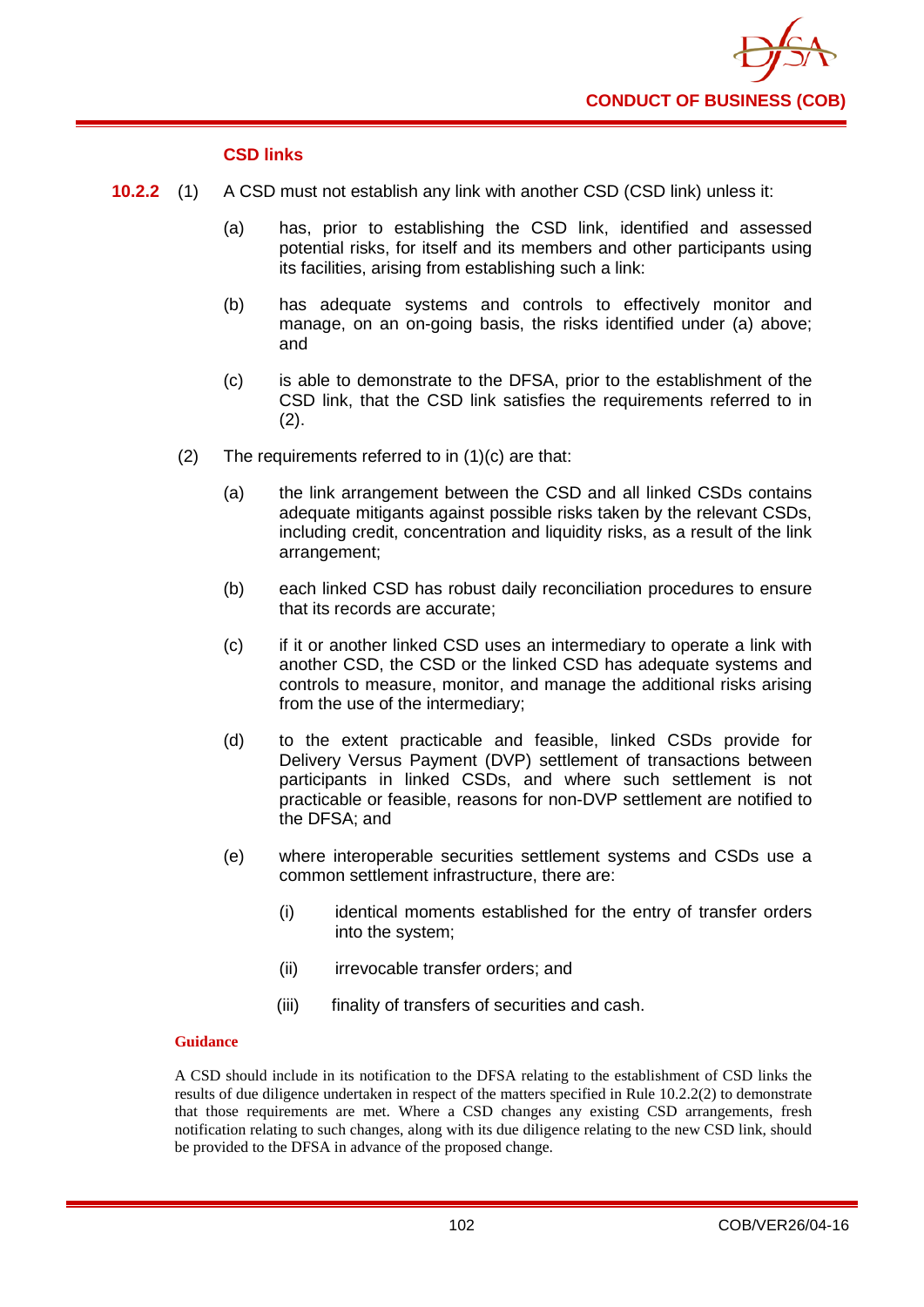

# **APP1 RECORDS OF ORDERS AND TRANSACTIONS**

## **A1.1 Minimum contents of transaction records**

## **Receipt of client order or discretionary decision to transact**

- **A1.1.1** An Authorised Firm must, pursuant to Rule 6.7.4(1), make a record of the following:
	- (a) the identity and account number of the Client;
	- (b) the date and time in the jurisdiction in which the instructions were received or the decision was taken by the Authorised Firm to deal;
	- (c) the identity of the Employee who received the instructions or made the decision to deal;
	- (d) the Investment, including the number of or its value and any price limit; and
	- (e) whether the instruction relates to a purchase or sale.

## **Executing a transaction**

**A1.1.2** An Authorised Firm must, pursuant to Rule 6.7.4(2), make a record of the following:

- (a) the identity and account number of the Client for whom the Transaction was Executed, or an indication that the Transaction was an Own Account Transaction;
- (b) the name of the counterparty;
- (c) the date and time in the jurisdiction in which the Transaction was Executed;
- (d) the identity of the Employee executing the Transaction;
- (e) the Investment, including the number of or its value and price; and
- (f) whether the Transaction was a purchase or a sale.

## **Passing a client order to another person for execution**

- **A1.1.3** An Authorised Firm must, pursuant to Rule 6.7.4(3), make a record of the following:
	- (a) the identity of the Person instructed;
	- (b) the terms of the instruction; and
	- (c) the date and time that the instruction was given.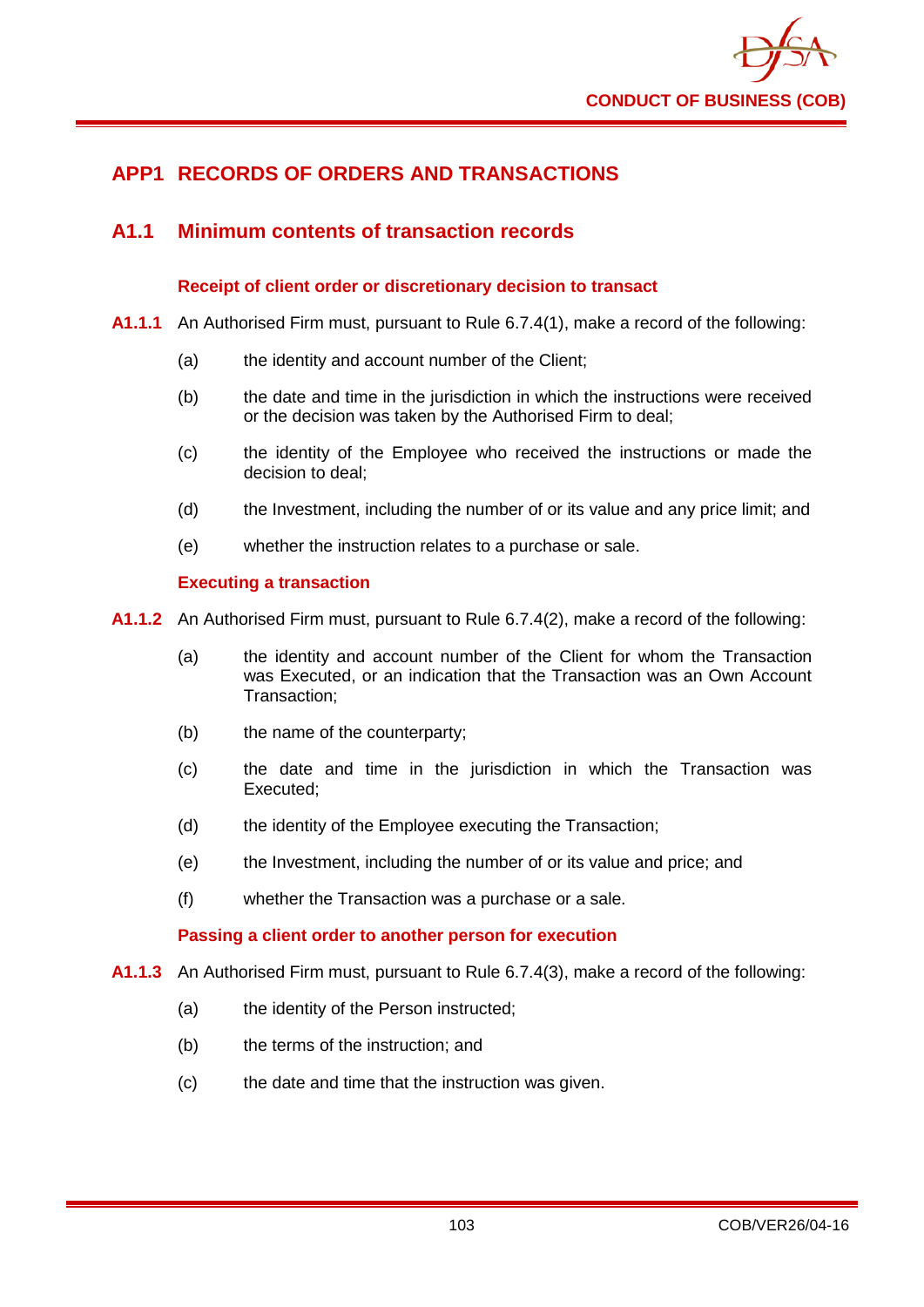

# **APP2 KEY INFORMATION AND CLIENT AGREEMENT**

# **A2.1 Key Information and content of the Client Agreement**

## **General**

- **A2.1.1** The key information which an Authorised Firm is required to provide to a Client and include in the Client Agreement with that Client pursuant to Rule 3.3.2 must include:
	- (a) the core information set out in:
		- (i) Rule A2.1.2 (1) if it is a Retail Client; and
		- (ii) Rule A2.1.2(2) if it is a Professional Client; and
	- (b) where relevant, the additional information required under Rules A2.1.3 and A2.1.4.

## **Core information**

- **A2.1.2** (1) In the case of a Retail Client, the core information for the purposes of A2.1.1(a) is:
	- (a) the name and address of the Authorised Firm, and if it is a Subsidiary, the name and address of the ultimate Holding Company;
	- (b) the regulatory status of the Authorised Firm;
	- (c) when and how the Client Agreement is to come into force and how the agreement may be amended or terminated;
	- (d) sufficient details of the service that the Authorised Firm will provide, including where relevant, information about any product or other restrictions applying to the Authorised Firm in the provision of its services and how such restrictions impact on the service offered by the Authorised Firm. If there are no such restrictions, a statement to that effect;
	- (e) details of fees, costs and other charges and the basis upon which the Authorised Firm will impose those fees, costs and other charges;
	- (f) details of any conflicts of interests for the purposes of disclosure under Rule 3.5.1(2)(b);
	- (g) details of any Soft Dollar Agreement required to be disclosed under Rules 3.5.6 and 3.5.7; and
	- (h) key particulars of the Authorised Firm's Complaints handling procedures and a statement that a copy of the procedures is available free of charge upon request in accordance with GEN Rule 9.2.11.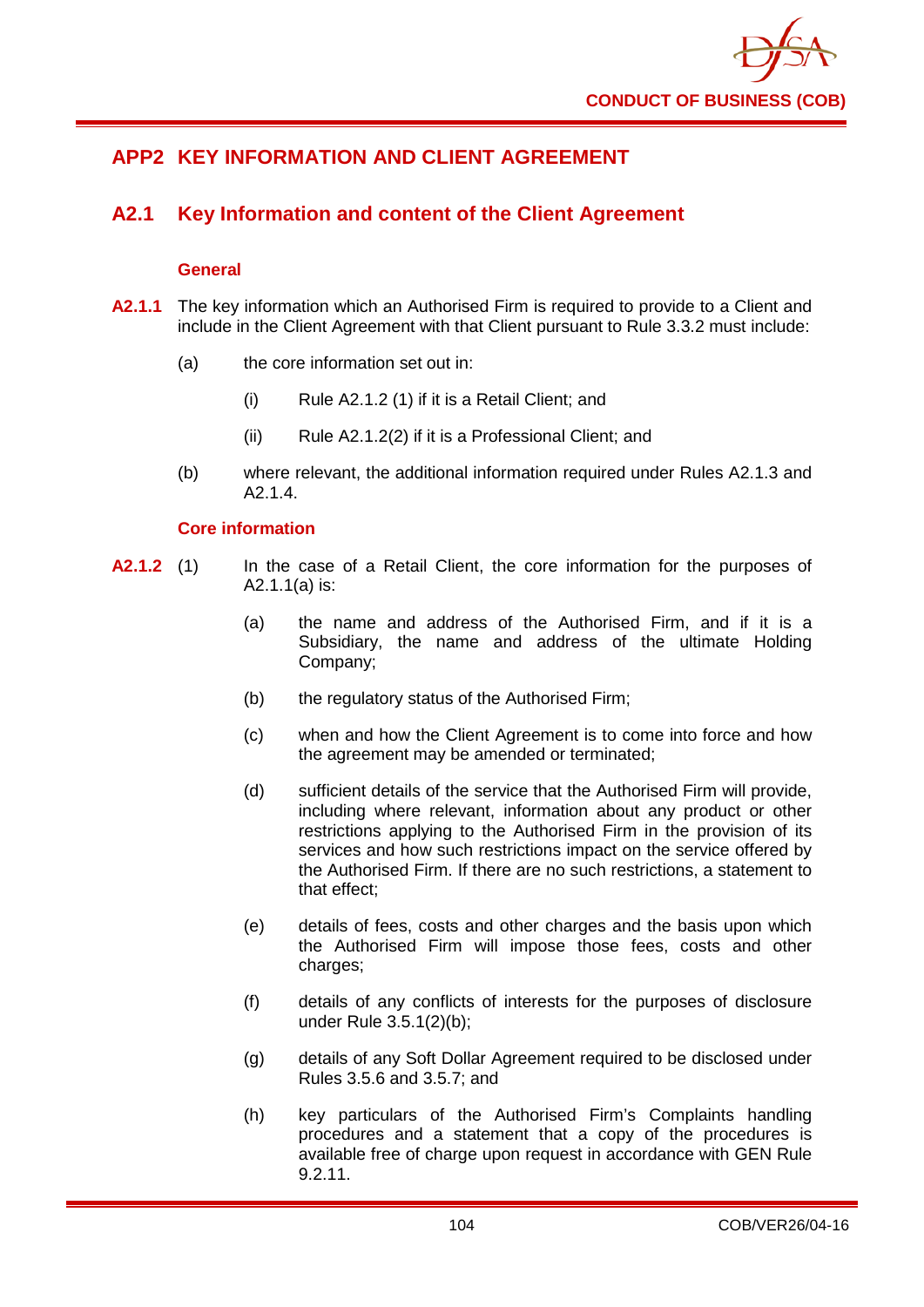

(2) In the case of a Professional Client, the core information for the purposes of A2.1.1(a) is the information referred to in  $(1)(a)$ ,  $(b)$ ,  $(c)$  and  $(e)$ .

### **Additional information for Investment Business**

- **A2.1.3** The additional information required under A2.1.1(b) for Investment Business is:
	- (a) the arrangements for giving instructions to the Authorised Firm and acknowledging those instructions;
	- (b) information about any agreed investment parameters;
	- (c) the arrangements for notifying the Client of any Transaction Executed on his behalf;
	- (d) if the Authorised Firm may act as principal in a Transaction, when it will do so;
	- (e) the frequency of any periodic statements and whether those statements will include some measure of performance, and if so, what the basis of that measurement will be;
	- (f) when the obligation to provide best execution can be and is to be waived, a statement that the Authorised Firm does not owe a duty of best execution or the circumstances in which it does not owe such a duty; and
	- (g) where applicable, the basis on which assets comprised in the portfolio are to be valued.

### **Additional information for investment management activities**

- **A2.1.4** The additional information required under A2.1.1(b) where an Authorised Firm acts as an Investment Manager is:
	- (a) the initial value of the managed portfolio;
	- (b) the initial composition of the managed portfolio;
	- (c) the period of account for which periodic statements of the portfolio are to be provided in accordance with section 6.10; and
	- (d) in the case of discretionary investment management activities:
		- (i) the extent of the discretion to be exercised by the Authorised Firm, including any restrictions on the value of any one Investment or the proportion of the portfolio which any one Investment or any particular kind of Investment may constitute; or that there are no such restrictions;
		- (ii) whether the Authorised Firm may commit the Client to supplement the funds in the portfolio, and if it may include borrowing on his behalf:
			- (A) the circumstances in which the Authorised Firm may do so;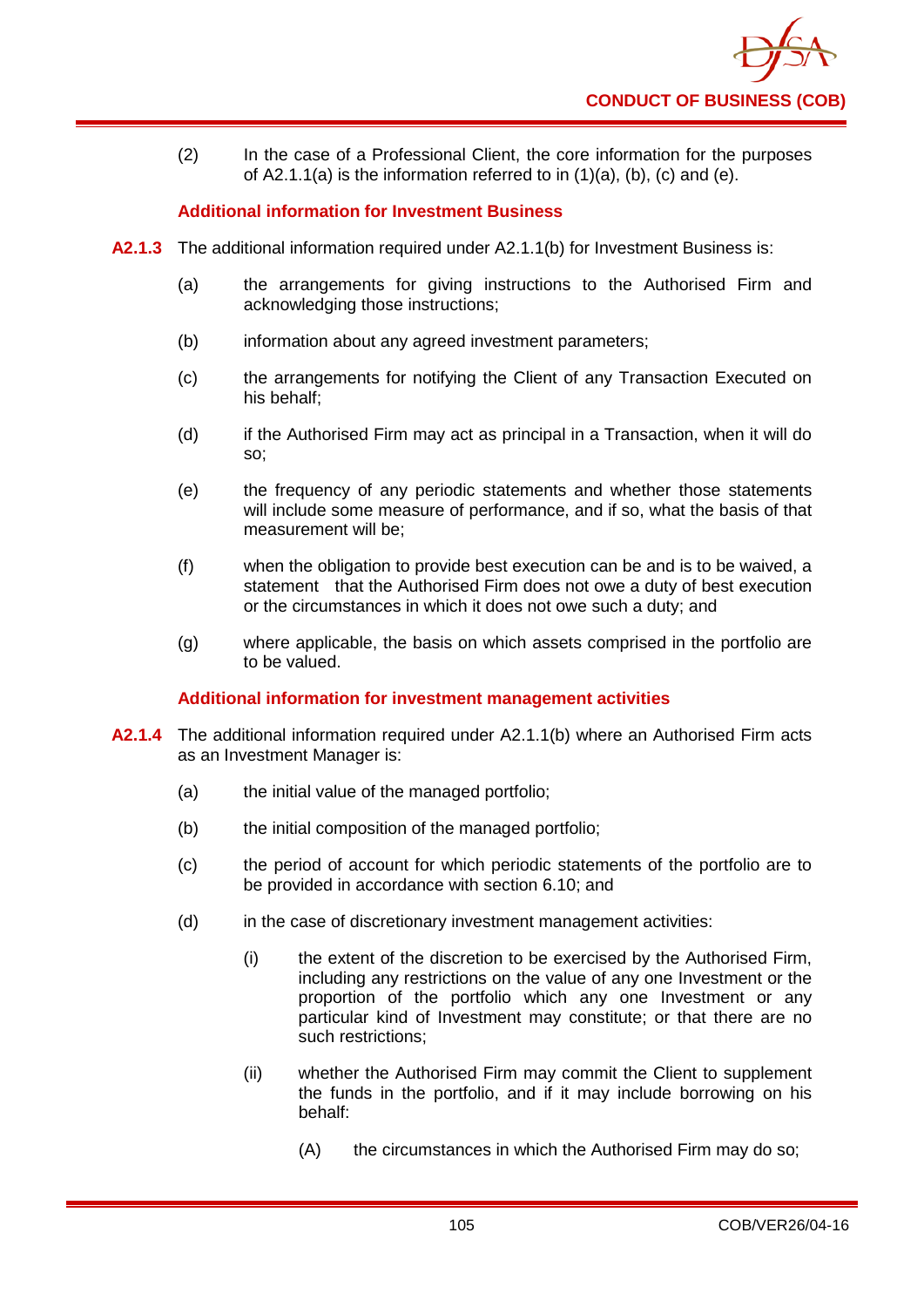- (B) whether there are any limits on the extent to which the Authorised Firm may do so and, if so, what those limits are;
- (C) any circumstances in which such limits may be exceeded; and
- (D) any margin lending arrangements and terms of those arrangements;
- (iii) that the Authorised Firm may enter into Transactions for the Client, either generally or subject to specified limitation; and
- (iv) where the Authorised Firm may commit the Client to any obligation to underwrite or sub-underwrite any issue or offer for sale of Securities:
	- (A) whether there are any restrictions on the categories of Securities which may be underwritten and, if so, what these restrictions are; and
	- (B) whether there are any financial limits on the extent of the underwriting and, if so, what these limits are.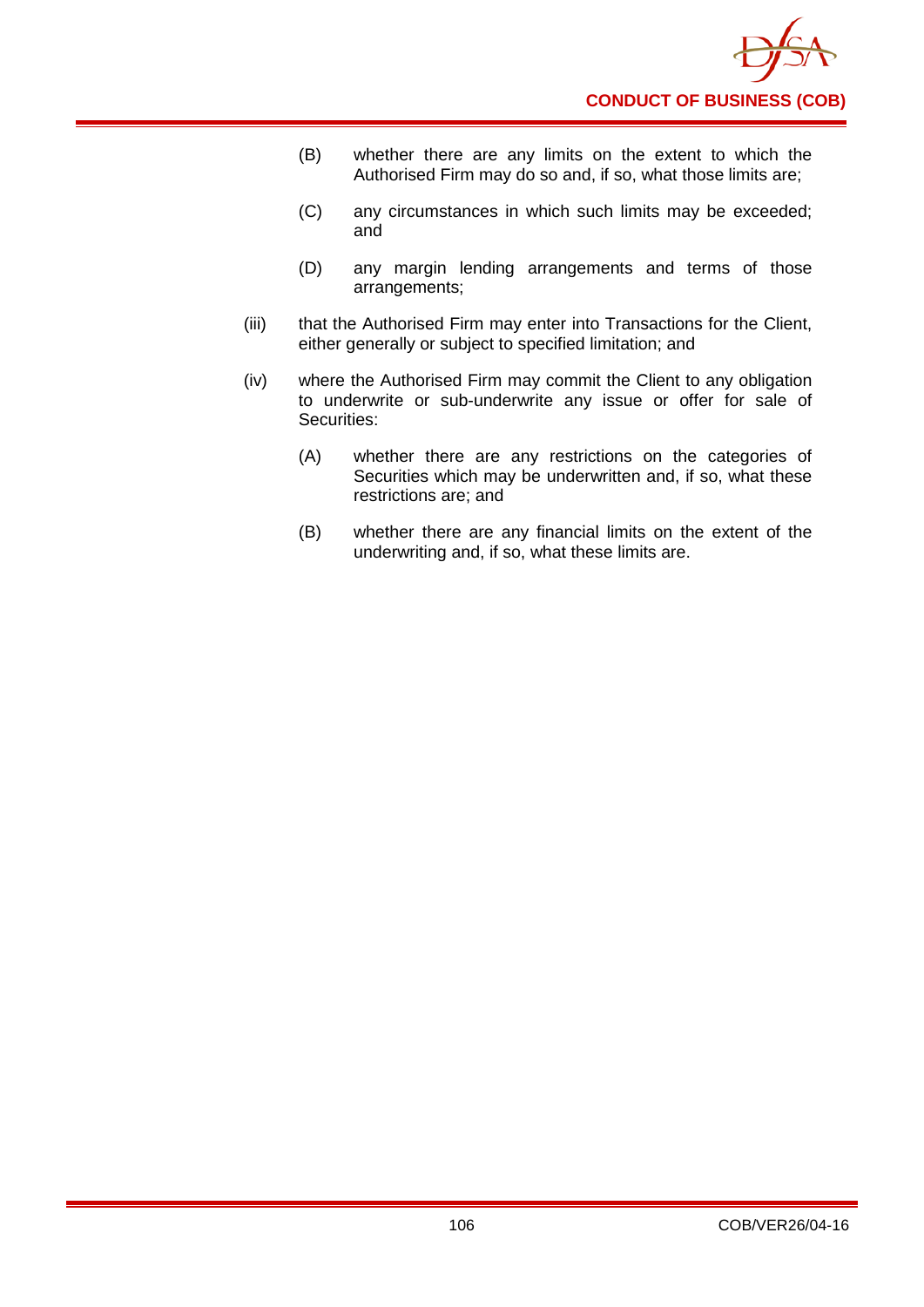

# **APP3 CONFIRMATION OF TRANSACTIONS**

## **A3.1 Content of confirmation notes**

### **General information**

- **A3.1.1** (1) For the purposes of Rule 6.9.2, an Authorised Firm must include the following general information:
	- (a) the Authorised Firm's name and address;
	- (b) whether the Authorised Firm Executed the Transaction as principal or agent;
	- (c) the Client's name, account number or other identifier;
	- (d) a description of the Investment or Fund, including the amount invested or number of units involved;
	- (e) whether the Transaction is a sale or purchase;
	- (f) the price or unit price at which the Transaction was Executed;
	- (g) if applicable, a statement that the Transaction was Executed on an Execution-Only basis;
	- (h) the date and time of the Transaction;
	- (i) the total amount payable and the date on which it is due;
	- (j) the amount of the Authorised Firms charges in connection with the Transaction, including Commission charges and the amount of any Mark-up or Mark-down, Fees, taxes or duties;
	- (k) the amount or basis of any charges shared with another Person or statement that this will be made available on request; and
	- (l) for Collective Investment Funds, at statement that the price at which the Transaction has been Executed is on a Historic Price or Forward Price basis, as the case may be.
	- (2) An Authorised Firm may combine items (f) and (j) in respect of a Transaction where the Client has requested a note showing a single price combining both of these items.

### **Additional information: derivatives**

- **A3.1.2** For the purposes of Rule 6.9.2, and in relation to Transactions in Derivatives, an Authorised Firm must include the following additional information:
	- (a) the maturity, delivery or expiry date of the Derivative;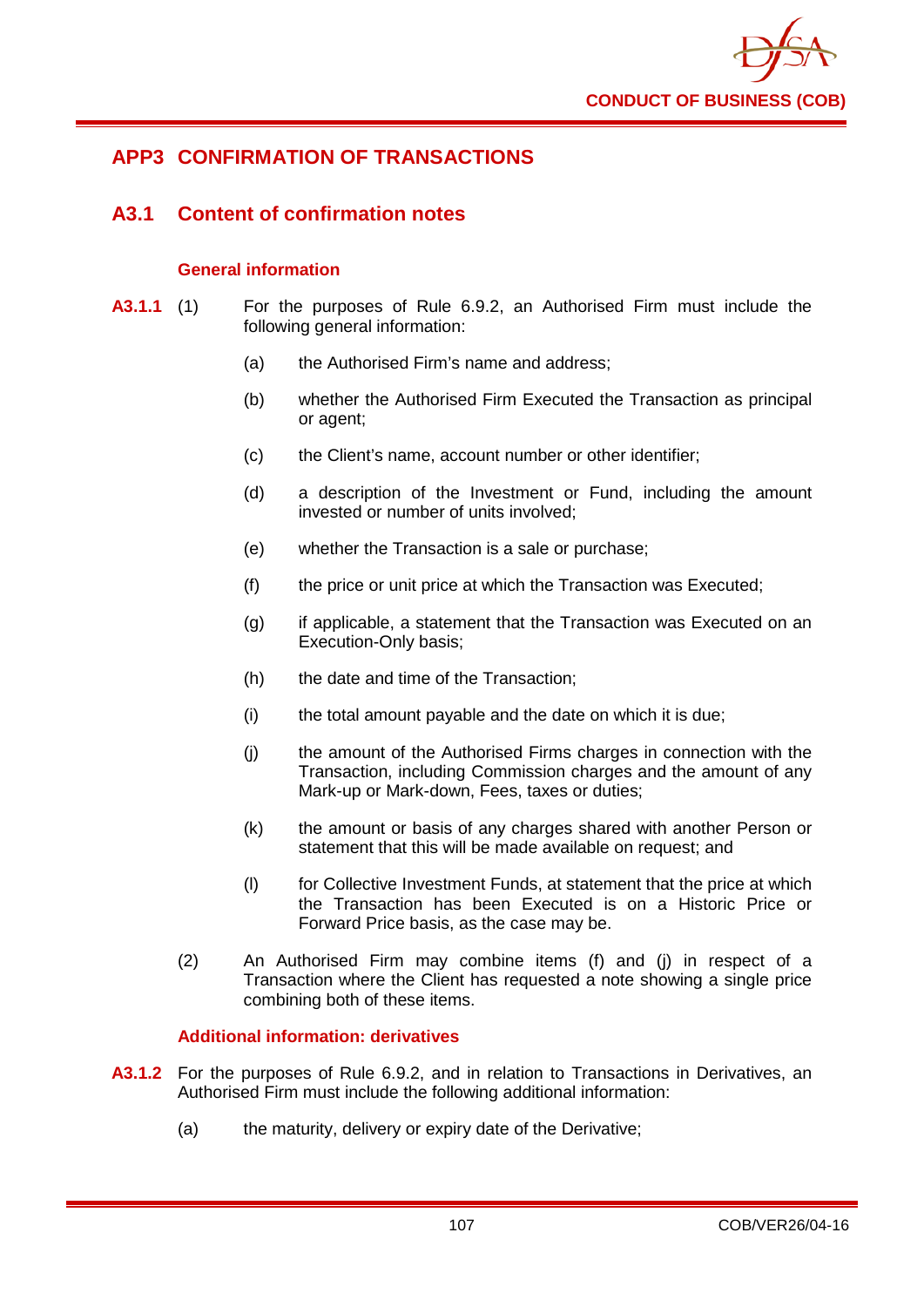- (b) in the case of an Option, the date of exercise or a reference to the last exercise date;
- (c) whether the exercise creates a sale or purchase in the underlying asset;
- (d) the strike price of the Option; and
- (e) if the Transaction closes out an open Futures position, all essential details required in respect of each contract comprised in the open position and each contract by which it was closed out and the profit or loss to the Client arising out of closing out that position (a difference account).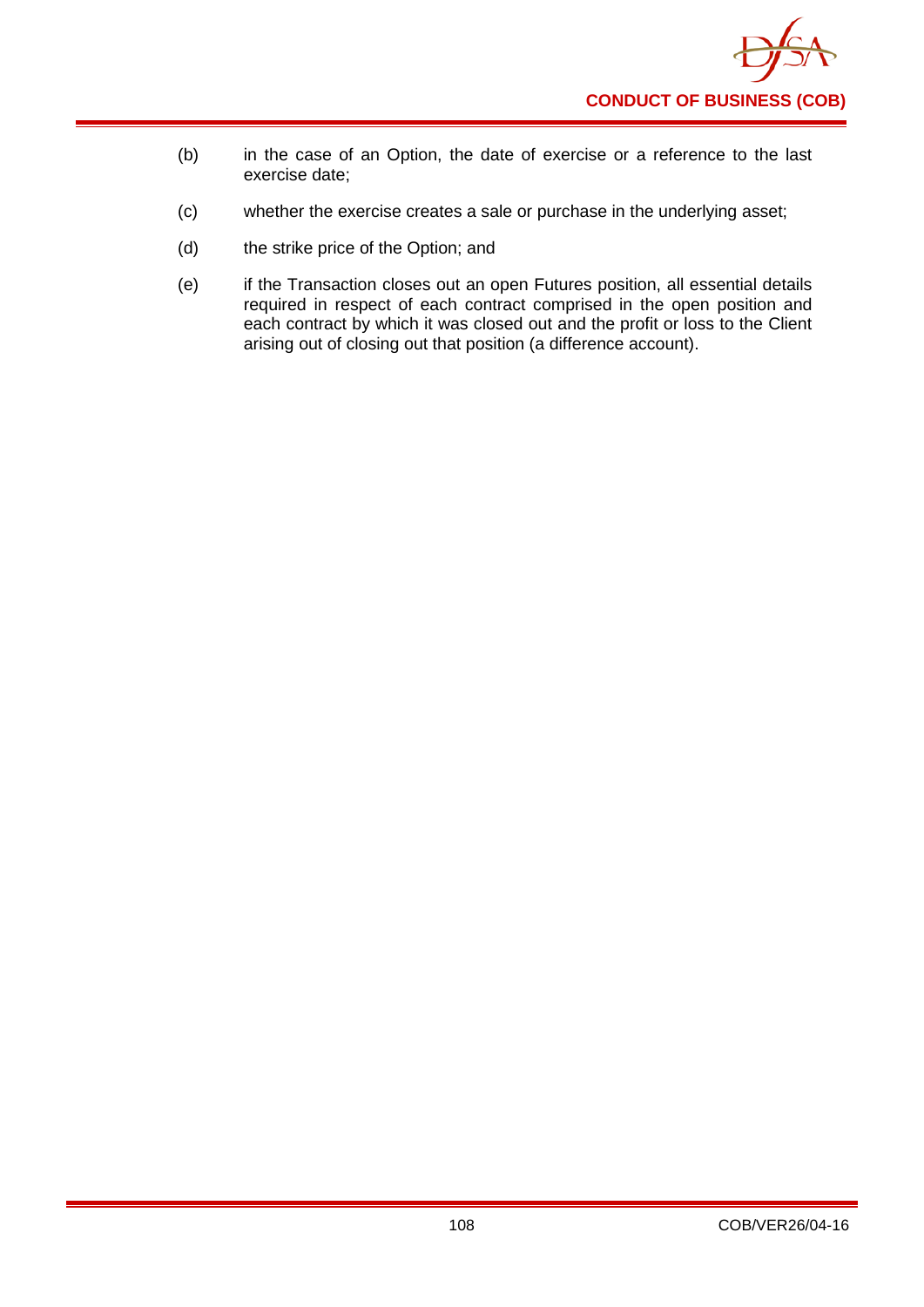

# **APP4 PERIODIC STATEMENTS**

### **A4.1 Content of periodic statements: investment management**

### **General information**

- **A4.1.1** Pursuant to section 6.10, a periodic statement, as at the end of the period covered, must contain the following general information:
	- (a) the number, description and value of each Investment;
	- (b) the amount of cash held;
	- (c) the total value of the portfolio; and
	- (d) a statement of the basis on which the value of each Investment has been calculated.

### **Additional information: discretionary investment management activities**

- **A4.1.2** In addition to Rule A4.1.1, where an Authorised Firm acts as an Investment Manager on a discretionary basis, the periodic statement must also include the following additional information:
	- (a) a statement of which Investments, if any, were at the closing date loaned to any third party and which Investments, if any, were at that date charged to secure borrowings made on behalf of the portfolio;
	- (b) the aggregate of any interest payments made and income received during the account period in respect of loans or borrowings made during that period;
	- (c) details of each Transaction which have been entered into for the portfolio during the period;
	- (d) the aggregate of Money and details of all Investments transferred into and out of the portfolio during the period;
	- (e) the aggregate of any interest payments, including the dates of their application and dividends or other benefits received by the Authorised Firm for the portfolio during that period;
	- (f) a statement of the aggregate Charges of the Authorised Firm and its Associates; and
	- (g) a statement of the amount of any Remuneration received by the Authorised Firm or its Associates or both from a third party.

### **Additional information: contingent liability investments**

**A4.1.3** In addition to Rules A4.1.1 and A4.1.1.2, in the case where Contingent Liability Investments are involved, an Authorised Firm must include the following additional information: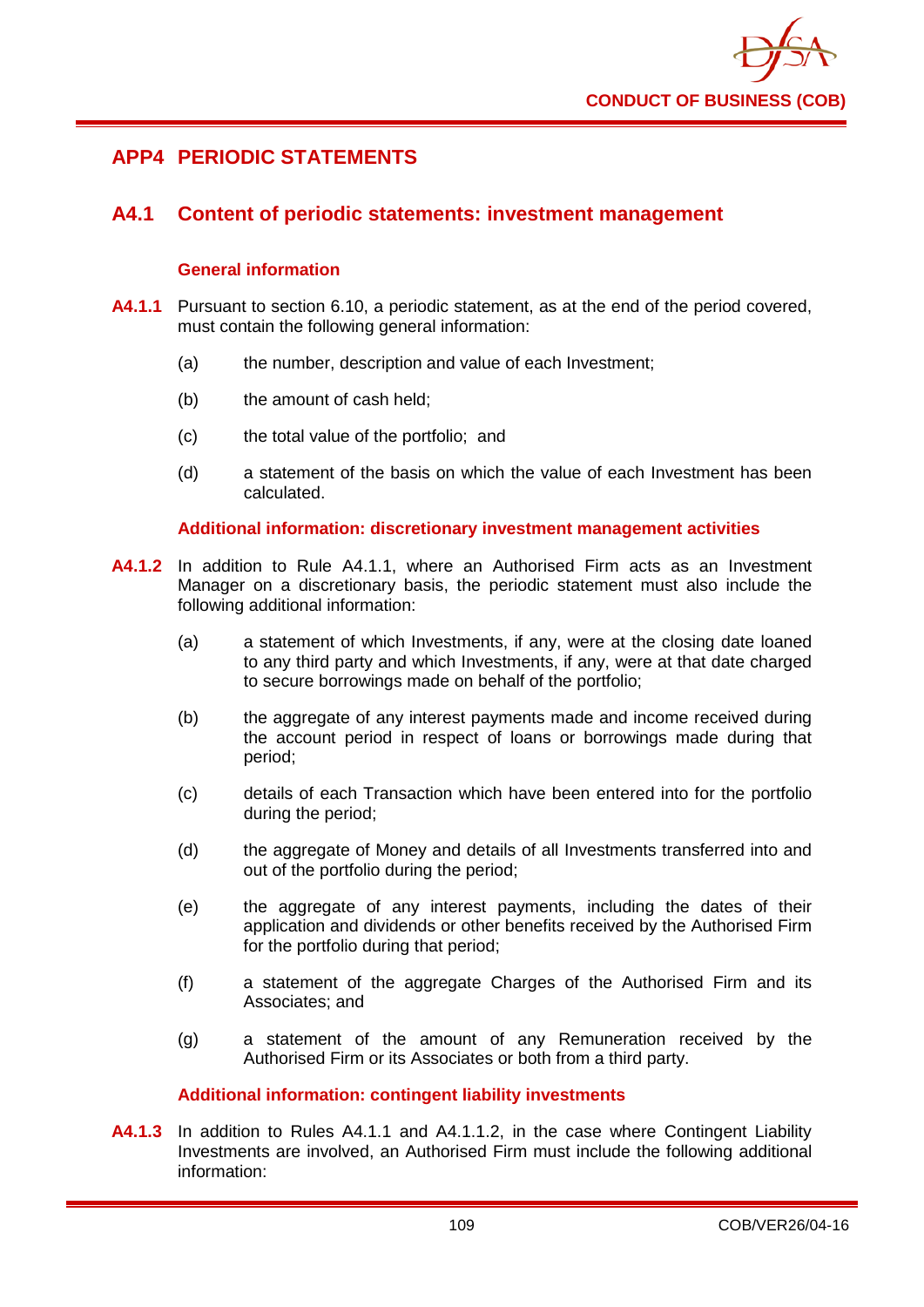- (a) the aggregate of Money transferred into and out of the portfolio during the valuation period;
- (b) in relation to each open position in the account at the end of the account period, the unrealised profit or loss to the Client (before deducting or adding any Commission which would be payable on closing out);
- (c) in relation to each Transaction Executed during the account period to close out a Client's position, the resulting profit or loss to the Client after deducting or adding any Commission;
- (d) the aggregate of each of the following in, or relating to, the Client's portfolio at the close of business on the valuation date:
	- (i) cash;
	- (ii) Collateral value;
	- (iii) management fees; and
	- (iv) commissions; and
- (e) Option account valuations in respect of each open Option contained in the account on the valuation date stating:
	- (i) the Share, Future, index or other Investment involved;
	- (ii) the trade price and date for the opening Transaction, unless the valuation statement follows the statement for the period in which the Option was opened;
	- (iii) the market price of the contract; and
	- (iv) the exercise price of the contract.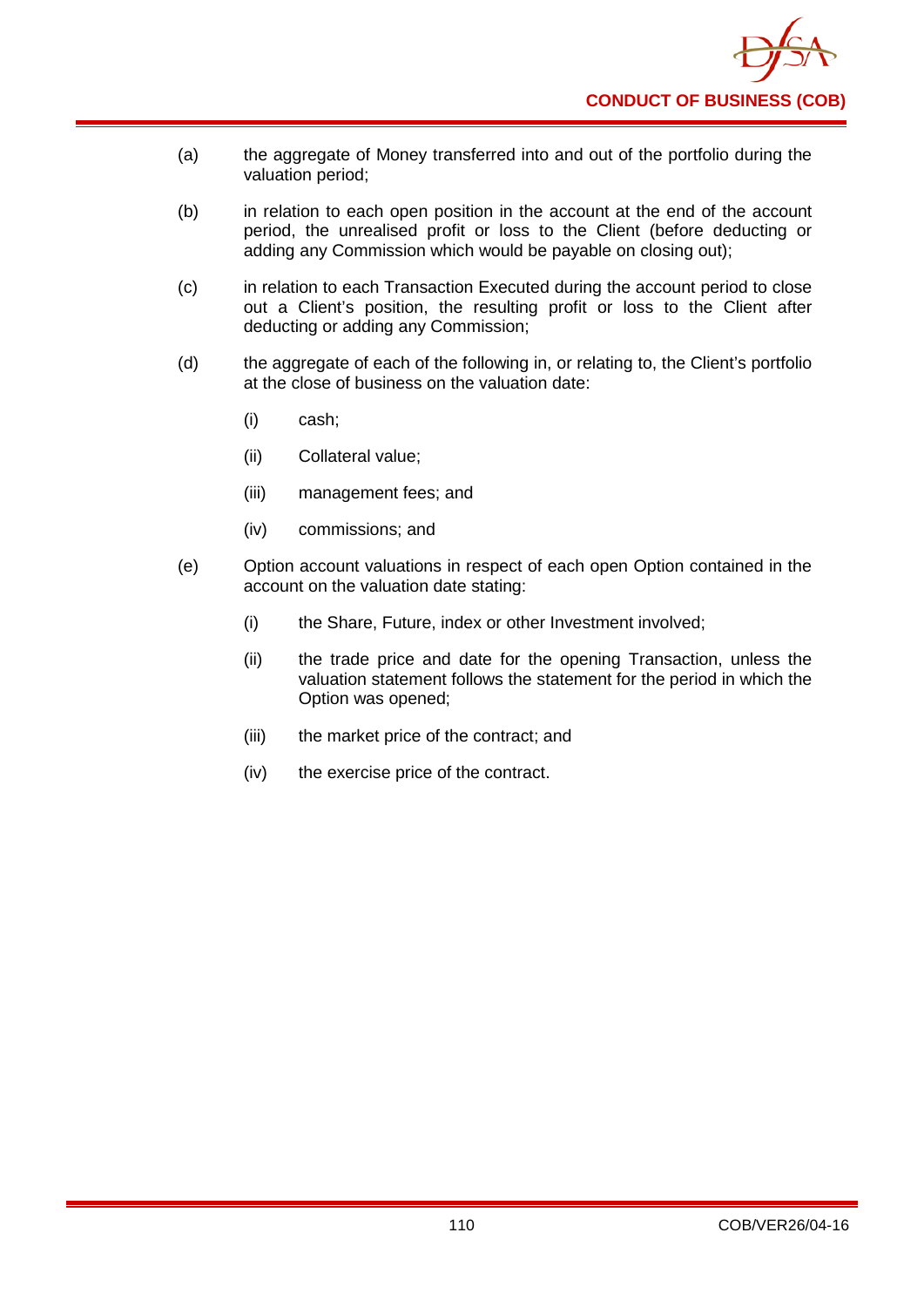

# **APP5 CLIENT MONEY PROVISIONS**

## **A5.1 Application**

**A5.1.1** This appendix applies to an Authorised Firm, in accordance with Rule 6.12.2

### **A5.2 General requirements**

- **A5.2.1** (1) The provisions of this appendix are referred to as the Client Money Provisions.
	- (2) The types of Client described in Rule 6.12.2 are referred to in this appendix as Segregated Clients.
- **A5.2.2** An Authorised Firm which holds or controls Client Money for a Segregated Client must:
	- (a) comply with the Client Money Provisions in relation to that Client Money; and
	- (b) have systems and controls in place to be able to evidence compliance with the Client Money Provisions.

# **A5.3 Payment of client money into client accounts**

- **A5.3.1** Where an Authorised Firm holds or controls Client Money it must ensure, except where otherwise provided in section A5.5 that the Client Money is paid into one or more Client Accounts within one day of receipt.
- **A5.3.2** Subject to Rule A5.3.3, an Authorised Firm must not deposit its own Money into a Client Account.
- **A5.3.3** (1) An Authorised Firm may deposit its own Money in a Client Account where:
	- (a) it is a minimum sum required to open the account, or to keep it open;
	- (b) the Money is received by way of mixed remittance provided the Authorised Firm transfers out that part of the payment which is not Client Money within one day of the day on which the Authorised Firm would normally expect the remittance to be cleared;
	- (c) interest credited to the account exceeds the amount payable to Segregated Clients, provided that the Money is removed within twenty five days; or
	- (d) it is to meet a shortfall in Client Money.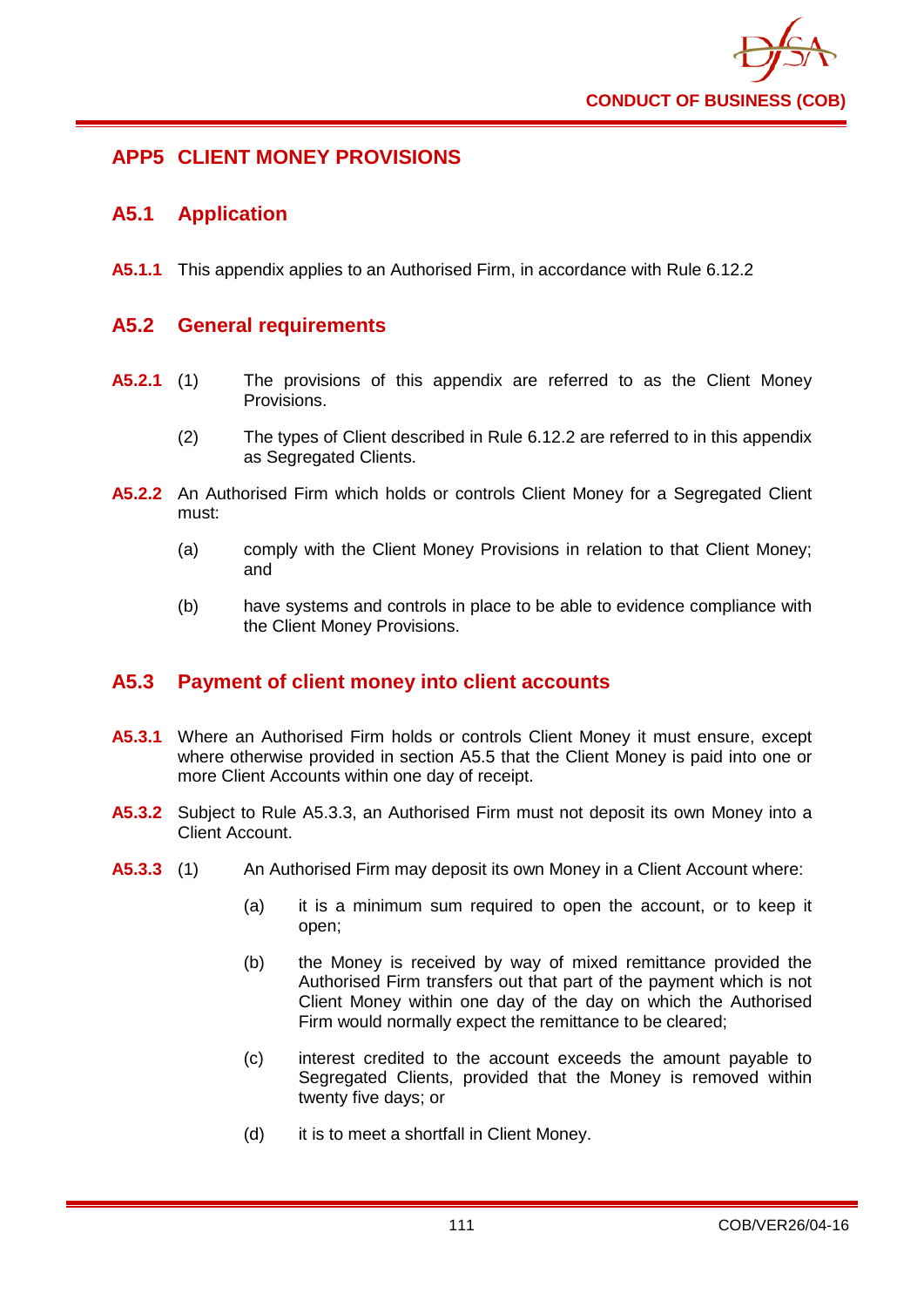- (2) Where an Authorised Firm deposits any Money into a Client Account such Money is Client Money until such time as the Money is withdrawn from the Client Account in accordance with the Client Money Provisions.
- **A5.3.4** An Authorised Firm must maintain systems and controls for identifying Money which must not be in a Client Account and for transferring it without delay.
- **A5.3.5** Where an Authorised Firm is aware that a Person may make a payment of Client Money to the Authorised Firm, it must take reasonable steps:
	- (a) to ensure that such payment of Client Money is directed to a Client Account; and
	- (b) to ensure that the Authorised Firm is notified by that Person of such payment as soon as reasonably practicable.

An Authorised Firm should have procedures for identifying Client Money received by the Authorised Firm, and for promptly recording the receipt of the Money either in the books of account or a register for later posting to the Client cash book and ledger accounts. The procedures should cover Client Money received by the Authorised Firm through the mail, electronically or via agents of the Authorised Firm or through any other means.

## **A5.4 Client accounts**

- **A5.4.1** A Client Account in relation to Client Money is an account which:
	- (a) is held with a Third Party Agent;
	- (b) is established to hold Client Assets;
	- (c) is maintained in the name of;
		- (i) if a Domestic Firm, the Authorised Firm; or
		- (ii) if a non-Domestic Firm, a Nominee Company controlled by the Authorised Firm; and
	- (d) includes the words 'Client Account' in its title.
- **A5.4.2** (1) An Authorised Firm must maintain a master list of all Client Accounts.
	- (2) The master list must detail:
		- (a) the name of the account;
		- (b) the account number;
		- (c) the location of the account;
		- (d) whether the account is currently open or closed; and
		- (e) the date of opening or closure.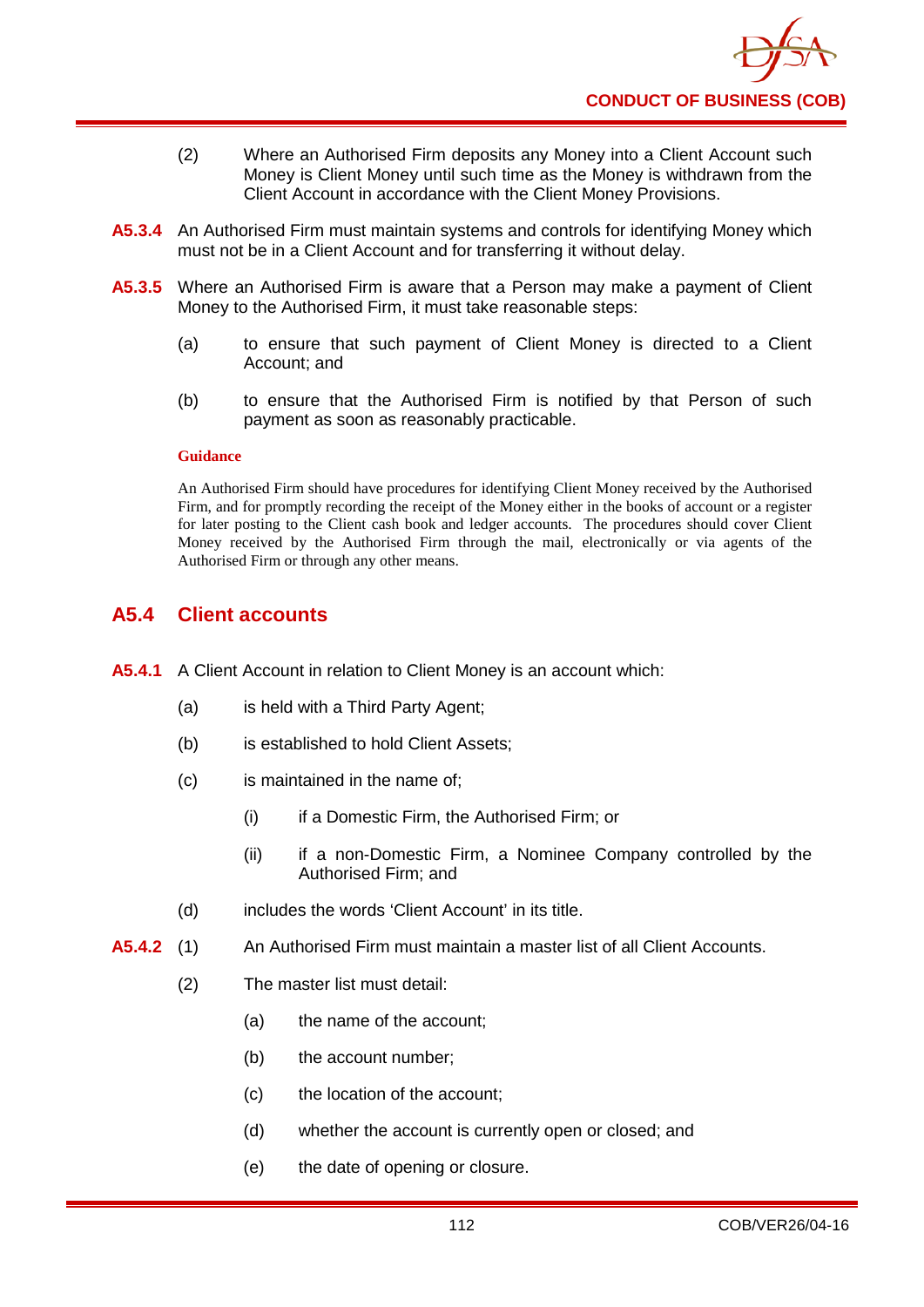(3) The details of the master list must be documented and maintained for at least six years following the closure of an account.

#### **Guidance**

- 1. An Authorised Firm may hold or control Client Money belonging to a Segregated Client in a Client Account solely for that Client. Alternatively, an Authorised Firm may choose to pool that Client Money in a Client Account containing Client Money of more than one Segregated Client.
- 2. The purpose of controlling or holding Client Money in a Client Account is to ensure that Money belonging to Segregated Clients is readily identifiable from Money belonging to the Authorised Firm such that, following a Distribution Event, Segregated Clients will rank highest in line in terms of any subsequent distribution of Client Money in proportion to each Client's valid claim over that that Money.
- 3. Following a Distribution Event, a Segregated Client may not have a valid claim over Client Money held or controlled in a Client Account if that Client Account was not established to hold or control Client Money for that Client or a pool of Clients of which that Client was a part.

# **A5.5 Exceptions to holding client money in client accounts**

- **A5.5.1** The requirement for an Authorised Firm to pay Client Money into a Client Account does not, subject to Rule A5.5.2, apply with respect to such Client Money:
	- (a) received in the form of cheque, or other payable order, until the Authorised Firm, or a Person or account controlled by the Authorised Firm, is in receipt of the proceeds of that cheque;
	- (b) temporarily held by an Authorised Firm before forwarding to a Person nominated by the Client; or
	- (c) in connection with a Delivery Versus Payment Transaction where:
		- (i) in respect of a Client purchase, Client Money from the Client will be due to the Authorised Firm within one day upon the fulfilment of a delivery obligation; or
		- (ii) in respect of a Client sale, Client Money will be due to the Client within one day following the Client's fulfilment of a delivery obligation.
- **A5.5.2** An Authorised Firm must pay Client Money of the type described in Rule A5.5.1(b) or (c) into a Client Account where it has not fulfilled its delivery or payment obligation within three days of receipt of the Money or Investments unless in the case of the type of Client Money referred to in Rule A5.5.1(c)(ii) it instead safeguards Client Investments at least equal to the value of such Client Money.
- **A5.5.3** (1) An Authorised Firm must maintain adequate records of all cheques and payment orders received in accordance with Rule A5.5.1(a) including, in respect of each payment, the:
	- (a) date of receipt;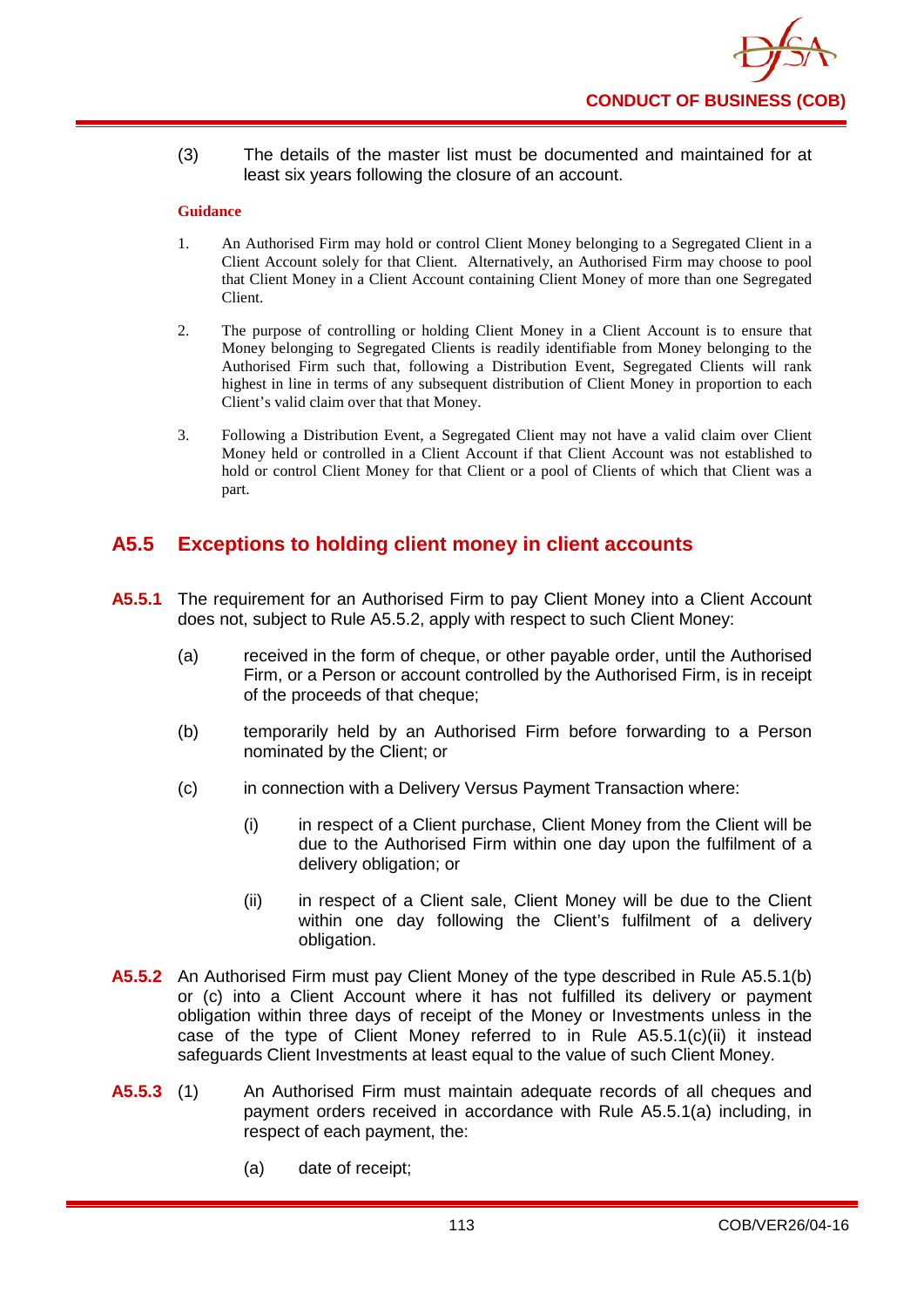- (b) name of the Client for whom payment is to be credited; and
- (c) date when the cheque or payment order was presented to the Authorised Firm's Third Party Agent.
- (2) The records must be kept for a minimum of six years.

### **A5.6 Appointment of a third party agent**

- **A5.6.1** (1) An Authorised Firm may only pay, or permit to be paid, Client Money to a Third Party Agent in accordance with Rule A5.7.1 where it has undertaken a prior assessment of the suitability of that agent and concluded on reasonable grounds that the Third Party Agent is suitable to hold that Client Money in a Client Account.
	- (2) When assessing the suitability of the Third Party Agent, the Authorised Firm must ensure that the Third Party Agent will provide protections equivalent to the protections conferred by this appendix.
	- (3) An Authorised Firm must have systems and controls in place to ensure that the Third Party Agent remains suitable.
- **A5.6.2** An Authorised Firm must be able to demonstrate to the DFSA's satisfaction the grounds upon which the Authorised Firm considers the Third Party Agent to be suitable to hold that Client Money.

#### **Guidance**

When assessing the suitability of a Third Party Agent, an Authorised Firm should have regard to:

- a. its credit rating;
- b. its capital and financial resources in relation to the amount of Client Money held;
- c. the insolvency regime of the jurisdiction in which it is located;
- d. its regulatory status and history;
- e. its Group structure; and
- f. its use of agents and service providers.

# **A5.7 Payment of client money to a third party agent**

- **A5.7.1** (1) Subject to Rule A5.7.3, an Authorised Firm may only pass, or permit to be passed, a Segregated Client's Money to a Third Party Agent if:
	- (a) the Client Money is to be used in respect of a Transaction or series or Transactions for that Client;
	- (b) the Client Money is to be used to meet an obligation of that Client; or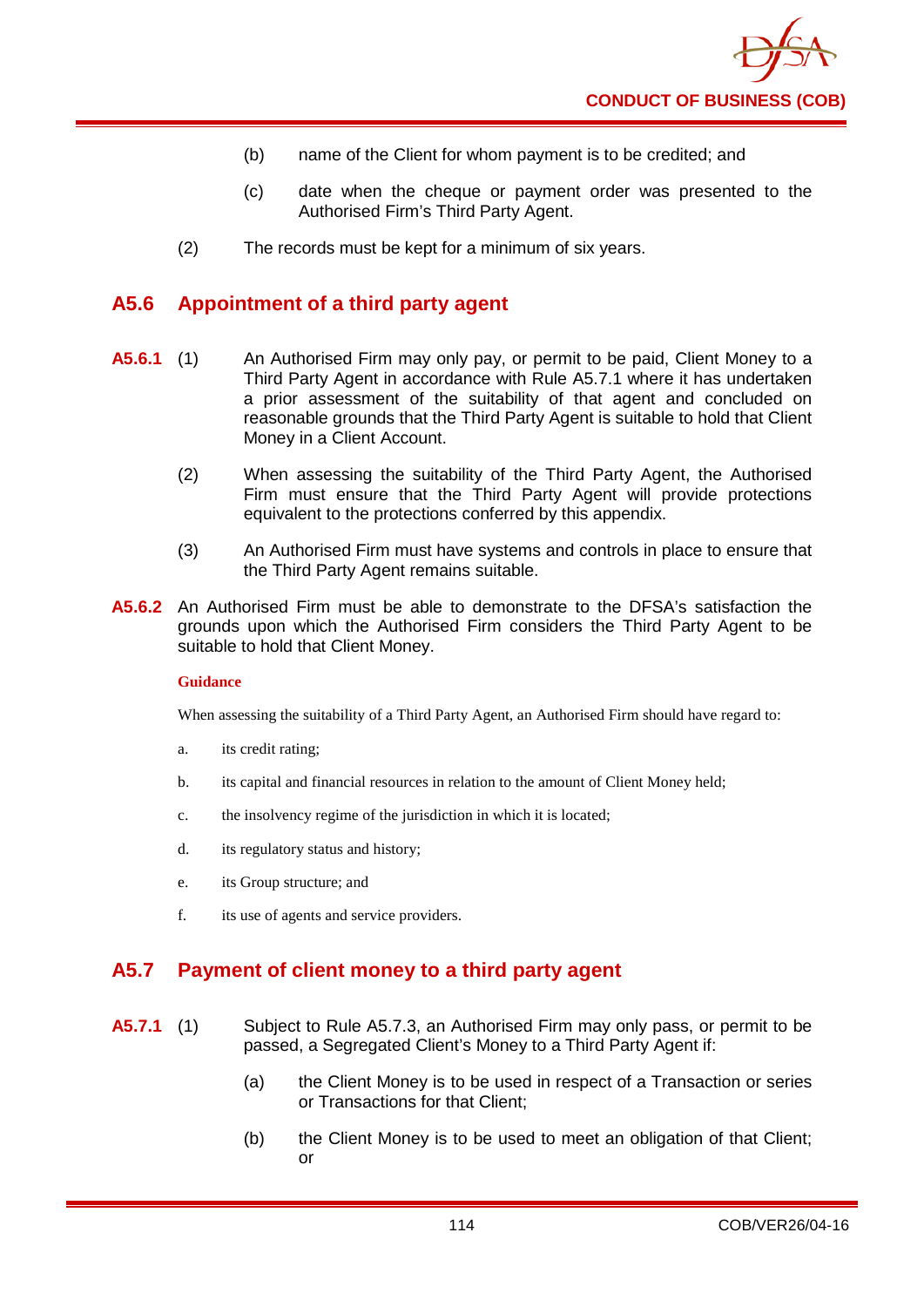- (c) the Third Party Agent is a bank or a Regulated Financial Institution which is authorised to accept or take Deposits.
- (2) In respect of (1)(a) and (b), an Authorised Firm must not hold any excess Client Money with the Third Party Agent longer than necessary to effect a Transaction or satisfy the Client's obligation.
- **A5.7.2** When an Authorised Firm opens a Client Account with a Third Party Agent it must obtain, within a reasonable period, a written acknowledgement from the Third Party Agent stating that:
	- (a) all Money standing to the credit of the account is held by the Authorised Firm as agent and that the Third Party Agent is not entitled to combine the account with any other account or to exercise any charge, mortgage, lien, right of set-off or counterclaim against Money in that account in respect of any sum owed to it on any other account of the Authorised Firm; and
	- (b) the title of the account sufficiently distinguishes that account from any account containing Money that belongs to the Authorised Firm, and is in the form requested by the Authorised Firm.

The DFSA would consider twenty days as being a reasonable period for an Authorised Firm to receive a written acknowledgement from the Third Party Agent.

**A5.7.3** If the Third Party Agent does not provide the acknowledgement referred to in Rule A5.7.2 within a reasonable period, the Authorised Firm must refrain from making further deposits of Client Money with that Third Party Agent and withdraw any Client Money standing to the credit of that Client Account.

# **A5.8 Payment of client money from client accounts**

- **A5.8.1** An Authorised Firm must have procedures for ensuring all withdrawals from a Client Account are authorised.
- **A5.8.2** Subject to Rule A5.8.3, a Segregated Client's Client Money must remain in a Client Account until it is:
	- (a) due and payable to the Authorised Firm;
	- (b) paid to the Client on whose behalf the Client Money is held;
	- (c) paid in accordance with a Client instruction on whose behalf the Client Money is held;
	- (d) required to meet the payment obligations of the Client on whose behalf the Client Money is held; or
	- (e) paid out in circumstances that are otherwise authorised by the DFSA.
- **A5.8.3** Money paid out by way of cheque or other payable order under Rule A5.8.2 must remain in a Client Account until the cheque or payable order is presented to the Client's bank and cleared by the paying agent.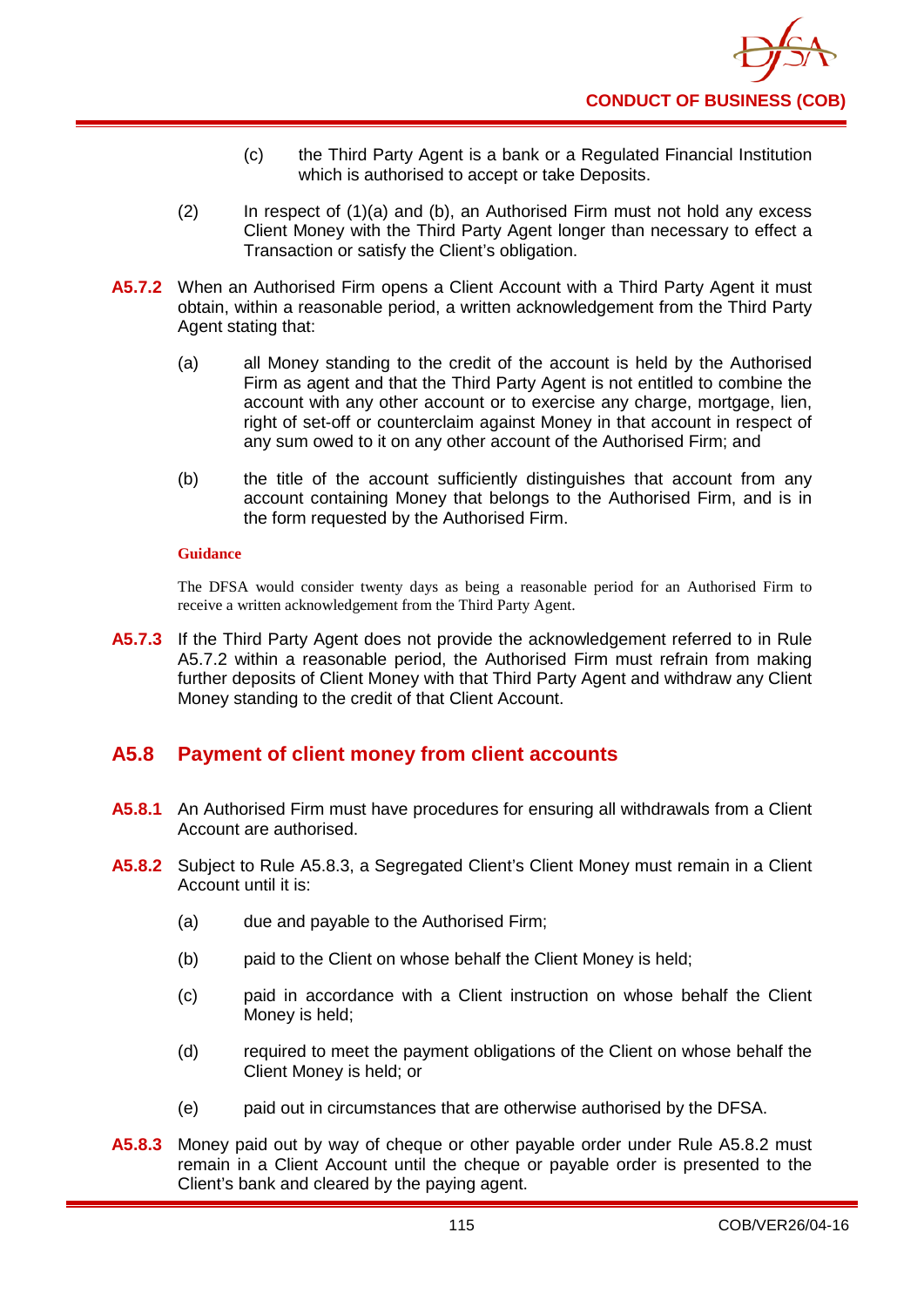**A5.8.4** An Authorised Firm must not use Client Money belonging of one Client to satisfy an obligation of another Client.

#### **Guidance**

The effect of Rule A5.8.4 is that an Authorised Firm would be required to deposit its own Money into a Client Account to remedy a shortfall arising from a client debit balance.

**A5.8.5** An Authorised Firm must have a system for ensuring no off-setting or debit balances occur on Client Accounts.

## **A5.9 Client disclosure**

- **A5.9.1** Before, or as soon as reasonably practicable after, an Authorised Firm receives Client Money belonging to a Segregated Client, it must disclose to the Client on whose behalf the Client Money is held:
	- (a) the basis and any terms governing the way in which the Client Money will be held;
	- (b) that the Client is subject to the protection conferred by the DFSA's Client Money Provisions and as a consequence:
		- (i) this Money will be held separate from Money belonging to the Authorised Firm; and
		- (ii) in the event of the Authorised Firm's insolvency, winding up or other Distribution Event stipulated by the DFSA, the Client's Money will be subject to the DFSA's Client Money Distribution Rules;
	- (c) whether interest is payable to the Client and, if so, on what terms;
	- (d) if applicable, that the Client Money may be held in a jurisdiction outside the DIFC and the market practices, insolvency and legal regime applicable in that jurisdiction may differ from the regime applicable in the DIFC;
	- (e) if applicable, details about how any Client Money arising out of Islamic Financial Business are to be held;
	- (f) if applicable, that the Authorised Firm holds or intends to hold the Client Money in a Client Account with a Third Party Agent which is in the same Group as the Authorised Firm; and
	- (g) details of any rights which the Authorised Firm may have to realise Client Money held on behalf of the Client in satisfaction of a default by the Client or otherwise, and of any rights which the Authorised Firm may have to close out or liquidate contracts or positions in respect of any of the Client's Investments.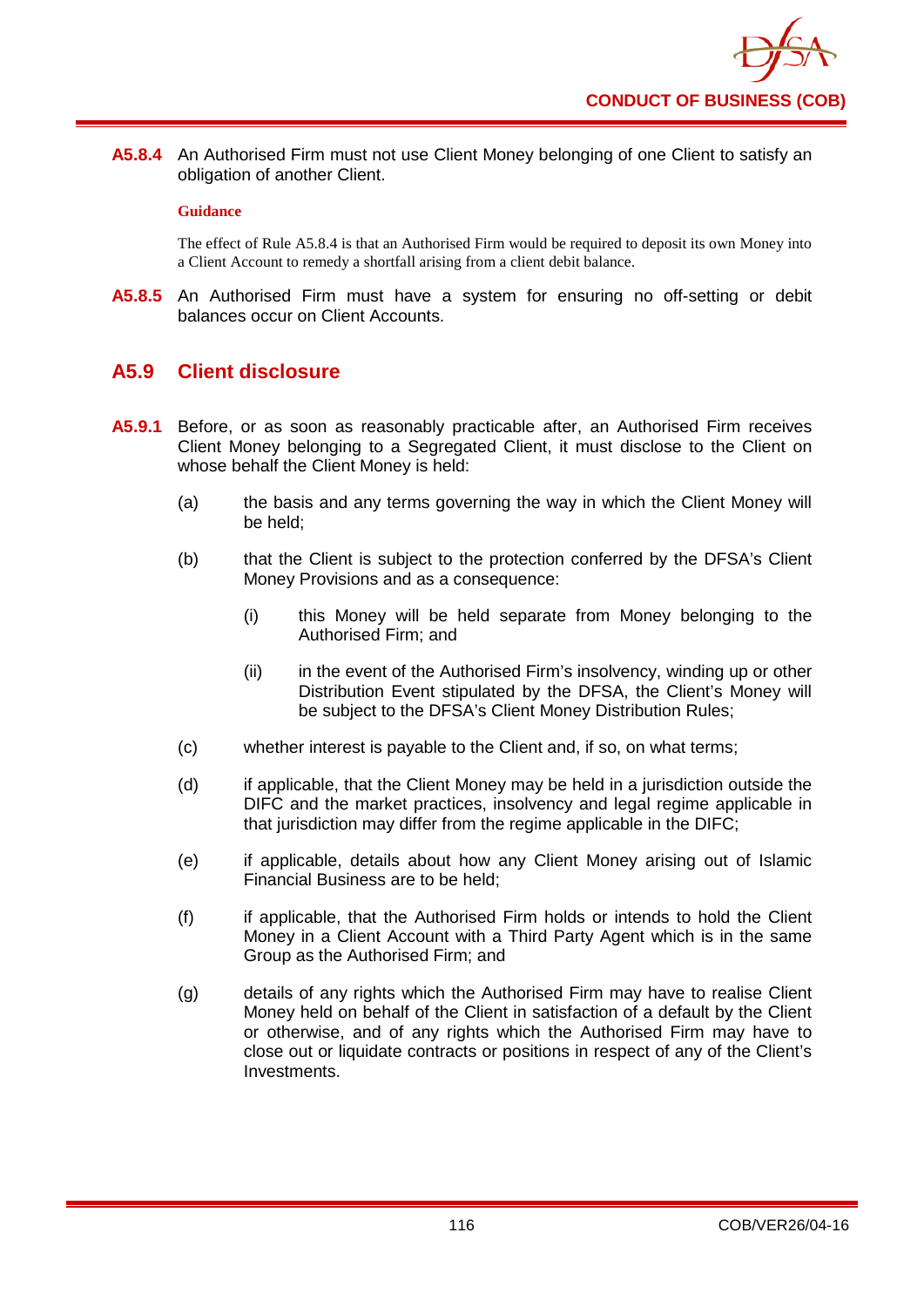

# **A5.10 Client reporting**

- **A5.10.1** (1) In relation to a Client to whom the Client Money Provisions are applicable, an Authorised Firm must send a statement to a Retail Client at least monthly or in the case of a Professional Client, at other intervals as agreed in writing with the Professional Client.
	- (2) The statement must include:
		- (a) the Client's total Client Money balances held by the Authorised Firm reported in the currency in which the Client Money is held, or the relevant exchange rate if not reported in the currency in which the Money is held;
		- (b) the amount, date and value of each credit and debit paid into and out of the account since the previous statement; and
		- (c) any interest earned or charged on the Client Account since the previous statement.
	- (3) The statement sent to the Client must be prepared within 25 days of the statement date.

# **A5.11 Reconciliation**

- **A5.11.1** (1) An Authorised Firm must maintain a system to ensure that accurate reconciliations of the Client Accounts are carried out at least every 25 days.
	- (2) The reconciliation must include:
		- (a) a full list of individual Segregated Client credit ledger balances, as recorded by the Authorised Firm;
		- (b) a full list of individual Segregated Client debit ledger balances, as recorded by the Authorised Firm;
		- (c) a full list of unpresented cheques and outstanding lodgements;
		- (d) a full list of Client Account cash book balances; and
		- (e) formal statements from Third Party Agents showing account balances as at the date of reconciliation.
	- (3) An Authorised Firm must:
		- (a) reconcile the individual credit ledger balances, Client Account cash book balances, and the Third Party Agent Client Account balances;
		- (b) check that the balance in the Client Accounts as at the close of business on the previous day was at least equal to the aggregate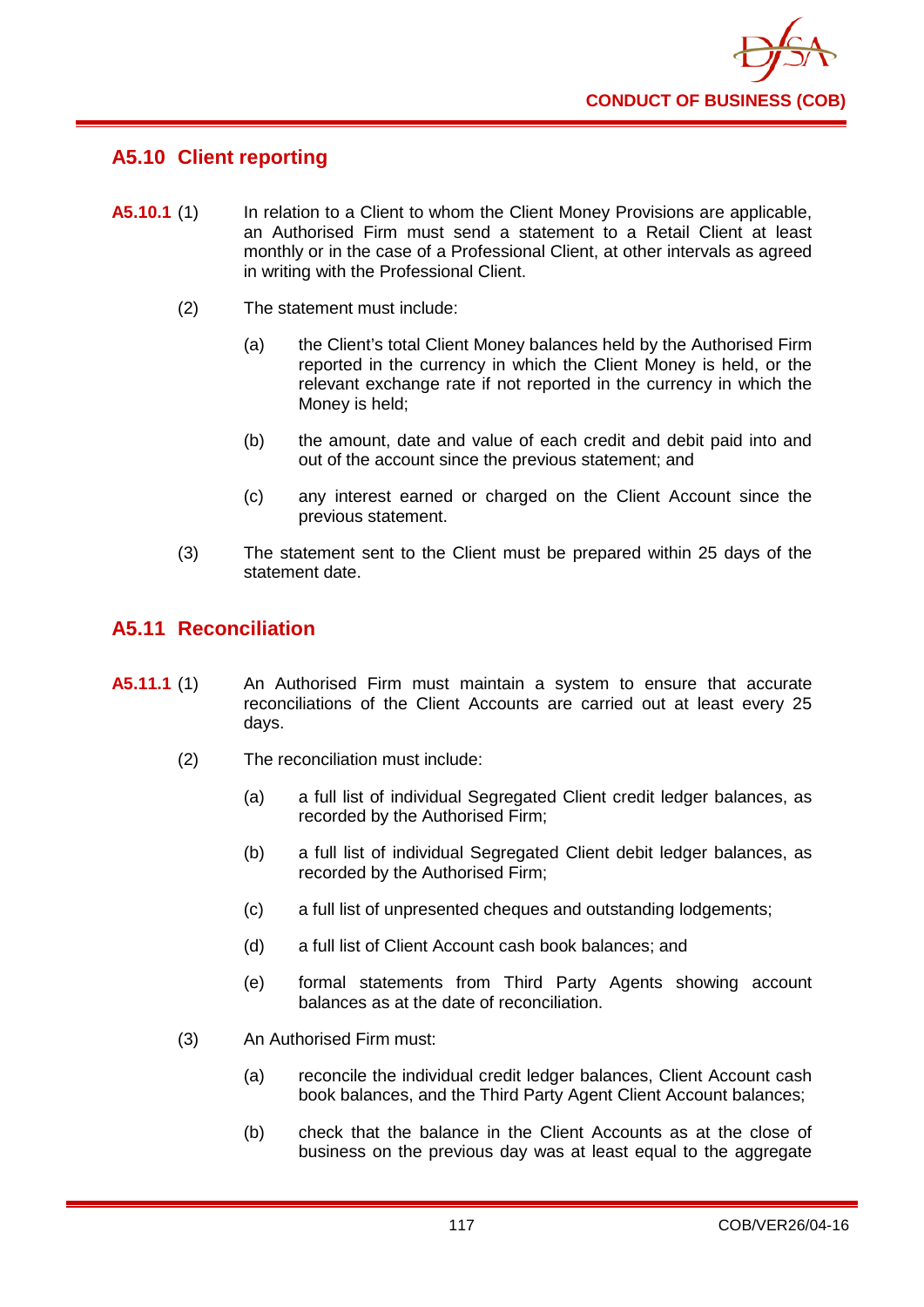balance of individual credit ledger balances as at the close of business on the previous day; and

- (c) ensure that all shortfalls, excess balances and unresolved differences, other than differences arising solely as a result of timing differences between the accounting systems of the Third Party Agent and the Authorised Firm, are investigated and, where applicable, corrective action taken as soon as possible.
- (4) An Authorised Firm must perform the reconciliations in (3) within 10 days of the date to which the reconciliation relates.

#### **Guidance**

When performing the reconciliations, an Authorised Firm should:

- a. include in the credit ledger balances:
	- i. unallocated Client Money;
	- ii. dividends received and interest earned and allocated;
	- iii. sale proceeds which have been received by the Authorised Firm and the Client has delivered the Investments or the Authorised Firm holds or controls the Investment; and
	- iv. Money paid by the Client in respect of a purchase where the Authorised Firm has not remitted the Money to the counterparty or delivered the Investment to the Client; and
- b. deduct from the credit ledger balances:
	- i. Money owed by the client in respect of unpaid purchases by or for the Client if delivery of those Investments has been made to the Client; and
	- ii. Money remitted to the Client in respect of sales transactions by or for the Client if the Client has not delivered the Investments.

#### **A5.11.2** An Authorised Firm must ensure that the process of reconciliation does not give rise to a conflict of interest.

#### **Guidance**

When performing reconciliations, an Authorised Firm should maintain a clear separation of duties to ensure that an employee with responsibility for operating Client Accounts, or an employee that has the authority to make payments, does not perform the reconciliations under Rule A5.11.1

- **A5.11.3** (1) Reconciliation performed in accordance with Rule A5.11.1 must be reviewed by a member of the Authorised Firm who has adequate seniority.
	- (2) The individual referred to in (1) must provide a written statement confirming the reconciliation has been undertaken in accordance with the requirements of this section.
- **A5.11.4** The Authorised Firm must notify the DFSA where there has been a material discrepancy with the reconciliation which has not been rectified.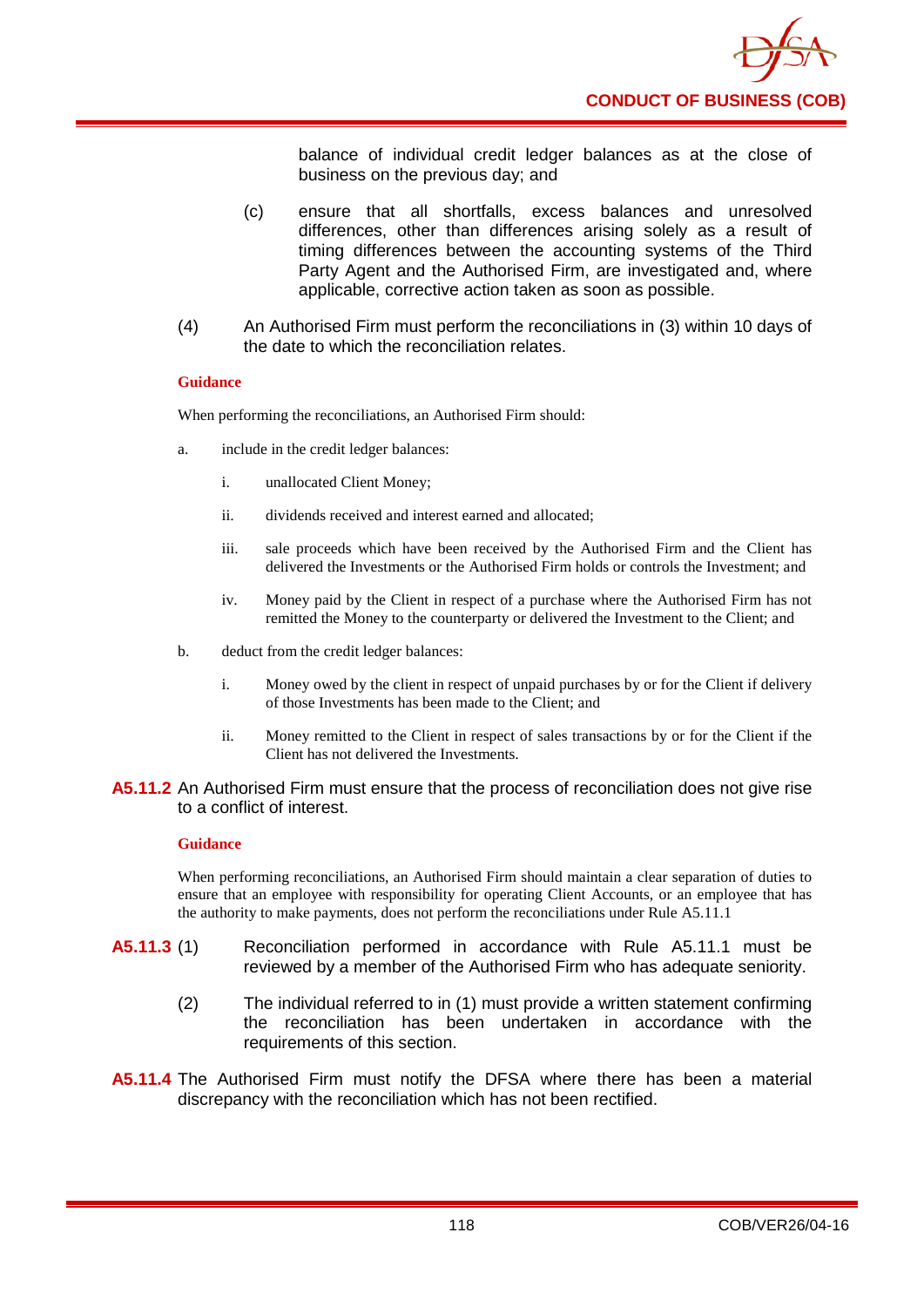

A material discrepancy includes discrepancies which have the cumulative effect of being material, such as longstanding discrepancies.

# **A5.12 Auditor's reporting requirements**

#### **Guidance**

In accordance with GEN chapter 8, an Authorised Firm which holds Client Money for Segregated Clients must arrange for a Client Money Auditor's Report to be submitted to the DFSA on an annual basis.

## **A5.13 Client money distribution rules**

- **A5.13.1** This section is referred to as the Client Money Distribution Rules and to the extent that these Rules are inconsistent with part 5.52 of the DIFC Insolvency Regulations, and the DIFC Preferential Creditor Regulations, these Rules will prevail.
- **A5.13.2** Following a Distribution Event, the Authorised Firm must distribute Money in the following order of priorities:
	- (a) firstly, in relation to Client Money held in a Client Account on behalf of Segregated Clients, claims relating to that Money must be paid to each Segregated Client in full or, where insufficient funds are held in a Client Account, proportionately, in accordance with each Segregated Client's valid claim over that Money;
	- (b) secondly, where the amount of Client Money in a Client Account is insufficient to satisfy the claims of Segregated Clients in respect of that Money, or not being immediately available to satisfy such claims, all other Money held by the Authorised Firm must be used to satisfy any outstanding amounts remaining payable to Segregated Clients but not satisfied from the application of (a) above;
	- (c) thirdly, upon resolution of claims in relation to Segregated Clients, any Money remaining with the Authorised Firm must be paid to each Client in full or, where insufficient funds are held by the Authorised Firm, proportionately, in accordance with each Client's valid claim over that Money; and
	- (d) fourthly, upon satisfaction of all claims in (a), (b) and (c) above, in the event of:
		- (i) the appointment of a liquidator, receiver or administrator, or trustee in bankruptcy over the Authorised Firm, payment must be made accordance with the Insolvency Law 2004; or
		- (ii) all other Distribution Events, payment must be made in accordance with the direction of the DFSA.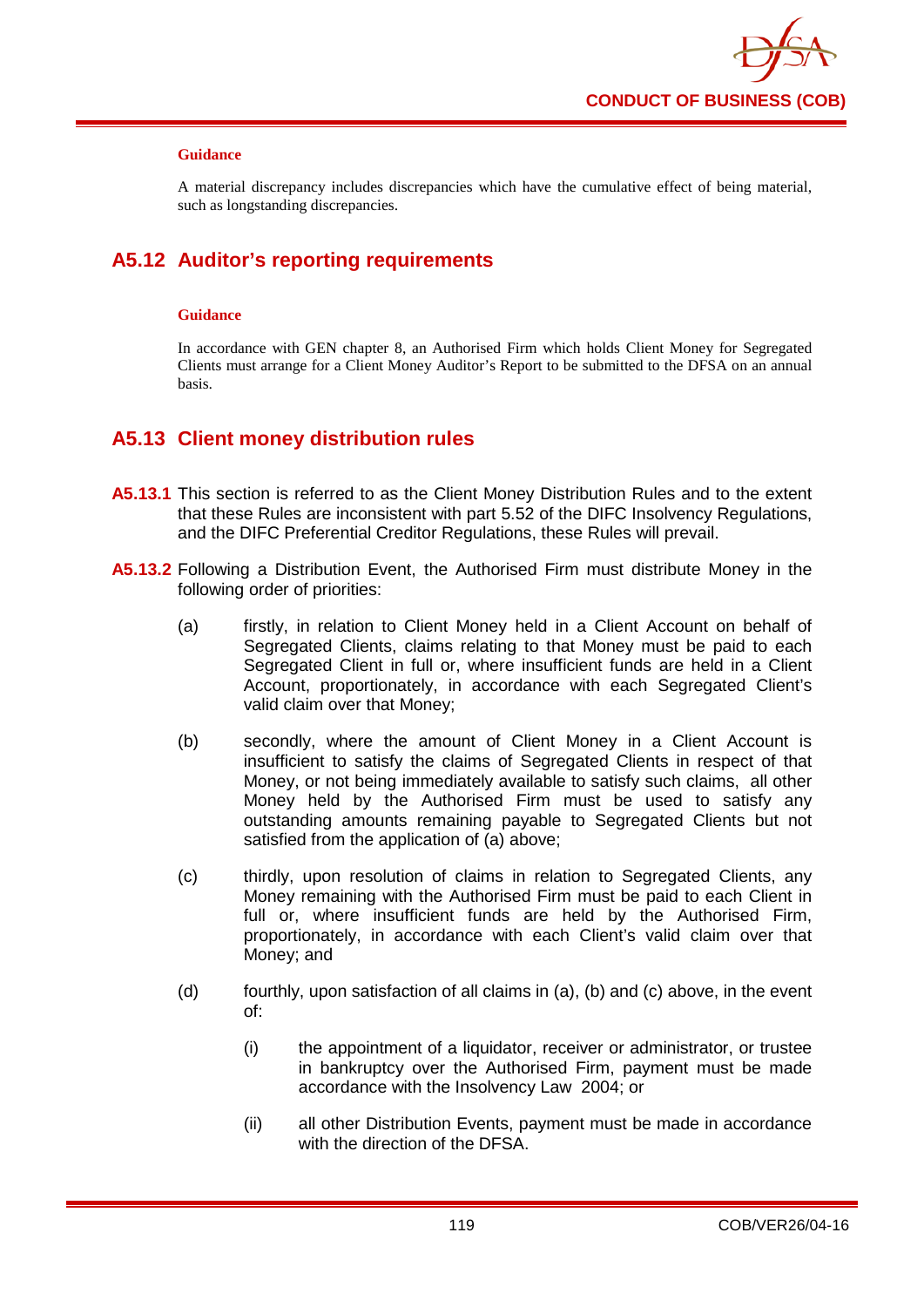

A Segregated Client would not have a valid claim over Client Money held in a Client Account if that Client Account was not established to hold Client Money for that Client.

**A5.13.3** Following a Distribution Event, an Authorised Firm must sell all Collateral and use the proceeds of the sale to satisfy claims made in accordance with Rule A5.13.2

## **A5.14 Failure to comply with this appendix**

**A5.14.1** An Authorised Firm which becomes aware that it does not comply with any Rule in this appendix must, within one day, give notice of that fact to the DFSA.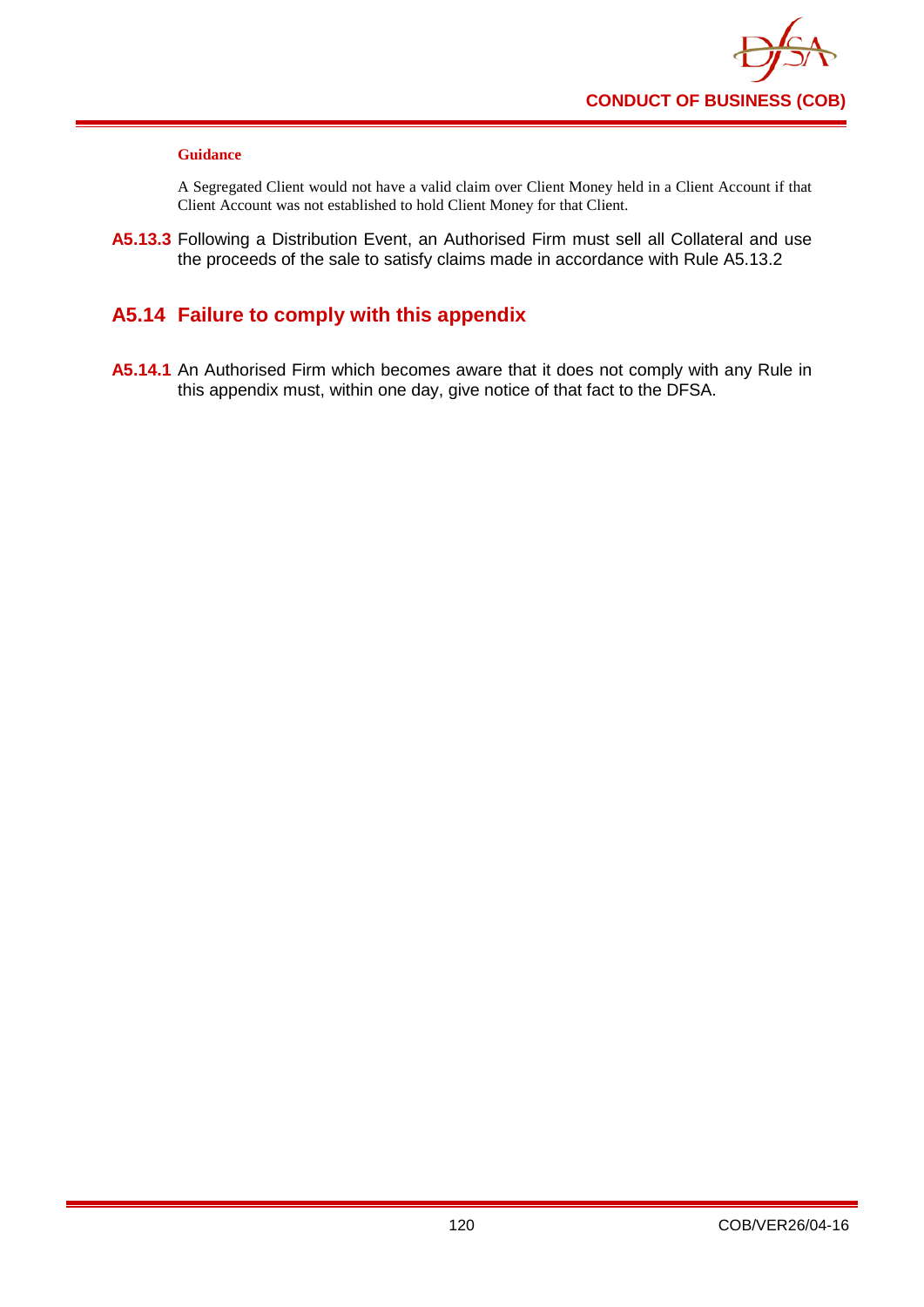

# **APP6 SAFE CUSTODY PROVISIONS**

### **A6.1 Application**

**A6.1.1** This appendix applies to an Authorised Firm in accordance with Rule 6.13.3.

### **A6.2 General requirements**

- **A6.2.1** The provisions of this appendix are referred to as the Safe Custody Provisions.
- **A6.2.2** An Authorised Firm must:
	- (a) comply with the Safe Custody Provisions; and
	- (b) have adequate systems and controls in place to be able to evidence compliance with the Safe Custody Provisions.

### **A6.3 Recording, registration and holding requirements**

- **A6.3.1** An Authorised Firm which Provides Custody or holds or controls Client Investments must ensure that Safe Custody Investments are recorded, registered and held in an appropriate manner to safeguard and control such property.
- **A6.3.2** Subject to Rule A6.4.1, an Authorised Firm which Provides Custody or holds or controls Client Investments must record, register and hold Safe Custody Investments separately from its own Investments.

### **A6.4 Client accounts in relation to Client Investments**

- **A6.4.1** An Authorised Firm which Provides Custody or holds or controls Client Investments must register or record all Safe Custody Investments in the legal title of:
	- (a) a Client Account; or
	- (b) the Authorised Firm where, due to the nature of the law or market practice, it is not feasible to do otherwise.
- **A6.4.2** A Client Account in relation to Client Investments is an account which:
	- (a) is held with a Third Party Agent or by an Authorised Firm which is authorised under its Licence to provide Custody;
	- (b) is established to hold Client Assets;
	- (c) when held by a Third Party Agent, is maintained in the name of;
		- (i) if a Domestic Firm, the Authorised Firm; or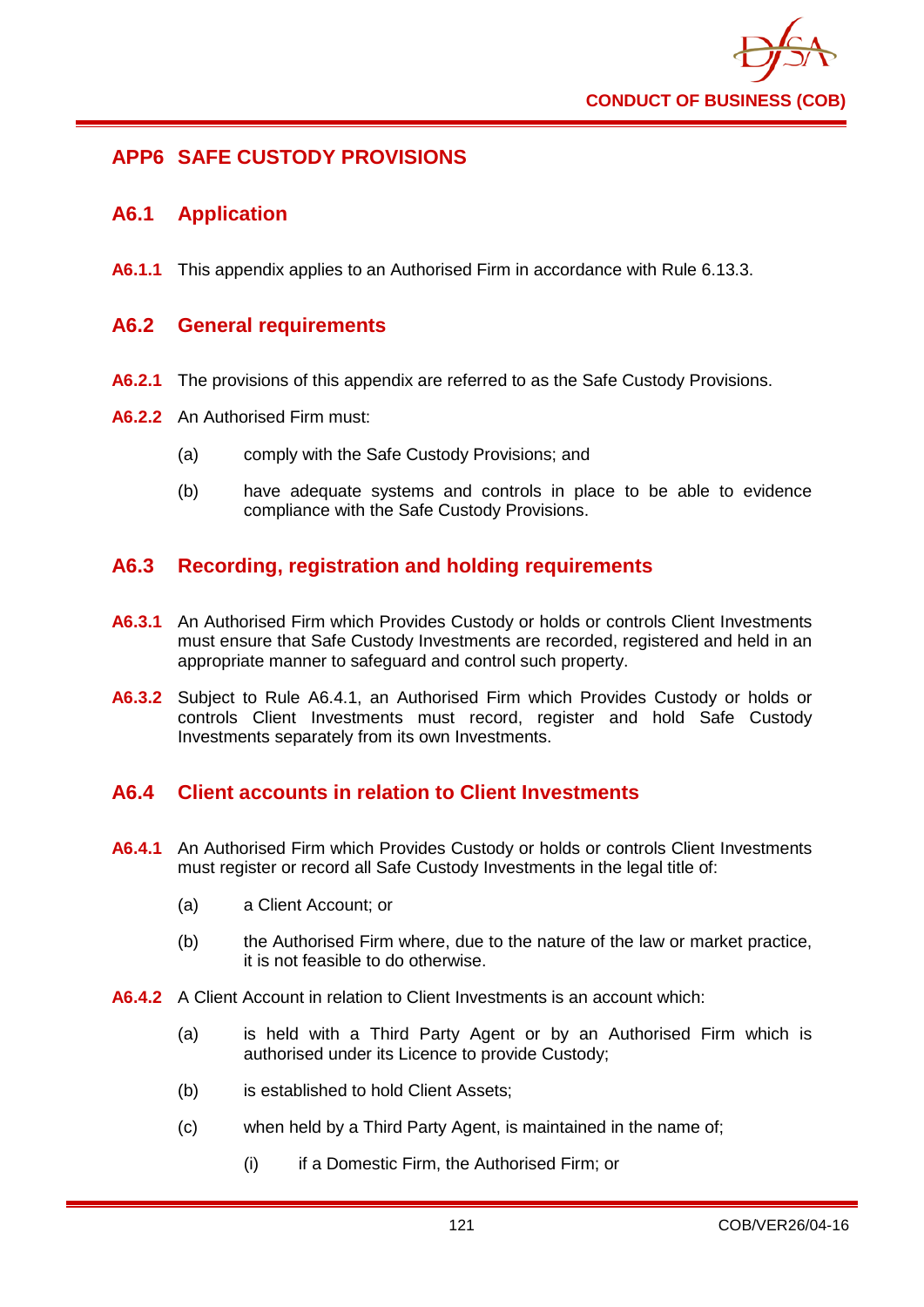- (ii) if not a Domestic Firm, a Nominee Company controlled by the Authorised Firm; and
- (d) includes the words 'Client Account' in its title.
- **A6.4.3** (1) An Authorised Firm must maintain a master list of all Client Accounts.
	- (2) The master list must detail:
		- (a) the name of the account;
		- (b) the account number;
		- (c) the location of the account;
		- (d) whether the account is currently open or closed; and
		- (e) the date of opening or closure.
	- (3) The details of the master list must be documented and maintained for a minimum period of six years following the closure of an account.

- 1. An Authorised Firm may record, register or hold a Client's Investment in a Client Account solely for that Client. Alternatively, an Authorised Firm may choose to pool that Client's Investment in a Client Account containing Investments of more than one Client.
- 2. The purpose of recording, registering or holding Investments in a Client Account is to ensure that Investments belonging to Clients are readily identifiable from Investments belonging to the Authorised Firm such that, following a Distribution Event, any subsequent distribution of Investments may be made in proportion to each Client's valid claim over those Investments.
- 3. Following a Distribution Event, a Client may not have a valid claim over Investments registered, recorded or held in a Client Account if that Client Account was not established to register, record or hold Investments for that Client or a pool of Clients of which that Client was a part.
- **A6.4.4** An Authorised Firm must not use a Client's Safe Custody Investment for its own purpose or that of another Person without that Client's prior written permission.
- **A6.4.5** An Authorised Firm which intends to use a Client's Safe Custody Investments for its own purpose or that of another Person, must have systems and controls in place to ensure that:
	- (a) it obtains that Client's prior written permission;
	- (b) adequate records are maintained to protect Safe Custody Investments which are applied as collateral or used for stock lending activities;
	- (c) the equivalent assets are returned to the Client Account of the Client; and
	- (d) the Client is not disadvantaged by the use of his Safe Custody Investments.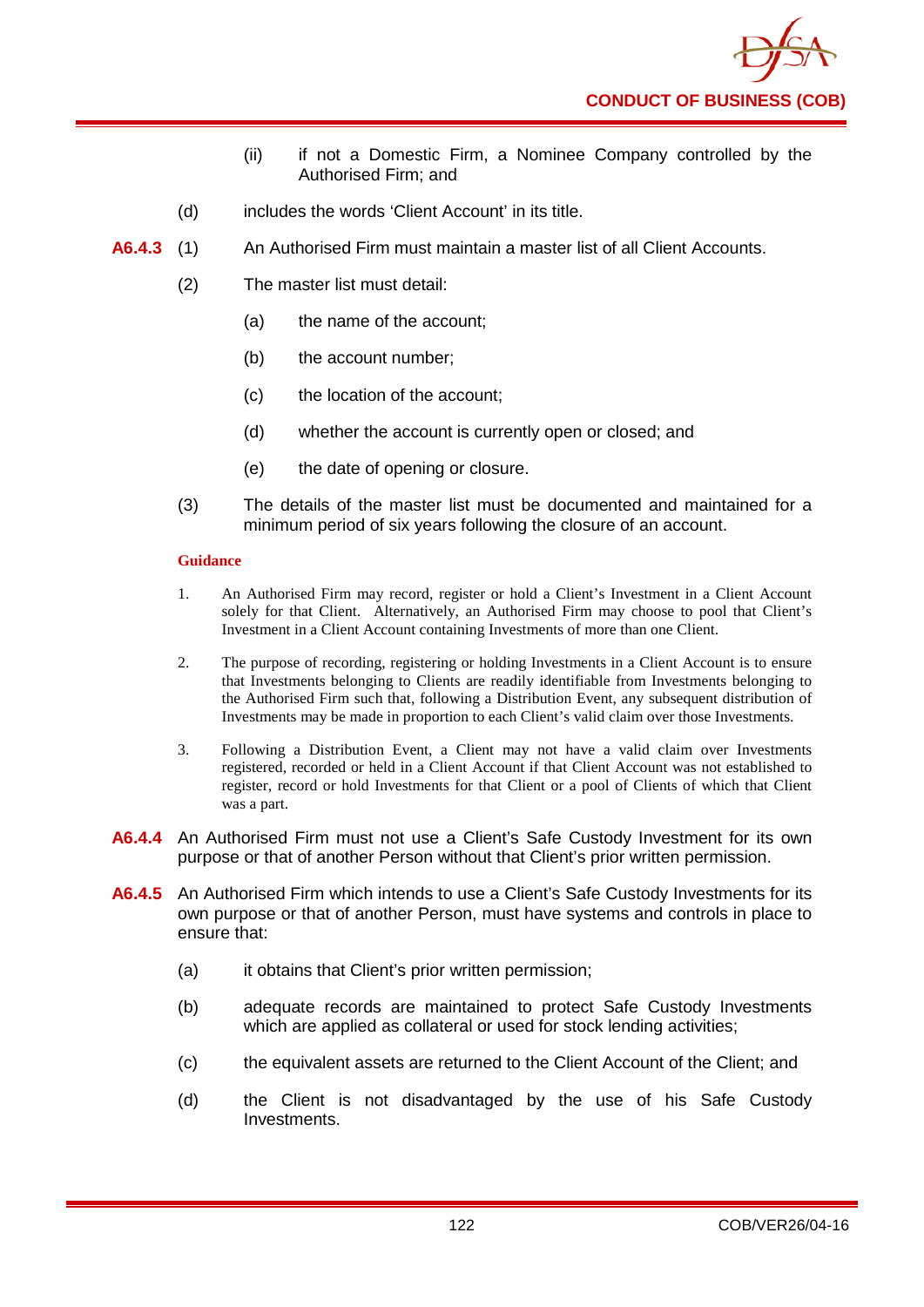

# **A6.5 Holding or arranging custody with third party agents**

- **A6.5.1** (1) Before an Authorised Firm holds a Safe Custody Investment with a Third Party Agent or Arranges Custody through a Third Party Agent, it must undertake an assessment of that Third Party Agent and have concluded on reasonable grounds that the Third Party Agent is suitable to hold those Safe Custody Investments.
	- (2) An Authorised Firm must have systems and controls in place to ensure that the Third Party Agent remains suitable.
	- (3) When assessing the suitability of the Third Party Agent, the Authorised Firm must ensure that the Third Party Agent will provide protections equivalent to the protections conferred in this appendix.
- **A6.5.2** An Authorised Firm must be able to demonstrate to the DFSA's satisfaction the grounds upon which the Authorised Firm considers the Third Party Agent to be suitable to hold Safe Custody Investments.

#### **Guidance**

When assessing the suitability of a Third Party Agent, an Authorised Firm should have regard to:

- a. its credit rating;
- b. its capital and financial resources in relation to the amount of Safe Custody Investments held;
- c. the insolvency regime of the jurisdiction in which it is located;
- d. its arrangements for holding the Investments;
- e. its regulatory status, expertise, reputation and history;
- f. its Group structure;
- g. its use of agents and service providers; and
- h. any other activities of the agent.

### **A6.6 Safe custody agreements with third party agents**

- **A6.6.1** Before an Authorised Firm passes, or permits to be passed, Safe Custody Investments to a Third Party Agent it must have procured a written acknowledgement from the Third Party Agent stating:
	- (a) that the title of the account sufficiently distinguishes that account from any account containing Investments belonging to the Authorised Firm, and is in the form requested by the Authorised Firm;
	- (b) that the Client Investment will only be credited and withdrawn in accordance with the instructions of the Authorised Firm;
	- (c) that the Third Party Agent will hold Client Investments separately from assets belonging to the Third Party Agent;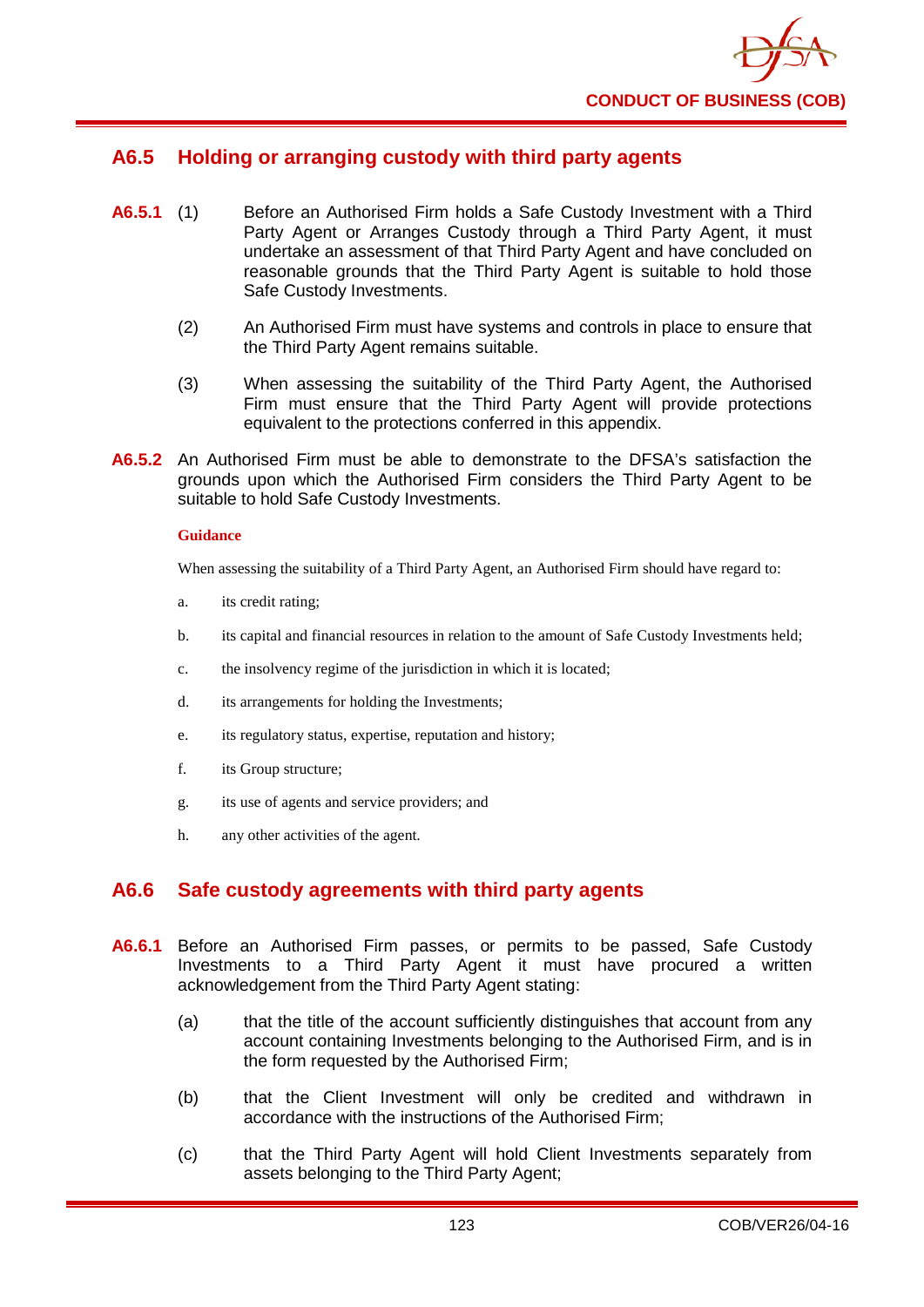- (d) the arrangements for recording and registering Client Investments, claiming and receiving dividends and other entitlements and interest and the giving and receiving of instructions;
- (e) that the Third Party Agent will deliver a statement to the Authorised Firm (including the frequency of such statement), which details the Client Investments deposited to the account;
- (f) that all Investments standing to the credit of the account are held by the Authorised Firm as agent and that the Third Party Agent is not entitled to combine the account with any other account or to exercise any charge, mortgage, lien, right of set-off or counterclaim against Investments in that account in respect of any sum owed to it on any other account of the Authorised Firm; and
- (g) the extent of liability of the Third Party Agent in the event of default.
- **A6.6.2** (1) An Authorised Firm must maintain records of all Safe Custody Agreements and any instructions given by the Authorised Firm to the Third Party Agent under the terms of the agreement.
	- (2) The records must be maintained for at least of six years.

# **A6.7 Client disclosure**

- **A6.7.1** (1) Before an Authorised Firm Arranges Custody for a Client it must disclose to that Client, if applicable, that the Client's Safe Custody Investments may be held in a jurisdiction outside the DIFC and the market practices, insolvency and legal regime applicable in that jurisdiction may differ from the regime applicable in the DIFC.
	- (2) Before an Authorised Firm Provides Custody for a Client it must disclose to the Client on whose behalf the Safe Custody Investments will be held:
		- (a) a statement that the Client is subject to the protections conferred by the Safe Custody Provisions;
		- (b) the arrangements for recording and registering Safe Custody Investments, claiming and receiving dividends and other entitlements and interest and the giving and receiving instructions relating to those Safe Custody Investments;
		- (c) the obligations the Authorised Firm will have to the Client in relation to exercising rights on behalf of the Client;
		- (d) the basis and any terms governing the way in which Safe Custody Investments will be held, including any rights which the Authorised Firm may have to realise Safe Custody Investments held on behalf of the Client in satisfaction of a default by the Client;
		- (e) the method and frequency upon which the Authorised Firm will report to the Client in relation to his Safe Custody Investments;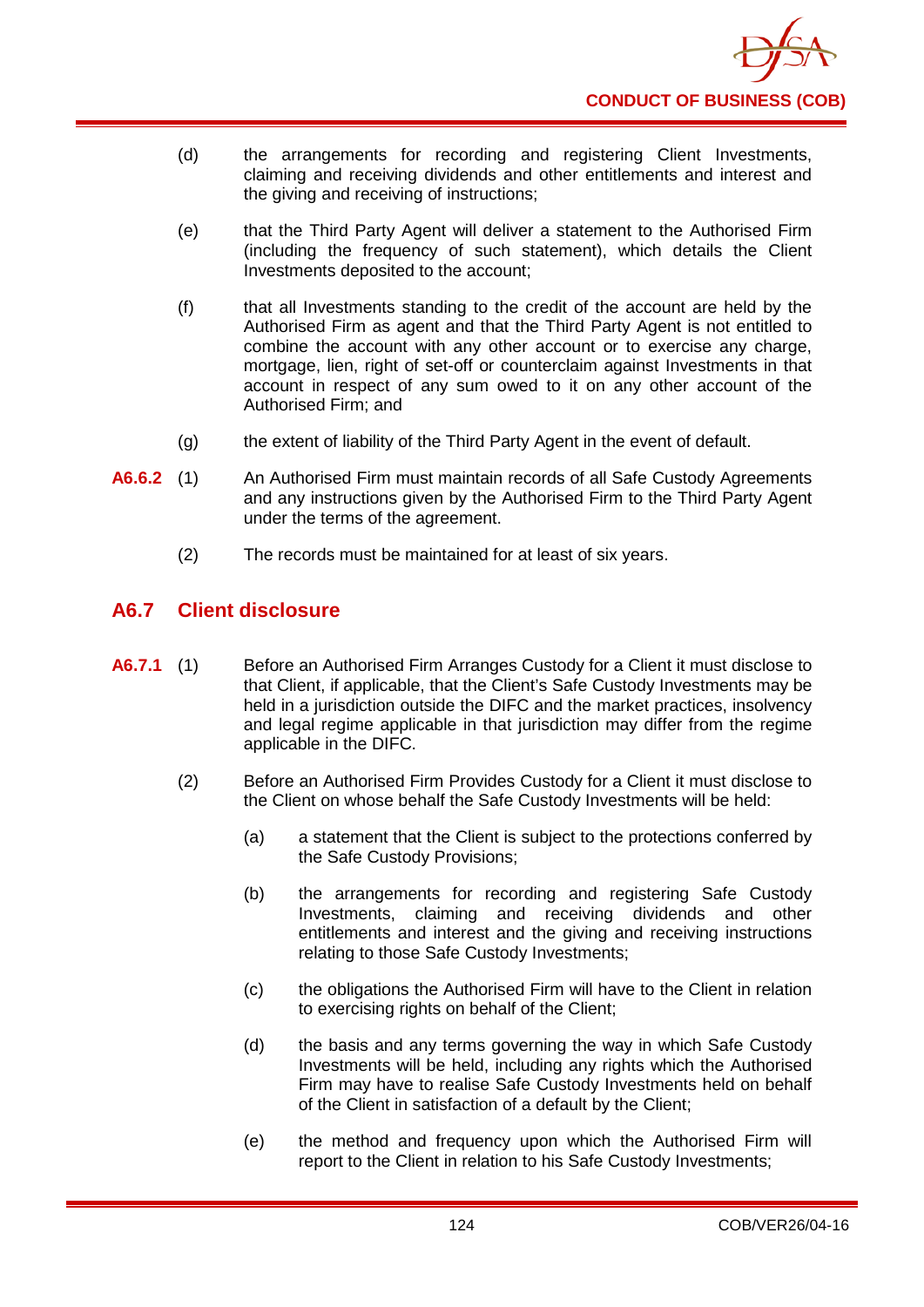- (f) if applicable, a statement that the Authorised Firm intends to mix Safe Custody Investments with those of other Clients;
- (g) if applicable, a statement that the Client's Safe Custody Investments may be held in a jurisdiction outside the DIFC and the market practices, insolvency and legal regime applicable in that jurisdiction may differ from the regime applicable in the DIFC;
- (h) if applicable, a statement that the Authorised Firm holds or intends to hold Safe Custody Investments in a Client Account with a Third Party Agent which is in the same Group as the Authorised Firm; and
- (i) the extent of the Authorised Firm's liability in the event of default by a Third Party Agent.

# **A6.8 Client reporting**

- **A6.8.1** (1) An Authorised Firm which Provides Custody or which holds or controls Client Investments for a Client must send a statement to a Retail Client at least every six months or in the case of a Professional Client at other intervals as agreed in writing with the Professional Client.
	- (2) The statement must include:
		- (a) a list of that Client's Safe Custody Investments as at the date of reporting;
		- (b) a list of that Client's Collateral and the market value of that Collateral as at the date of reporting; and
		- (c) details of any Client Money held by the Authorised Firm as at the date of reporting.
	- (3) The statement sent to the Client must be prepared within 25 business days of the statement date.

# **A6.9 Reconciliation**

- **A6.9.1** An Authorised Firm must:
	- (a) at least every 25 business days, reconcile its records of Client Accounts held with Third Party Agents with monthly statements received from those Third Party Agents;
	- (b) at least every six months, count all Safe Custody Investments physically held by the Authorised Firm, or its Nominee Company, and reconcile the result of that count to the records of the Authorised Firm; and